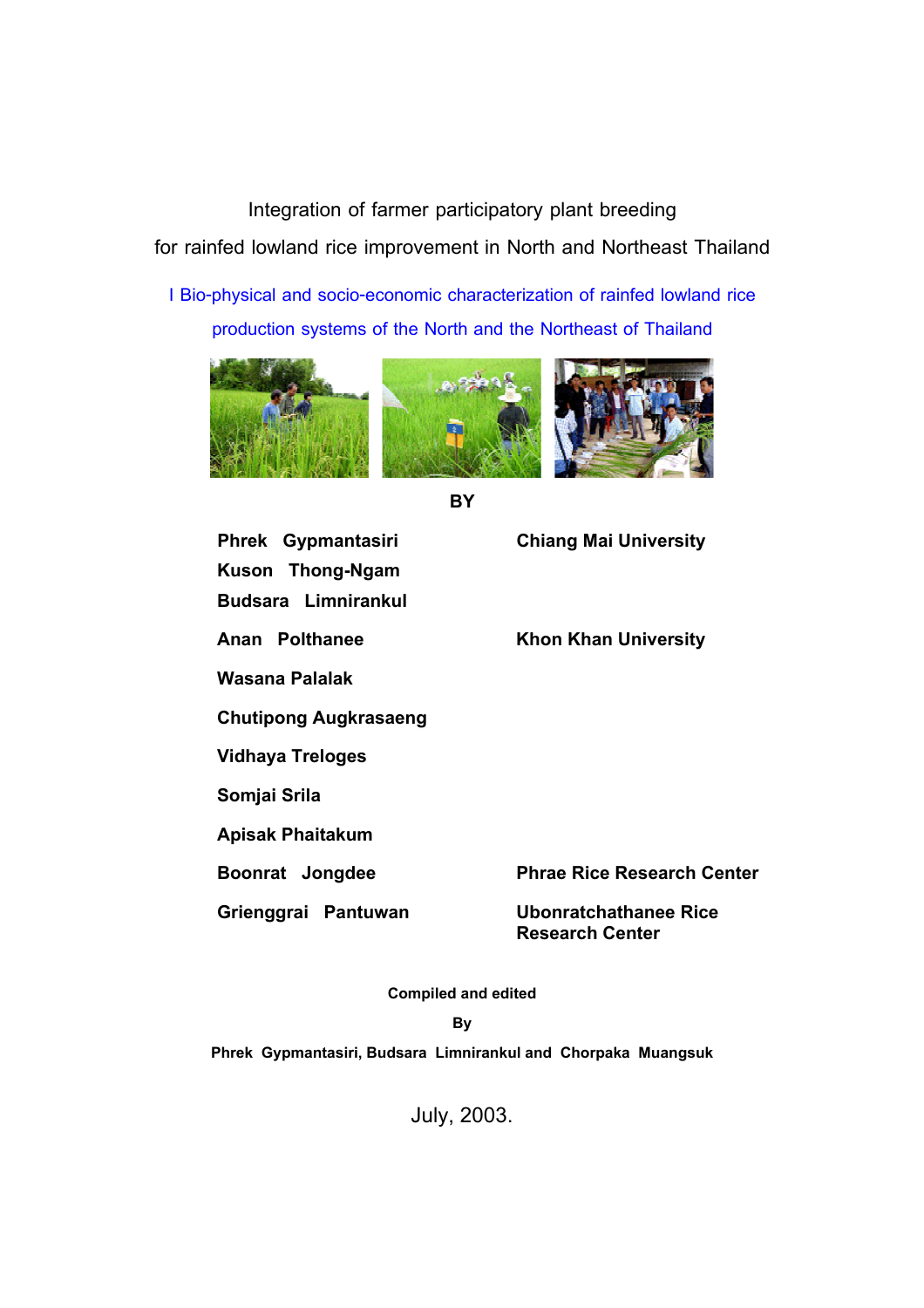# Table of Content

|                                                                                                | Page |
|------------------------------------------------------------------------------------------------|------|
| <b>Introduction</b>                                                                            | 1    |
| The rainfed lowland rice production systems of the Upper North                                 | 4    |
| Methodology                                                                                    | 5    |
| Result                                                                                         |      |
| - The rainfed lowland ecosystems                                                               | 7    |
| - Soil characteristics                                                                         | 8    |
| - Water resources                                                                              | 9    |
| - Socio-economic circumstances                                                                 | 10   |
| - Preferential rice varieties                                                                  | 17   |
| - Desirable and undesirable characteristics of major rice varieties and farmer rice<br>idotype | 19   |
| - Farmer cultural practices of rainfed lowland rice                                            | 24   |
| - Rice yield and varietal performance                                                          | 30   |
| - Production constraints                                                                       | 32   |
| - Production cost and economic return                                                          | 35   |
| - Post harvest handling                                                                        | 37   |
| Characterization of rainfed lowland rice production systems in the Northeast                   | 42   |
| Methodology                                                                                    | 42   |
| Result                                                                                         |      |
| - Land type                                                                                    | 43   |
| - Soil type                                                                                    | 44   |
| - Drought and flooding                                                                         | 44   |
| - Rice cultivars                                                                               | 45   |
| - Farmer assessment on RD 6 and KDML 105 rice cultivars                                        | 46   |
| - Cultural practices                                                                           | 47   |
| - Production cost and economic return                                                          | 51   |
| - Rice in household economy                                                                    | 51   |
| <b>General discussion and conclusion</b>                                                       | 52   |
| <b>Annex</b>                                                                                   | 56   |
| <b>References</b>                                                                              | 89   |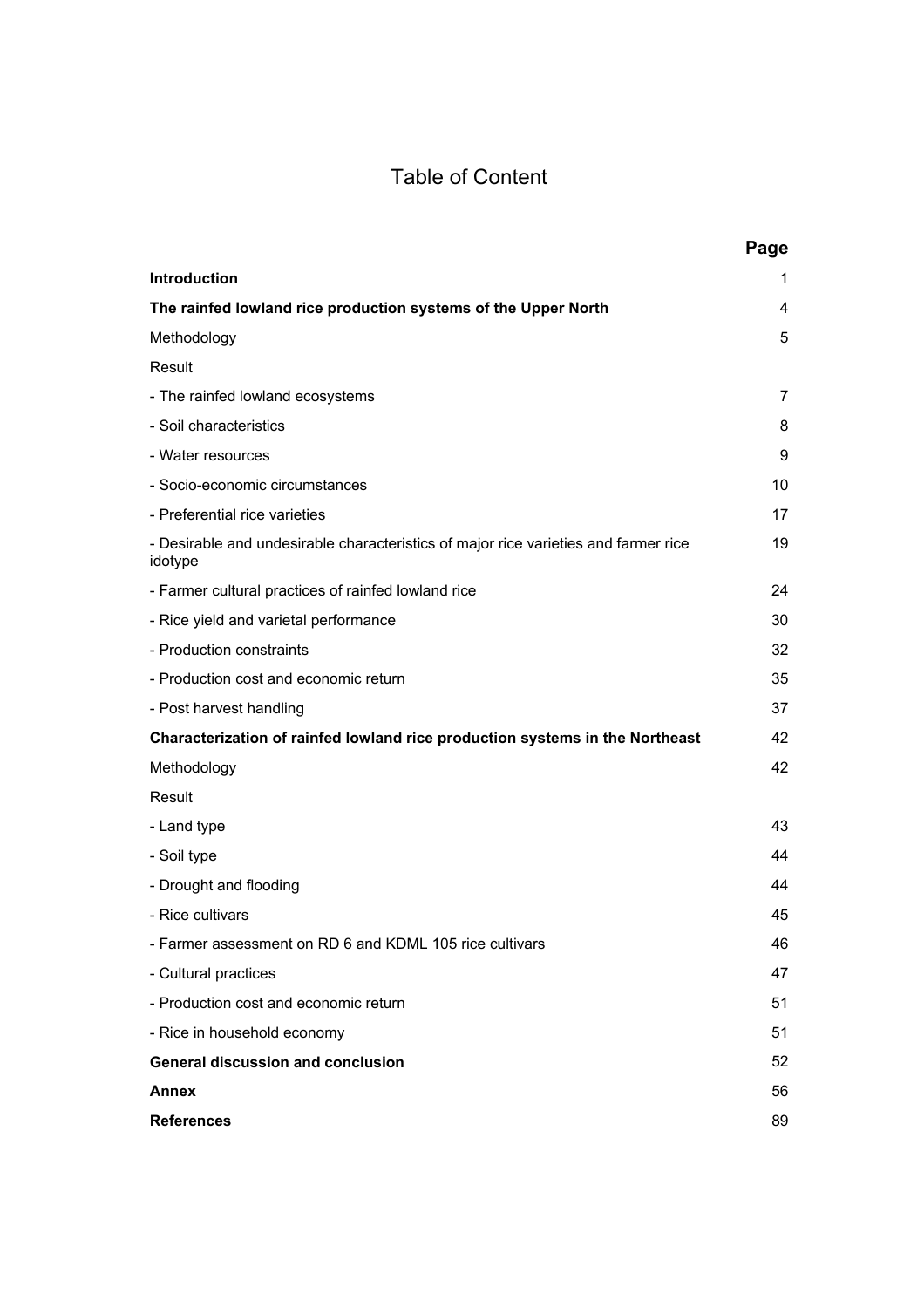**Bio-physical and socio-economic characterization of rainfed lowland rice production systems of the North and the Northeast of Thailand**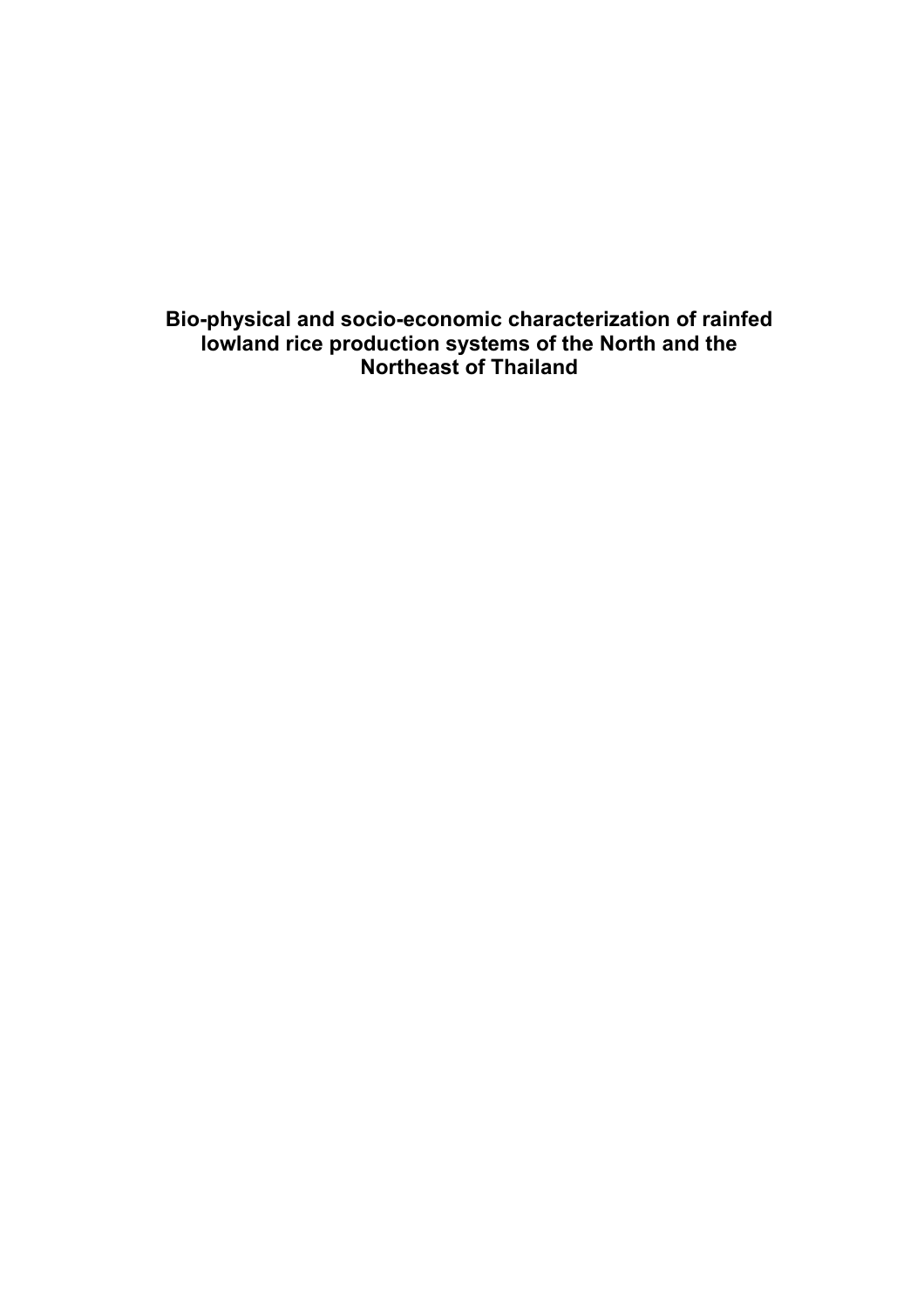#### **Introduction**

The rainfed lowland rice covers 75 percent of the total rice planted area in Thailand, which is equivalent to 43.5 million rai. Within the region, the rainfed lowland in the Northeast constitutes 91 percent or 29.2 million rai, and the North occupies 72 percent or 9.2 million rai. These two regions are the main production areas of high quality rice for domestic and export markets, notably the high quality rice varieties such as KDML 105, RD 15, and RD 6. The planted areas of these three varieties cover 81 percent in the Northeast, and 76 percent in the North (OAE, 1999). Therefore food security and income stability of the farmers in these two regions are strongly depended on production and price stability of these three rice varieties. The three varieties are genetically related, both RD 6 (glutinous rice) and RD 15 (non-glutinous rice) are mutated materials derived from KDML 105, and being released as recommended varieties since 1977. The varieties are well adapted to the low yielding rainfed environment, but are vulnerable to blast disease and gall midge (Sarkarung and Pantuwan, 1999).

Rice yield in the rainfed lowland environment are highly variable, and drought has been identified as the main yield- limiting factor. The dry spell of about four weeks period, which occur at the vegetative as well as the reproductive growth stages, could have detrimental effect on rice growth and grain yield (Farmer workshop, 2001; Sarkarung and Pantuwan, 1999). The yield reduction due to drought could account for 35 percent (Wiboonpongse *et al*. 2001), and as low as 50 percent (Farmer workshop, 2001).

The rainfed lowland rice ecosystems are diverse (Farmer workshop, 2001). Farmers in the Upper North have identified three ecosystems, namely the drought prone upper-lower paddy interface, the favourable lower paddy, and the flood-prone lower paddy. While farmers in the Northeast classify the rainfed lowlands into the undulating upland, within which three sub-systems namely, the upper paddy, the middle paddy and the lower paddy are distinguished, and the lower plains, which are subjected to flood and non-flood conditions. The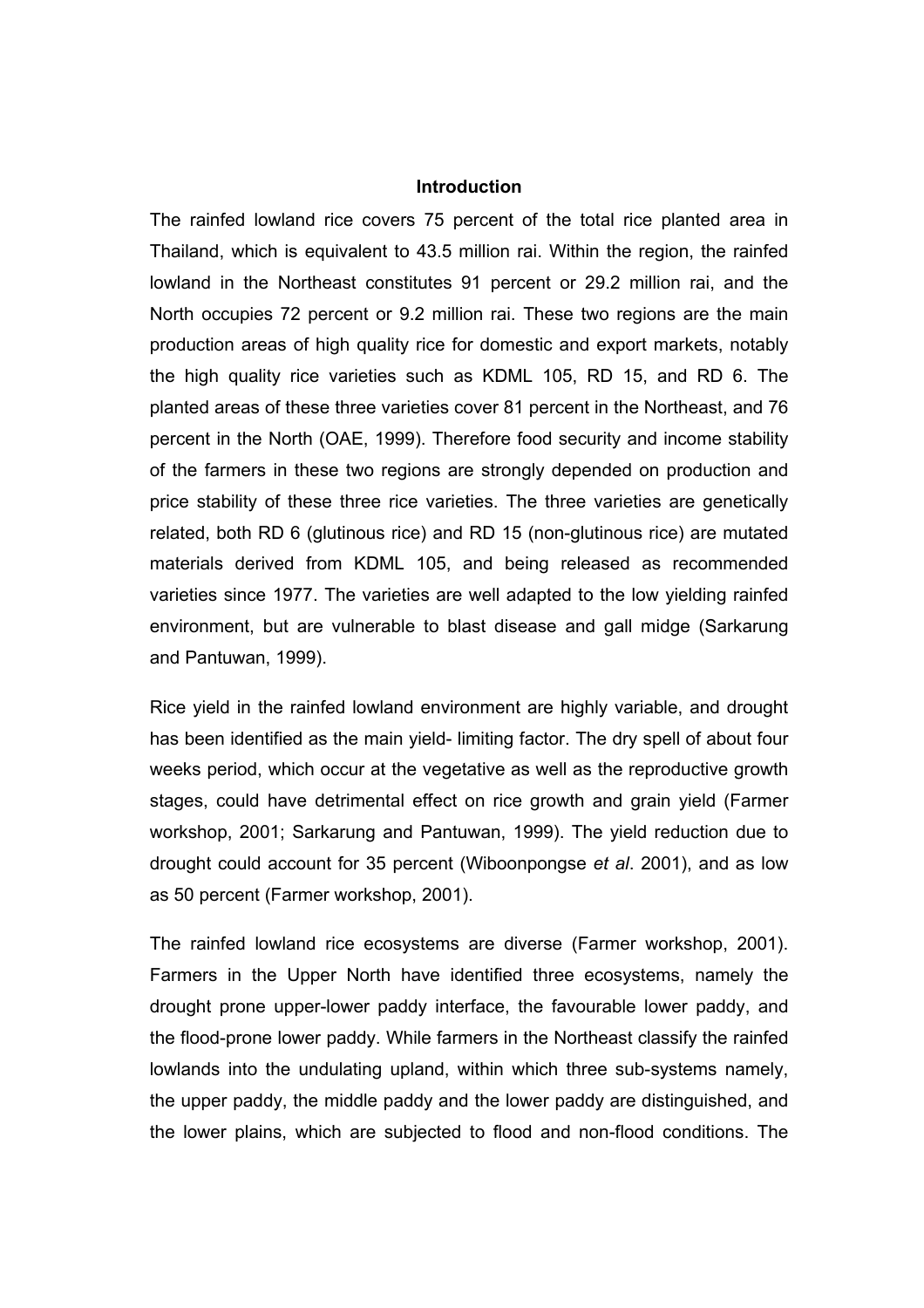areas under high risks, either due to drought or flood, and under favorable growing environment varies from province to province, thus giving the rainfed lowlands with different production potentials. Farmers' coping strategies to overcome production constraints and to stabilize rice productivity are not well understood. The preliminary farmer workshops in 2001 have revealed different production practices that enable farmers to make better use of the varying landforms and to reduce risks, such as choice of varieties, cultural practices, and farming systems to fit different ecological niches.

Understanding farmers' management strategies, and responses to ecological and socio-economic changes within the rainfed lowland context, would help researchers formulate better intervention, particularly the design of rainfed lowland rice ideotypes and the handling of breeding population in which farmers will become partnership.

The participation of farmers in the formal, researcher-oriented plant breeding programs, is entirely new in Thailand. The modern high yielding rice varieties, being developed and selected under more favorable station conditions, are not always suitable under rainfed environment, and even if adapted well, grain quality is not accepted by farmers, resulting in poor adoption. The participatory plant breeding (PPB), which is commonly known as the demand-driven breeding program for the heterogeneous small farmers, has been implemented successfully elsewhere, and with many crops in addition to rice. The Participatory Research and Gender Analysis (PRGA), a CGIAR system-wide project being implemented since 1995, has provided the evidence that farmers priorities are better understood, and in many cases participatory approach results in change in breeding goals, or conformation that goals are consistent with farmers needs. The PPB has increased adoption and economic benefits from adoption (Lilja and Ashby, 2002). The principles, methodology and analysis of the PPB, which has been developed and made available by various institutes and IARCs, would help provide valuable and practical guidelines for implementation.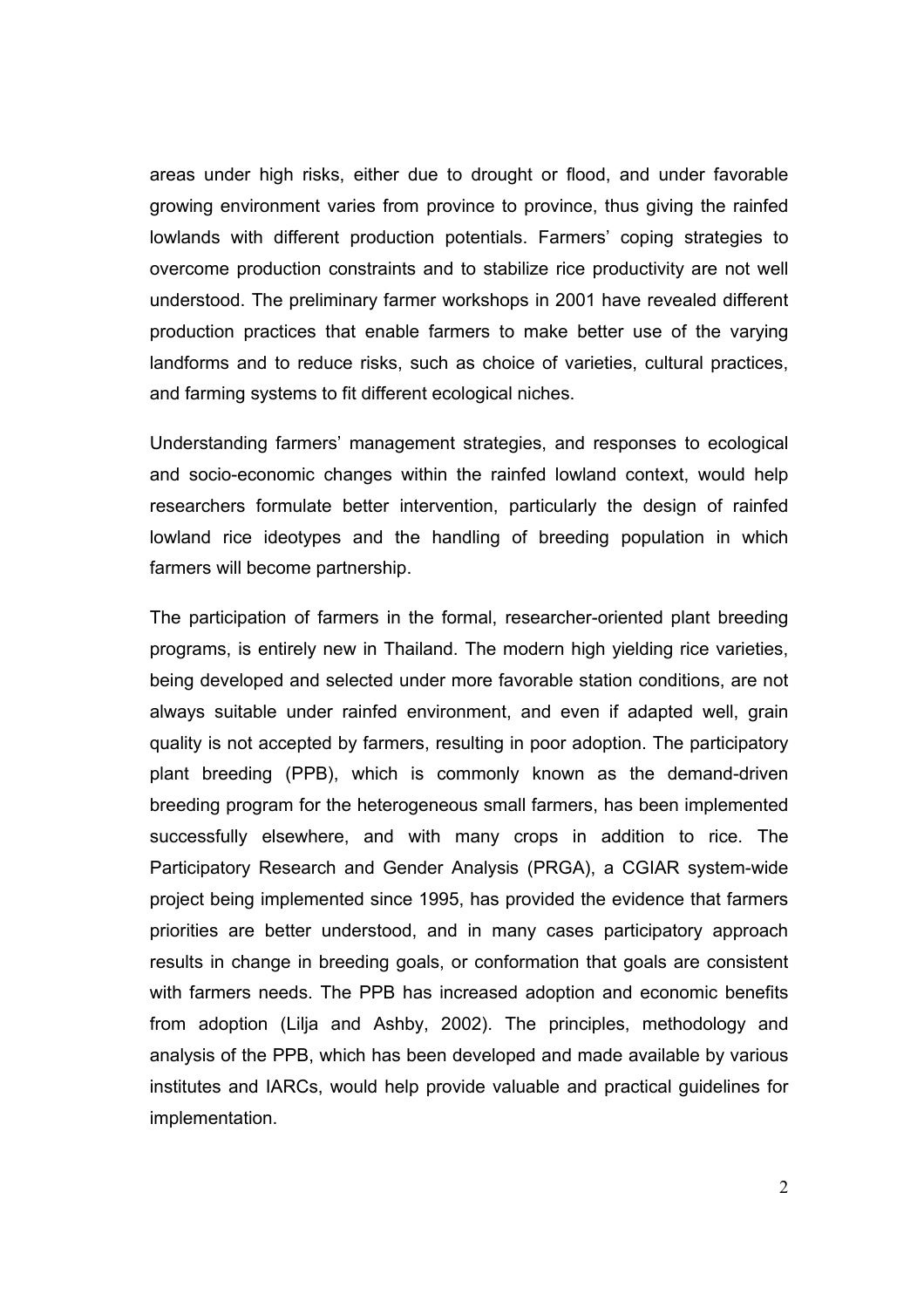The project "Integration of farmer participatory plant breeding for rainfed lowland rice improvement" is an interagency- collaborated research activity funded by the Rockefeller Foundation to improve the rainfed lowland rice production systems of the North and the Northeast of Thailand. The collaborating institutions include Department of Agriculture, Khon Kaen University, and Chiang Mai University. The productivity of the rainfed lowland rice is governed by tolerance of rice varieties to abiotic stress and integrated management approaches that improve the efficient use of plant nutrient and water availability, and pest management. The project will emphasize on the varietal improvement approach within the existing farming system context.

This report will describe the bio-physical and socio-economic characteristics of the rainfed lowland rice ecosystems of the Northern and the Northeastern regions of Thailand through the participatory rural appraisal (PRA), semistructure, and formal survey conducted during 2001-2002 period.

The report will first describe the findings of the North, and then of the Northeast. Then it will be followed by general discussion and conclusion.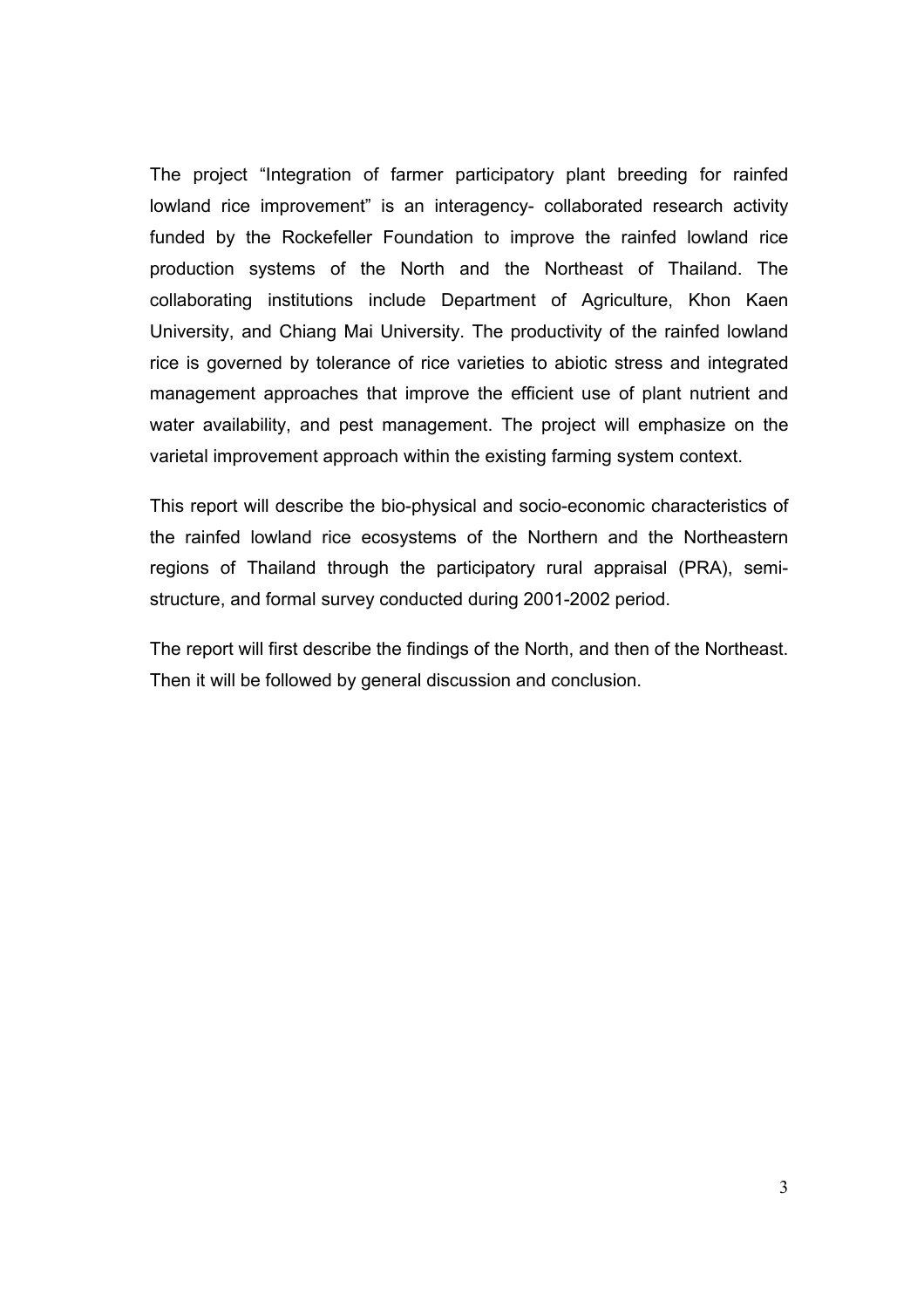**The rainfed lowland rice production system of the Upper North**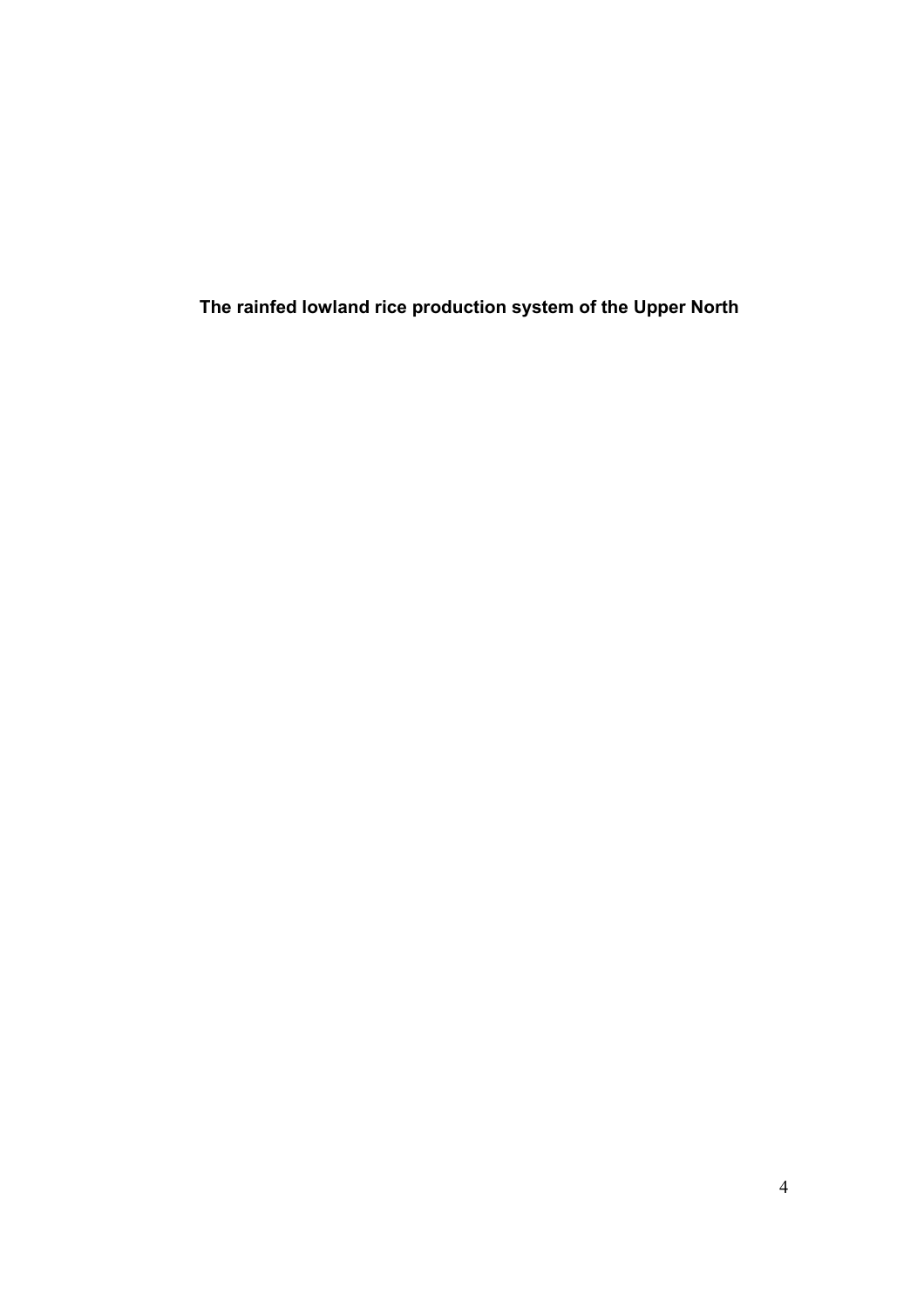# **The rainfed lowland rice production system of the Upper North**

The Upper North consisting of eight provinces namely Chiang Mai, Lamphun, Mae Hong Son, Chiang Rai, Phayao, Lampang, Phrae, and Nan, is regarded as the mountainous region. In terms of rice production and consumption, it is a rice sufficiency region, despite the fact it has about 10 percent of lowland ecosystem. On the contrary, the Lower North, which possesses more flood plains, is a rice-exporting region, fully benefiting from the Green Revolution technology through farmer adoption of modern high yielding rice varieties, and provision of favorable irrigation facilities.

Among the eight provinces of the Upper North, Chiang Rai and Phayao, which have a combined rice land over 1.5 million rai, have rice surplus and produce premium Hom Mali rice (KDML 105 and RD 15) in the rainy season for export.

The rural livelihoods in the rainfed lowland in the Upper North depend on the productivity and stability of rainfed lowland rice. Ecological as well as economic disturbances of rainfed lowland rice would lead to disruption of rural economy with consequence of mass out-migration.

 The rainfed lowland rice ecosystem is heterogeneous with different problems and potentials. One approach of dealing with local heterogeneity is to encourage participation of local community in the research process.

# **Methodology**

The common methodology adopted by the North and the Northeast research groups was RRA, PRA, and formal survey by questionnaire. The process involved group discussions of key informants, farmer community consisting of both male and female members, and individual household interview. The farmer meeting always provided two-way dialogue, enabling farmers to express and exchange their experience, knowledge, and problem solving approaches. The data collection was not meant to just extract information from farmers, but to encourage the exchange of information among the farmer members and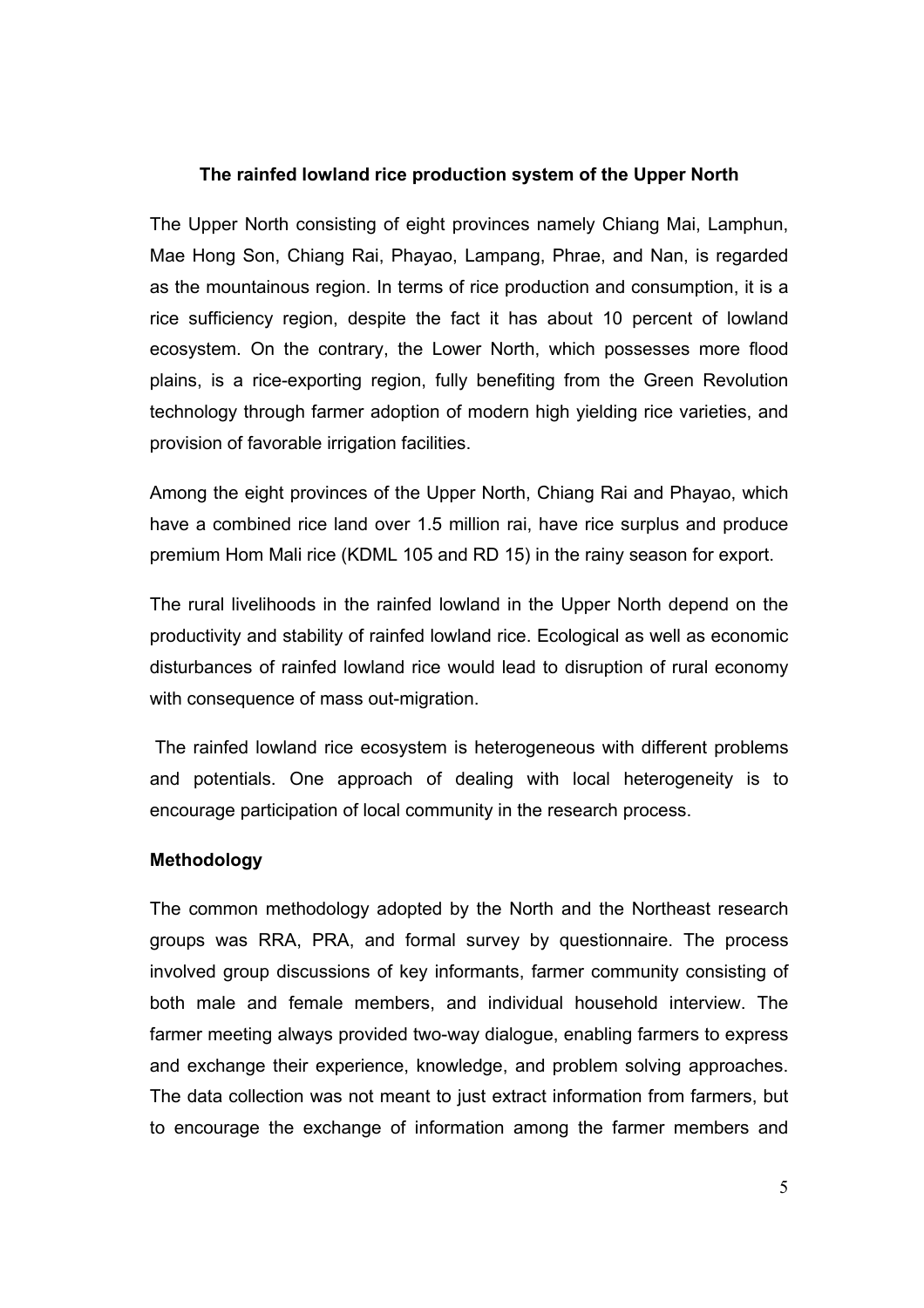researchers, so that toward the end of data gathering process, farmers felt that they had learnt something in return.

Field visits were made to observe rice growth with farmers at certain stages such as booting, flowering, maturity and harvesting. Plant samples of 1 sq.m plots were taken by farmers to determine grain yields of individual farms.

# *Site selection*

Studies in the Upper North were confined to three provinces, namely Chiang Rai, Phayao, and Lumpang, with a total of 290 households were sampled for interview (Table 1). The key farmer representatives from eleven district towns attending the first farmer workshop in May 2001 at the Phrae Rice Research Center were included. Chiang Rai and Phayao represented the commercial production areas of premium rice for export, while Lampang was rice sufficiency area.

| <b>Province</b>      | <b>District</b> | <b>Sub-district</b> | No. of samplings |
|----------------------|-----------------|---------------------|------------------|
| 1. Lam Pang          | Hang Chat       | Wor Kaew            | 25               |
| (92 samplings)       | <b>Ngao</b>     | Ban Heng            | 33               |
|                      | Sop Prab        | Sa-mai              | 18               |
|                      | Ko Kha          | Ta Pha              | 17               |
| 2. Chiang Rai        | Chiang Khong    | Huay Sor            | 12               |
| (83 samplings)       |                 | Krung               | 18               |
|                      | Phaya Mengrai   | Mae Pao             | 18               |
|                      | Thoeng          | Mae Loi             | 16               |
|                      |                 | Nong Rad            | 18               |
| 3. Pa Yao            | Muang           | <b>Ban Tum</b>      | 18               |
| (115 samplings) Chun |                 | Chun                | 18               |
|                      |                 | Huay Yang Kham      | 17               |
|                      | Dok Kham Tai    | Dok Kham Tai        | 18               |

Table 1. Study area and number of sampling sites.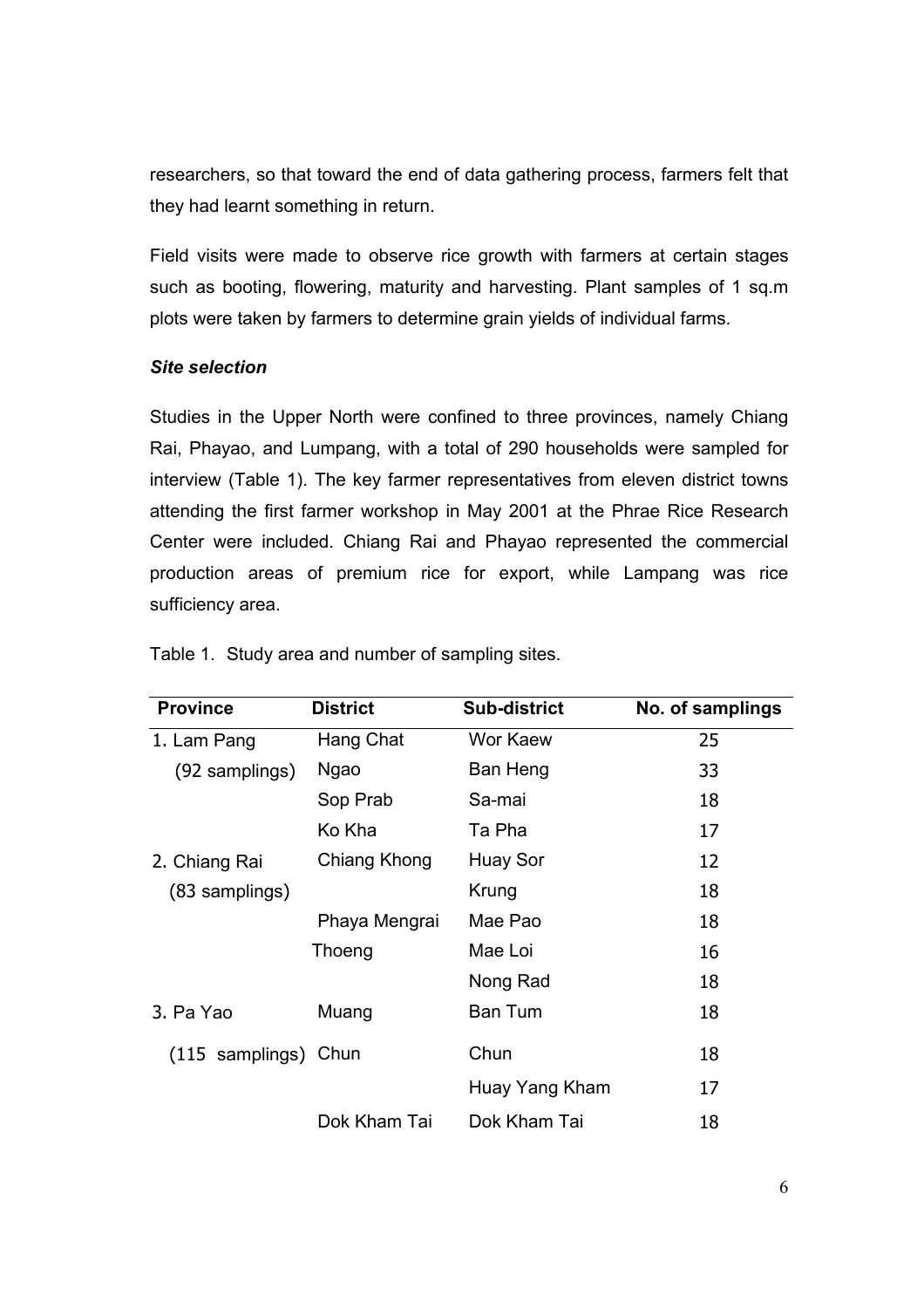|                      |             | San Khong | 17  |
|----------------------|-------------|-----------|-----|
|                      | Chiang Kham | Yhuan     | 9   |
|                      |             | Ang Thor  | 18  |
| Total 3<br>Provinces | 11          | 16        | 290 |

# **Results**

The information obtained by RRA, PRA and structured interview at group discussion level and household level are given below:

# *1. The rainfed lowland ecosystems*

Farmers had defined the lowland rice ecosystems slightly different from the May workshop. The terracing upland was developed from the upland-lowland interface. Its contribution to lowland rice production was insignificant. The upper paddy consisted of the flat upper paddy, and the undulating upper paddy, of which the flat upper paddy constituted about 37.4 percent, twice the size of the undulating upper paddy. The lowland also consisted of the non-flooded plains, about 45 percent of rainfed lowlands, and the flood plains, less than 1 percent, lying along the Ing river system in Chaing Rai and Phayao provinces (Table 2).

The farmer classification of the rainfed lowlands, which was based on the natural resources of water and land, indicated that adaptation of rice varieties to the toposequence would increase lowland rice production potential. The 45 percent of the non-flooded lowland plains would consider being less risk, and more favorable to improving rice productivity, if soil fertility, water delivery and drainage were in place. The undulating upper paddy and the upper paddy together constituted almost 55 percent, required an integrating land use approach to reduce drought damage through developing early maturing rice varieties, and better soil management practices. Incorporation of livestock was observed as another farming enterprise to increase land productivity and farm income.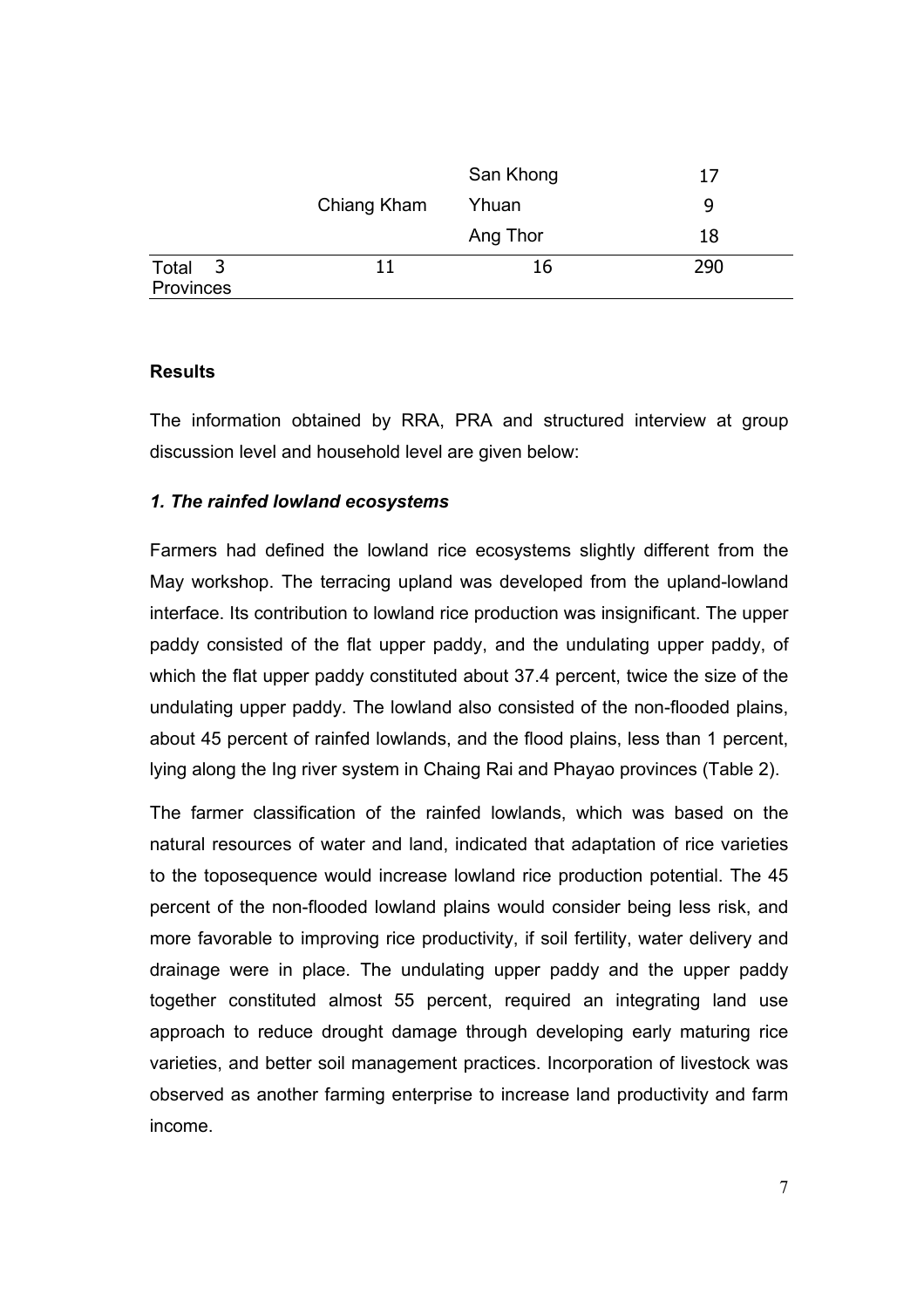| <b>Rice ecosystems</b>    | Lam Pang | <b>Chiang Rai</b> | Pa Yao | <b>Total</b> |
|---------------------------|----------|-------------------|--------|--------------|
|                           | $\%$     | $\%$              | $\%$   | %            |
| 1. Terracing upland       | 0.5      |                   |        | 0.1          |
| 2. Upper paddy            | 42.0     | 32.3              | 38.5   | 37.4         |
| 3. Undulating upper paddy | 19.1     | 18.3              | 15.1   | 17.2         |
| 4. Lower paddy            | 38.3     | 48.1              | 46.5   | 44.9         |
| 5. Flooded lowland        |          | 1.3               |        | 0.4          |
| Total                     | 100      | 100               | 100    | 100.0        |

Table 2. The rainfed lowland rice ecosystems in three provinces of the Upper **North** 

Note: Farmers classified the ecosystems of their land by themselves.

# *2. Soil characteristics*

Majority of the lowland soils were clay soils (48.7 percent). The sandy loam soils constituted about 31 percent (Table 3). While the rest distributed among various types, such as sandy-clay (9.3 percent), sandy soil (6 percent), and loamy-clay soil (3.6 percent). It could be seen that almost 40 percent of the rainfed lowland soils were weathered soils having sandy texture, which was more widely occurred in Lampang. When climatic conditions were considered, Lampang would be relatively higher risk-prone area than Chiang Rai and Phayao, because it had less rainfall and shorter growing season. Soil improving cultural practices should be included as an integrated crop management practices.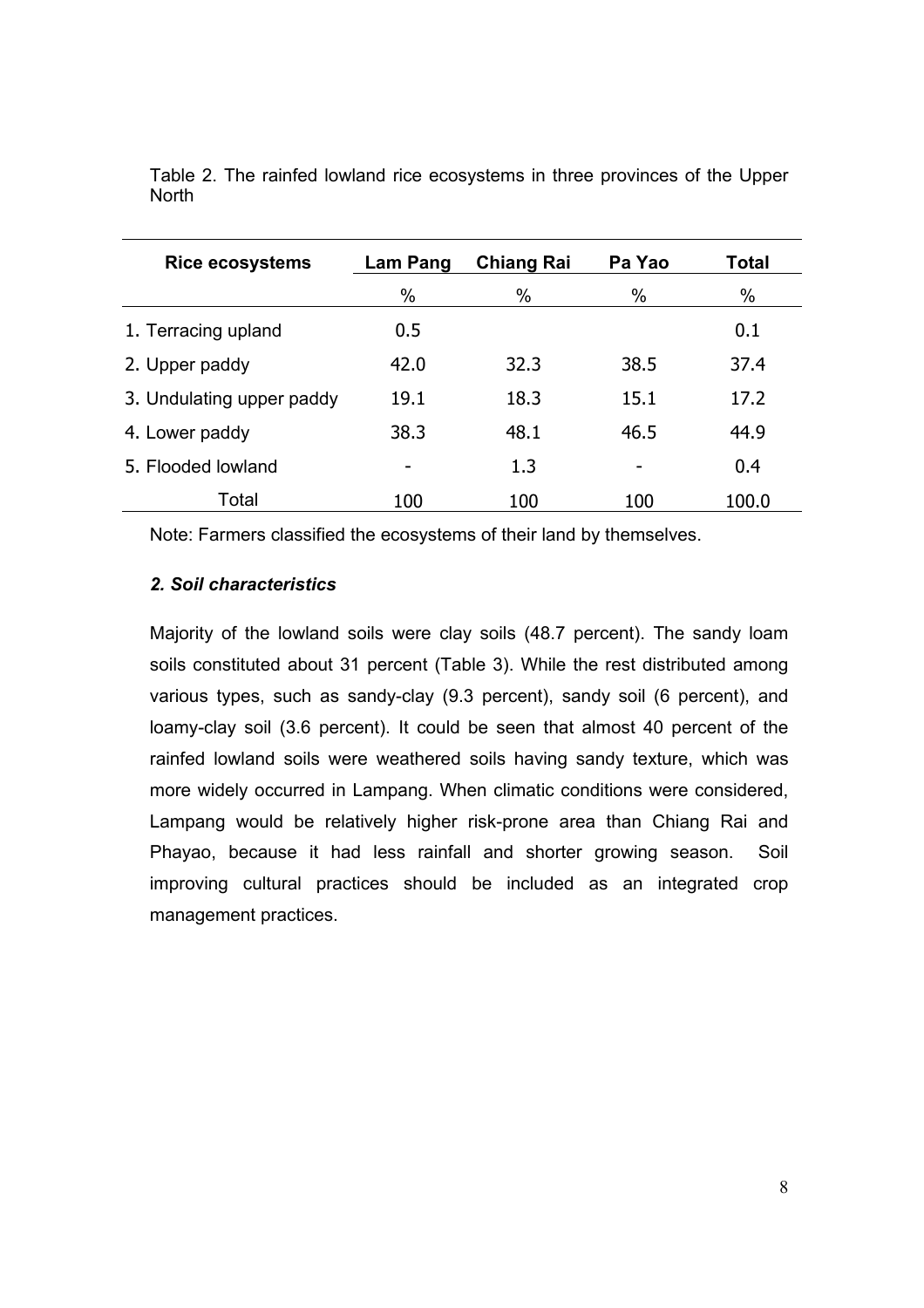| <b>Water resources</b>                                                                                                         | Lam<br>Pang | Chiang Rai Pa Yao |      | <b>Total</b> |
|--------------------------------------------------------------------------------------------------------------------------------|-------------|-------------------|------|--------------|
|                                                                                                                                | $\%$        | $\%$              | %    | $\%$         |
| 1. Annual rainfall                                                                                                             | 29.3        | 45.5              | 30.1 | 34.9         |
| 2. Rainfall with water supplement from<br>natural river systems                                                                | 14.9        | 20.4              | 20.4 | 19.0         |
| with water from water<br>3. Rainfall<br>development<br>projects;<br>resources<br>reservoirs, small irrigation schemes,<br>etc. | 46.3        | 25.1              | 41.1 | 37.3         |
| 4. Rainfall with water from farm ponds                                                                                         | 9.6         | 8.9               | 8.4  | 8.9          |
| Total                                                                                                                          | 100         | 100               | 100  | 100          |

Table 3. Water resources supported in rice cultivation in three provinces of the Upper North

## *3. Water resources*

The cultivation of rainfed lowland rice was mainly depended on annual rainfall (34.9 percent), and rainfall with water supplement from natural river systems (19 percent). The water resource development projects, overseen by various governmental agencies, were introduced in the rainfed lowland in the form of reservoirs, small irrigation schemes, farm ponds, etc. The projects had relieved water shortage, and enabled farmers to plan and prepare rice nurseries in the early rainy season with certainty. In certain districts, such as Ngao of Lampang province, water supply was sufficient to support the cultivation of garlic as a second crop after rice. The lowland rice areas under natural rainfall and water developmental schemes occupied about 37 percent (Table 4). Farmers also dug farm ponds on their own lands to provide stable water supply through water pumps. At the sub-district level, the local authority could request for the government assistance to provide heavy equipment services for digging of farm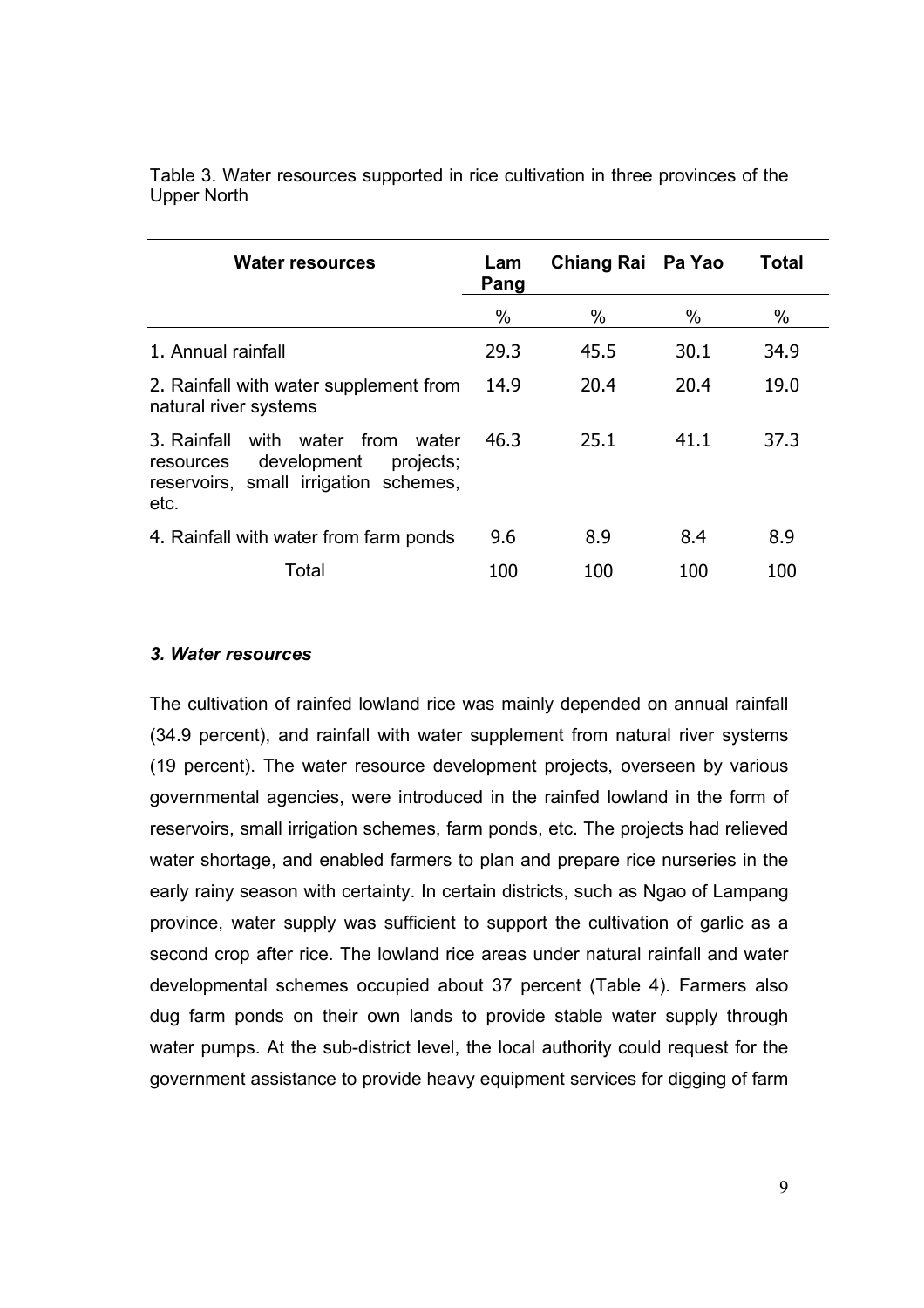ponds, whereby farmers would share certain expenses, such as fuels, food and overtime for the personnel.

Water-wise or water-saving production system for the rainfed lowland rice that being developed at the IRRI and the collaborating institutions, were still unknown in the rainfed lowland environment.

Table 4. Soil characteristics of the paddy field in three provinces of the Upper **North** 

| Soil Characteristics Lam Pang |      | Pa Yao<br><b>Chiang Rai</b> |      | <b>Total</b> |
|-------------------------------|------|-----------------------------|------|--------------|
|                               | $\%$ | $\%$                        | $\%$ | $\%$         |
| 1. Clay soils                 | 37.2 | 57.8                        | 49.0 | 48.7         |
| 2. Sandy-clay soils           | 21.8 | 7.8                         | 2.7  | 9.3          |
| 3. Sandy loam soils           | 28.2 | 24.1                        | 38.9 | 31.3         |
| 4. Loamy-clay soils           | 0.0  | 4.7                         | 5.0  | 3.6          |
| 5. Sandy soils                | 11.7 | 5.2                         | 3.0  | 6.0          |
| 6. Others                     | 1.1  | 0.4                         | 1.3  | 1.0          |
| Total                         | 100  | 100                         | 100  | 100          |

# *4. Socio-economic circumstances*

## **4.1 Family labor.**

Those who were the full time farmers engaging in rainfed farming systems had an average age of 46 years old (Table 5), which was considered being the midlevel, experienced farm hands, and able to make sound judgment. The average family members were 4.3, with having two full time family members of 63 percent of the total households.

Off-farm employment was important to sustain the rural livelihoods. About 24 percent of the households having family members either worked part-time on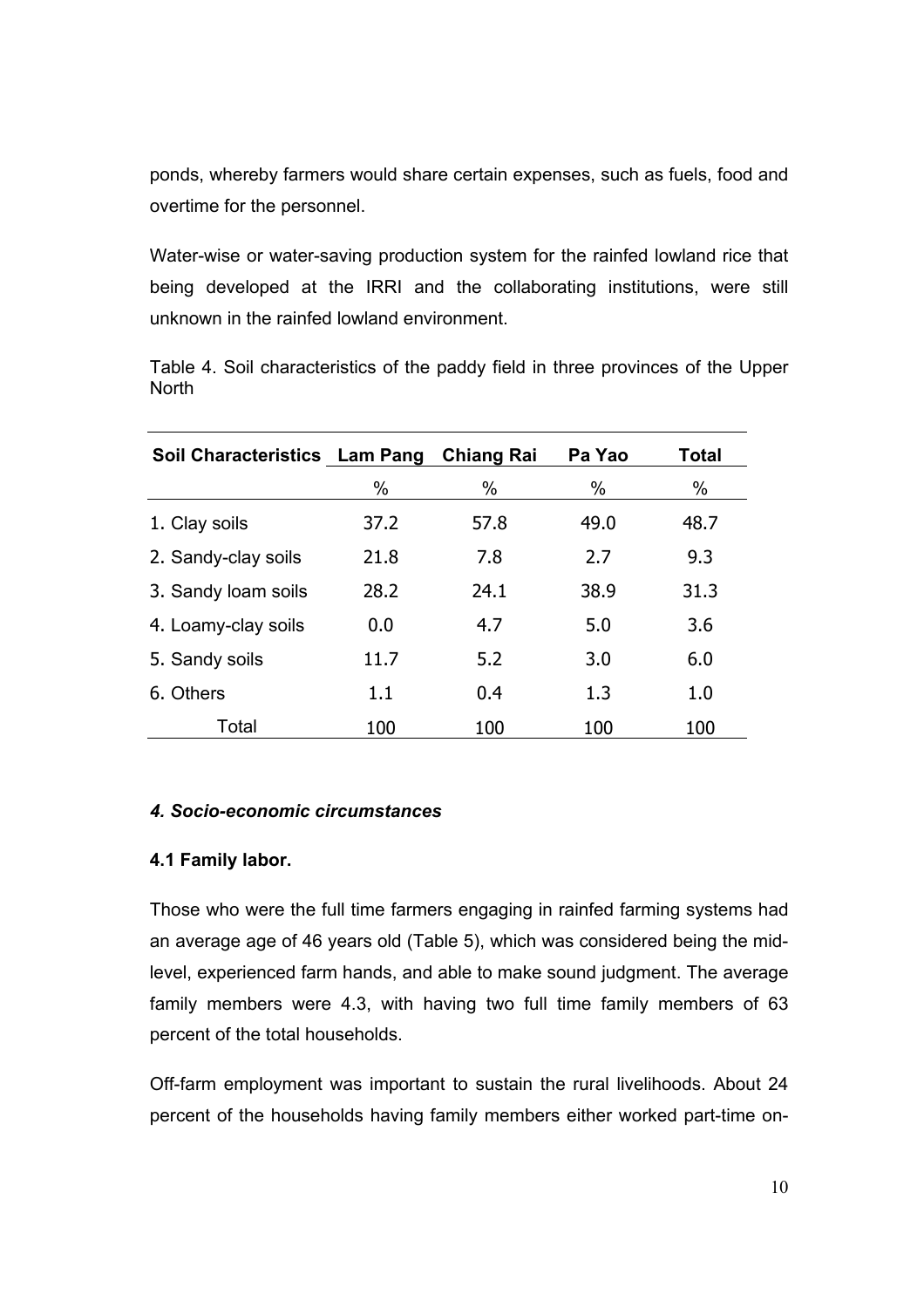farm and full time off-farm to support the families. The phenomenon was more pronounced in Lampang, perhaps the provincial city offered more opportunity for off-farm employment.

Table 5. Background information of farmer and household in three provinces of the Upper North

|                                                                                            | Lam Pang Chiang Rai Pa Yao |          |           | Total     |
|--------------------------------------------------------------------------------------------|----------------------------|----------|-----------|-----------|
|                                                                                            | $(n=92)$                   | $(n=83)$ | $(n=115)$ | $(n=290)$ |
| Average age (years)                                                                        | 49                         | 41       | 44        | 46        |
| Average family member                                                                      | 4.5                        | 4.1      | 4.4       | 4.3       |
| Percent of full-time on-farm family members                                                |                            |          |           |           |
| $\mathbf 1$                                                                                | 28.3                       | 14.5     | 20.0      | 21.0      |
| $\overline{2}$                                                                             | 58.7                       | 65.1     | 65.2      | 63.1      |
| 3                                                                                          | 7.6                        | 15.7     | 9.6       | 10.7      |
| > 3                                                                                        | 5.4                        | 4.8      | 5.2       | 5.2       |
| Number of household that family members<br>helping as part-time for on-farm activities (%) | 39.1                       | 4.8      | 26.1      | 8.3       |
| Number of household that family members<br>having full-time off-farm activities (%)        | 31.5                       | 19.3     | 20.0      | 7.9       |

## **4.2 Household income.**

 Table 6 shows amounts and sources of family incomes of the rainfed lowland farmers in three provinces of the Upper North. The average annual income was Baht 78,413 having Lampang the lowest (Baht 53,718), followed by Chiang Rai (Baht 86,313) and Phayao (Baht 92,466). The income derived from agriculture average 59 percent, with Lampang 39 percent, Chiang Rai 58 percent, and Phayao 68 percent. In Lampang, the contribution of off-farm employment to the total household income was highest, about 51 percent. While in the other two provinces, it constituted 20-28 percent. The income from selling rice was higher in Chaing Rai (48.6 percent) and Phayao (45.8 percent) than in Lampang (18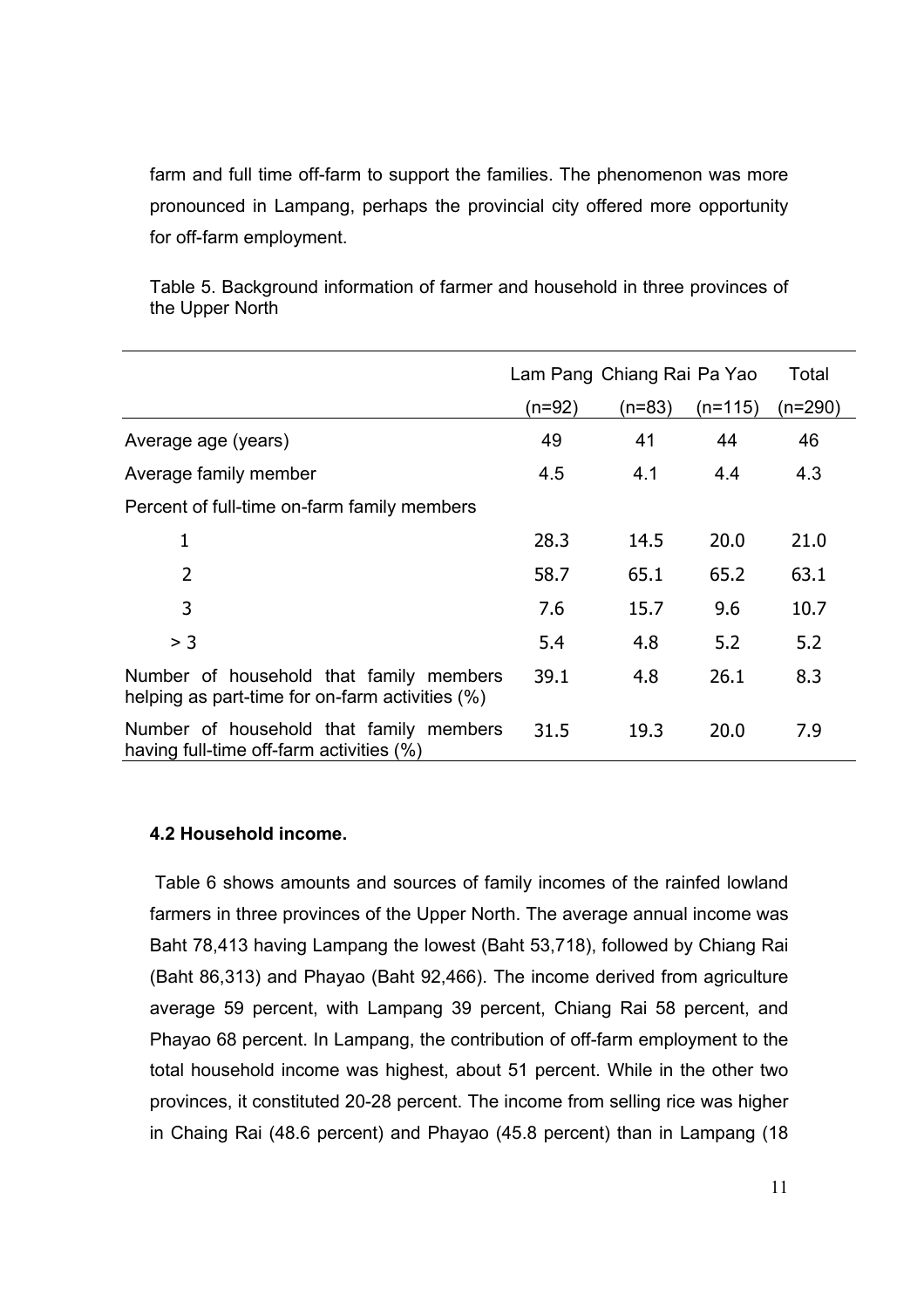percent). The contribution of non-rice crops and livestock was more significant than rice in Lampang province, but the reverse relationship was more pronounced in Chiang Rai and Phayao.

The annual household income varied significantly within province and between provinces. The average annual household of Lampang was lower than the regional average. As far as agricultural intervention was concerned, it would require more developmental effort at the local level to fit more local needs, so that wider income gap as it existed could be narrowed down.

4.3 Capital. About 30 percent of the farm households invested their income and saving on farming, and 57 percent used both their own money and borrowed money for farming activities (Table 7). Only 13 percent of the households depended solely on the loan. It was noted that in Lampang, even the income from agriculture was lowest, and yet the proportion of households used their own money in farming was highest, about 57 percent. Presumably, the remittance from the off-farm employment had helped eased household financial requirement.

The main source of financial credit was the Bank for Agriculture and Agricultural Cooperatives (BAAC), which provided various loans to 74.5 percent of the households. The informal credit supplies, such as local traders and relatives, contributed 15.7 and 6.0 percent, respectively to the households. It was surprisingly to find that the Agricultural Cooperatives provided credits to only 3.8 percent of the households.

Table 6. Source of incomes of the rain-fed lowland farmers in three provinces of the Upper North

| Source of income       | Lam Pang | Chiang Rai                                      | Pa Yao | Total  |
|------------------------|----------|-------------------------------------------------|--------|--------|
| Source of income       |          |                                                 |        |        |
| 1. Agricultural sector |          | 20,965 (39) 50,439 (58) 63,028 (68) 46,081 (59) |        |        |
| Rice crops             | 9,692    | 41,945                                          | 42,317 | 31,860 |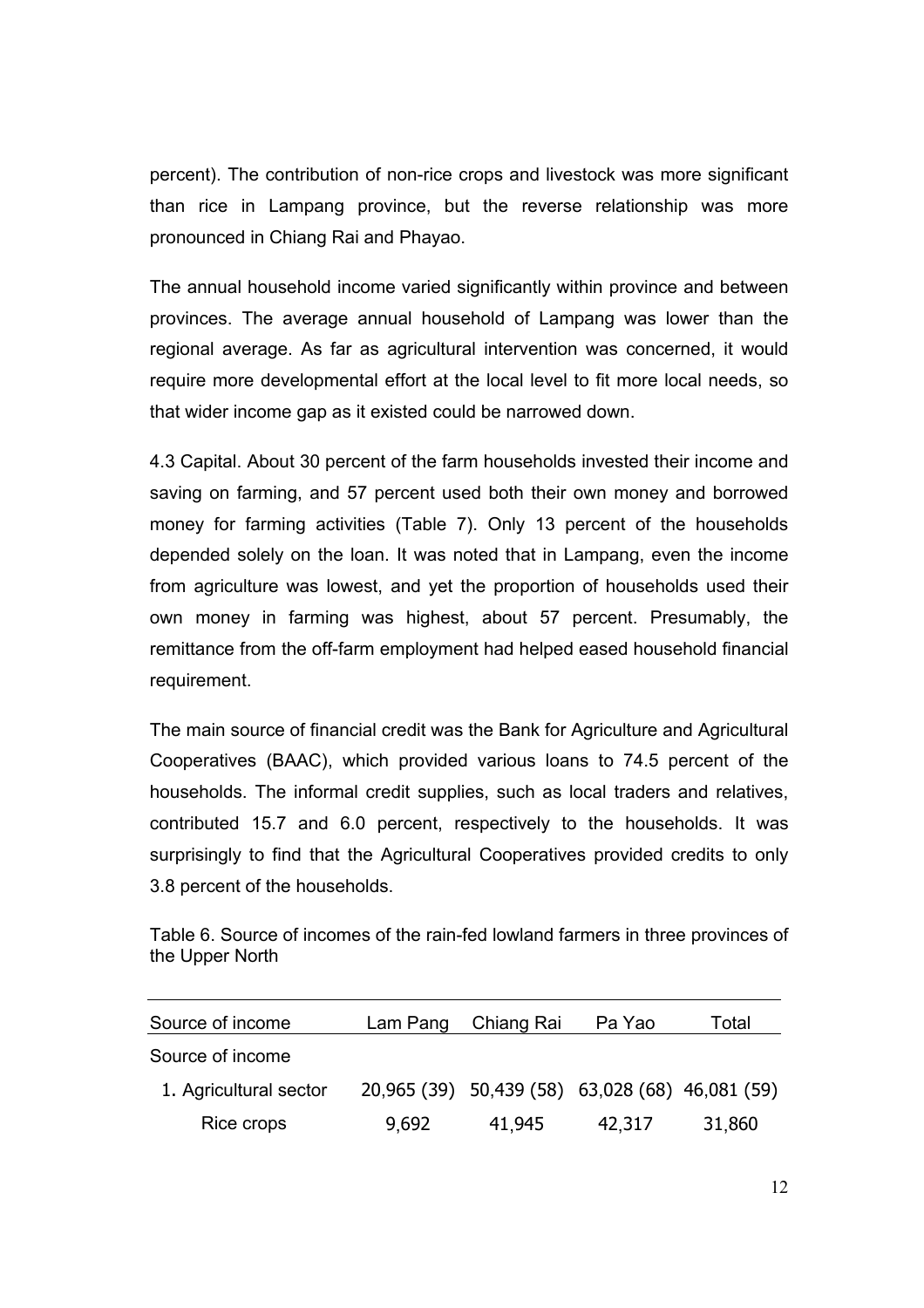| Non-rice crops                                                                                         | 7,906     | 5,283                                           | 14,700 | 9,849     |
|--------------------------------------------------------------------------------------------------------|-----------|-------------------------------------------------|--------|-----------|
| Livestock                                                                                              | 3,368     | 3,211                                           | 6,011  | 4,371     |
| 2. On-farm<br>employment                                                                               | 5,533(10) | 12,130 (14) 10,543 (11)                         |        | 9,408(12) |
| 3. Off-farm<br>employment                                                                              |           | 27,220 (51) 23,745 (28) 18,896 (20) 22,924 (29) |        |           |
| ratio of<br><b>The</b><br>incomes<br>from rice crops per total<br>incomes of household<br>(Percentage) | 18.0      | 48.6                                            | 45.8   | 40.6      |

Source: The data was from farmer interview.

Table 7. Source of Agricultural capitals of farmers in three provinces of the Upper North

| Source of capitals                                                       | Lam Pang | Chiang Rai | Pa Yao | Total |
|--------------------------------------------------------------------------|----------|------------|--------|-------|
|                                                                          | $\%$     | $\%$       | $\%$   | $\%$  |
| <b>Agricultural</b><br><b>Capitals</b><br>in<br>activity<br>(Percentage) |          |            |        |       |
| Used their own money                                                     | 56.5     | 16.9       | 19.1   | 30.3  |
| Both of their own money and loan                                         | 35.9     | 67.5       | 65.2   | 56.6  |
| Solely on the loan                                                       | 7.6      | 15.7       | 15.7   | 13.1  |
| Total                                                                    | 100      | 100        | 100.0  | 100.0 |
| Source of loan (percentage)                                              |          |            |        |       |
| Bank of Agriculture and Agricultural                                     | 64.6     | 77.2       | 76.9   | 74.5  |
| Cooperatives                                                             |          |            |        |       |
| <b>Agricultural Cooperatives</b>                                         | 6.3      | 3.8        | 2.8    | 3.8   |
| Local traders                                                            | 22.9     | 16.5       | 12.0   | 15.7  |
| <b>Relatives</b>                                                         | 6.3      | 2.5        | 8.3    | 6.0   |
| Total                                                                    | 100.0    | 100        | 100    | 100   |

Note: Some farmers borrowed money more than 1 source.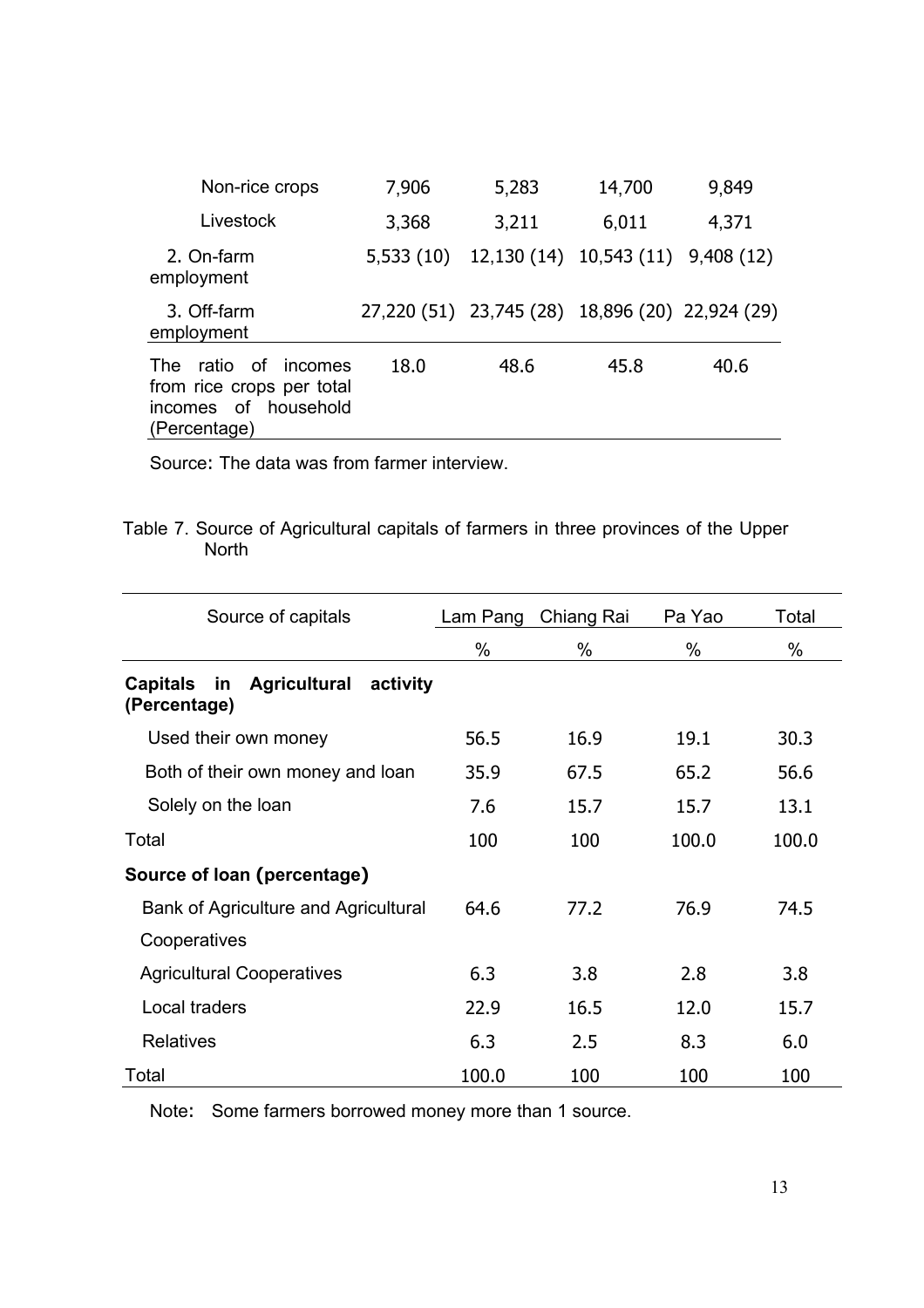#### **4.4 Farmer debt.**

The present government has implemented farmer debt moratorium, by giving farmers three years of grace period before paying their debts. During these debt relief period, the local Agricultural Extension office will provide technical advice, help develop farm plan and make arrangement for free deliveries of certain input supplies, such as seedlings, seed, etc. so that farmers could make financial recovery after three years. Table 8 shows that the average farm debt of Baht 45,967 was almost equal to the average household income as given in Table 6. In fact, it could be seen that income from rice alone could not pay for the farm debt. Therefore lowland rice farmers in the Upper North must first fulfill their household food need by growing glutinous rice for home consumption, and then will allocate farm resource for the production of non-glutinous rice such as KDML 105 and RD 15 for cash.

|                                                      |            |            |            | Unit: Household |
|------------------------------------------------------|------------|------------|------------|-----------------|
| Value of debt                                        | Lam Pang   | Chiang Rai | Pa Yao     | Total           |
| Average                                              | 51,305.00  | 41,233.00  | 47,183.00  | 45,967.00       |
| Maximum                                              | 300,000.00 | 200,000.00 | 200,000.00 | 300,000.00      |
| Minimum                                              | 1,000.00   | 3,000.00   | 2,000.00   | 1,000.00        |
| Standard Deviation (SD)                              | 61,868.00  | 43,763.00  | 44,805.00  | 48,203.00       |
| No. of farmers borrowed<br>money for farm activities | 40         | 69         | 93         | 202             |

Table 8. The average farm debt in 2001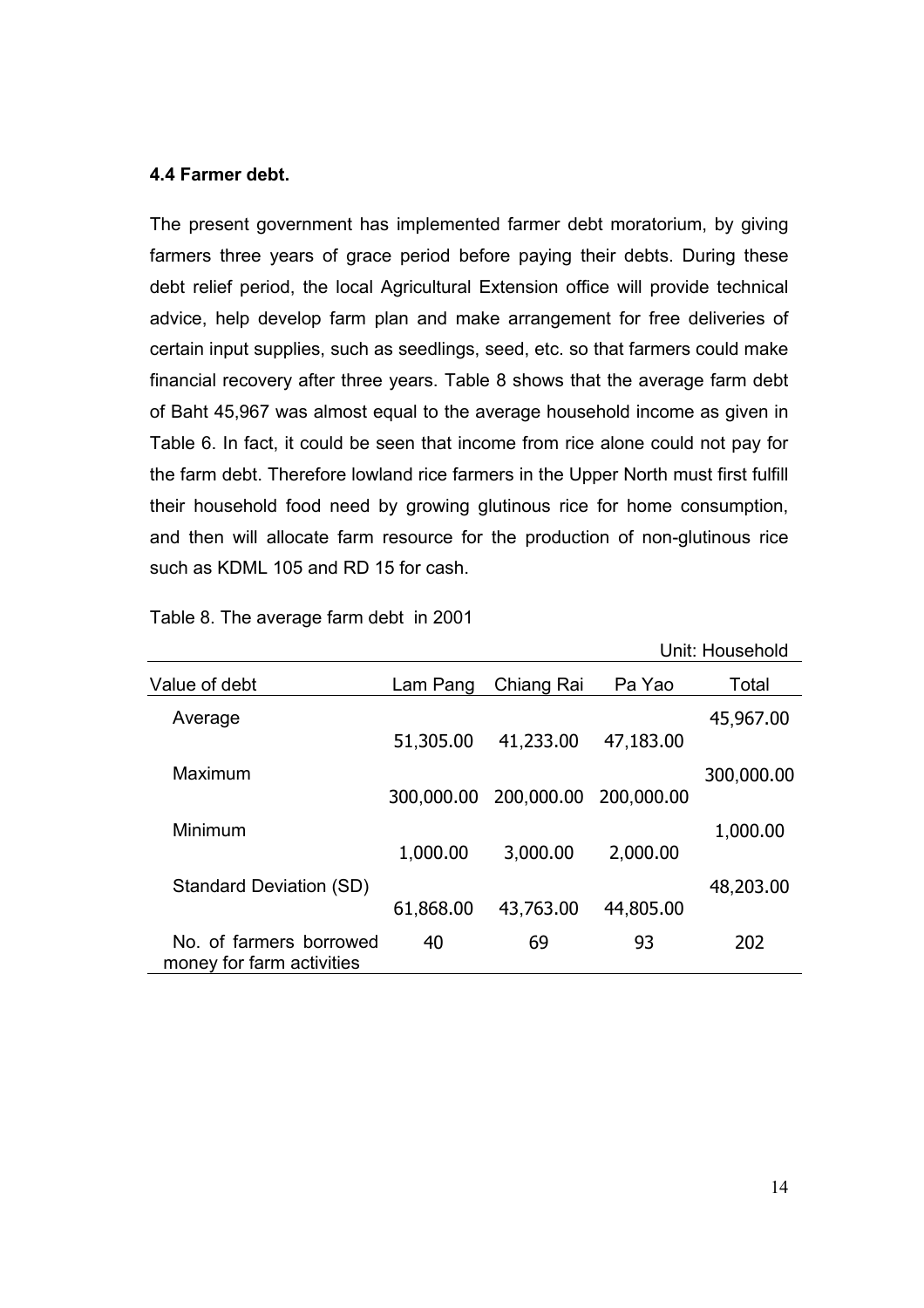# **4.5 Land holding.**

Majority of the lowland rice farmers in the Upper North owned land and used their own land for rice cultivation (66.6 percent) (Table 9). About 29 percent of the households had to rent more land to plant rice, simply because the size of land property was not large enough to earn the living. However, only 4.5 percent of the farm households who were landless and had to rent the land for rice cultivation.

The payment of land rent could either be in cash or in kind. The annual rent was ranging from 450 Baht/rai in Lampang to 600 Baht /rai in Chiang Rai. The Phayao farmers paid Baht 530/rai. When rice was used to pay for land rent, the amount ranged from 12.8 tang (128 kg) to 20.7 tang (207 kg) /rai, which was equivalent to one-fourth to one- third of the rice productivity per rai. The price of rough rice in the village was 4.5 to 5.5 Baht/kg. Thus the payment in rice was turned out to be higher in value than in cash.

| Land holding and land rent Lam Pang Chiang Rai Pa Yao |      |      |       | Total |
|-------------------------------------------------------|------|------|-------|-------|
|                                                       | %    | $\%$ | $\%$  | %     |
| <b>Land holding</b>                                   |      |      |       |       |
| 1. Owned land                                         | 79.3 | 67.5 | 55.7  | 66.6  |
| 2. Owned land + Rent more<br>land                     | 15.2 | 28.9 | 40.0  | 29.0  |
| 3. Only rent the land                                 | 5.4  | 3.6  | 4.3   | 4.5   |
| Total                                                 | 100  | 100  | 100.0 | 100.0 |
| The payment of land rent                              |      |      |       |       |
| Pay with cash (Baht / Rai)                            | 450  | 600  | 530.0 | 550.0 |
| Pay with rice (Tang / Rai)                            | 20.7 | 17.0 | 12.8  | 15.3  |

Table 9. Land holding of farmers for rice cultivation in three provinces of the Upper North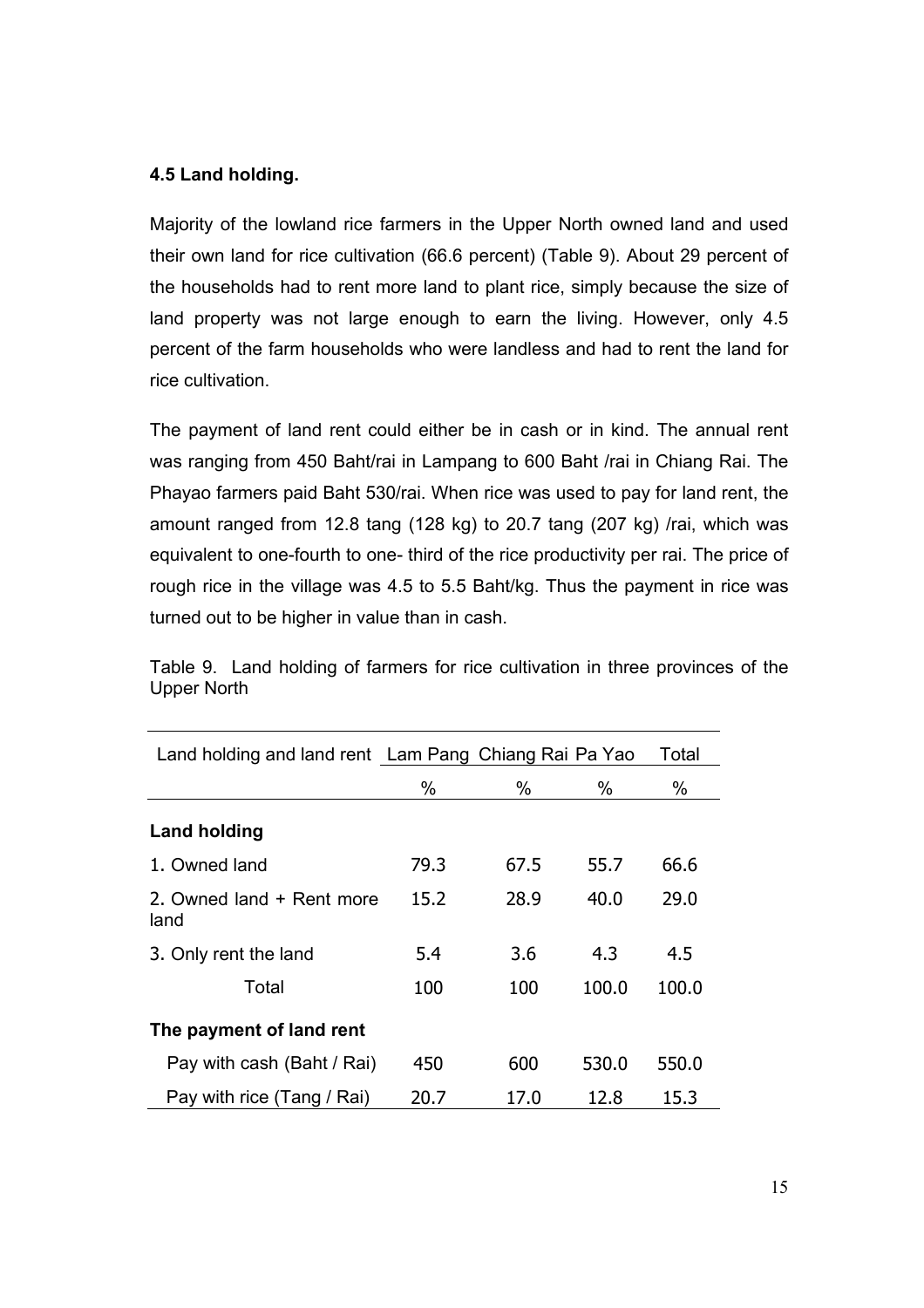## **4.6 Areas planted to rice.**

 The rainfed lowland rice farmers would use all their rice land for annual production. Those who owned land more than they could farm would rent out the land to others. Therefore one would hardly see rice land being left fallow during the rainy season, unless the land had been changed its ownership and being used for non-agricultural purposes.

The average farm size planted to rice was 17.2 rai, being larger in Chiang Rai and Phayao, with 23.3 and 21.4 rai, respectively (Table 10), while Lampang had the smallest average rice land of 6.5 rai. The rice land distribution in Table 10 also showed that 85 percent of farm households in Lampang had rice land less than 10 rai, which was considered being less sufficient for rainfed rice farming. While in Phayao and Chiang Rai, about 19 to 23 percent of farm households had rice land less than 10 rai. With larger farm size planted to rice, farmers with less capital input would normally adopt extensive farming strategies to achieve high total annual production.

|                                        |              | Lam Pang Chiang Rai | Pa Yao | Total |
|----------------------------------------|--------------|---------------------|--------|-------|
| Farm size (Rai)                        |              |                     |        |       |
| Average                                | 6.5          | 23.3                | 21.4   | 17.2  |
| Maximum                                | 18           | 35                  | 138    | 138   |
| Minimum                                | $\mathbf{1}$ | 4                   | 3      | 1     |
| <b>Standard Deviation</b>              | 3.55         | 13.98               | 15.7   | 14.52 |
| Distribution of farm size (Percentage) |              |                     |        |       |
| $\leq$ 5 Rai                           | 47.8         | 2.4                 | 3.5    | 17.2  |
| 6 - 10 Rai                             | 38.0         | 20.5                | 15.7   | 24.2  |
| 11 - 20 Rai                            | 14.2         | 25.3                | 40.9   | 27.9  |
| $21 - 30$ Rai                          |              | 27.7                | 26.1   | 18.3  |

Table 10. Farm size for planted rice of farmers in three provinces of the Upper North in 2001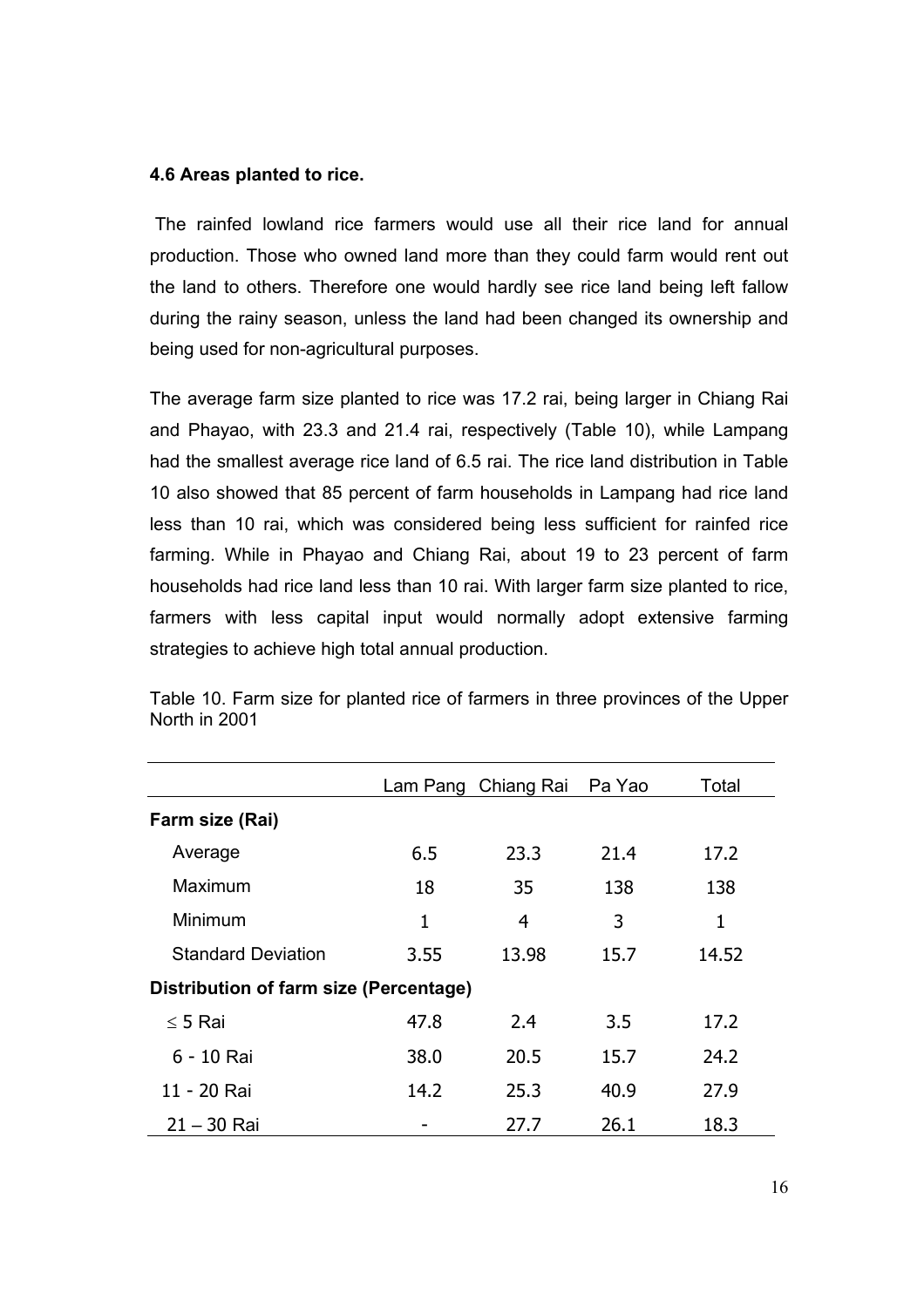| $30 - 50$ Rai | $\overline{\phantom{0}}$ | 20.5 | 10.4 | 10.0 |
|---------------|--------------------------|------|------|------|
| $>$ 50 Rai    | $\qquad \qquad$          | 3.6  | 3.5  | 2.4  |
| Total         | 100                      | 100  | 100  | 100  |

# *5. Preferential Rice varieties*

The rice varieties selected by farmers for rainy season planting varied from province to province (Table 11). In Lampang, about 55 percent of the farmers chose RD 6, 26 percent for RD 10, and 11 percent for Niew San Patong. Only 6.5 percent of farmers planted KDML 105, and none for RD 15. In Chiang Rai, RD 6 was the most preferable variety (95 percent), followed by RD 15 (64 percent), and KDML 105 (25 percent). In Phayao, the varietal choice was similar to Chiang Rai, with RD 6 was the most popular (90 percent), followed by RD 15 (53 percent) and KDML 105 (48 percent).

The farmer selection of rice variety was also indicative of production objectives. In Lampang farmers would grow rice for subsistence with emphasis on glutinous rice, and they selected the high quality rice RD 6. The surplus could be sold at the village and district markets. In fact Lampang is not the riceexporting province. On the contrary, Chiang Rai and Phayao are the main rice exporting provinces of the Upper North, producing high quality non-glutinous rice RD15 and KDML 105. The Chiang Rai farmers preferred RD 15 to KDML 105, while the opposite was true for the Phayao farmers.

The lowland rice farmers in Chiang Rai and Phayao would plant more than one varieties of rice. RD 6 was a must, planting for home consumption and the surplus was for sale. Then the next choice between RD 15 and KDML 105 would depend on farmer preference, water status, demand from the rice mills. The price differential between RD 15 and KDML 105 was not much, both were of same quality, and the rice mills practically mixed both varieties if needed.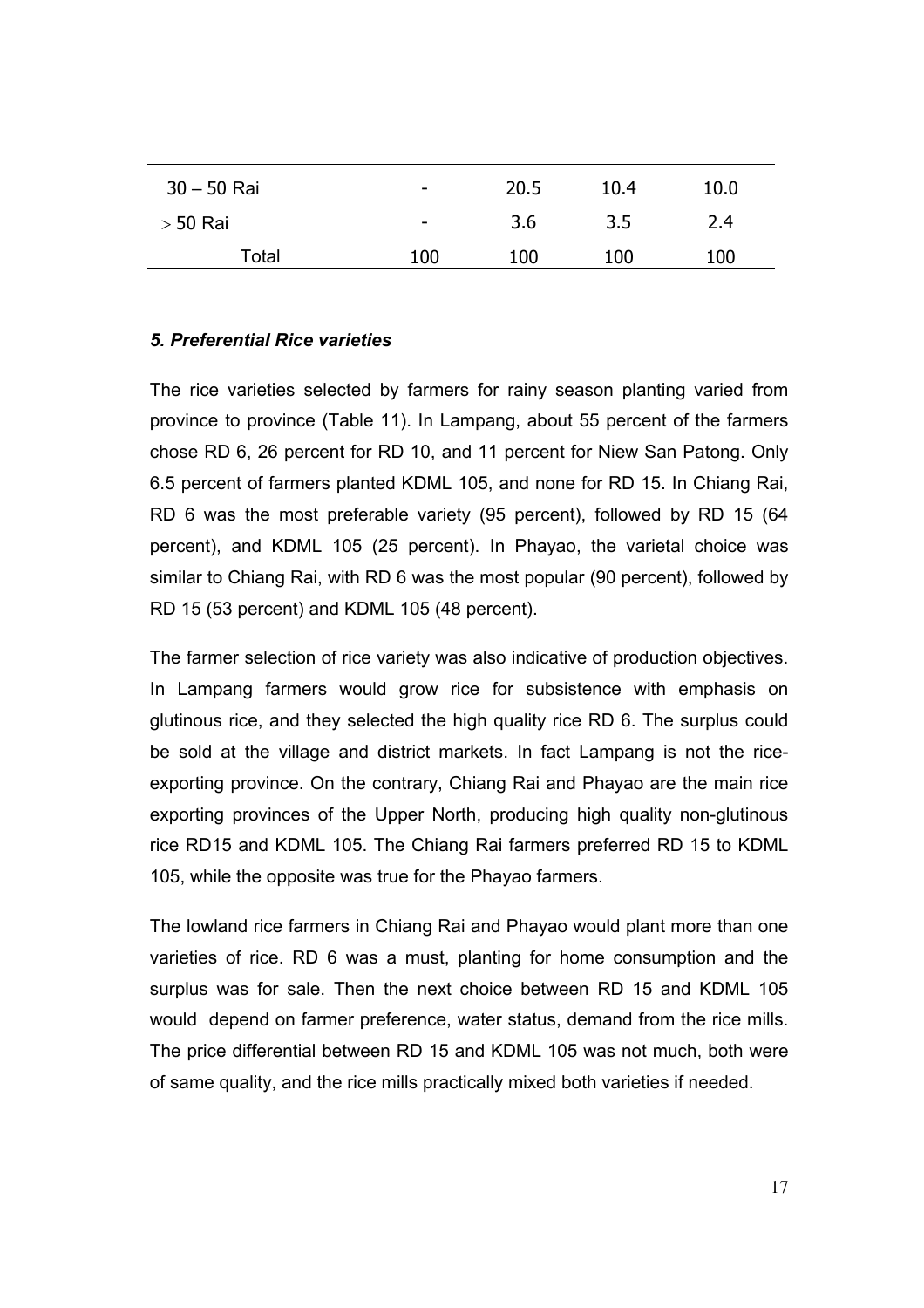The RD 15 was so popular in Chiang Rai simply because the variety is early maturing, which would reduce drought damage through drought escape, making the variety appropriate for planting in the upper paddy. Its quality is comparable to KDML 105, thus the large rice mills in Chiang Rai as well as Phayao provinces promoted the variety.

RD 10, a non-photoperiod sensitive glutinous rice, is a mutated derived line from RD 1, has been used by farmers in the Upper North to fit irrigated cropping systems. In the study sites, farmers in Ngao district of Lampang adopted RD10 in rice-garlic cropping system. The double cropping system was possible through the construction of small irrigation and reservoir in the district. The quality of RD 10 was not comparable to RD 6, and the price was about 20 percent lower, but the variety was more flexible to arrange planting time to fit double cropping.

Farmers selected other rice varieties, which were local selections and old released varieties, to fit specific ecological niches. For instance, Lampang farmers selected Dor Siew, RD 2, RD 4, RD 8, RD 10 and RD 7, which possessed early to medium maturity when compared to RD 6 or KDML 105, while Phayao farmers selected Dor Sayan, Dor Lane and RD 19 for the floodprone lowland. With the exception of RD 10, these varieties were planted on small areas, and the product was almost entirely used for home consumption.

|                       |                      |                               | Unit: Percentage |                              |
|-----------------------|----------------------|-------------------------------|------------------|------------------------------|
| <b>Rice varieties</b> | Lam Pang<br>$(n=92)$ | Chiang Rai Pa Yao<br>$(n=83)$ |                  | Total<br>$(n=115)$ $(n=290)$ |
| 1. RD 6               | 55.4                 | 95.2                          | 89.6             | 80.3                         |
| 2. RD15               |                      | 63.9                          | 53.0             | 39.3                         |
| 3. KDML 105           | 6.5                  | 25.3                          | 47.8             | 28.3                         |
| 4. RD 10              | 26.3                 |                               |                  | 9.0                          |

Table 11. Rice varieties selected by farmers for rainy season planting in 2001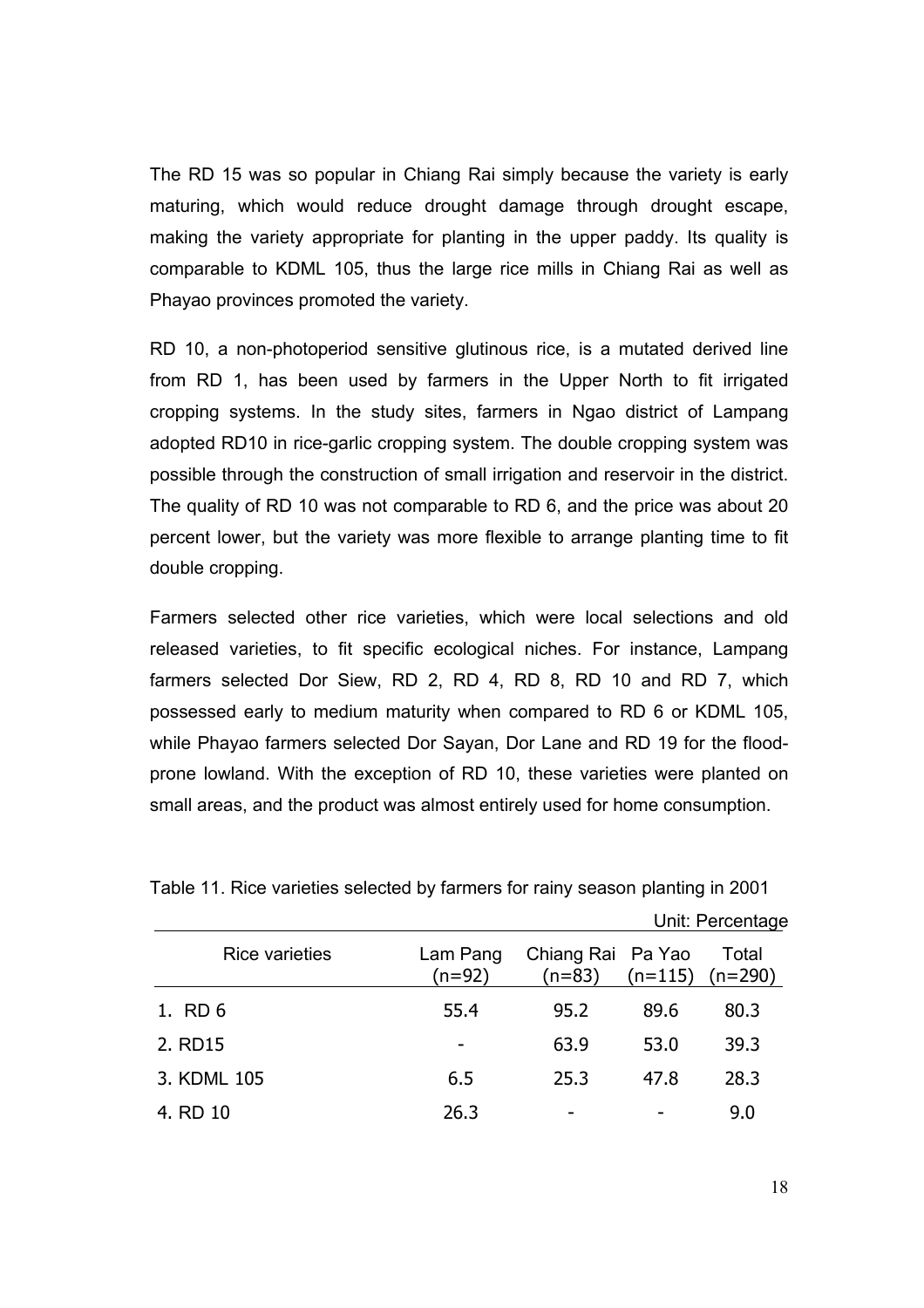| 5. San Patong | 10.9 | 2.4 | $\sim$ | 4.1 |
|---------------|------|-----|--------|-----|
| 6. Etc.       | 15.2 | 2.4 | 7.0    | 8.3 |

Note: Almost farmers in Chiang Rai and Pa Yao planted more than 1 varieties of rice.

 : Other varieties of rice in Lam Pang are such as Dor Siew RD 2, 4 ,7 ,8 while Chiang Rai farmers selected Khao Chao Loi and Rd 2 . And Pa Yao farmers selected Dor Sayan, Dor Lane, RD 16, RD 19, and Pathum Thanee 1.

# *6. Desirable and undesirable characteristics of major rice varieties and farmer rice ideotype*

The major rice varieties in the Upper North consisted of RD 6, RD 15, KDML 105 and RD 10 arranging in descending order of preferential ranking by farm households. Tables 12, 13, 14, and 15 show farmers' assessment on desirable and undesirable characteristics of the four major rice varieties respectively. RD 6, being grown for home consumption, farmers would give highest ranking on eating quality, which possessed soft, and good texture. High yielding and good price, and easy saleable would follow. Farmers considered RD6 had certain disadvantages, such as vulnerable to pests and diseases, and susceptible to lodging.

RD 15 and KDML 105, which were grown for sale, were ranked first for their good price and ease of marketing. The other important characters for RD 15 were favorable yield and early maturity, while for KDML 105 were good grain size, aromatic, soft when cooked, and high percentage of head rice. The disadvantages of these two varieties were susceptible to pests and diseases. It seemed that the price of KDML 105 was more fluctuating than RD15.

RD 10, which was specifically selected by the Ngao farmers, was preferred for its high yielding, acceptable eating quality, early maturing, drought tolerant, and high percentage of grain filling. The undesirable characters were susceptible to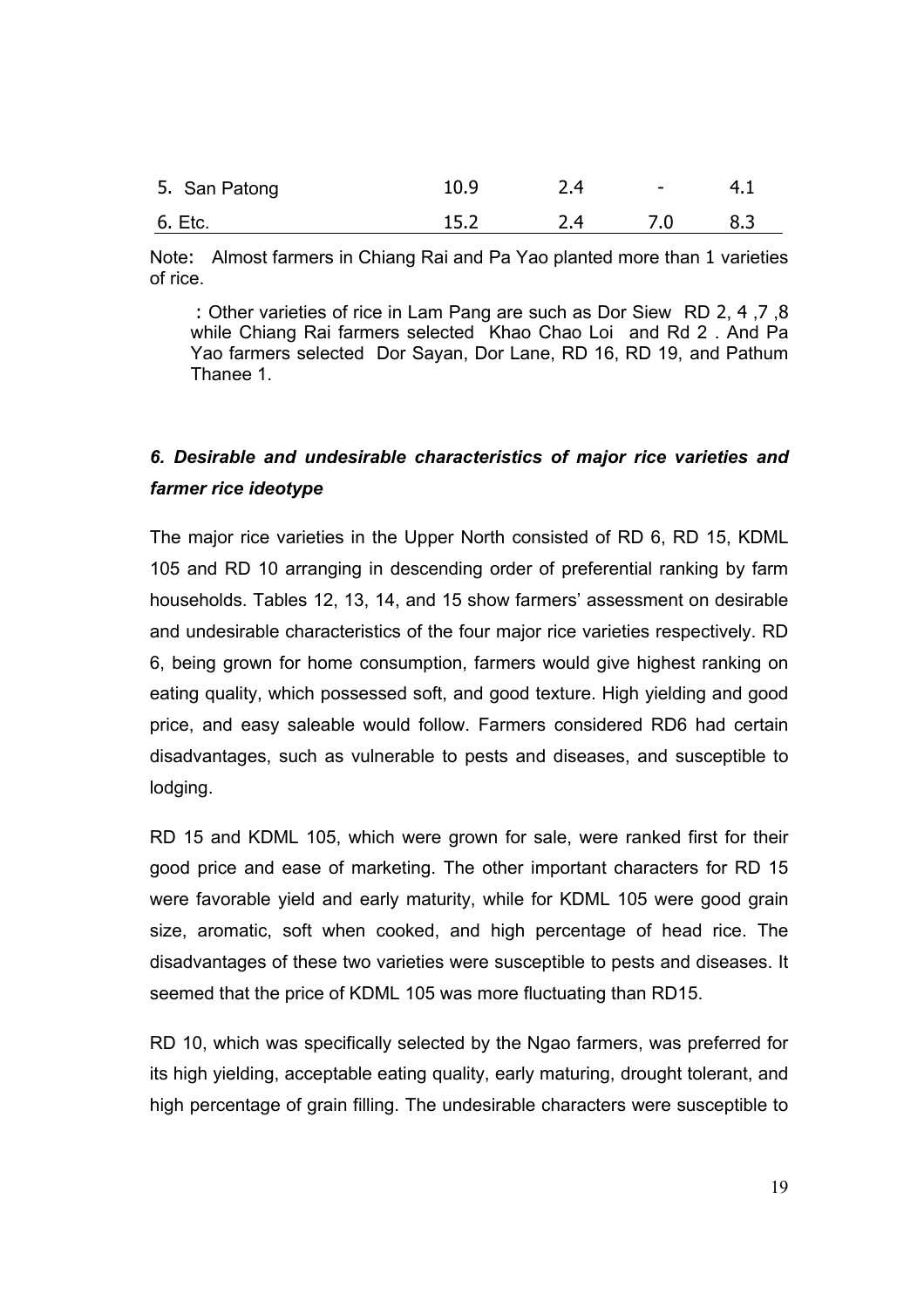pests and diseases, and less easy to thresh. This last character was common among the modern high yielding varieties, which were bred for resistance to seed shattering. RD 10 is a mutant of RD 1, which is a high yielder.

Table 16 shows the desirable characteristics of farmer rice ideotype (ideal plant type). High yielding with good test weight, and resistance to pests and diseases were ranked first. The preferential ranking was followed by high price and lodging resistance, which received similar weight. High price was associated with grain quality and eating quality that were demanded by market. Farmers perceived high yielding and pest resistance depended on farmer ability to manage and manipulate the production strategies, which were under individual farmer decision and control. But price and drought were less controllable by individual farmers, so there was a trade-off between high yielding and price.

| Desirable and<br>undesirable<br>characteristics | No. of<br>answers | Percentage of<br>answers | Percentage of<br>farmers planted this<br>variety |
|-------------------------------------------------|-------------------|--------------------------|--------------------------------------------------|
| <b>Desirable</b><br>characteristic              | $(n=428)$         |                          | $(n=233)$                                        |
| 1. Soft and good<br>texture                     | 234               | 54.7                     | 80.7                                             |
| 2. Aroma                                        | 70                | 16.4                     | 24.1                                             |
| 3. High yield                                   | 51                | 11.9                     | 17.6                                             |
| 4. Good price and<br>easy saleable              | 35                | 8.2                      | 12.1                                             |
| 5. Easy for plant and<br>management             | 11                | 2.6                      | 3.8                                              |
| 6. Consumer<br>preference                       | 10                | 2.3                      | 3.4                                              |
| 7. Etc.                                         | 17                | 4.0                      | 5.9                                              |

Table 12. Farmers' assessment on desirable and undesirable characteristics of RD 6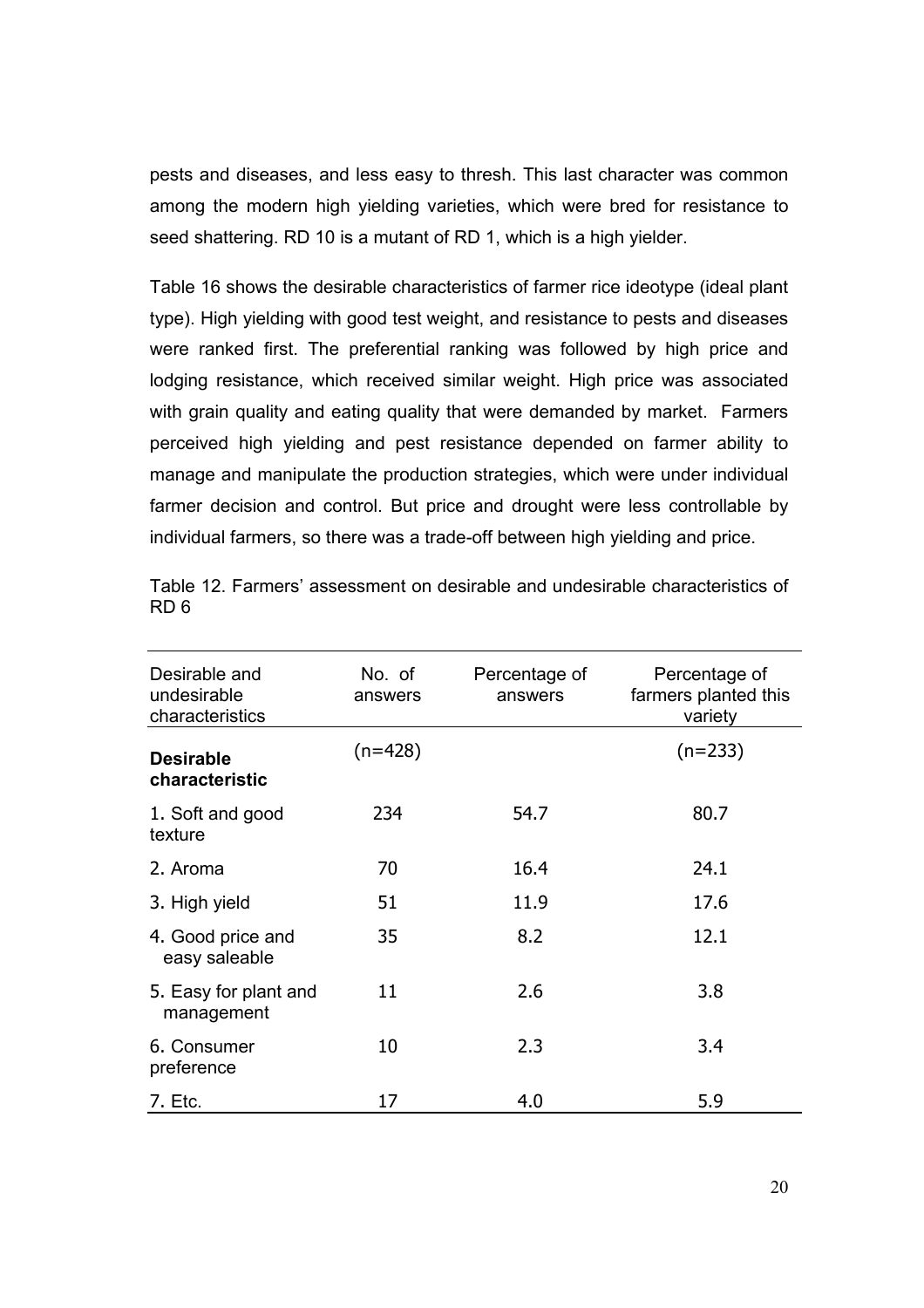| Undesirable<br>characteristic           | (n=60) |      | $(n=233)$ |
|-----------------------------------------|--------|------|-----------|
| 1. Disturbances of<br>pests and insects | 24     | 40.0 | 8.3       |
| 2. Vulnerable to pests<br>and diseases  | 16     | 26.7 | 5.5       |
| 3. Susceptible to<br>lodging            | 12     | 20.0 | 4.1       |
| 4. Etc.                                 | 8      | 13.3 | 2.8       |

Note: The information was from the open-end question that the farmers can give the reasons more than 1 answer. And the percentages were calculated from the number of samplings in each study areas.

 : Other desirable characteristics included high tillering ability, drought tolerant, easy to harvest and short maturity.

: Other undesirable characteristics included non-photoperiod sensitive, grow slowly, low tillering ability, long maturity, susceptible to water lacking, needed intensive management, and low yield in case of continue growing for a long time.

| Desirable and<br>undesirable<br>characteristics | No. of answer<br>Percentage of<br>answer |      | Percentage of farmer<br>samplings planted this<br>variety |  |  |
|-------------------------------------------------|------------------------------------------|------|-----------------------------------------------------------|--|--|
| <b>Desirable</b><br>characteristics             | $(n=138)$                                |      | $(n=114)$                                                 |  |  |
| 1. Good price and<br>easy saleable              | 58                                       | 42.0 | 50.9                                                      |  |  |
| 2. High yield                                   | 29                                       | 21.0 | 25.4                                                      |  |  |

Table 13. Farmers' assessment on desirable and undesirable characteristics of RD 15 variety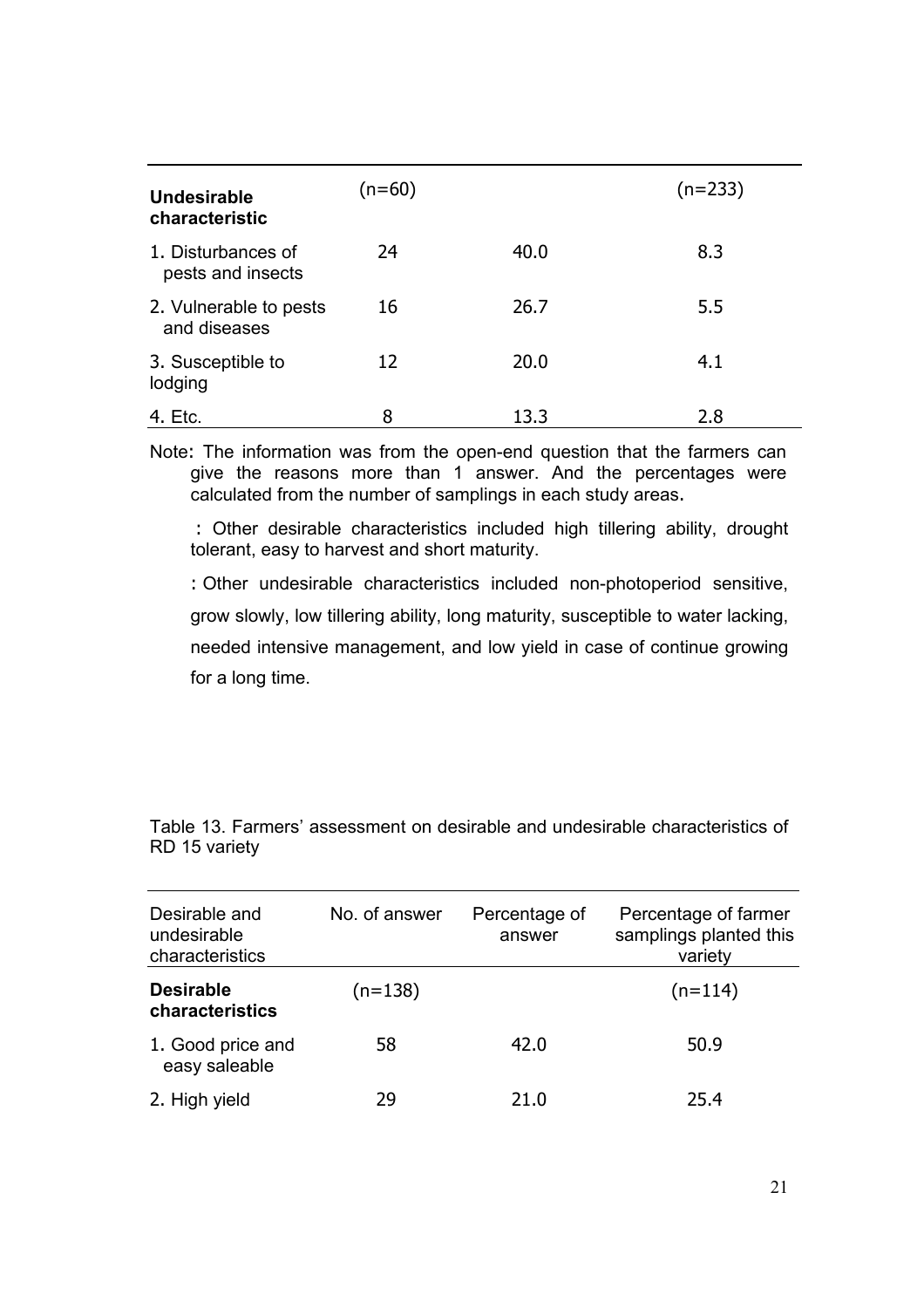| 3. Early maturity                       | 24       | 17.4 | 21.1      |
|-----------------------------------------|----------|------|-----------|
| 4. Soft when cooked<br>and good taste   | 10       | 7.2  | 8.8       |
| 5. Etc.                                 | 17       | 12.3 | 14.9      |
| Undesirable<br>characteristics          | $(n=27)$ |      | $(n=114)$ |
| 1. Vulnerable to<br>diseases            | 15       | 55.6 | 13.2      |
| 2. Susceptible to<br>pests and diseases | 9        | 33.3 | 7.9       |
| 5. Etc.                                 | 3        | 11.1 | 2.6       |

Note: Other desirable characteristics included market favorable, easy to manage, moderate height, easy to harvest, drought tolerant and suitable for the areas.

 : Other undesirable characteristics of farmers in RD 15 variety included fluctuating price, and small tillers.

Table 14. Farmers' assessment on desirable and undesirable characteristics of KDML 105 variety

| Desirable and<br>undesirable<br>characteristics                                              | No. of answer | Percentage of<br>answer | Percentage of farmer<br>samplings planted this<br>variety |
|----------------------------------------------------------------------------------------------|---------------|-------------------------|-----------------------------------------------------------|
| <b>Desirable</b><br>characteristics                                                          | $(n=107)$     |                         | $(n=82)$                                                  |
| 1. Good price and<br>easy saleable                                                           | 54            | 50.5                    | 65.9                                                      |
| 2. Good grain size,<br>aromatic, soft when<br>cooked, and high<br>percentage of head<br>rice | 20            | 18.7                    | 24.4                                                      |
| 3. High yield                                                                                | 15            | 14.0                    | 18.3                                                      |
| 4. Market favorable                                                                          | 10            | 9.3                     | 12.2                                                      |
| 4. Etc.                                                                                      | 8             | 7.5                     | 9.8                                                       |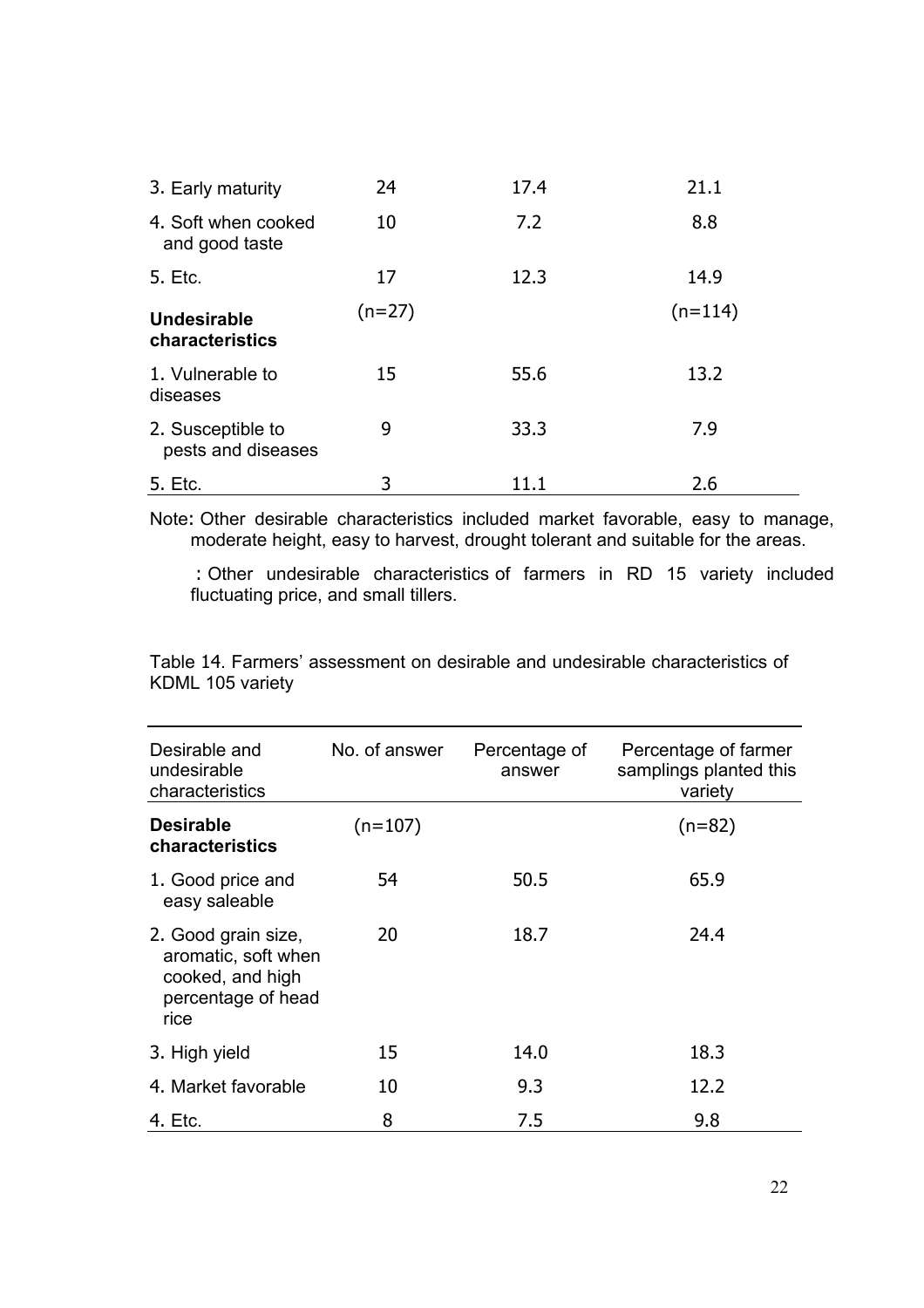| Undesirable<br>characteristics           | $(n=16)$ |      | $(n=82)$ |
|------------------------------------------|----------|------|----------|
| 1. Disturbances of<br>pests and diseases | 5        | 31.2 | 6.1      |
| 2. Susceptible to<br>disease             | 4        | 25.0 | 4.9      |
| 3. Fluctuating price                     | 3        | 18.8 | 3.7      |
| 4. Etc.                                  | 4        | 25   | 4.9      |

Note: Other desirable characteristics included market desirable, easy to manage, broaden seed, and mature in drought season.

 : Other undesirable characteristics included long maturity, high height, susceptible to lodging, and less of tiller.

Table 15. Farmers' assessment on desirable and undesirable characteristics of RD 10 variety

| Desirable and<br>undesirable<br>characteristics | No. of<br>answer | Percentage of<br>answer | Percentage of farmer<br>samplings planted this<br>variety |
|-------------------------------------------------|------------------|-------------------------|-----------------------------------------------------------|
| <b>Desirable</b><br>characteristics             | $(n=38)$         |                         | $(n=26)$                                                  |
| 1. High yield                                   | 11               | 28.9                    | 42.3                                                      |
| 2. Soft when cooked and<br>good taste           | 10               | 26.3                    | 38.5                                                      |
| 3. Etc.                                         | 17               | 44.7                    | 65.4                                                      |
| <b>Undesirable</b><br>characteristics           | $(n=21)$         |                         | $(n=26)$                                                  |
| 1. Disturbances of pests<br>and diseases        | 6                | 28.6                    | 23.1                                                      |
| 2. Susceptible to<br>diseases                   | 5                | 23.8                    | 19.2                                                      |
| 3. Difficult to thresh                          | 3                | 14.3                    | 11.5                                                      |
| 4. Etc.                                         | 7                | 33.3                    | 26.9                                                      |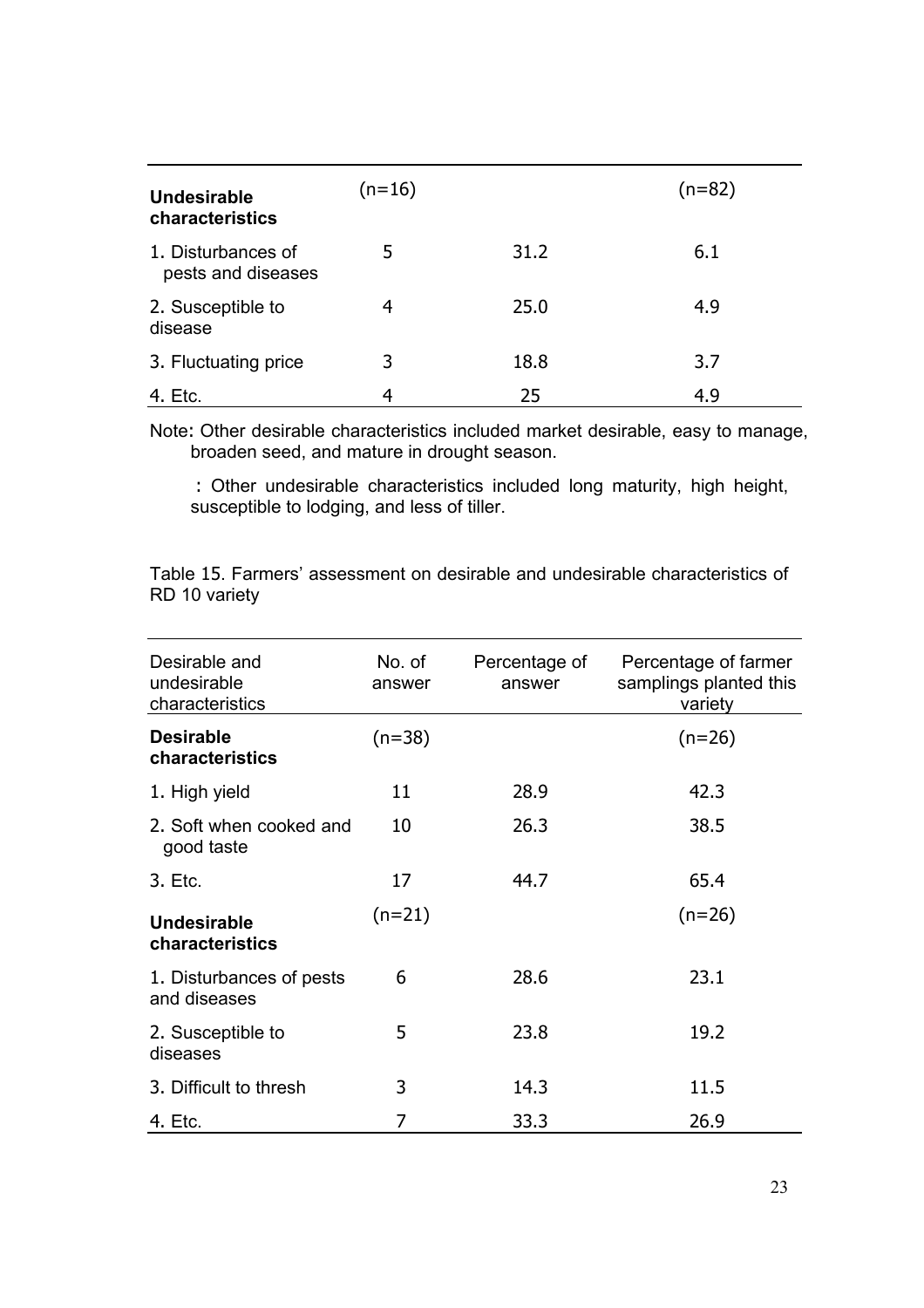Note: Other desirable characteristics included good test weight, early maturity, drought tolerant, easy to harvest, high percentage of grain filling and easy saleable.

: Other undesirable characteristics included low eating quality, lower price and susceptible to lodging.

| <b>Rice</b><br>characteristics            | Lam Pang<br>(n=92) |      |     | Chiang Rai<br>(n=83) |     | Pa Yao<br>$(n=115)$ |     | Total $(n=290)$ |  |
|-------------------------------------------|--------------------|------|-----|----------------------|-----|---------------------|-----|-----------------|--|
|                                           | No.                | %    | No. | %                    | No. | %                   | No. | %               |  |
| 1. High yield and<br>good test weight     | 56                 | 60.9 | 43  | 51.8                 | 67  | 58.3                | 166 | 57.2            |  |
| 2. Resistance to<br>pests and<br>diseases | 44                 | 47.8 | 47  | 56.6                 | 57  | 49.6                | 148 | 51.0            |  |
| 3. Lodging<br>resistance                  | 10                 | 10.9 | 8   | 9.6                  | 13  | 11.3                | 31  | 10.7            |  |
| 4. Early maturity                         | 7                  | 7.6  | 5   | 6.0                  | 8   | 7.0                 | 20  | 6.9             |  |
| 5. High price                             | 4                  | 4.3  | 10  | 12.0                 | 24  | 20.9                | 38  | 13.1            |  |
| 6. Drought tolerant                       | 11                 | 12.0 | 8   | 9.6                  | 17  | 14.8                | 36  | 12.4            |  |
| 7. Not mutate                             | 6                  | 6.5  | 4   | 4.8                  | 8   | 7.0                 | 18  | 6.2             |  |
| 8. Etc.                                   |                    | 7.6  | 5   | 6.0                  | 4   | 3.5                 | 16  | 5.5             |  |

| Table 16. The desirable characteristics of farmer rice idotype (ideal plant type) |  |  |  |  |  |  |  |  |
|-----------------------------------------------------------------------------------|--|--|--|--|--|--|--|--|
|-----------------------------------------------------------------------------------|--|--|--|--|--|--|--|--|

Note: The answers were from open-end questions that farmers can give more than 1 answer.

: Other desirable characteristics included good taste and equal height.

## *7. Farmer cultural practices of rainfed lowland rice*

## **7.1 Seeding rate.**

 The seeding rate used in the nursery plot for rice transplanting averaged 10 kg/rai, which was considered being higher than necessary. Farmers would claim that they customally had to prepare seed of such amount as a safety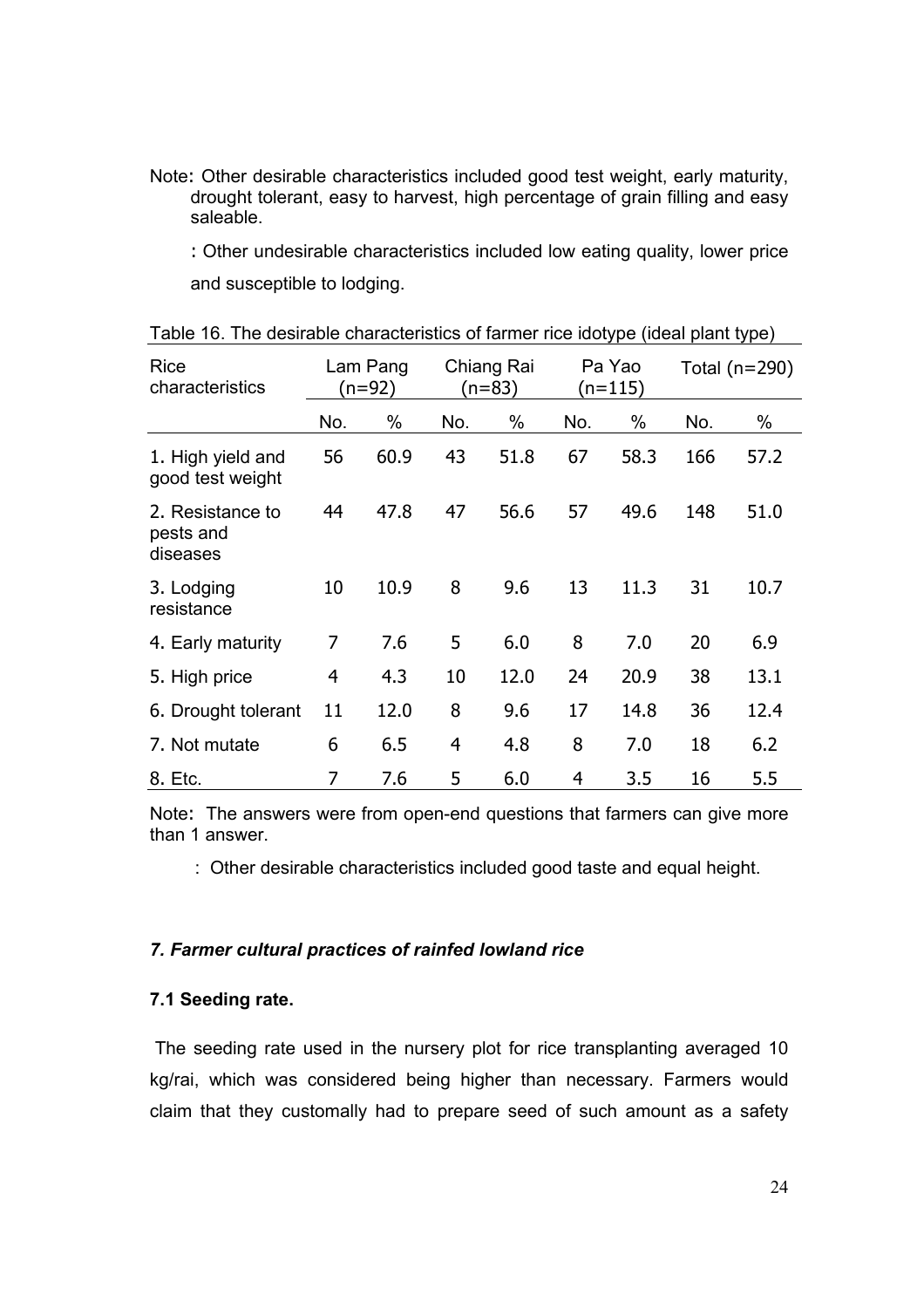precaution for second or third nursery preparation in the event of drought occurrence. Table 17 shows that 59 percent of the farm households used seeding rate less than 10 kg/rai. About 41 percent used more than 10 kg/rai. Only a few over seeded at the rate higher than 15 kg/rai. So there were rooms for improvement to reduce seeding rate by carefully selecting quality seed for planting. This would also imply that good quality seed was essential to cut down seeding rate and production cost.

|                                              | Lam Pang<br>(n=92) | Chiang Rai Pa Yao<br>$(n=83)$ | $(n=115)$ | Total<br>$(n=290)$ |
|----------------------------------------------|--------------------|-------------------------------|-----------|--------------------|
| Seeding rate (Kg. / rai)                     |                    |                               |           |                    |
| - Average                                    | 11.8               | 9.8                           | 9.5       | 10.3               |
| Distribution of seeding rate<br>(percentage) |                    |                               |           |                    |
| $-$ < 10 Kg. / Rai                           | 39.1               | 65.9                          | 68.7      | 58.5               |
| - $10 - 15$ Kg. / Rai                        | 50.0               | 26.8                          | 27.8      | 34.6               |
| - $15 - 20$ Kg. / Rai                        | 6.5                | 6.1                           | 3.5       | 5.2                |
| $-$ > 20 Kg. / Rai                           | 4.3                | 1.2                           |           | 1.7                |

Table 17. The seeding rate used in the nursery plot for rice transplanting

## **7.2 Use of chemical fertilizers.**

 Almost all the lowland rice farmers now applied chemical fertilizers to increase rice yield (Table 18). On the average, farmers applied twice with a total rate of 24 kg/rai. However the range of chemical fertilizers extended from less than 10 kg/rai to as high as 40 kg/rai. The type of fertilizers used as showed in Table 19 indicates that 85 percent of the farm households preferred 16-20-0, and 63 percent used 46-0-0. When the amount of element was determined, it was found that nitrogen fertilizer was used at 6 kg/rai, which was about 30 percent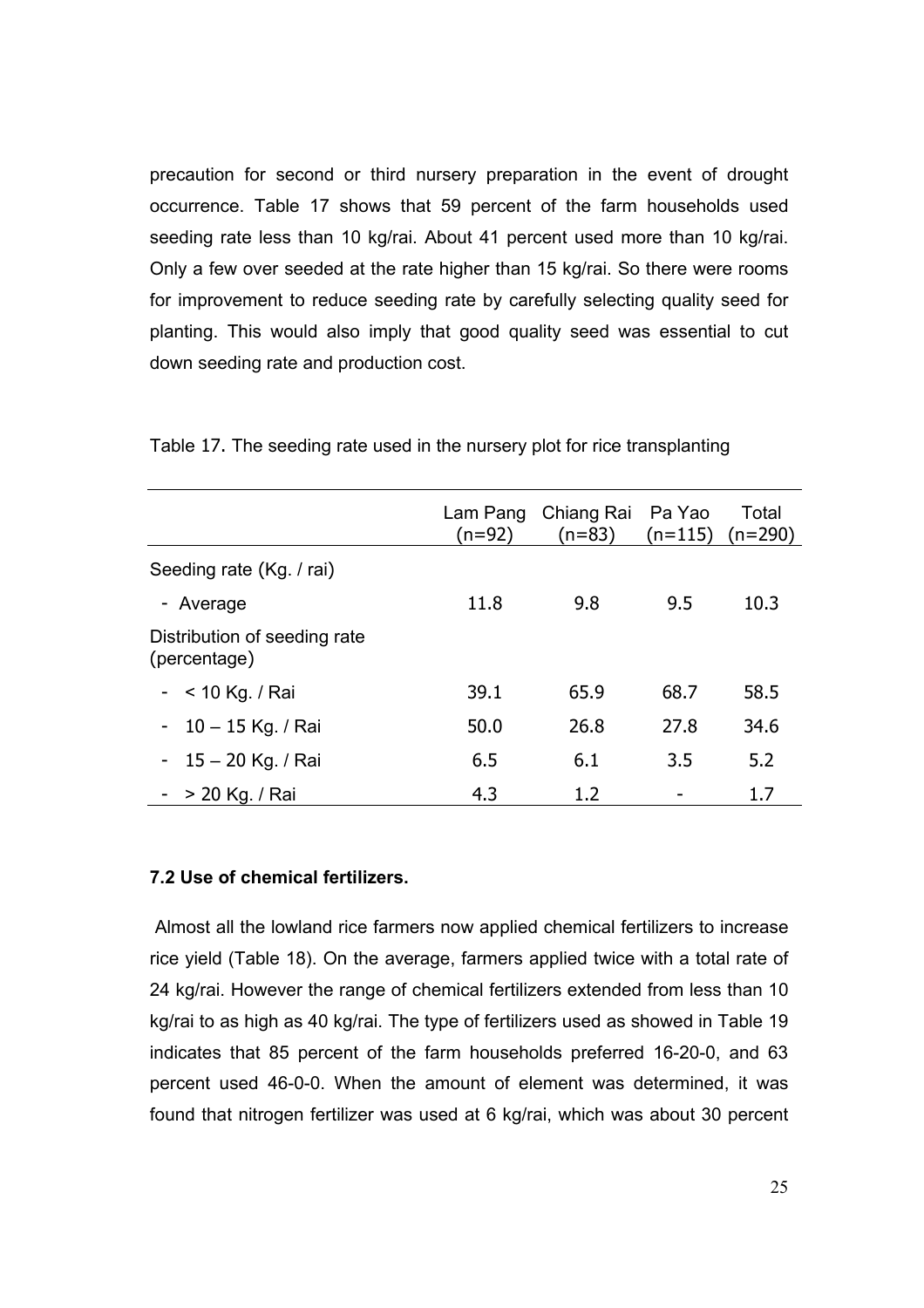less than recommended rate (8.6 kgN/rai). The rate of phosphorus was 3 kg/rai, which was 40 percent lower than the recommended (5 kg  $P_2O_5/r$ ai). It was a common practice of farmers to broadcast or top-dress chemical fertilizers on the patches with poorer rice growth, as indicated by yellowing of rice leaves. Therefore the overall rate was found to be less than the recommended, but farmers would have relatively uniform yield over the plots.

|                                                                     | $(n=92)$ | Lam Pang Chiang Rai<br>$(n=83)$ | Pa Yao<br>$(n=115)$ | Total<br>$(n=290)$ |
|---------------------------------------------------------------------|----------|---------------------------------|---------------------|--------------------|
| The ratio of farmers applied chemical<br>fertilizers (Percentage)   | 94.6     | 98.8                            | 100                 | 97.9               |
| Frequency of applying<br>fertilizers<br>(Times)                     | 1.7      | 1.9                             | 1.9                 | 1.8                |
| Total rate of fertilizers applied in rice<br>production (Kg. / Rai) |          |                                 |                     |                    |
| - Average                                                           | 25.5     | 22.6                            | 24.8                | 24.4               |
| Distribution of chemicals fertilizers<br>application (Percentage)   |          |                                 |                     |                    |
| Not used                                                            | 5.4      | 1.2                             |                     | 2.1                |
| < 10 Kg. / Rai                                                      | 12.0     | 8.4                             | 7.0                 | 9.0                |
| 10 - 20 Kg. / Rai                                                   | 35.9     | 41.0                            | 34.8                | 36.9               |
| 20 - 30 Kg. / Rai                                                   | 19.6     | 26.5                            | 36.5                | 28.3               |
| 30 - 40 Kg. / Rai                                                   | 15.2     | 18.1                            | 13.9                | 15.5               |
| > 40 Kg. / Rai                                                      | 12.0     | 4.8                             | 7.8                 | 8.3                |

Table 18. Use of chemicals fertilizers in rice production

Table 19. Type of fertilizers and amount of element used in rice production

|  | Type of fertilizers and element |  | Lam Pang Chiang Rai Pa Yao<br>$(n=83)$ $(n=115)$ |  | Total |
|--|---------------------------------|--|--------------------------------------------------|--|-------|
|--|---------------------------------|--|--------------------------------------------------|--|-------|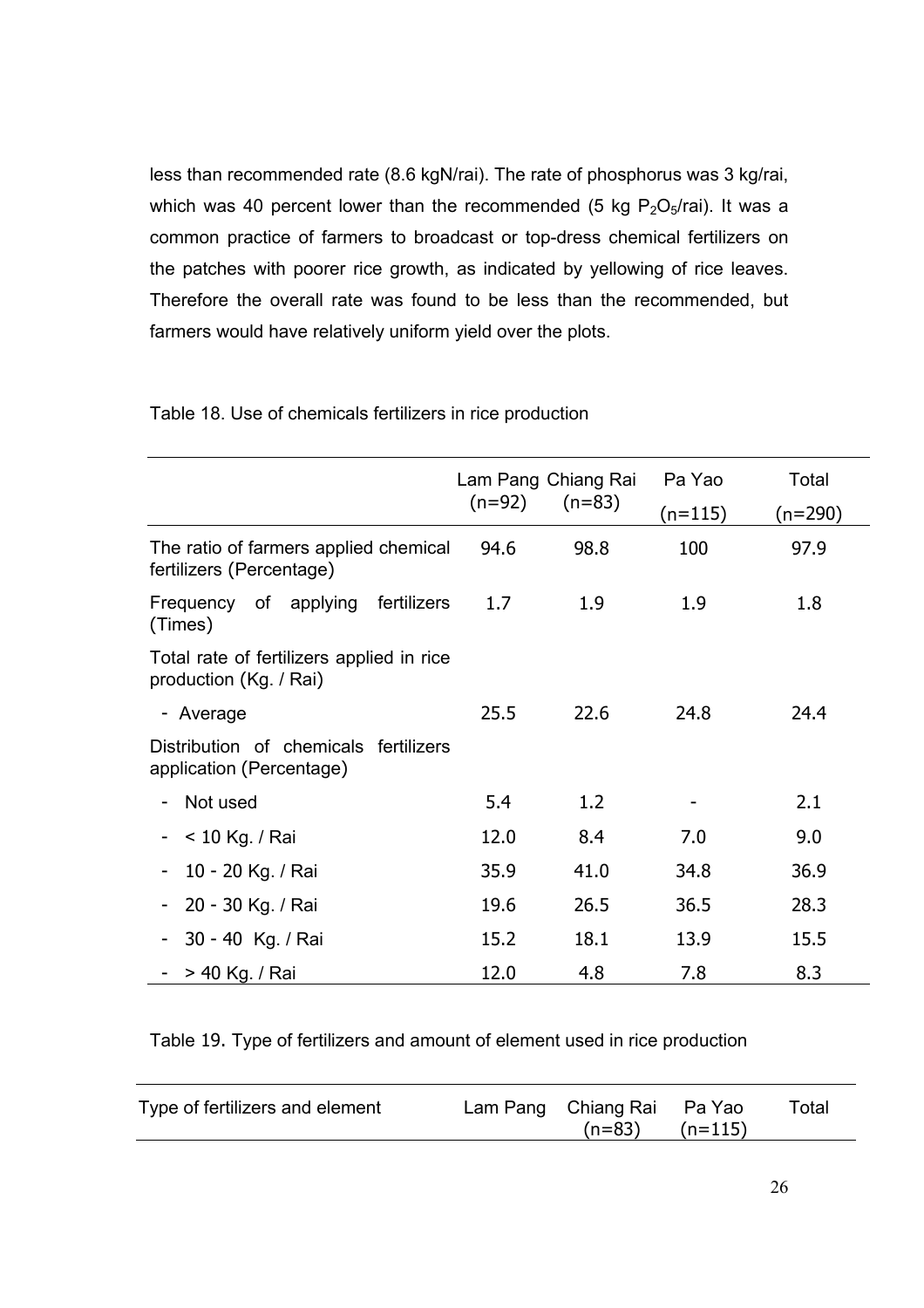|                                                                   | (n=92) |      |      | $(n=290)$ |
|-------------------------------------------------------------------|--------|------|------|-----------|
| The ratio of farmers applied chemical<br>fertilizers (Percentage) |        |      |      |           |
| $16 - 20 - 0$                                                     | 71.7   | 84.3 | 95.7 | 84.8      |
| $46 - 0 - 0$                                                      | 43.5   | 80.7 | 65.2 | 62.8      |
| $15 - 15 - 15$                                                    | 16.3   | 7.2  | 13.9 | 12.4      |
| Etc.                                                              | 3.3    | 2.4  | 19.1 | 9.3       |
| Average amount of elements (Kg. /<br>Rai)                         |        |      |      |           |
| - N                                                               | 5.2    | 6.1  | 5.6  | 5.6       |
| $\mathsf{P}$                                                      | 3.6    | 2.6  | 3.5  | 3.3       |
| - K                                                               | 0.6    | 0.04 | 0.2  | 0.3       |

Note: Almost farmers used chemical fertilizers more than 2 types.

# **7.3 Seedling preparation, land preparation, and other management practices.**

Table 20 depicts the lowland rice farmers' management practices on rice production covering land preparation, seedling preparation, transplanting, weeding, fertilizing, and harvesting. The basic practices across provinces were similar. Land would be ploughed twice. Rice seeds prepared for broadcasting in the nursery would be soaked for two days, and were then allowed to air-dry in the shed for one and a half days before broadcasting in the nursery plots. The seedling age was generally over 30 days old, which was physiologically late for transplanting. However, farmers would claim that old seedling was more tolerant to drought and flood, and to attack from crab and pink snail. A few had experienced using younger seedling, and observed vigorous plant growth with good tillering, but it would be too risky under their growing environment. It was noticed that on average 76 percent of farm households needed to replant the missing hills 20 days after transplanting.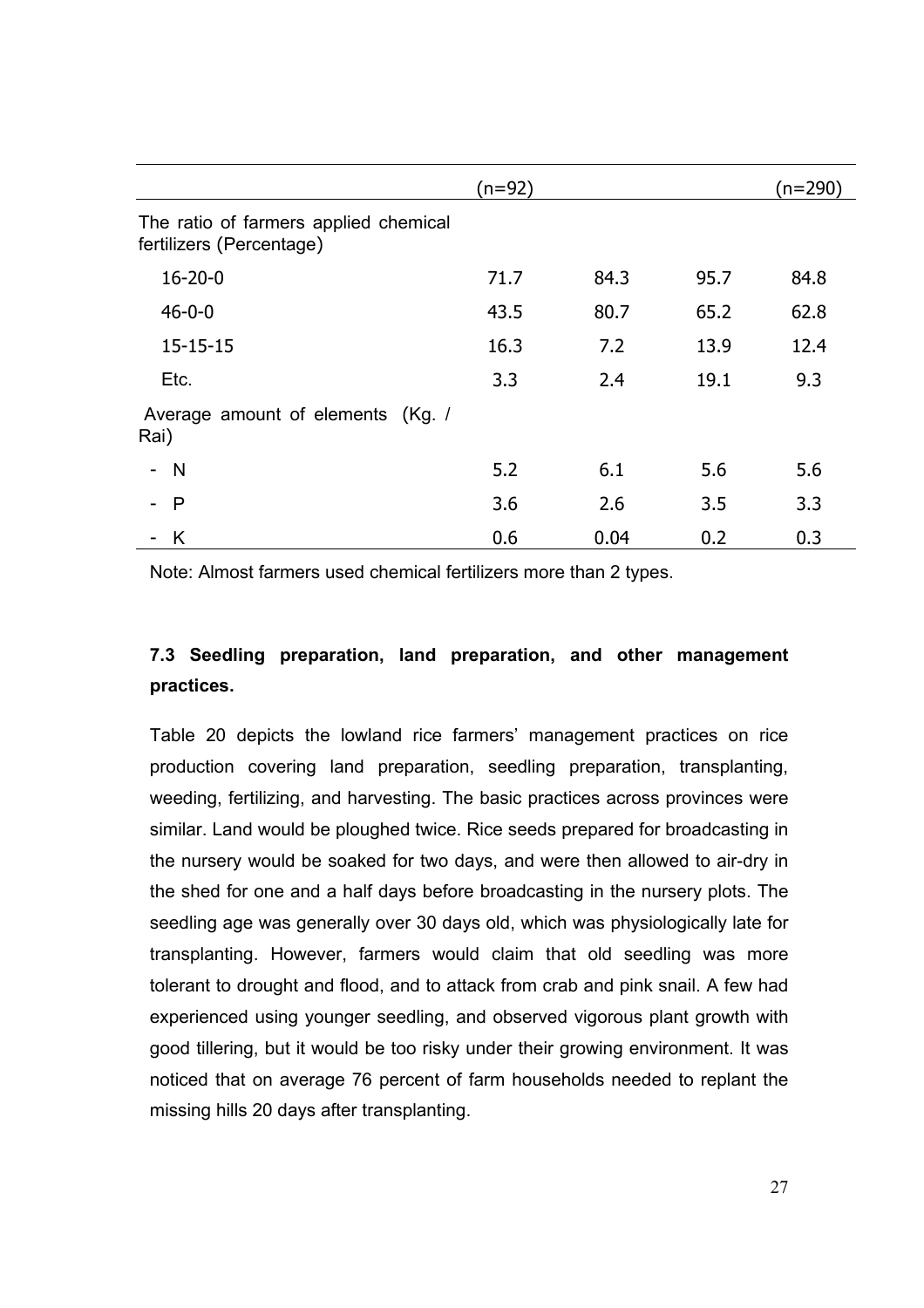Weed management was carried out consciously in the production process. For instance, land was ploughed twice to turn over weed and submerged under flooding. After planting, either pre-emergence herbicide or post –emergence herbicide was used to control weed population. Hand weeding was done twice.

The lowland rice farmers applied chemical fertilizers twice, one at four weeks after planting with compound fertilizers mainly 16-20-0 at 15.8 kg/rai. The second was about five weeks thereafter by top-dressing with 46-0-0 at 9.6 kg/rai.

Most of the rice varieties grown by farmers would be matured and ready for harvest 30 days after flowering. In the study areas, farmers harvested their rice about 33 days after flowering. The rice fields would be drained about 15 days before harvesting, so that the operation could be easily done under dry soil condition. The harvested materials would be dried on the fields for about 4 days before threshing. The procedure was meant for manure harvest. With the combine harvester, drying on the field was not necessary.

| Management practices                                                        | Lam<br>Pang<br>$(n=92)$ | Chiang<br>Rai<br>$(n=83)$ | Pa Yao<br>$(n=115)$ | Total<br>$n = 290$ |
|-----------------------------------------------------------------------------|-------------------------|---------------------------|---------------------|--------------------|
| Timing for soaking rice seeds in the water 2.1<br>before broadcasting (day) |                         | 2.1                       | 2.0                 | 2.06               |
| Timing for waiting the seed dry after<br>soaking (day)                      | 1.6                     | 1.6                       | 1.7                 | 1.64               |
| Frequency of ploughed before transplant<br>(Times)                          | -1.4                    | 2.1                       | 2.1                 | 1.88               |

Table 20. Seeding preparation, land preparation, and other management practices in rice production in 2001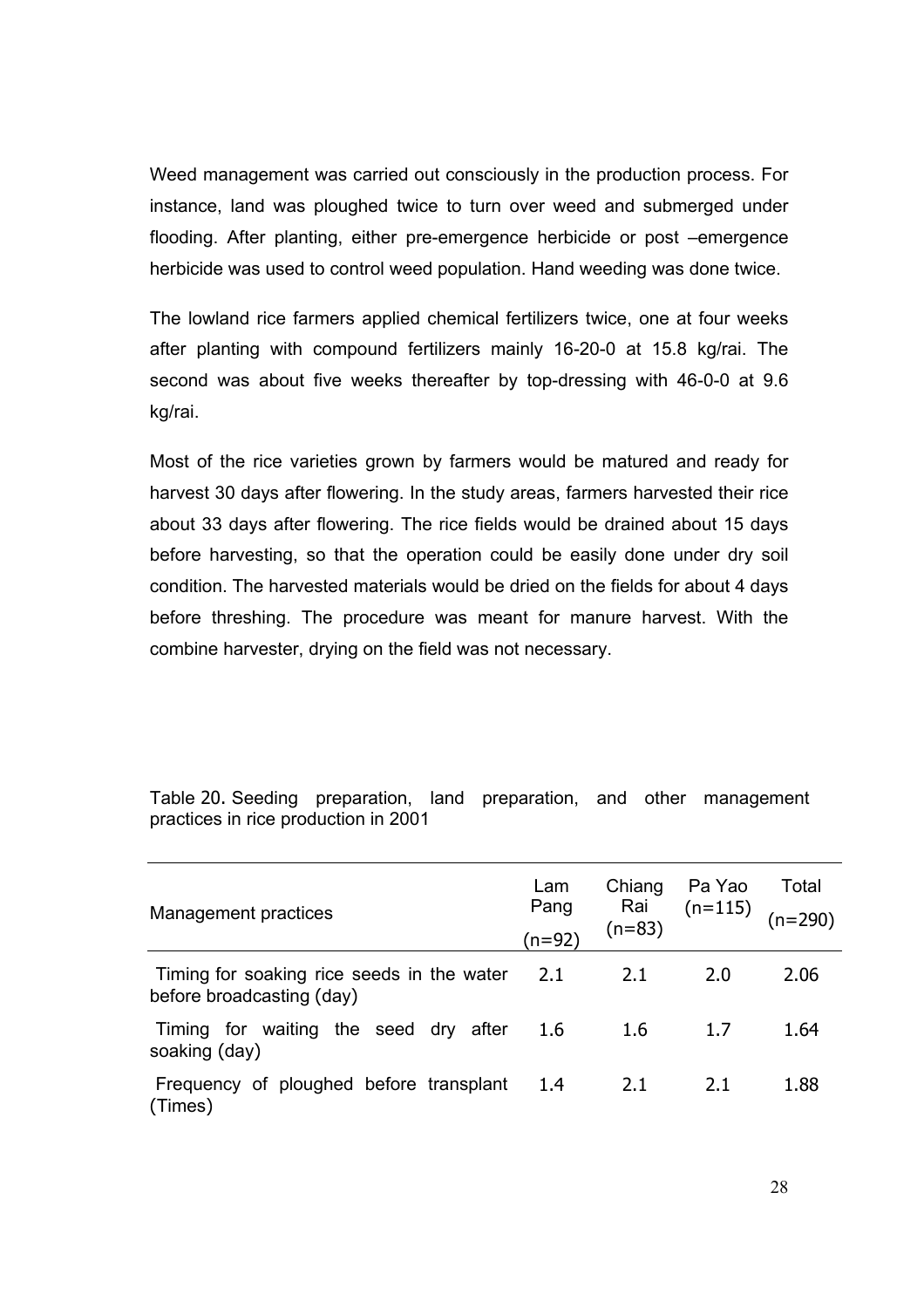| Seeding age (day)                                                  | 31.2    | 36.8    | 36.5    | 34.90 |
|--------------------------------------------------------------------|---------|---------|---------|-------|
| Average spacing for transplant (cm. X cm.)                         | $25*25$ | $25*25$ | $25*25$ | 25*25 |
| The ratio of farmers needed to replant<br>(Percentage)             | 68.5    | 86.7    | 76.5    | 76.9  |
| Age of rice after transplanting when<br>replant (day)              | 20      | 24      | 16      | 19.71 |
| The ratio of farmers used pre-emergence<br>herbicide (Percentage)  | 57.6    | 44.6    | 28.7    | 42.4  |
| Frequency of using pre-emergence<br>herbicide (Times)              | 1.02    | 1.1     | 1.0     | 1.04  |
| The ratio of farmers used post-emergence<br>herbicide (Percentage) | 17.4    | 14.5    | 7.8     | 12.8  |
| Frequency of using post-emergence<br>herbicide (Times)             | 1.1     | 1.2     | 1.2     | 1.16  |
| The ratio of farmers weeding by hand<br>(Percentage)               | 44.6    | 53.0    | 65.2    | 55.2  |
| Frequency of weeding by<br>hand<br>or<br>machinery (Times)         | 3.3     | 2.3     | 1.8     | 2.32  |
| Frequency of fertilizing in paddy field                            | 1.7     | 1.9     | 1.9     | 1.84  |
| Fertilizer rate at the $1st$ application (Kg. /<br>Rai)            | 15.2    | 13.6    | 14.8    | 15.8  |
| Age of rice at the $1st$ application (day)                         | 30.4    | 28.4    | 23.5    | 27.0  |
| Fertilizer rate at the $2^{nd}$ application (Kg. /<br>Rai)         | 10.3    | 9.0     | 10.0    | 9.6   |
| Age of rice at the $2^{nd}$ application (day)                      | 58.6    | 64.2    | 62.6    | 62.1  |
| Harvesting day after flowering stage (day)                         | 32.5    | 32.2    | 33.4    | 32.8  |
| Timing for draining the water out before<br>harvesting (day)       | 13.3    | 18.3    | 16.1    | 15.8  |
| Timing for drying rice in the fields before<br>threshing (day)     | 3.8     | 3.5     | 4.5     | 4.01  |

Note: Fertilizer rate applied in  $1<sup>st</sup>$  and  $2<sup>nd</sup>$  time averaged by the total samplings.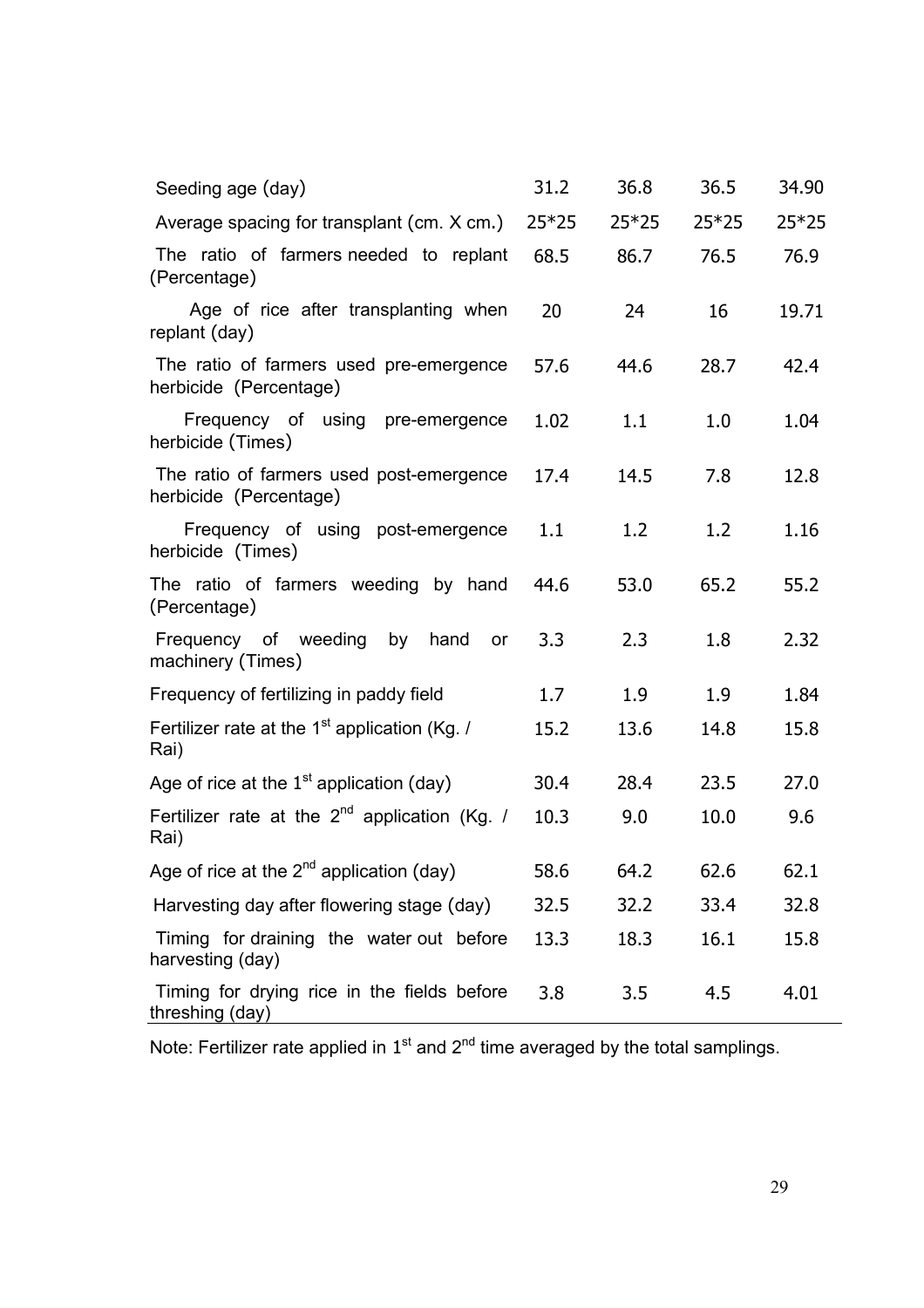: The ratio of farmer in each practices calculated from the number of farmers doing in each practice divided by the number of total farmers in each area.

#### *8. Rice yield and varietal performance*

The overall average rice yield was 541 kg/rai with coefficient of variation of 32 percent (Table 21). The farmer maximum yield plots across three provinces were 980 kg/rai, indicating that under favorable rainfed lowland environment, rainfed rice could achieve attainable farm yield as high as irrigated rice.

The distribution of rice yield across farms indicated that 25 percent of the farm households received yield below 400 kg/rai, and about 45 percent obtained yield of 400 to 600 kg/rai. The rest 30 percent achieved yield of over 600 kg/rai. The low yield of 400 kg/rai and those below could be treated as below subsistence production level. The group should receive high priority to improve rice productivity to meet subsistence need with the existing farmer production technology, which had shown promising yield. Farmers-to-farmers learning model would help speed up the process. The second group of farmers, about 45 percent, with yield ranging from 400 to 600 kg/rai would require strong researcher-farmer partnership to collectively plan, design and implement so that higher yield level could be achieved. It would be seen later that with yield lower than 600kg/rai, the economic return from growing and selling rice were not attractive. Those having rice yield over 600 kg/rai should try to work out ways of reducing production cost while maintaining productivity. A few farmers with outstandingly high yields would serve as the model farms for local resources. Management as well as environmental factors leading to high yields should be identified and mapped out in detail so that the production system could be replicable at wider scale.

Table 22 shows the yield performance of dominant rice varieties planted by farmers. RD 6 and RD 15 had provided relatively higher yield (572 and 521 kg/rai, respectively) than KDML 105 (497 kg/rai), and RD 10 was at the lowest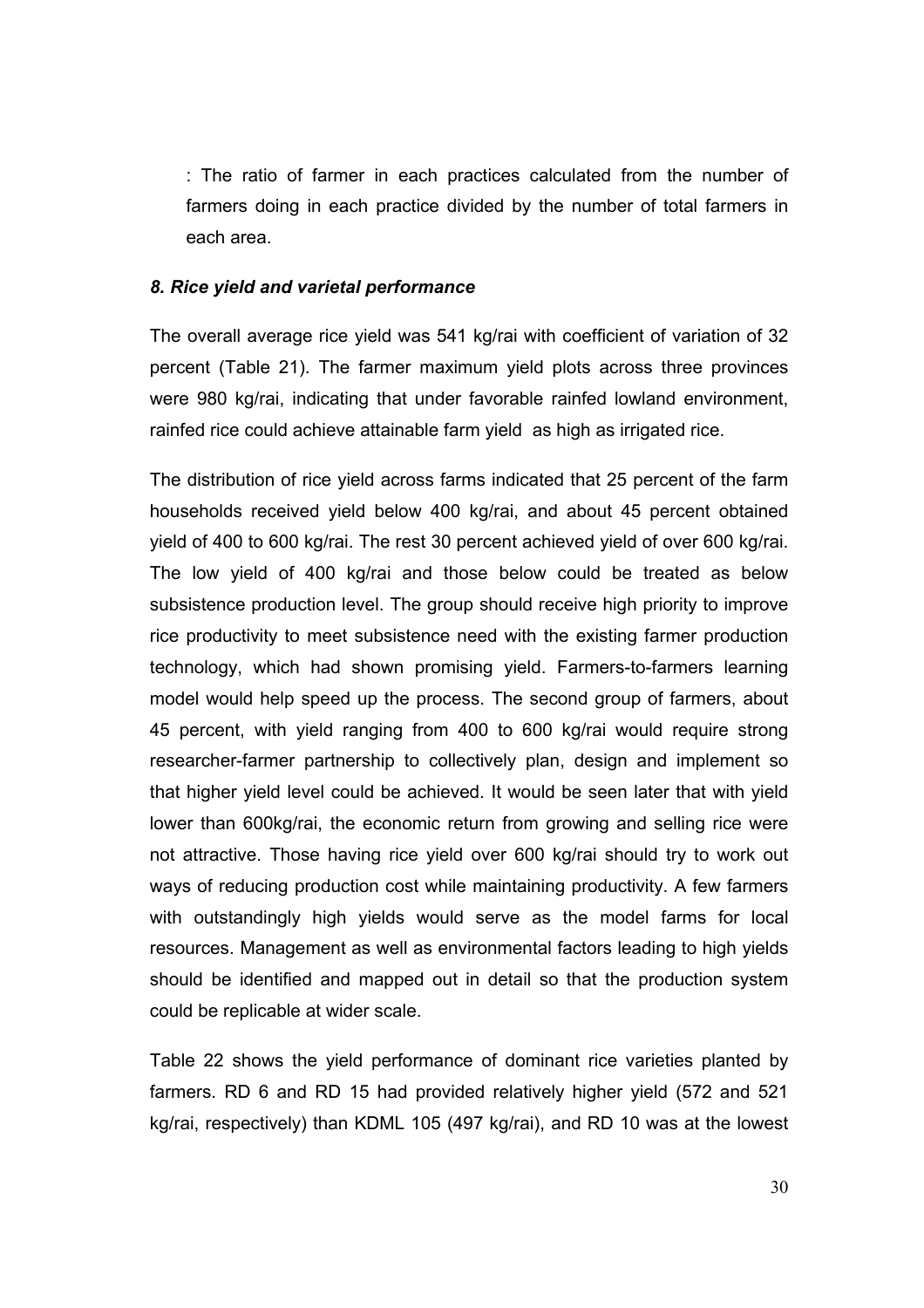ranking (475 kg/rai). Genetically, RD 10 had higher yielding potential than RD 15 and KDML 105, but its lower yield observed in Lampang was mainly due to less favorable growing environment. However, all these four varieties could attain yield over 900 kg/rai, which would be exceptionally high under rainfed conditions. Ecologically, the varieties had the high yielding potential, and with good management practices, all these varieties were capable of providing high yield.

Other minor varieties, such as Dor Siew, RD 2, RD 4 and RD 8 as reported by farmers, also collectively provided high yield under good management.

Therefore, with the existing available rice varieties, management practices that fit production niches would contribute significantly to higher yield than that of the varieties.

| Rice yield                                                | Lam<br>Pang | Chiang<br>Rai | Pa Yao | Total  |
|-----------------------------------------------------------|-------------|---------------|--------|--------|
| Average rice yield (Kg. / Rai)                            | 537         | 503           | 570.00 | 541.00 |
| yield<br><b>Distribution</b><br><b>of</b><br>(Percentage) |             |               |        |        |
| < 300 Kg. / Rai                                           | 14.5        | 13.0          | 3.0    | 8.9    |
| 300 - 400 Kg. / Rai                                       | 14.4        | 19.2          | 14.5   | 16.0   |
| 400 - 500 Kg. / Rai                                       | 16.2        | 21.2          | 18.0   | 18.6   |
| 500 - 600 Kg. / Rai                                       | 24.3        | 24.7          | 28.5   | 26.4   |
| 600 - 700 Kg. / Rai                                       | 10.8        | 9.6           | 19.5   | 14.2   |
| > 700 Kg. / Rai                                           | 19.8        | 12.3          | 16.5   | 15.9   |

Table 21 Average yield and distribution of rice yield in three provinces of the Upper North

Table 22 Average rice yield in three provinces of the Upper North in 2000 classified by rice varieties

Unit: Kg. / Rai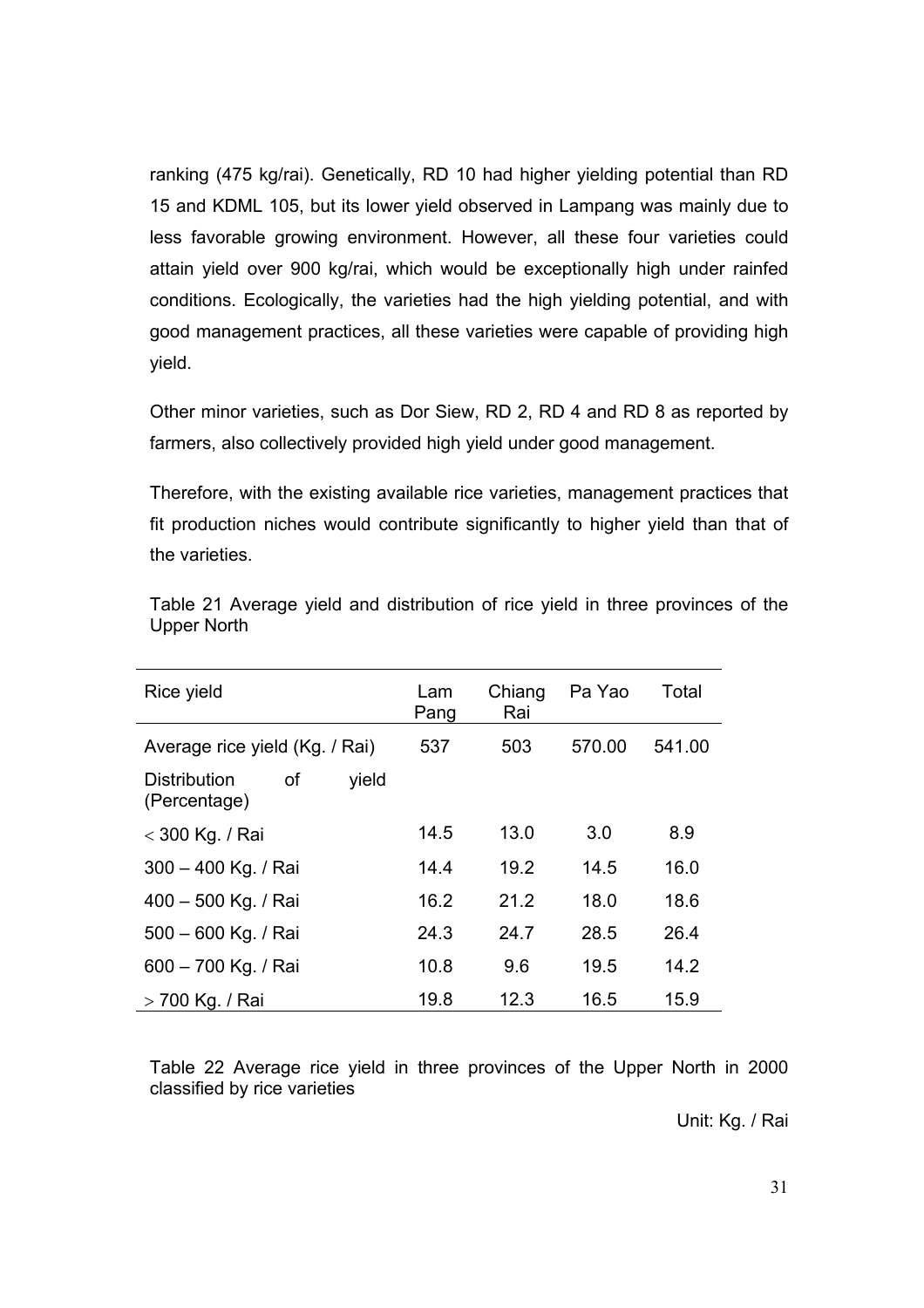| <b>Yield / Varieties</b>  | RD <sub>6</sub> | <b>RD</b><br>15 | KDML<br>105 | RD<br>10 | Other<br>varieties | Total |
|---------------------------|-----------------|-----------------|-------------|----------|--------------------|-------|
| Average yield             | 572             | 521             | 497         | 474      | 537                | 541   |
| Maximum                   | 980             | 960             | 865         | 933      | 850                | 980   |
| Minimum                   | 100             | 96              | 200         | 192      | 210                | 96    |
| <b>Standard Deviation</b> | 174             | 173             | 146         | 184      | 188                | 174   |
| No. of farmer samplings   | 231             | 106             | 63          | 36       | 21                 | 457   |

Note: Almost farmers planted more than 1 variety of rice.

 Other varieties of rice included San Patong, Dor Siew, RD 2, RD 4 and RD 8

## *9. Production constraints*

The overall production constraints that would affect rice yield with a consequence of leading to lower economic return are listed in Table 23. The top three constraining factors were drought (34.5 percent), low rice price (23.4 percent), and pest and disease incidence (15.9 percent). The factors of rodents, crab, and pink snail, lack of capital, and lack of labor collectively accounted for 21.3 percent. Others factors including flood, poor soil, lodging, low tiller numbers, high cost of fertilizers accounted for 17.2 percent.

The low rice price would provide disincentive to farmers to invest and intensify their commercial rice production. It was often observed that when the rice price was attractively high, farmers would willingly invest to achieve higher return.

Incidences of drought and pests and their impact on rice yields were examined further as shown in Tables 24 and 25. The drought incidence in Lampang was more frequent than Chiang Rai and Phayao, with the frequency of occurrence of 5 in 10 years in Lampang as against 2 to 3 in Chiang Rai and Phayao. The drought occurred at two periods, one at the tillering stage, and the second at booting and flowering stage, with almost equal frequencies. Yield loss due to two periods of drought was slightly different, being higher in the reproductive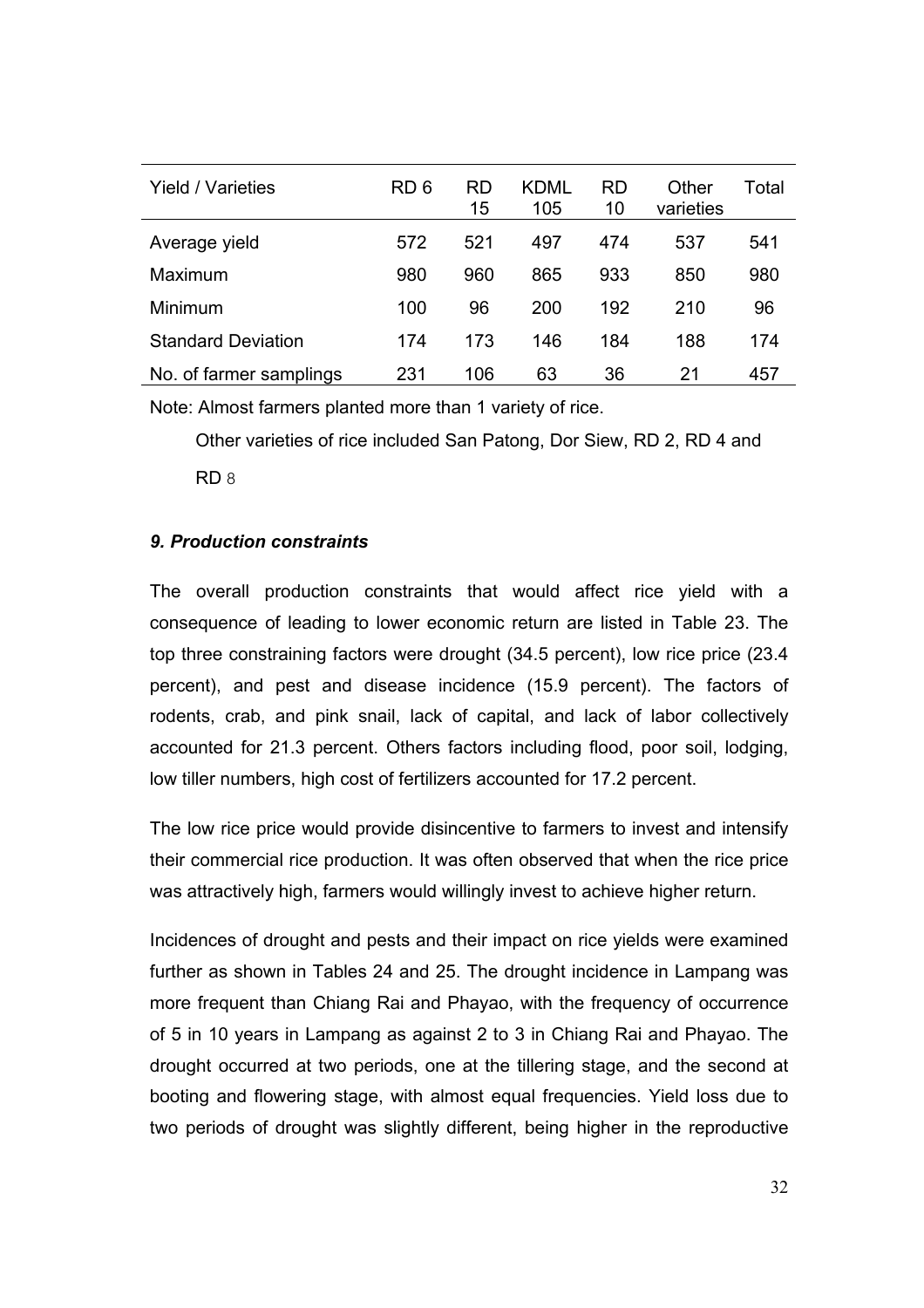stage than at the vegetative stage, averaging 42 percent and 39 percent, respectively, lower than yield obtained from the normal growing condition.

Table 25 shows incidence of diseases and insect pests and their severity. Blast was identified as the major disease constraining rice yield and accounting for 41 percent. The disease was found to be more serious in Chiang Rai and Phayao than in Lampang. Other diseases included bakanae disease caused by *Gibberella fujikuroi*, and root rots.

Gall midge and thrips were the major insect pests, accounting for 47 and 32 percent of the damaging households, respectively. Plant hopper accounted for 15 percent.

The seriousness of the problems caused by crab, rodents, and pink snail were 17, 10, and 4 percent, respectively. The damages were reported as not serious.

| Constraints                        | Lam Pang<br>$(n=92)$ |      |     | Pa Yao<br>Chiang Rai<br>(n=83)<br>(n=115) |     |      | Total $(n=290)$ |      |
|------------------------------------|----------------------|------|-----|-------------------------------------------|-----|------|-----------------|------|
|                                    | No.                  | %    | No. | %                                         | No. | $\%$ | No.             | %    |
| 1. Drought                         | 38                   | 41.3 | 28  | 33.7                                      | 34  | 29.6 | 100             | 34.5 |
| 2. Low rice price                  | $\overline{2}$       | 2.2  | 14  | 16.9                                      | 52  | 45.2 | 68              | 23.4 |
| 3. Pest and disease                | 10                   | 10.9 | 28  | 33.7                                      | 8   | 7.0  | 46              | 15.9 |
| 4. Rodents, crab and<br>pink snail | 19                   | 20.7 | 8   | 9.6                                       | 9   | 7.8  | 36              | 12.4 |
| 5. Lack of capital                 | 5                    | 5.4  | 4   | 4.8                                       | 5   | 4.3  | 14              | 4.8  |
| 6. Lack of labor, high<br>wages    | 5                    | 5.4  | 3   | 3.6                                       | 4   | 3.5  | 12              | 4.1  |
| 7. Others                          | 11                   | 12.0 | 18  | 21.7                                      | 21  | 18.3 | 50              | 17.2 |

Table 23. The constraints in rice production

Note: Others factors included flood, poor soil, lodging, low tillering ability and high cost of fertilizers.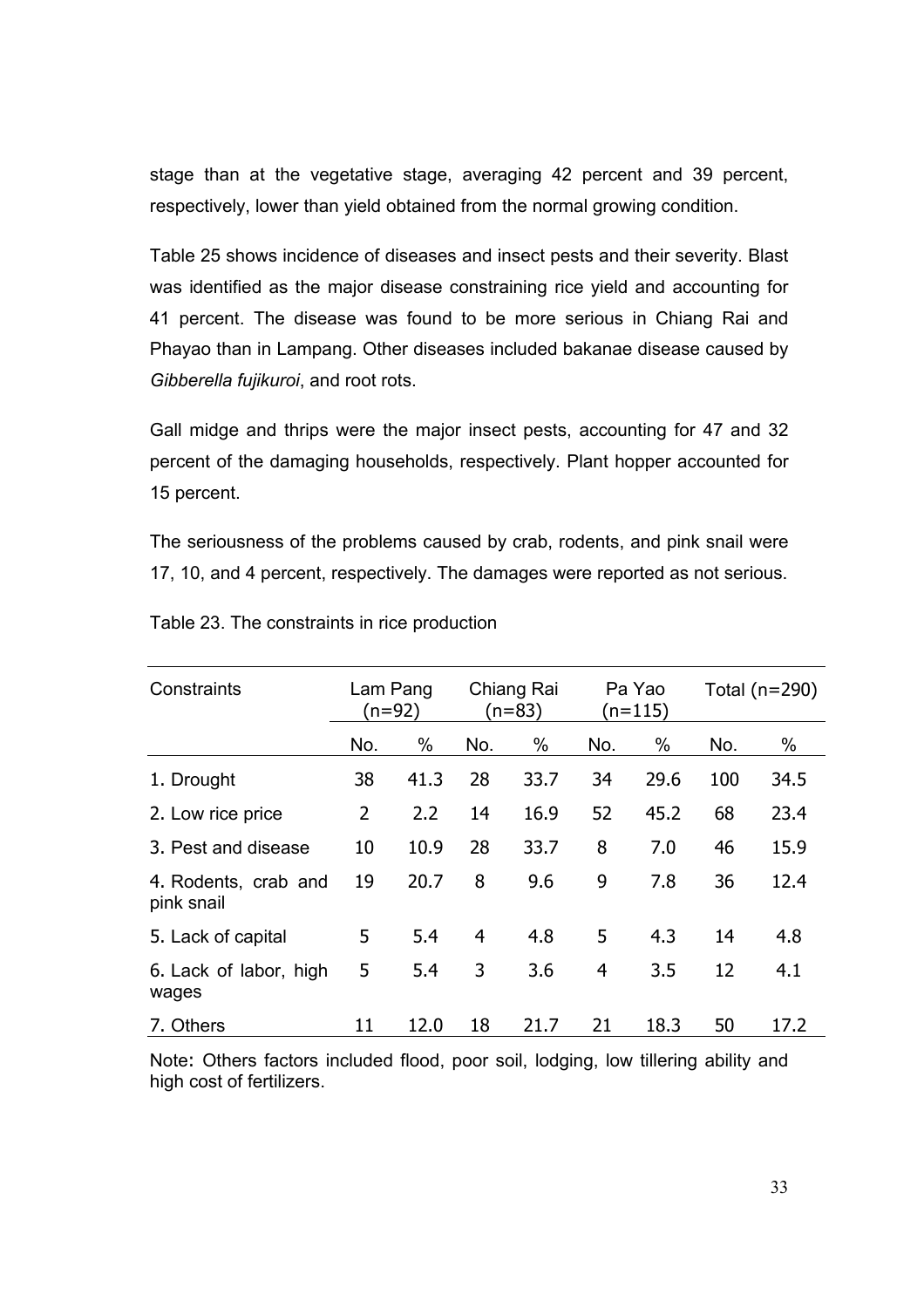The answers were from the farmers' ranking for the most of important constraints in rice production at the present time.

 Some farmers identified that no problem for rice production while someone identified more than 2 problems.

Table 24. Incidence of drought and pests and their impact on rice yields

|                                                                                              | Lam<br>Pang | Rai   | Chiang Pa Yao Total |       |
|----------------------------------------------------------------------------------------------|-------------|-------|---------------------|-------|
| <b>Drought Incidence</b>                                                                     |             |       |                     |       |
| - Frequency of occurrence at the<br>tillering<br>stage in 10 years.                          | 4.0         | 2.5   | 2.2                 | 2.8   |
| - Frequency of occurrence at the booting and<br>flowering stage in 10 years.                 | 5.6         | 2.1   | 1.9                 | 2.4   |
| The impacts on rice yield                                                                    |             |       |                     |       |
| - Average rice yield (Kg. / Rai)                                                             | 662.0       | 535.0 | 651.0               | 603.0 |
| - Average rice yield when drought occurred at                                                |             |       |                     |       |
| the tillering stage (Kg. / Rai)                                                              | 414.0       | 315.0 | 367.0               | 371.0 |
| : Losing yield ratio (Percentage)                                                            | 37.5        | 41.1  | 43.6                | 38.5  |
| - Average rice yield when drought occurred at<br>the booting and flowering stage (Kg. / Rai) | 393.0       | 312.0 | 352.0               | 350.0 |
| : Losing yield ratio (Percentage)                                                            | 40.6        | 41.7  | 45.9                | 42.0  |

Note: Average rice yield estimated by farmers.

Table 25. Incidence of diseases and insect pests in rice production

| Characteristic of rice | Lam Pang<br>(n=92) |      | Chiang Rai<br>$(n=83)$ |      | Pa Yao<br>$(n=115)$ |      | Total<br>(n=290) |      |
|------------------------|--------------------|------|------------------------|------|---------------------|------|------------------|------|
| variety                | No.                | %    | No.                    | %    | No.                 | %    | No.              | %    |
| 1. Diseases of rice    |                    |      |                        |      |                     |      |                  |      |
| - Rice blast disease   | 24                 | 26.1 | 38                     | 45.8 | 57                  | 49.6 | 119              | 41.0 |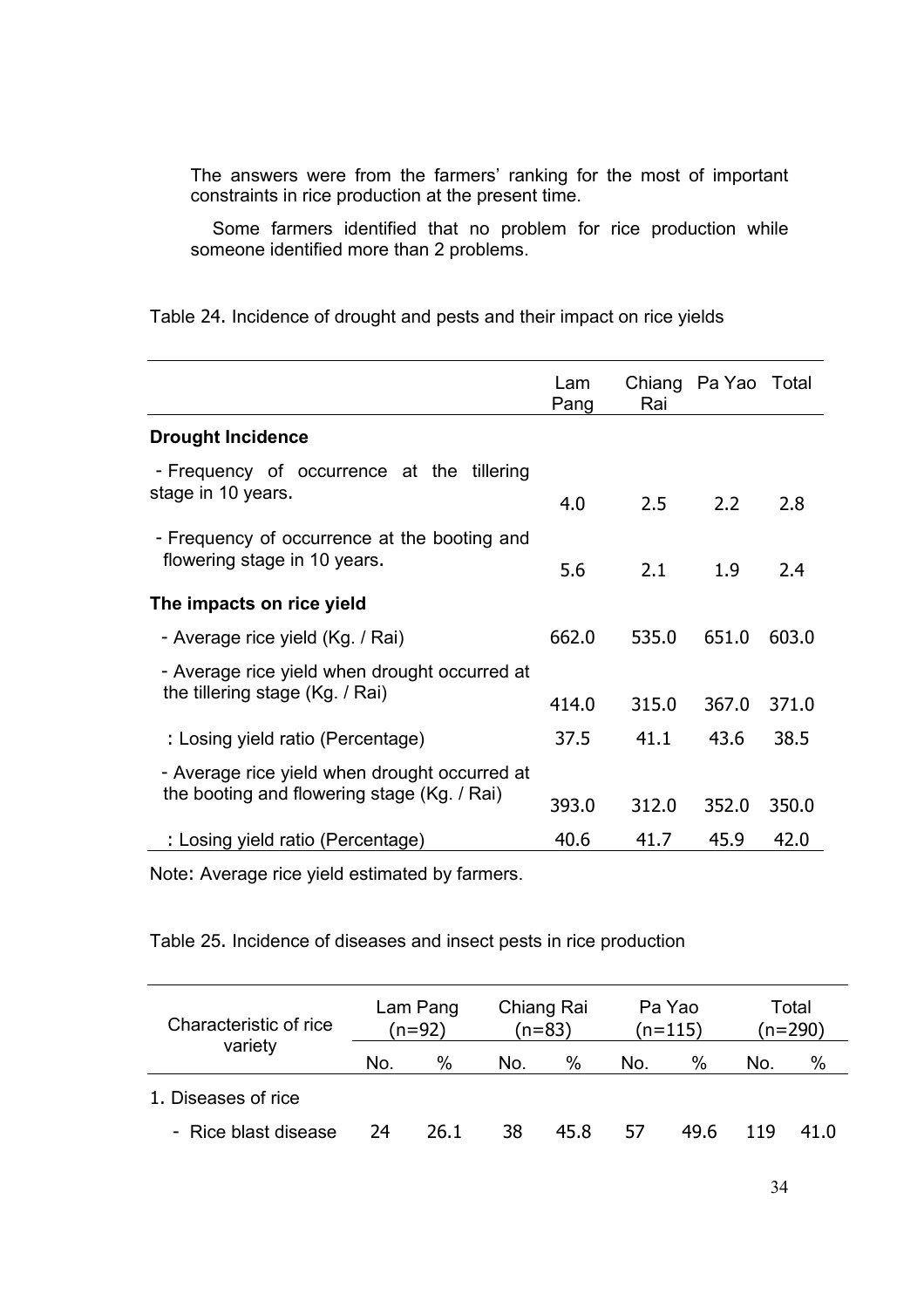| - Etc. (Bakanae<br>disease, Fungi, Root<br>rot) | 18             | 19.6 | 8              | 9.6  | 12             | 10.4 | 38             | 13.1 |
|-------------------------------------------------|----------------|------|----------------|------|----------------|------|----------------|------|
| 2. Insect pests                                 |                |      |                |      |                |      |                |      |
| Gall midge                                      | 17             | 18.5 | 68             | 81.9 | 51             | 44.3 | 136            | 46.9 |
| <b>Thrips</b><br>۰.                             | 56             | 60.9 | 19             | 22.9 | 17             | 14.8 | 92             | 31.7 |
| Plant hopper                                    | 12             | 13.0 | 9              | 10.8 | 22             | 19.1 | 43             | 14.8 |
| Others (worms,<br>grasshoppers,<br>leafhoppers) | 10             | 10.9 | 9              | 10.8 | 8              | 7.0  | 27             | 9.3  |
| 3. Crabs                                        |                |      |                |      |                |      |                |      |
| - Severity                                      | 14             | 15.2 | 17             | 20.5 | 19             | 16.5 | 50             | 17.2 |
| Less severe                                     | 38             | 41.3 | 62             | 74.7 | 93             | 80.9 | 193            | 66.6 |
| 4. Rodents                                      |                |      |                |      |                |      |                |      |
| - Severity                                      | 22             | 23.9 | $\overline{2}$ | 2.4  | $\overline{4}$ | 3.5  | 28             | 9.7  |
| Less severe                                     | 53             | 57.6 | 31             | 37.3 | 70             | 60.9 | 154            | 53.1 |
| 5. Pink snail                                   |                | 0.0  |                | 0.0  |                | 0.0  | $\overline{0}$ | 0.0  |
| - Severity                                      | $\overline{7}$ | 7.6  | $\overline{4}$ | 4.8  | $\mathbf{1}$   | 0.9  | 12             | 4.1  |
| - Less severe                                   | 23             | 25.0 | 27             | 32.5 | 18             | 15.7 | 68             | 23.4 |

Note: Percentage calculated by the number of samplings in each area.

## *10. Production cost and economic return*

The rice yield used in the estimation of economic return in Table 26 was obtained from crop-cut samples, which was about 20 percent higher than the yield data obtained from the farmer estimate. The estimation of production cost and return was done separately for RD 6, RD 15, and KDML 105. The total costs, including variable and fixed costs, of three varieties were comparable, ranging from 2656 to 2902 Baht/rai. Cost of labor constituted about 63 percent of the total cost.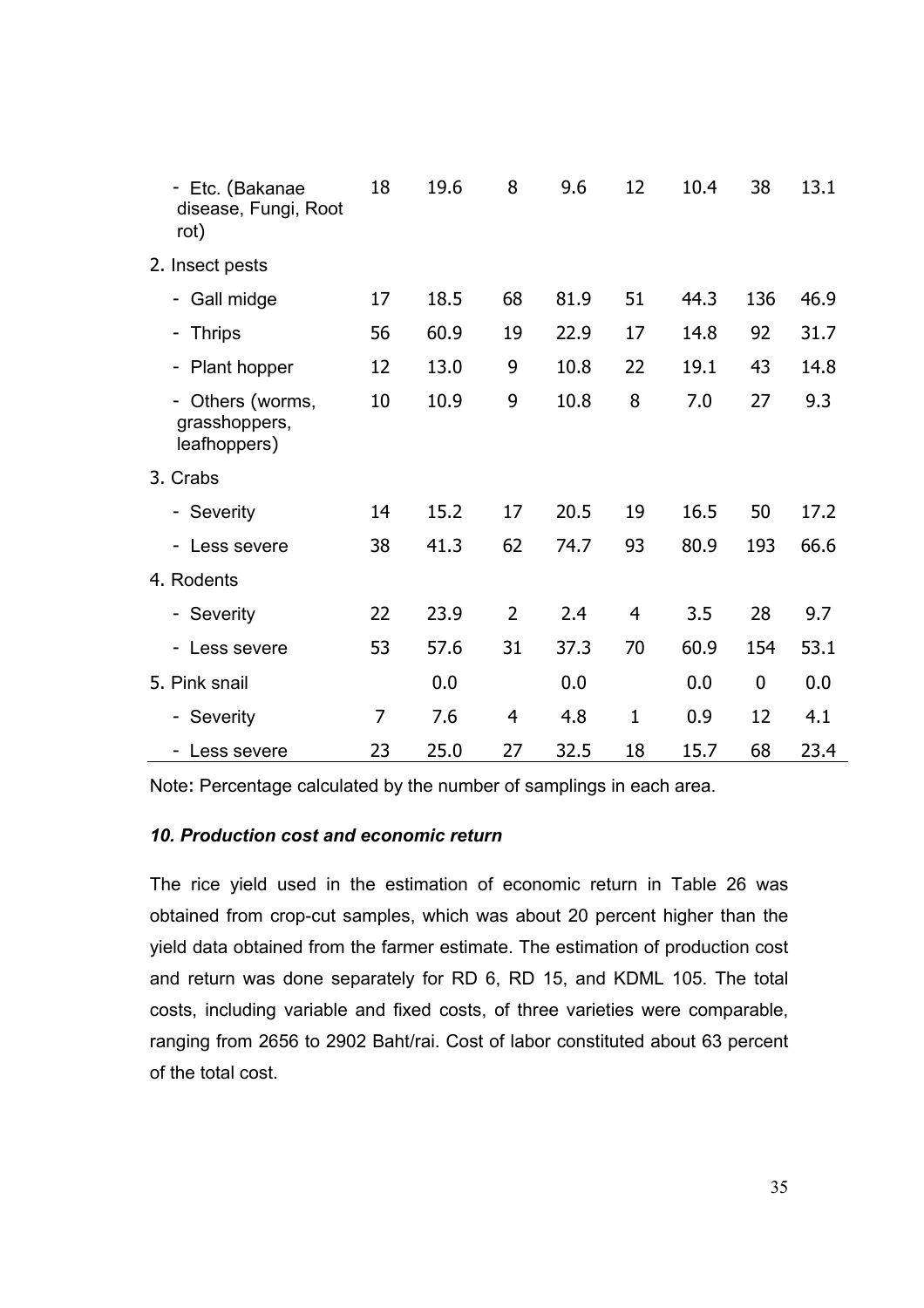The rice price varied substantially between varieties, being higher in nonglutinous rice, RD 15 and KDML 105, than in glutinous rice, RD 6, five Baht/kg as against four Baht/kg. RD 15 and KDML 105 received the same price of five Baht/kg. The net return was found to be much lower in RD 6 (109 Baht/rai) than in RD 15 (440 Baht/rai) and KDML 105 (389 Baht/rai).

The return to labor for RD 6 was 106 Baht/manday, RD 15 was 126 Baht/manday, and KDML 105 was 121 Baht/manday. So based on economic criteria alone, it would be more profitable to grow non-glutinous rice than glutinous rice. As discussed earlier, farmers planted more than one varieties, one for home consumption, and one for cash. Farmers would not take risk to allocate all their land to plant non-glutinous rice for cash. The practice was not socially and culturally accepted. For rice farmers in the Upper North, rice sufficiency and security received the highest priority.

| Cost and benefit                 | RD 6     | RD 15    | <b>KDML105</b> |
|----------------------------------|----------|----------|----------------|
| 1. Variable cost (Baht / Rai)    | 2,364.13 | 2,207.52 | 2,484.64       |
| 2. Fixed cost (Baht / Rai)       | 445.63   | 448.84   | 417.77         |
| 3. Cash cost (Baht / Rai)        | 1,198.08 | 1,283.89 | 1,434.25       |
| 4. Non-cash cost<br>(Baht / Rai) | 1,611.68 | 1,372.48 | 1,468.16       |
| 5. Labor cost (Baht / Rai)       | 1,784.40 | 1,660.74 | 1,841.42       |
| 6. Total cost (Baht / Rai)       | 2,809.76 | 2,656.36 | 2,902.41       |

Table 26. Cost and benefit of rice production classified by rice variety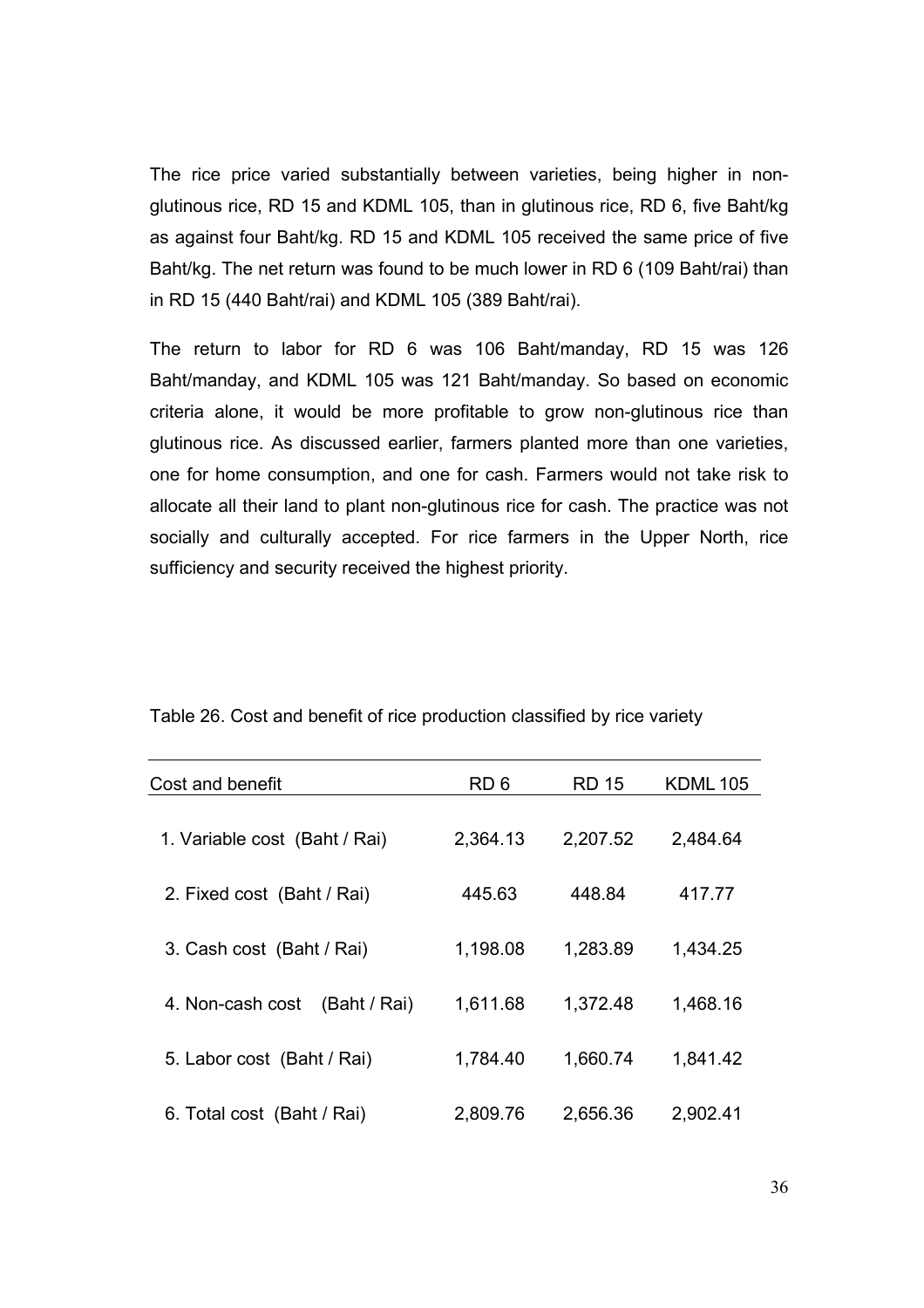| 7. Yield (Kg. / Rai)                                            | 608.20   | 619.30   | 658.30   |
|-----------------------------------------------------------------|----------|----------|----------|
| 8. Average price (Baht / Kg.)                                   | 4.80     | 5.00     | 5.00     |
| 9. Total revenue (Baht / Rai)<br>$=$<br>$(7)$ * $(8)$           | 2,919.36 | 3,096.50 | 3,291.50 |
| 10. Net return over variable cost<br>$(Baht / Rai) = (9) - (1)$ | 555.23   | 888.98   | 806.86   |
| 11 Net return over cash cost<br>$(Baht / Rai) = (9)-(3)$        | 1,721.28 | 1,812.61 | 1,857.25 |
| 12. Profit (Baht / Rai) = $(9) - (6)$                           | 109.60   | 440.14   | 389.09   |
| 13. Return to labor (Baht / Man-<br>Day)                        | 106.14   | 126.50   | 121.13   |
| 14. Production cost per kilograms<br>$(Baht / Kg.) = (6)/(7)$   | 4.62     | 4.29     | 4.41     |
| 15. Net profit per kilograms (Baht<br>/ Kg.) = $(14)$ - $(8)$   | 0.18     | 0.71     | 0.59     |

Note:

Return to labor = (Total revenue – Total cost without labor cost) / Labor cost

$$
= ((9) - (6) + (5)) / (5)^*100
$$

The rice yield used in the estimation of economic return was obtained from crop-cut samples.

Price of rice is estimate price that equalize in every area because of farmers haven't harvest their products yet

| Estimate vield by farmer |  |  | 498.8 |
|--------------------------|--|--|-------|
|--------------------------|--|--|-------|

#### *11. Post harvest handling*

Utilization of rice was many (Table 27). On average 25 percent was consumed, 68 percent for sale, and 5 percent used to pay for land rent, About 1 to 2 percent were stored as seed for the next season planting, and less than 1 percent used as animal feed.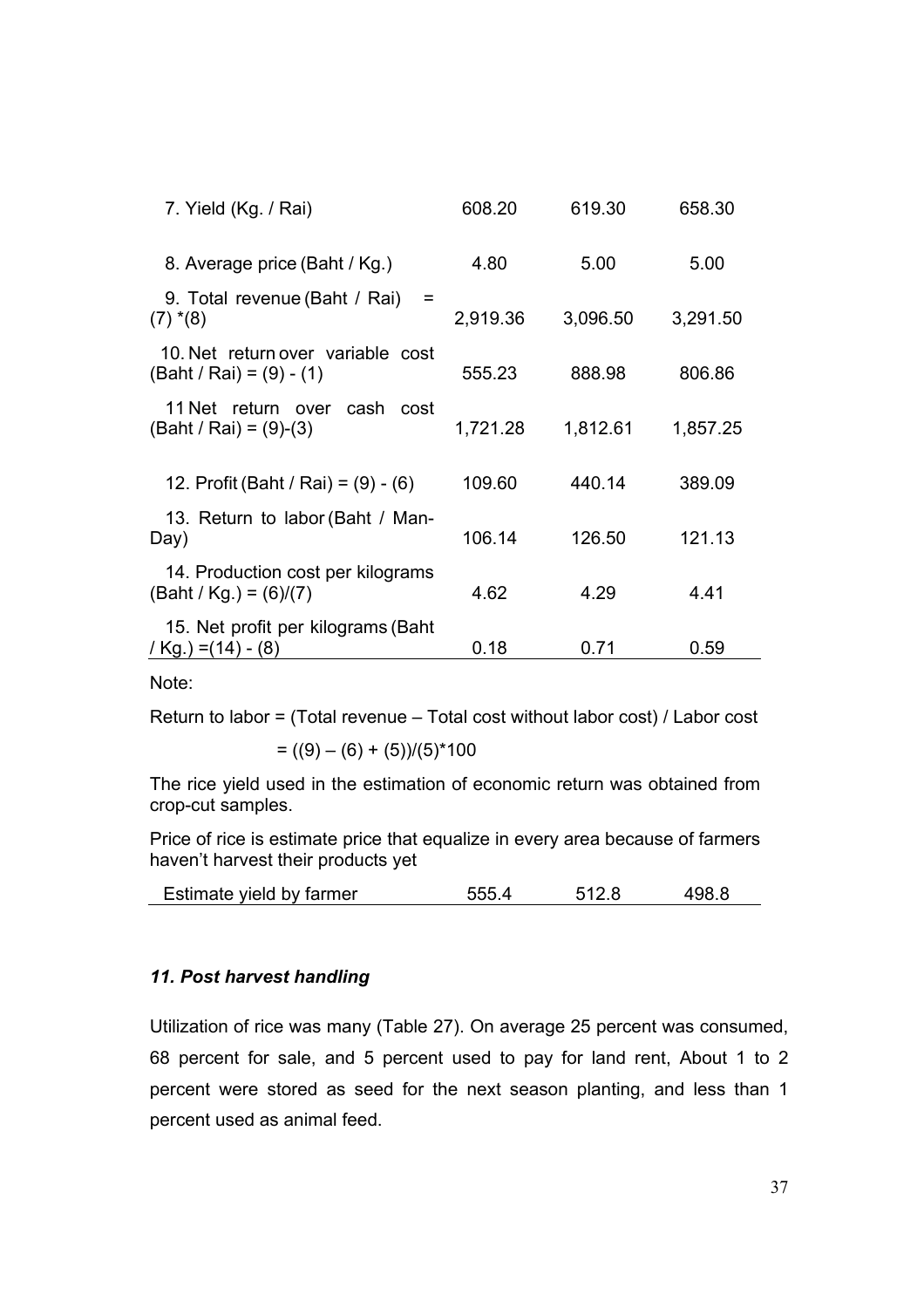Table 27 provides evidence to support that Chiang Rai and Phayao were the rice exporting provinces, where farmers sold more than 65 percent of their rice harvest, while Lampang was strikingly different, where farmers sold less than 40 percent of their harvest. Based on the volumn of rice sale, the Lampang farmers were considered being subsistence rice farmers, while the Chiang Rai and Phayao farmers were commercial rice farmers.

Farmers stated four reasons why they had to sell rice after harvest (Table 28). Fifty-five percent of the farm households pointed out that they needed money to pay for the loan and household expenses. Twenty- two percent indicated that they were concerned the rice price might drop. It was often found that during the rice harvest, farmers would monitor on price changes through various sources, such as from the local traders, local extension agents, radio news, etc. Farmers would first compare the current price with price of last year before they made decision. The other two reasons were concerned with limited space available for storage and loss of grain weight, if farmers decided to keep rice for longer period.

However, there were farmers who did not want to sell rice immediately after harvest. The reasons as indicated in Table 29 pointed out that farmers would wait and hope for higher price (84 percent) before they decided to sell rice. Other reasons commonly found were that they would sell rice when they needed cash to invest in second crop after rice; when they ran out of cash; and they would sell the surplus from household consumption.

Majority of farmers, about 56 percent, would sell rice to the traders at the farms. It was a common phenomenon to observe local traders with pick-up trucks traveling over the places to buy rice during the harvesting season. Rice trading was carried out on farm, particularly when the demand was high. Thirty-seven percent of households sold their rice to rice mills. Only a few, less than 10 percent, sold to Farmer Cooperatives or mortgaged to the Bank for Agriculture and Agricultural Cooperatives (BAAC).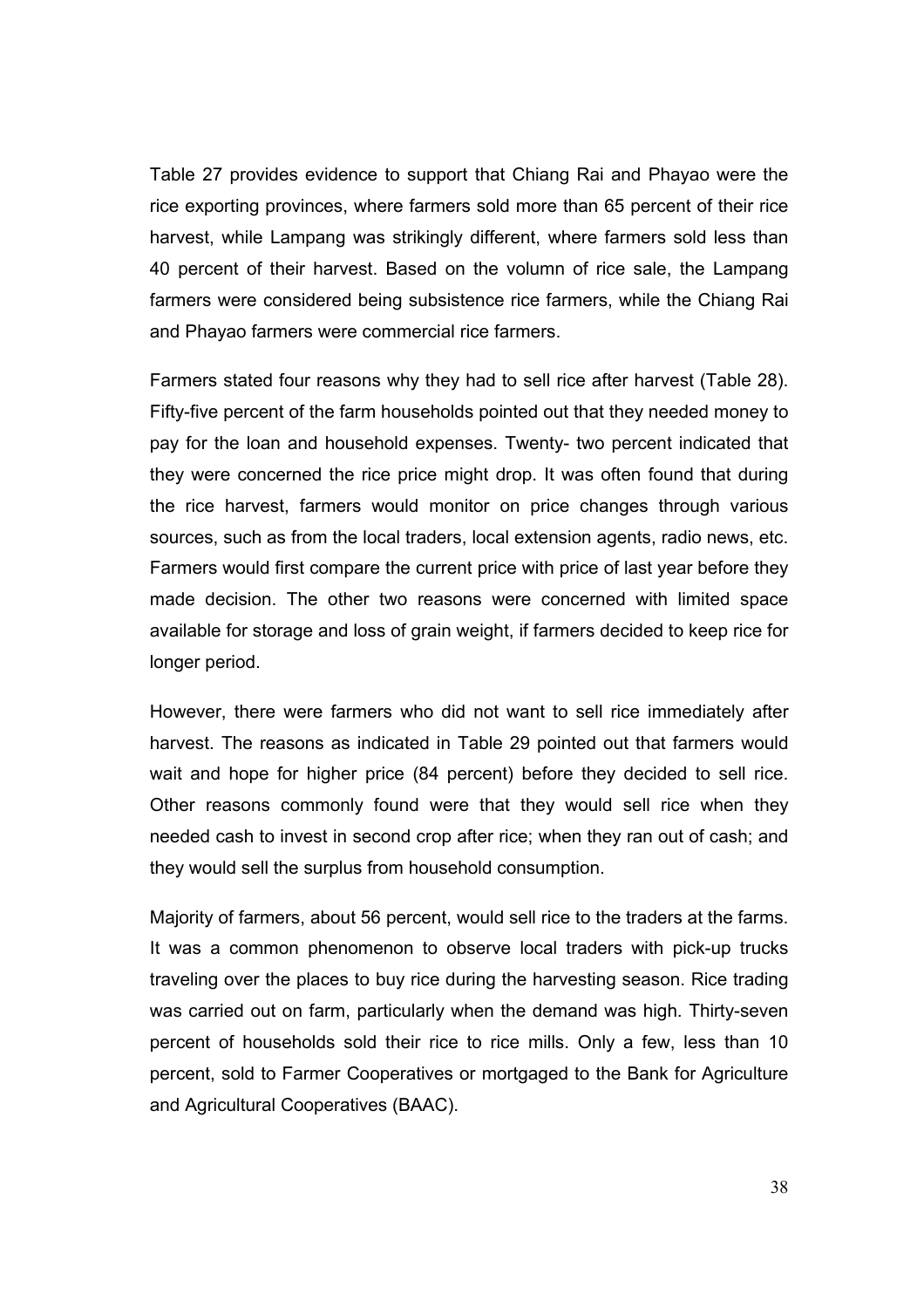Recently, the BAAC had played an increasing role in arranging a rice mortgage, whereby farmers would place their rice with the authorized rice mills and receive money from the bank. Farmers would pay off a mortgage when the rice was sold. However, when the farm gate price was reasonably high and acceptable, farmers would prefer to sell their rice directly to the local traders, whom would provide cash payment on the same day.

| Production/<br>distribution | Lam Pang | Chiang Rai | Pa Yao | Total |
|-----------------------------|----------|------------|--------|-------|
| Total production<br>(Ton)   | 362      | 827        | 1,356  | 2,545 |
| Percentage of distribution  |          |            |        |       |
| 1. Consumption              | 53.5     | 24.3       | 17.0   | 24.6  |
| 2. Sell                     | 38.1     | 66.2       | 77.4   | 68.1  |
| 3. Pay for land<br>rent     | 6.1      | 7.0        | 4.2    | 5.4   |
| 4. Store as seed            | 1.5      | 2.3        | 1.2    | 1.6   |
| 5. Animal feed              | 0.8      | 0.2        | 0.2    | 0.3   |
| Total                       | 100      | 100        | 100    | 100   |

#### Table 27. Distribution of rice productions in 2000

Note: Total production and distribution calculated by the production in 2000.

Table 28. The reasons of farmer for sell the products immediately after harvesting

|                                           | Lam<br>Pang | Chiang<br>Rai | Pa Yao | Total |       |
|-------------------------------------------|-------------|---------------|--------|-------|-------|
|                                           | %           | %             | $\%$   | No.   | $\%$  |
| 1. Cash requirement                       | 52.63       | 57.69         | 54.17  | 38    | 55.07 |
| 2. Limited space available for<br>storage | 21.05       | 11.54         | 4.17   | 8     | 11.59 |
| 3. Concerned the rice price               | 10.53       | 15.38         | 37.50  | 15    | 21 74 |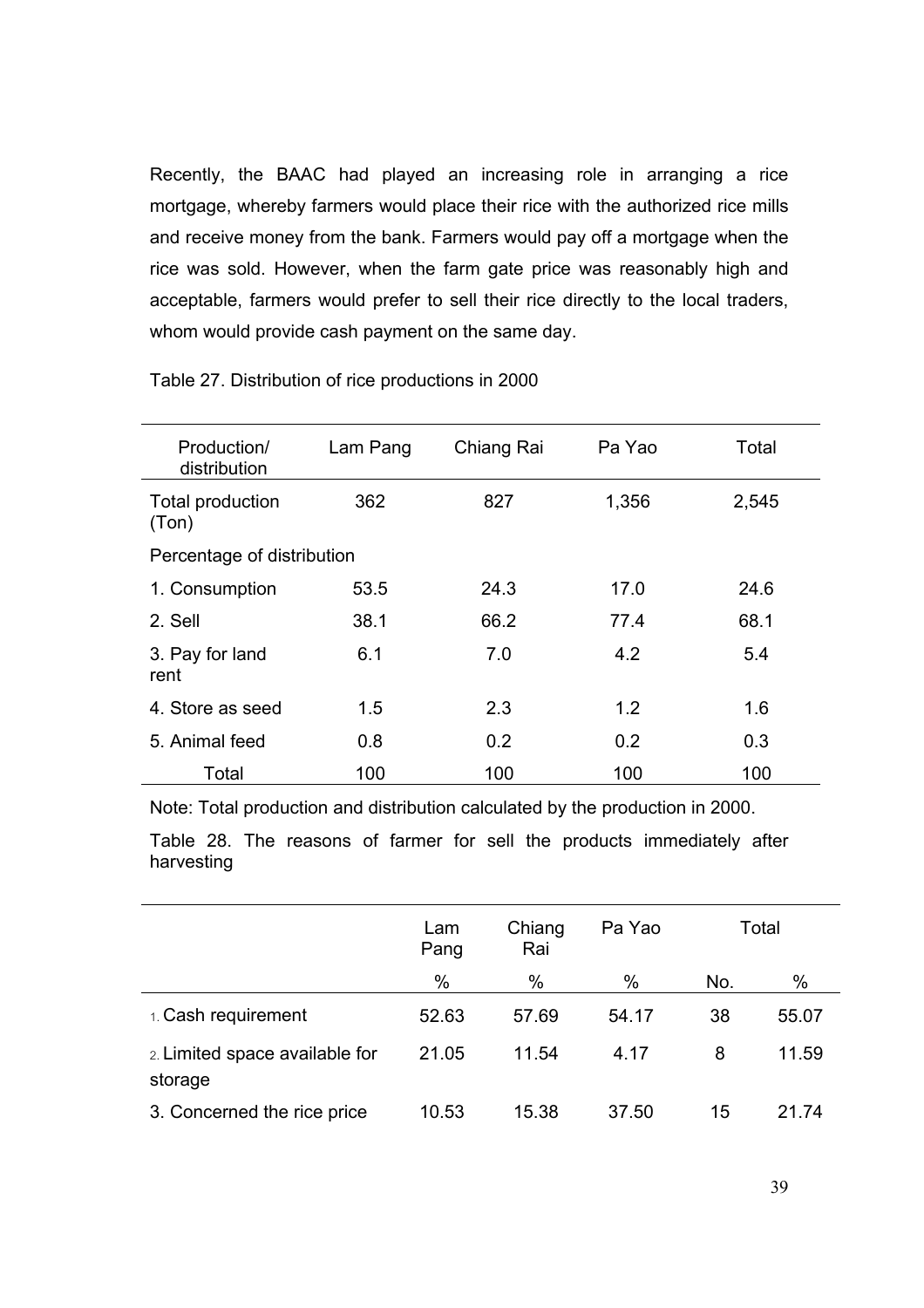| might drop in the future                 |       |       |      |    |       |
|------------------------------------------|-------|-------|------|----|-------|
| 4. Concerned with losing<br>grain weight | 15.79 | 15.38 | 4 17 |    | 11.59 |
| Total                                    | 100   | 100   | 100  | 69 | 100   |

Table 29. The reasons of farmer for store the products instead of selling immediately after harvesting

|                                                          | Lam<br>Pang | Chiang<br>Rai | Pa Yao |     | Total |
|----------------------------------------------------------|-------------|---------------|--------|-----|-------|
|                                                          | $\%$        | $\%$          | %      | No. | $\%$  |
| 1. Waited for the higher price                           | 62.0        | 90.2          | 92.6   | 174 | 84.5  |
| 2. Sold when need to invest<br>in second crop after rice | 14.0        | 1.6           | 2.1    | 10  | 4.9   |
| 3. Sold the surplus from<br>household consumption        | 12.0        |               |        | 6   | 2.9   |
| 4. No cash                                               | 12.0        | 8.2           | 5.3    | 16  | 7.8   |
| Total                                                    | 100.0       | 100.0         | 100.0  | 206 | 100.0 |

# **Characterization of rainfed lowland rice production systems in the Northeast**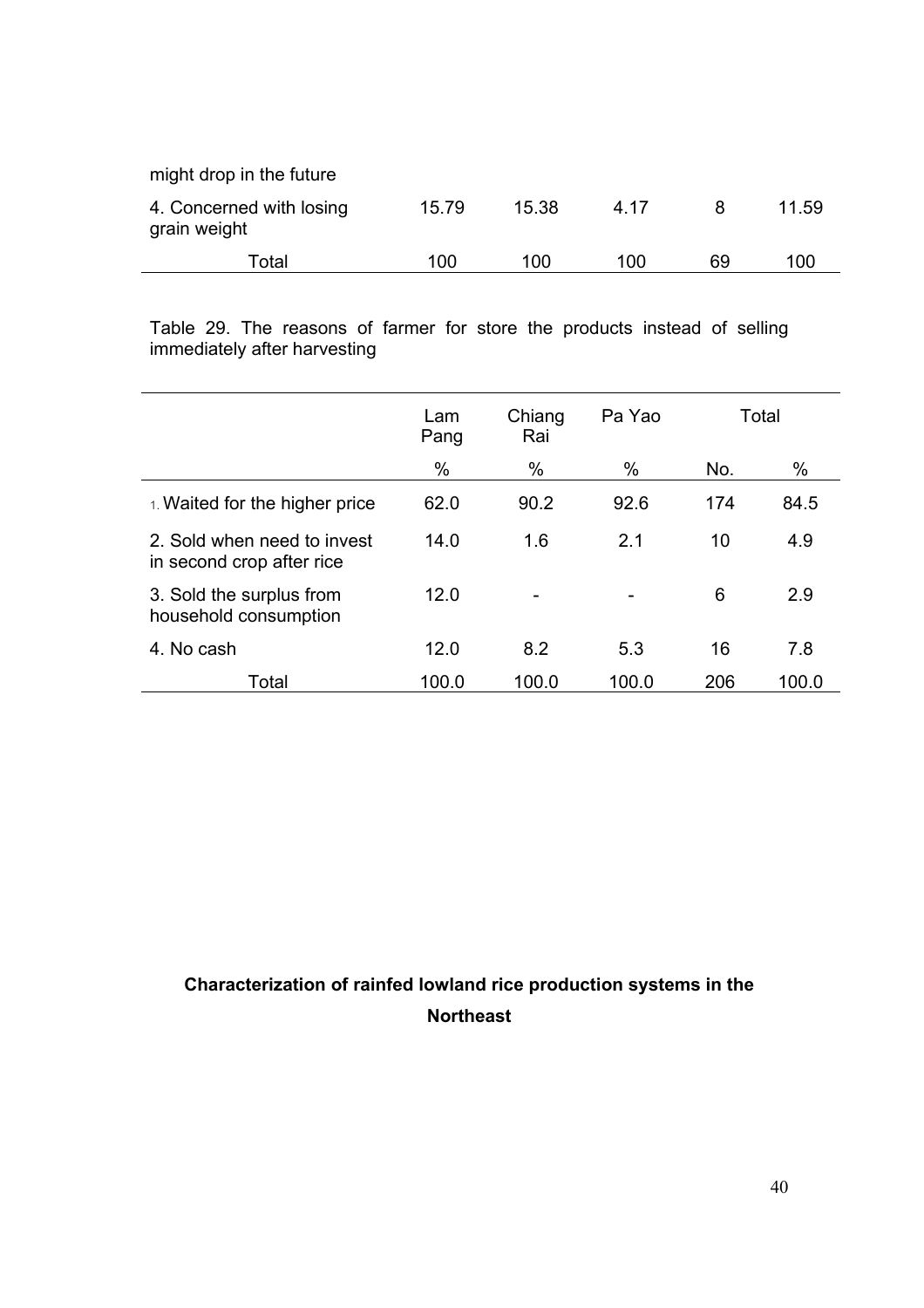# **Characterization of rainfed lowland rice production systems in the Northeast**

The Northeast is the largest region covering approximately one-third of the total land area (170,000 sq.km). About one-third of population lives in the Northeast (26 million), of which 80 percent are engaging in agriculture.

It is estimated that about 80 percent of farming population depends on rainfed agriculture, which is considered to be the lowest per capita income in the country. These are mainly due to instability of rainfed farming, poor soil quality, fluctuation of market demand and price of major crops, such as rice, cassava, kenaf, maize and sugarcane. In general, agricultural systems in the Northeast are closely related to marginalized rainfed farming operated by resource poor farmers.

Rice production area in the Northeast occupies 29.2 million rai or about 91 percent within the region. The region is well known for its production of quality Hom Mali rice, particularly in the Lower Northeast provinces.

The objective of the research is to investigate the bio-physical and socioeconomic aspects of rainfed rice production systems in the Northeast.

## **Methodology**

## *Site selection*

Twelve provinces were selected based on average annual rainfall. The North east can be divided into three distinct zones:

- Areas with annual rainfall 1400 mm and above: Nongkai, and Nakhonphanom
- Areas with annual rainfall between 1200-1400 mm: Roi-et, Surin, Udonthani, Sakhonakhon, and Yasothon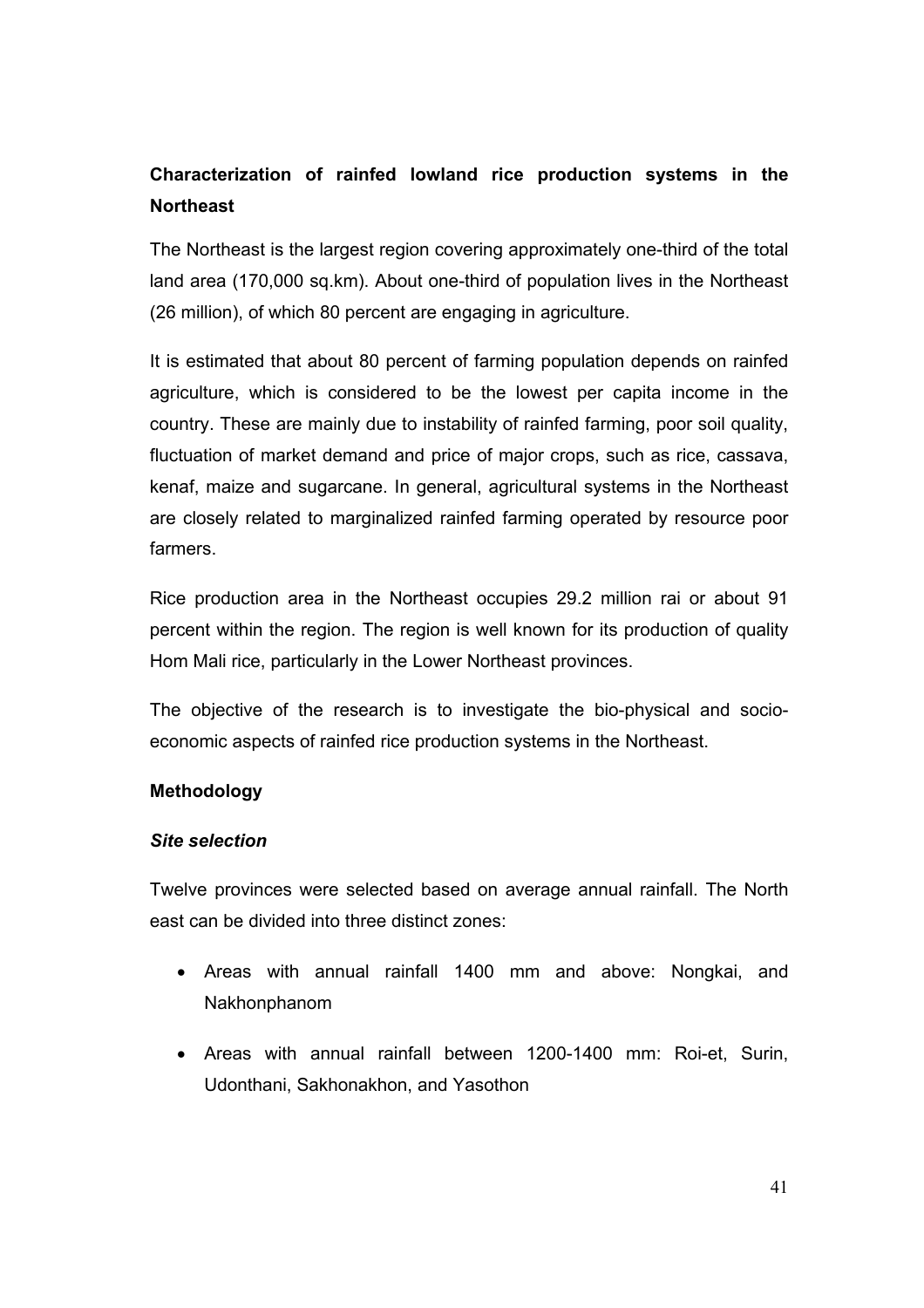• Areas with annual rainfall less than 1200 mm: Nakhomratchasima, Chaiyaphum, Mahasarakham, Loei and Khon Kaen

Within a province, two districts were randomly selected. Within a district, three villages were selected based on three levels of off-farm incomes, high, medium and low.

The household selection was carried out by randomly selected 25-35 households in each village for interview. Questionnaire interview was developed to include sub-topics in relation to agroecosystem characteristics and socio-economic aspects of rice production system under rainfed condition.

#### **Results**

This report describes rainfed rice agroecosystem and farmer practices, which were obtained from field survey. However, attempts had been made to preserve the content, meaning, and cognitive response of farmers as much as possible to provide a better understanding of the current rice production system of the farmers, which would lead to formulation of research agenda and planning.

#### *1 Land type*

Farmers classified paddy land into four types, namely upper paddy, upperlower paddy interface, unflooded lowland, and flooded lowland. The upper paddy constituted 37.4 percent, which is a dominant paddy land, is a drought prone ecosystem. The flooded lowland was insignificant, occupying about 1 percent of paddy land. The more favorable unflooded lowland, covered 36.6 percent, is considered being the most potential rainfed lowland rice production area, while the upland-lowland interface, constituting 25.4 percent, would require location-specific cultural practices in order to increase land productivity (Table 1).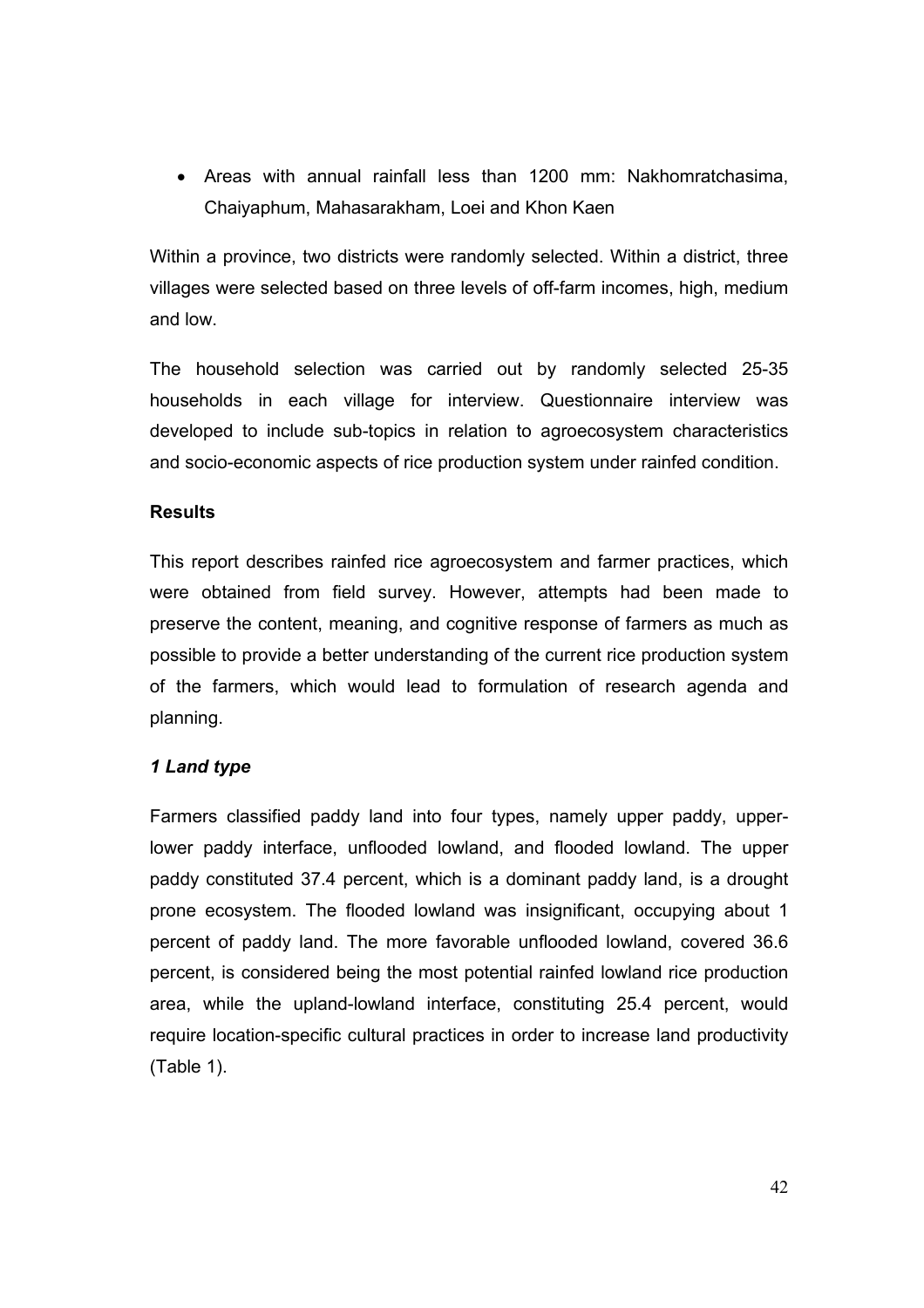## *2. Soil type*

Farmers were able to identify six soil types in the rainfed lowland rice ecosystem (Table 2). These are clay, loam, sandy, clay loam, sandy loam, and gravel soils, of which the sandy soil dominated the rainfed lowland. The clay and clay-loam soils together constituted about 40 percent were considered to have better water holding capacity than the sandy soil nature, which in the Northeast occupied about 60 percent. Thus the water stress in rice was more pronounced in the Northeast than the North simply because of the more sandy soil nature of lowland rice ecosystem, despite the fact that the rainfall was abundant.

## *3. Drought and flooding*

The incidence and effect of drought on rice production were more often and serious than that of flood. The occurrence of drought had affected 75 percent of the rainfed lowland farm households, while flood was reported to affect 32 percent of the farm households (Table 3). It was noted that about 35 percent of the farm households had experienced drought incidence for four to over four times in ten years, and about 28 percent of the farm households reported to experience flooding at the similar frequency of occurrence (Table 4).

Both incidences greatly affected rice productivity. Thus in addition to inherent poor soil quality, the lowland rice farmers in the Northeast had to encounter the climatic consequences, which collectively lowered the rice yield.

The most frequent drought occurrence was observed to be at the vegetative growth stage (58.4 percent), of which 39.5 percent reported to occur at the tillering stage (Table 5). If the drought or dry spell period did not prolong, chance of recovery through fertilization application was possible. A few farmers in the North and the Northeast in fact practiced this.

Flooding more frequently occurred at tillering stage, with over 56 percent reporting. The period was to coincide with the peak of rainy season in August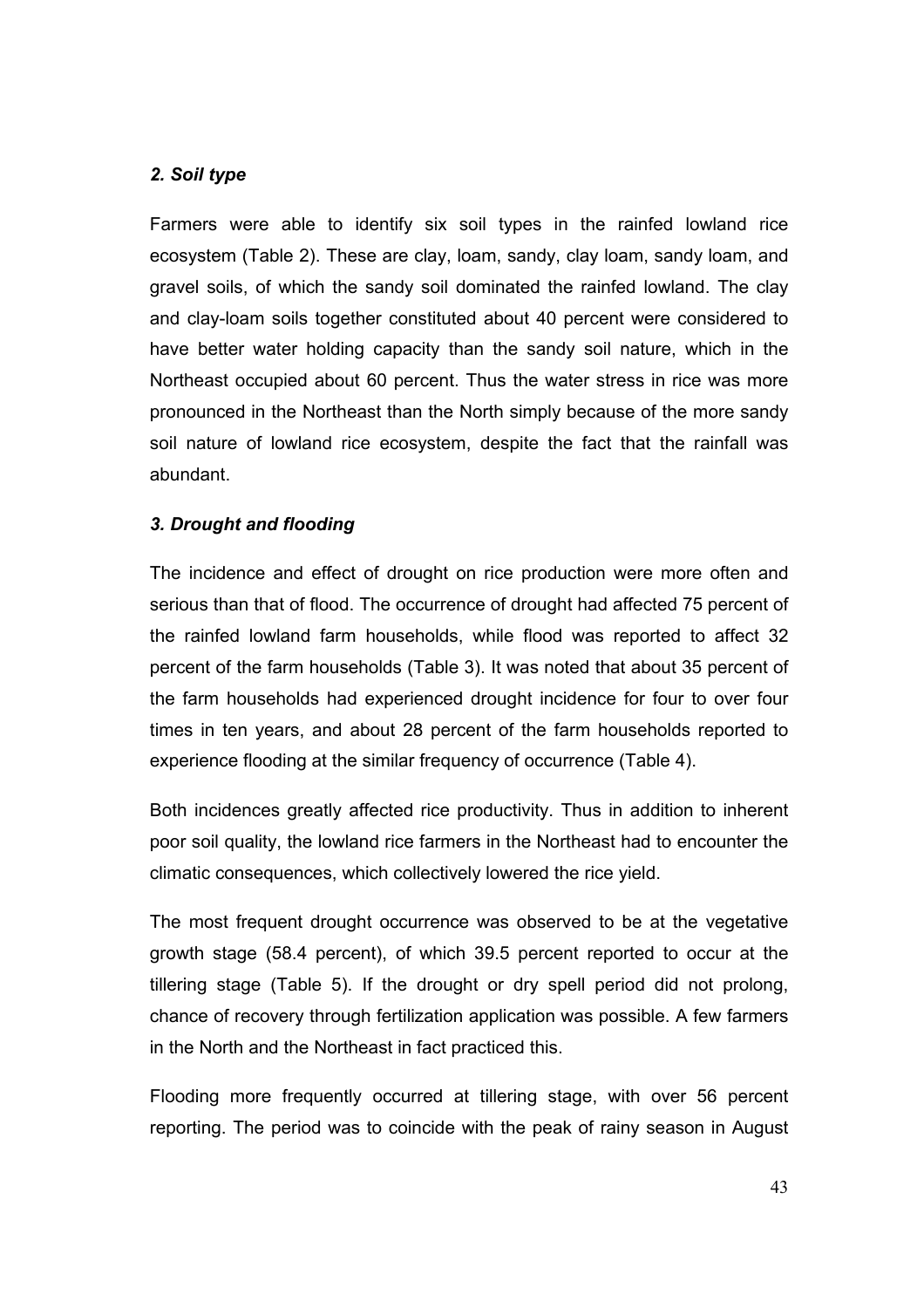and September. Thus in the flood prone areas, farmers insisted in using tall plant types, or adapted double transplanting technique to overcome long submergence.

#### *4. Rice cultivars*

Over 95 percent of rice cultivars being grown in the Northeast were either improved local selections, such as KDML 105, and Niew Sanpatong (NSPT), or the mutated lines derived from KDML 105, such as RD6 and RD 15, or modern high yielding cultivars, such as RD 8, RD 10. Table 6 shows the frequency distribution of these cultivars across 12 provinces in the Northeast. It was obvious that RD 6 was the most popular cultivar and grown by 58 percent of farm households, covering all the provinces in the Upper Northeast, where farmers planted the cultivar for household consumption and for domestic market.

In the Lower Northeast, farmers in the provinces of Surin, Nakhonratchasima and Yasothon preferred the non-glutinous rice, KDML 105 and RD 15, with 95, 63 and 46 percent, respectively (Table 6).

Surin and Nakhonratchasima were the only two provinces in the Northeast where the larger proportion of non-glutinous rice was consumed (Table 7). Surin people preferred KDML 105 to RD 15, while Nakhonratchasima people consumed RD 15. These two provinces also had large numbers of largest private rice mills in the country.

The cultivars RD8, RD10 and NSPT, all are glutinous rice, were less significant in terms of planted areas and market demand. They were continued being used for planting because of specific need, and compatibility with farmers' cropping systems.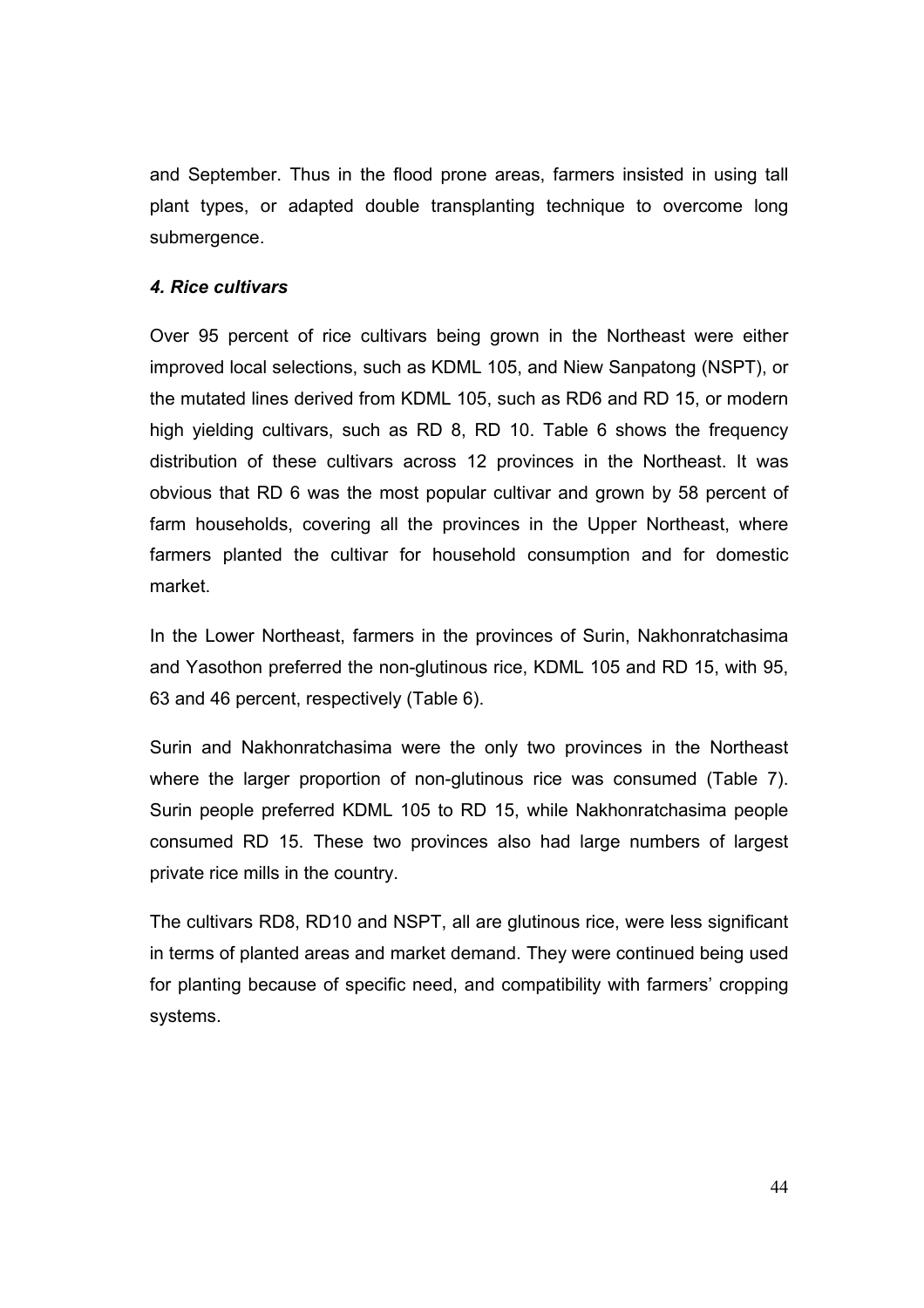#### *5. Farmer assessment on RD 6 and KDML 105 rice cultivars*

Two rice cultivars, RD 6 and KDML 105, were the most popular rice cultivars in the Northeast. Rd 6 represented the home consumption rice, while KDML 105 was well known for export rice.

Farmers preferred RD 6 because of its supreme grain quality. Farmers would normally give the highest ranking to the grain quality for the varieties used as home consumption (Table 8). Therefore any new glutinous rice cultivars introduced should have comparable grain quality as RD6 for acceptance. Farmers in Loei province indicated that local price of RD 6 was relatively higher than other glutinous cultivars, thus superior grain quality and high price provided good incentive for farmers to select RD 6 for planting.

The yielding performance of RD 6 was assessed differently among farmers in 12 provinces. About 40 percent of farmers from Nongkai and Khon Kaen indicated that RD 6 was high yielder. Incidentally, larger proportion of farmers in the Upper Northeast considered RD 6 as a high yielder than farmers from the Lower Northeast (Table 8). This observation might be indicative of better adaptation of RD 6 in the Upper Northeast than the Lower Northeast.

The undesirable characteristics of RD 6 as identified by farmers were susceptible to insects and lodging (Table 9). Diseases were more prevalent in Mahasarakham province as distinctively indicated by farmers. Nearly all provinces had problem of seed purity. Farmers thought of such character as "mutation". In fact seed quality had recently become big problem, and most farmers, particularly commercial rice farmers, would not keep their own seed as traditionally practiced. The DOAE had come out with community rice seed production and extension program, which had been implemented in 2001. The program attempted to capacitate local faming community to achieve demand of quality rice seed, and to enable the extension of quality seed to the neighbouring communities. However the success of the program remained to be seen. (The program was considered successful by the Ministry of Agriculture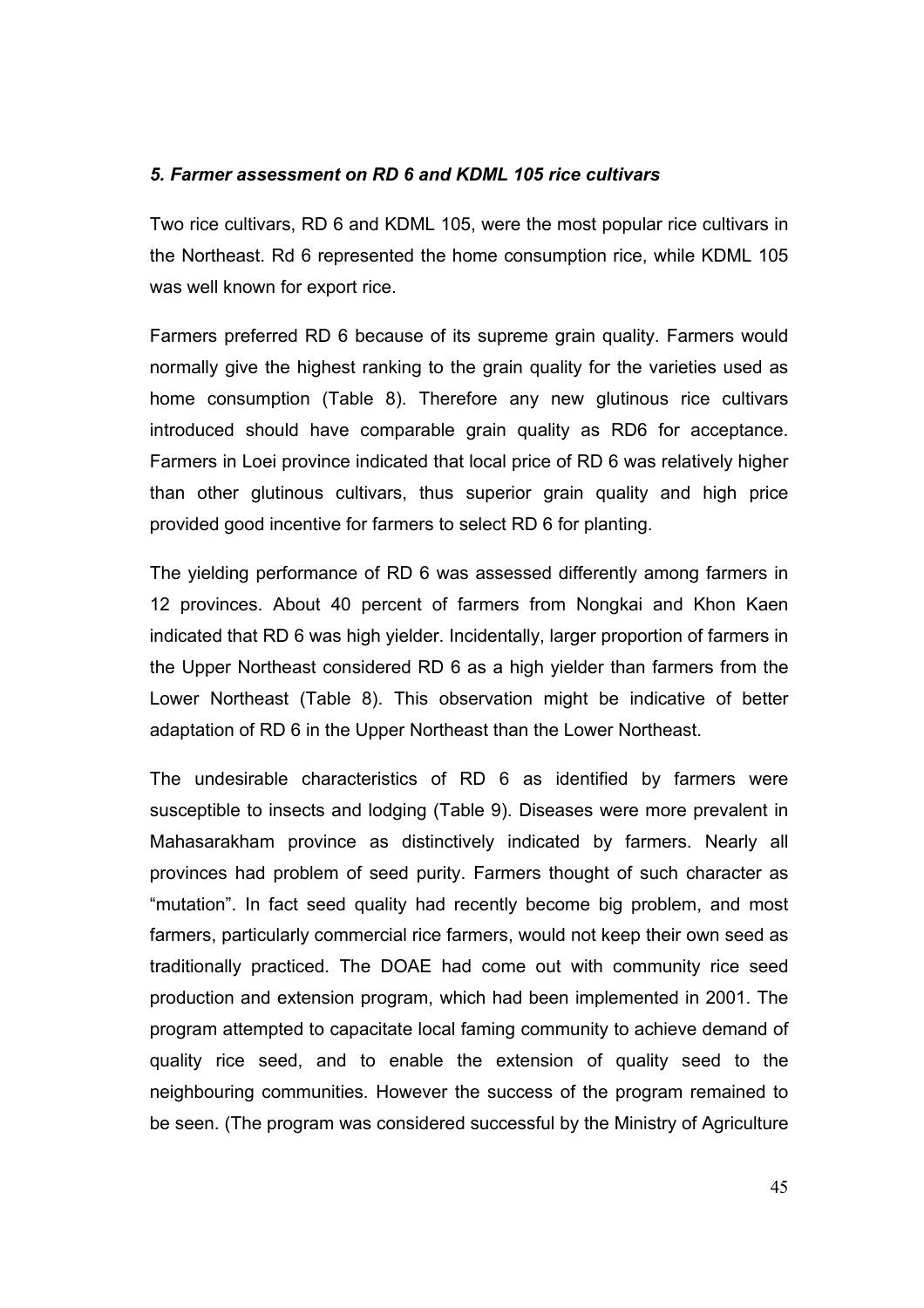and Cooperatives among many programs launched by the MOAC during the first two years of the Taksin Administration, June 2003).

The advantage of growing KDML 105 for market was because of its high price, when compared to other non-glutinous rice cultivars (Table 10). The KDML 105 rice had been branded as national pride for premium quality export rice, and internationally known as "Hom Mali". The Lower Northeast was considered the home of "Hom Mali". It is widely adapted, even in the saline affected soils. However, the cultivar was susceptible to lodging, leaf and neck blast, and insect pests (gall midge), as indicated by farmers as shown in Table 11.

## *6. Cultural practices*

## **6.1 Land preparation and planting method.**

Over 80 percent of farmers ploughed their lands twice before planting (Table 12). The system was found to be similar throughout the Northeast and the Upper North. The first ploughing was to turn over the soil and eradicate the weedy species. The field was either flooded or exposed to decompose all the weedy biomass. The second ploughing was to harrow the soil to facilitate land leveling before planting.

Transplanting method was still a common planting method in the Northeast, but broadcasting technique was becoming more pronounced in a few provinces such as Yasothon and Nakhonratchasima (Table13).

## **6.2 Nutrient management.**

Traditionally, the rainfed farmers in the Northeast seldom applied chemical fertilizers. Instead, animal manure was used. The promotion of commercial rice production by DOAE and the private sectors had encouraged farmers to increase the use of chemical fertilizers. However, as discussed earlier, rice soils in the Northeast were more sandy soils, the Department of Land Development (DLD) had promoted the use of green manure and cover crops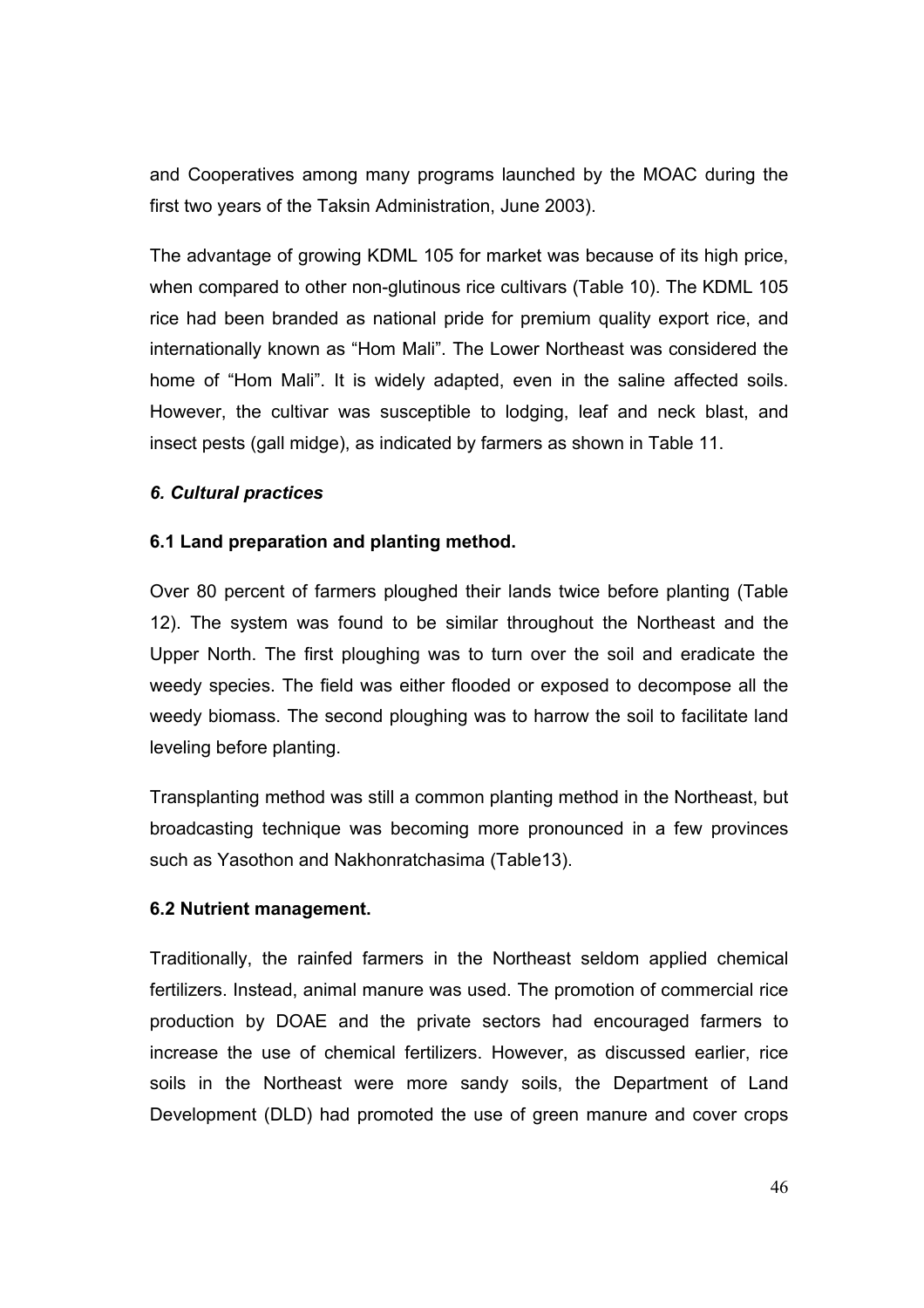(GMCCs), notably *Sesbania rostrata*, cowpea, mungbean, sword bean, etc. to improve fertility and productivity of rice soils in the Northeast.

Table 14 shows that farmer management of soil nutrient in rice production was chemically based, either sole use of chemical fertilizers (56.5 percent), chemical fertilizers mixed with manures (41.8 percent), or a small proportion of farmers incorporating chemical fertilizers with GMCCs.

Farmers in most provinces had adopted split applications of fertilizer, preferably two times (Table 15). Higher proportion of farmers in Loei (64 percent) and Udonthani (57 percent) of the Upper Northeast still preferred one application. The practice of one time application would be less effective. When the choice of rice cultivars to be planted was limited, one approach of improving productivity was through the efficient use of fertilizers. Therefore extension of appropriate use and application method of fertilizers should receive high priority in the Northeast.

About 40 percent of farmers applied basal fertilizers at the rate of 11 to 20 kg/rai (Table 16). Those who used more than 20 kg/rai of chemical fertilizers accounted for about 39 percent. It was often observed that the commercial rice farmers would use higher rate of fertilizers when the price of rice was attractive. Farmers who used less than 10 kg/rai of fertilizers as basal application would less likely to achieve high yield.

The common types of chemical fertilizers used as basal were mainly compound fertilizers such as 15-15-15, 16-16-8, 16-8-8, 18-12-6, and 16-20-0. Traditionally, 16-20-0 was general grade recommended by DOA and DOAE throughout the country. Recently, for sandy soil in the Northeast, new form of fertilizers being recommended and made available by private companies. Table 17 shows that about 51 percent of farmers used 16-16-8 as basal fertilizer, replacing the 16-20-0, which was still used by about 14 percent of rice farmers. The compound fertilizer 16-8-8, which cost less than 16-16-8, were used more by farmers in Nakhonratchasima and Khon Kaen. The 15-15-15 fertilizer, which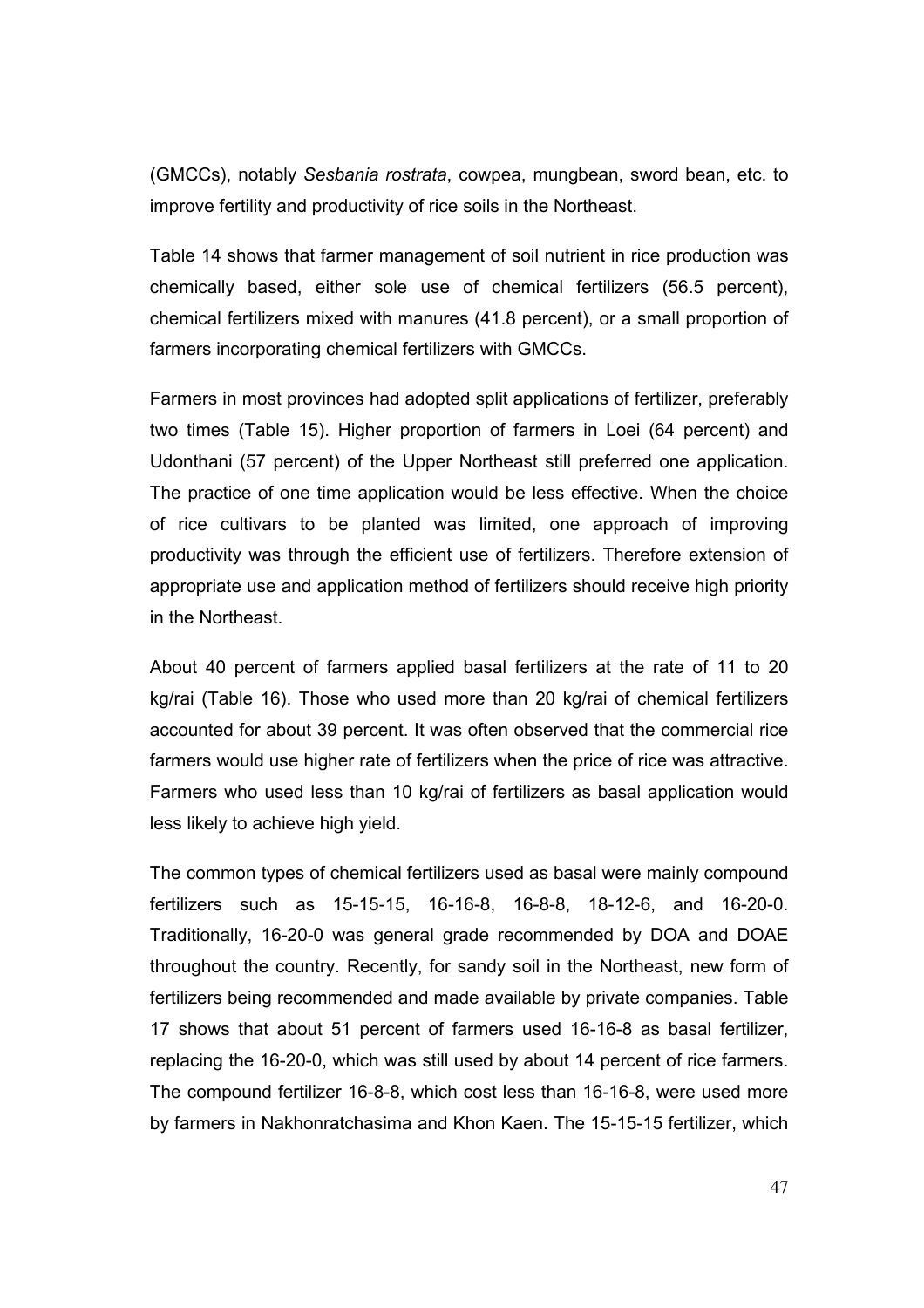had been reported being widely used during the Farmer May Workshop 2001, was found to be less popular, with only 9 percent. Change in fertilizer use was rapid, particularly when rice was grown more for commercial purpose.

The second application was at the stage of panicle initiation. Here most farmers (43.5 percent) used about 10 or less than 10 kg/rai (Table 18). About 34 percent of farmers used 11 to 20 kg/rai. But farmers continued to use the same types of fertilizers as they were as basal, preferably 16-16-8 (Table 19). DOA and DOAE would recommend urea (46-0-0) for the second application at the rate of 10 kg/rai. Therefore in general the nitrogen rate in the second application was considered being lower than the recommended.

#### **6.4 Weed management.**

In the rainfed environment, weed is inherent problem of rice production. In the Northeast, about 67 percent of rice farmers practiced weed control (Table 20). Forty percent of farmers controlled rice weed by hand weeding, and about 20 percent used herbicide. But in Loei province, more than 50 percent of rice farmers adopted herbicides as weed control practice. Farmers in Loei province were more accustomed to herbicide use, as the practice was common among the farmers in both dry land farming of soybean, cotton, cassava and maize. Majority of rice farmers were also the upland farmers, so the information flow between the two groups would get across more readily.

#### **6.5 Incidences of insect pests and diseases.**

Farmers reported that damage from insect pests was more serious than from diseases, particularly in Sakonnakhon, Chaiyaphum and Nongkai, where 72 to 85 percent of farm households reported to be affected by insect pest damage (Table 21). The frequency of pest outbreak varied from province to province. For instance, in Sakonnakhon, although the damage was more widely distributed, the outbreak occurred only 1 to 3 times in 10 years (Table 21) by rice stem borer and thrips (Table 23). In Nakhonphanom, about 44 percent of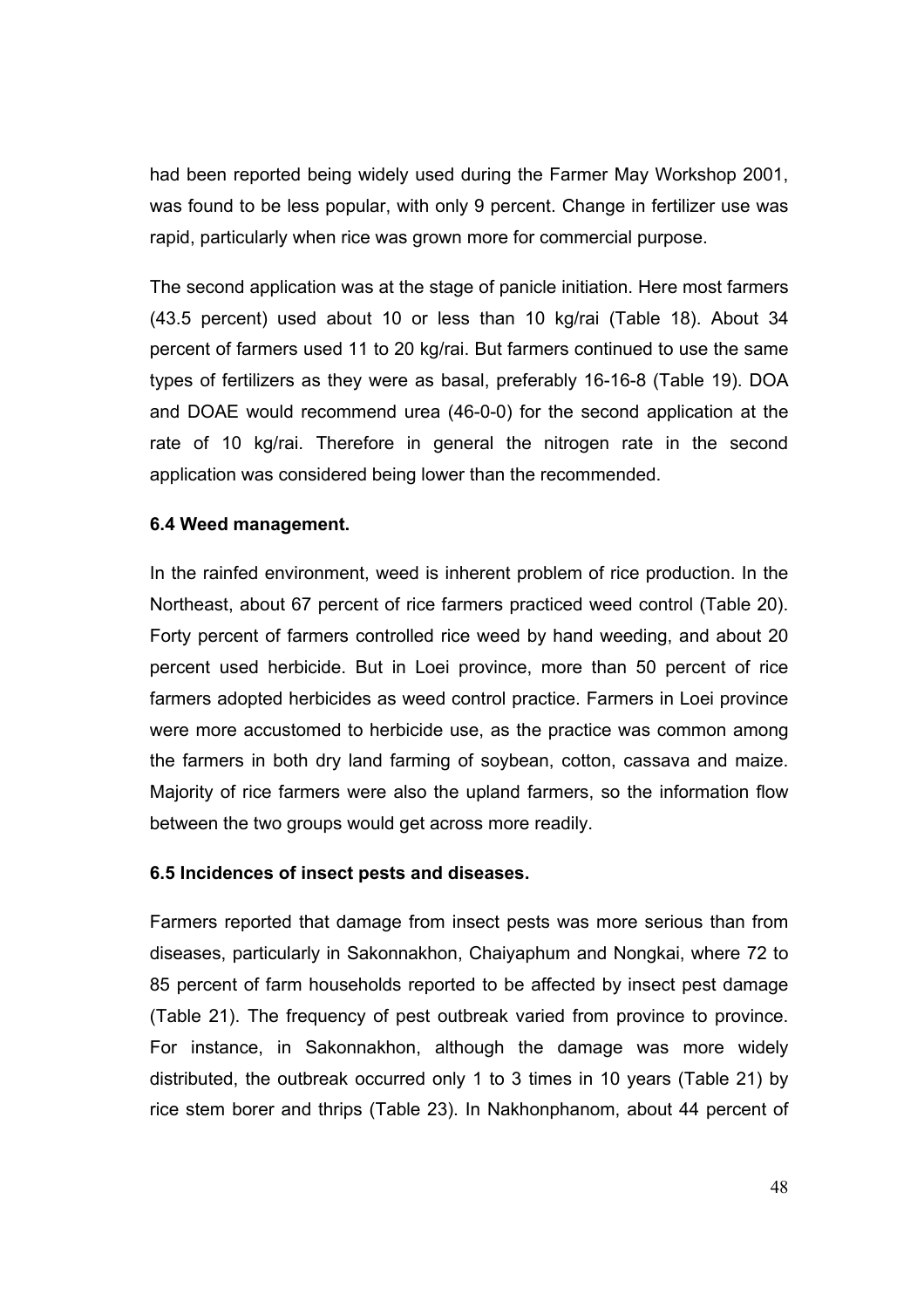rice farmers stated that pest outbreak occurred more than 6 times in 10 years. The key pests were rice stem borer and thrips, while brown plant hopper was not widely spread, only four provinces reported to have the incidence.

Two provinces in the Upper Northeast, Khon Kaen and Nongkai, reported to have disease outbreak over 50 percent of farm households (Table 22), with frequency of occurrence of 1 to 3 times in 10 years (Table 22). The main diseases were leaf blast and neck blast, of which the former was more widespread than the latter (Table 23).

## **6.6 Rodents and crab.**

About 51 percent of farm households reported to have their rice fields damaged by crab and rodents (Table 24). Crab damage was normally occurred in the early stage of growth before the rice stem became strong. Younger stems were more vulnerable to crab, in some instance, rice regrowth could be achieved, but growth would be uneven. Rodents could attack at the tillering as well as maturing stage. Damage would be more serious than crab damage. The DOA and DOAE did not consistently implement rodent control in rice. The common recommendation for rodent control was by using poisonous baits.

## **6.7 Rice harvesting.**

The surveyed areas in 12 provinces revealed that on average 91 percent of farm households still had their rice harvested by hand (Table 25). Rice farmers in Loei, Nakonphanom and Nakonratchasima had contracted their rice harvest by combined harvester. In fact, the main production areas of Hom Mali rice (KDML 105 and RD 15) in Thung Kula Rong Hai in the Lower Northeast, farmers increasingly used the hired service of combined harvester to harvest their rice.

## **6.8 Rice grain yield.**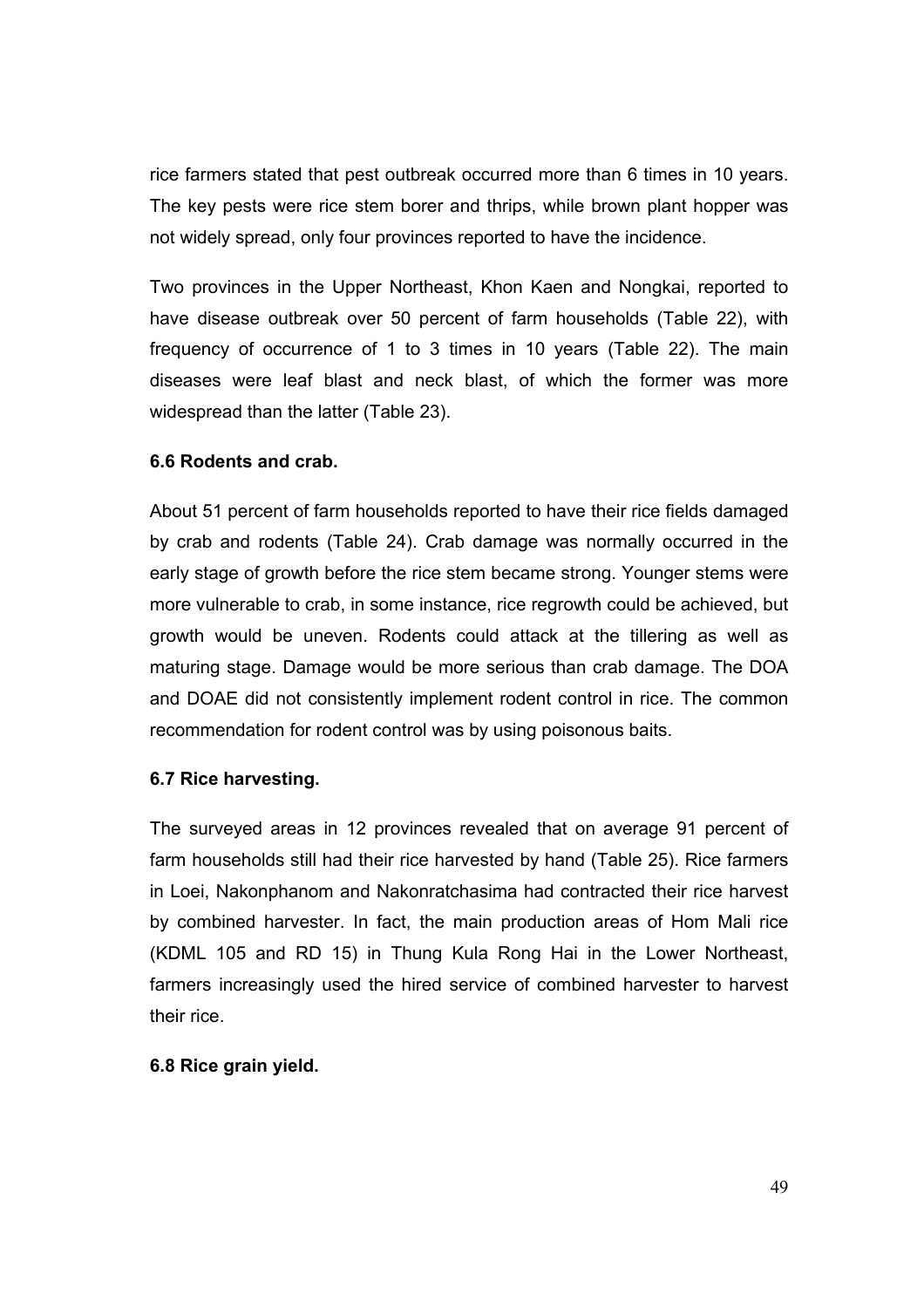The overall rice yield was low, averaging 374 kg/rai (Table 26). Only three provinces namely Mahasarakham, Loei, and Yasothon, had rice yield higher than 400 kg/rai, with Loei was the top yielder of 505 kg/rai.

#### *7. Production cost and economic return*

The rainfed lowland rice farmers in the Northeast invested on their rice production annually about 12,353 Baht/household (Table 27), with a range from 6,011 Baht/household in Loei to 26,576 Baht/household in Surin. This represented the total variable cost consisting of hired labour, and material inputs (seed, fertilizers, herbicides and pesticides as shown in Table 28). When the average rice planted areas per household of 15.8 rai as shown in Table 31 were considered, the variable cost for rice production would average 781 Baht/rai, which was lower than what had been found in the Upper North.

The household income derived from rice sale averaged 17,521 Baht, with a range from 10,179 Baht in Roi-Et to 33,093 Baht/household in Yasothon (Table 29). The overall income from rice could be considered being low, only farmers in two provinces, Surin and Yasothon, could achieve rice income more than 30, 000 Baht/year. Udonthani and Nakhonratchasima had the rice income between 22,000 and 23,000 Baht/year, while the rest of the provinces earned income from rice less than 20,000 Baht/year.

## *8. Rice in household economy*

If the subsistence rice production system is defined as the system upon which less than 50 percent of product is marketed, then the household survey studies in 12 provinces revealed that 5 provinces were under subsistence production. This would include Chaiyaphum, Khon Kaen, Mahasarakham, Loei, and Roi Et. It was found that the main rice exporting provinces were from the Lower Northeast, notably, Surin, Yasothon and Nakhonratchasima, where 86 to 98 percent of households engaged in commercial rice production (Table 30).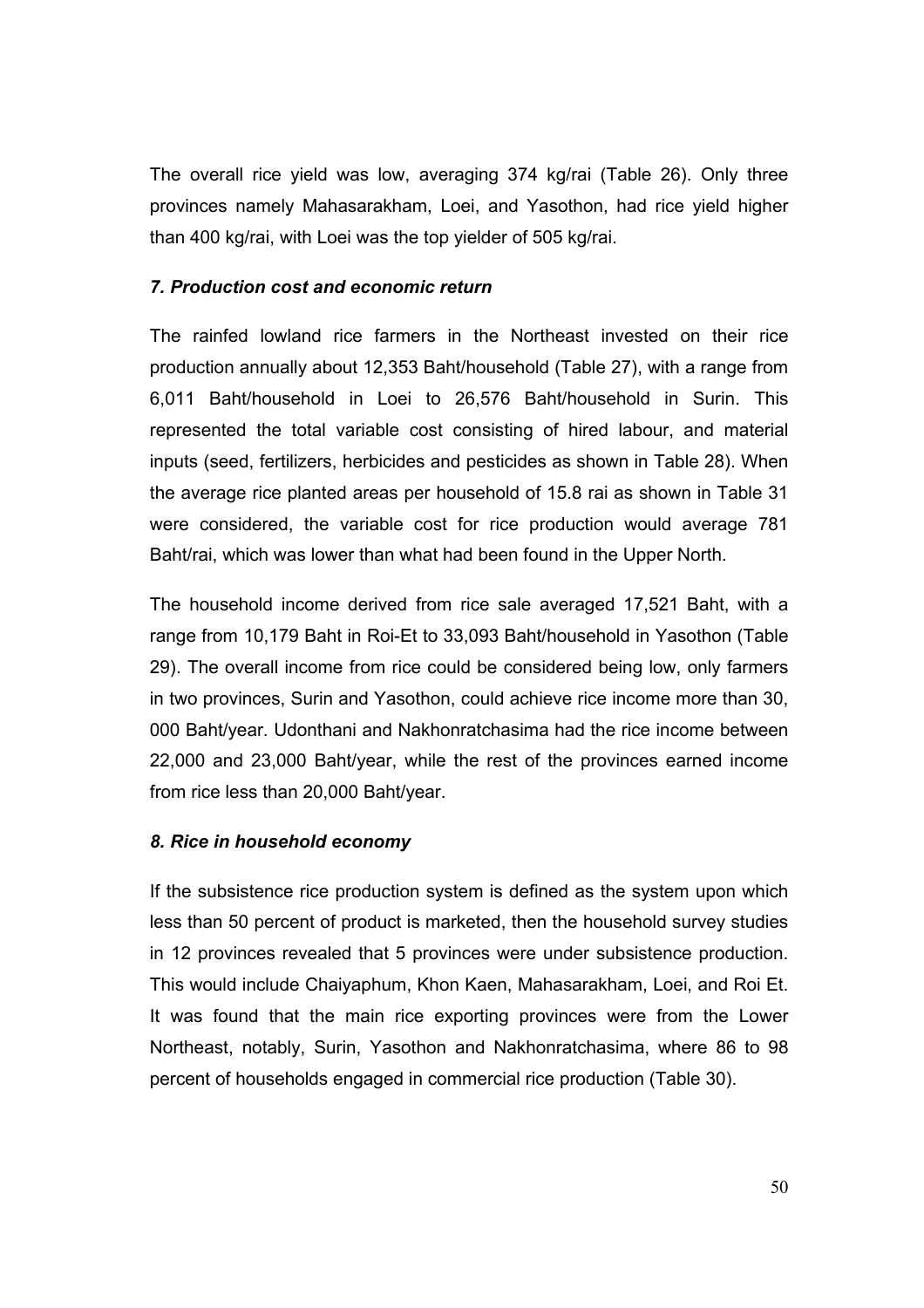Table 32 shows that income from rice constituted about 54 percent (17,521Baht) of income from farming, which had a total of 32,375 Baht. In general, income from rice was higher than incomes from upland crops (7,360 Baht), and from livestock (7,495 Baht). Three provinces, Mahasarakham, Roi-Et, and Nakhonphanom, showed incomes from upland crops comparable to that of rice. One province, Chaiyaphum, had income from livestock similar to that from rice.

The total income of farm households in the Northeast, averaging 67,131 Baht as shown in Table 33, indicated that income derived from off-farm employment (52 percent) was slightly higher than that obtained from farming (48 percent). Only four provinces, Khon Kaen, Roi-Et, Nongkai, and Loei showed higher incomes from off-farm, ranging from 0.6 to 2.6 times, than that from on-farm, with Khon Kaen, being the highest. Yasothon, the province in the Lower Northeast, had the highest income from farming, averaging 60,902 Baht, about 2.4 times higher than the off-farm income. This amount of farm income mainly derived from rice (54 percent) and from livestock (40 percent).

When the income from rice was compared with income from off-farm, only two provinces, Surin and Yasothon, showed the higher income from rice. These two provinces from the Lower Northeast were well known for their Hom Mali rice production. Recently, Surin was the first province to be officially promoted for production of organic Hom Mali rice for export. This would add value to locally produced Hom Mali rice. In fact, farmers in Kut Chum district of Yasothon province, in collaboration with NGO, had produced organic rice for export.

#### **General discussion and conclusion**

The rainfed lowland ecosystems in the Upper North and the Northeast are the major producing areas of premium grade fragrant rice Hom Mali rice for export, and high quality glutinous rice for consumption and for domestic market. The rainfed lowland rice is dominated by a few varieties, notably, RD 6, KDML 105, and RD 15. The farmers' varietal preference would suggest that varietal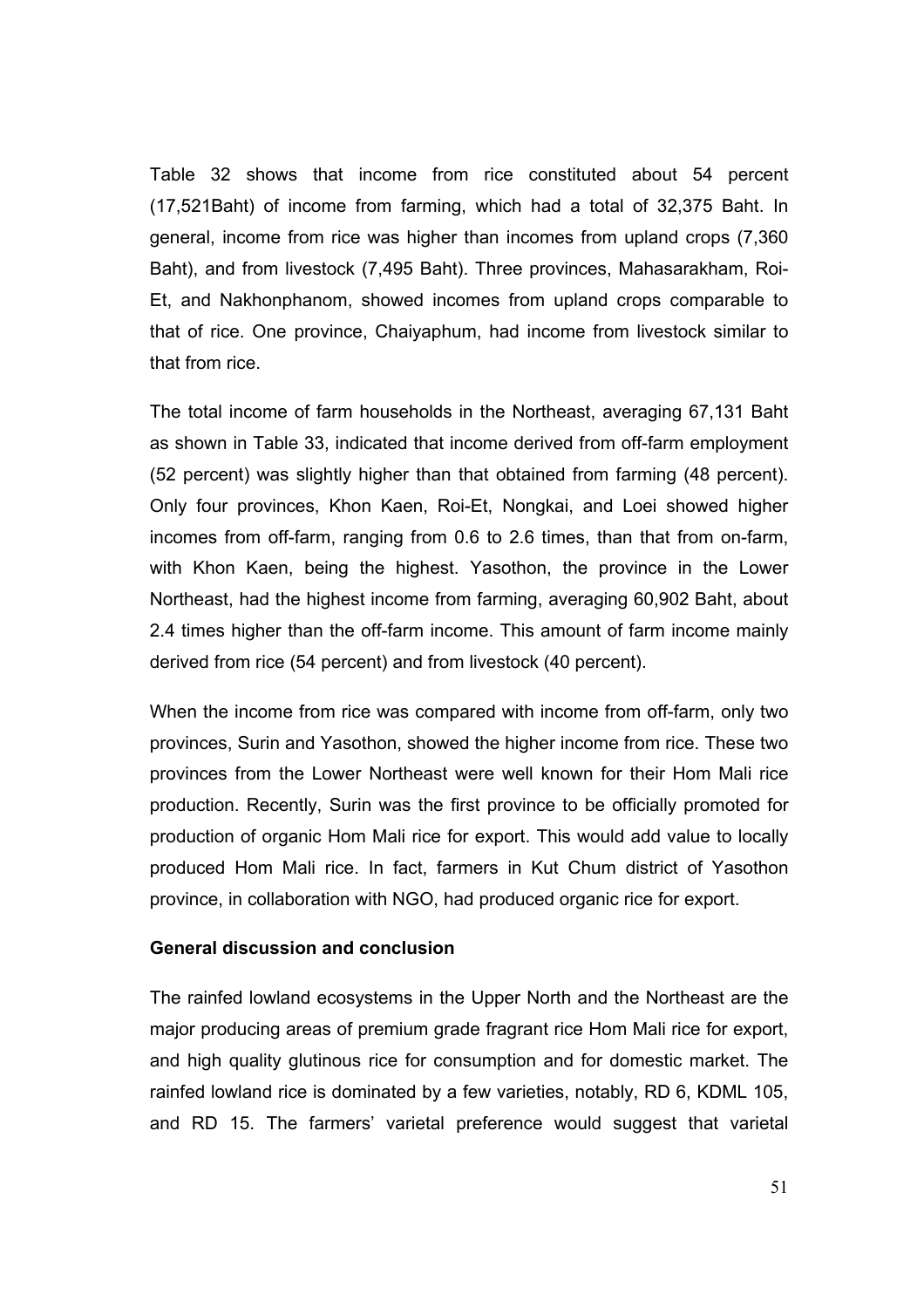selection should consider multiple criteria, such as productivity, stability, palatability, and market acceptability,

Despite the fact that the rainfed lowland ecosystems are diverse, and the farmers are heterogeneous, there are certain commonalities emerged from the farmers' basic production strategies. That two basic production goals are pronounced: subsistence and commercial rice farming, with generally referred to the following statements:

- What to produce and what rice varieties are best suited to the different rainfed lowland ecosystems?
- How to produce it? This would include, for instance, the choice of farming techniques, for instance cropping system, selection of suitable varieties, intensive use of inputs when there is window of opportunity, and the choice of production technologies. such as types of fertilizers, planting methods.

Since the rainfed lowland rice ecosystems are highly variable, where abiotic stresses (drought, submergence, nutrient deficiency) have greater impact in affecting rice productivity than the biotic stresses, farmers would generally follow basic production strategy of risk minimization. This would mean that the rainfed rice farming is affected by the existence of location specific constraints. Farming technique of intensive use of inputs in more favorable rainfed lowland would not be feasible and affordable in the drought stricken upper paddy. One would expect to obtain trade-offs, when farmers aim for stability, for instance by adopting double transplanting method in the drought-prone and flood-prone areas, certain level of productivity would be lowered. When assessing the effect of technological change in the lowland rice system, a whole farm system performance would be necessary.

The rural economy of the rainfed lowlands in the Upper North and the Northeast depends on the productivity and price stability of three rice varieties,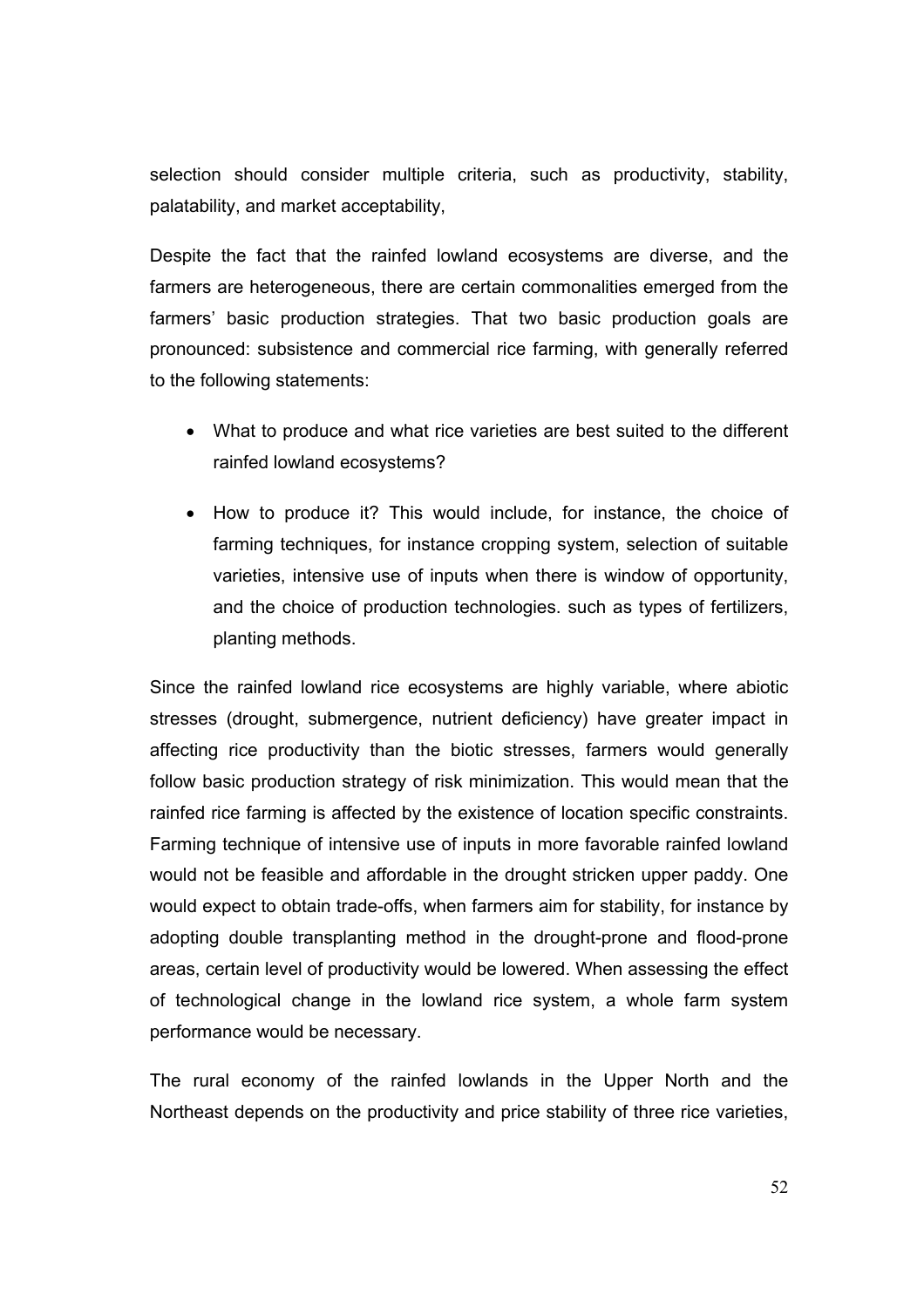RD 6, RD 15 and KDML 105. The rainfed lowland farmers have diversified livelihoods, earning their incomes from rice, upland crops, livestock, and offfarm employment. Income from rice contributes significantly to the household income particularly in the provinces where rainy rice is also planted as cash crop, such as Chiang Rai and Phayao in the Upper North, and the majority of the provinces in the Northeast. The estimation of cost and return of the lowland rice production reveals that the average economic return per unit area is small; the total rice income is derived from extensive production of larger planted areas. However the analysis does not take into account the quantity for household consumption.

The rainfed ecosystems are diverse; this would reflect the significance of location specific farming techniques and subsequent production technologies. This would also mean that a package of optimum production technology designed or selected and extended by researchers and extension officials once and for all would not be appropriate. In general, two production options are envisaged. The first would be yield-enhancing technology in the more favorable rainfed lowlands, where drought and submergence are less likely to occur. Improved nutrient-use efficiency technology in combination with varietal selection would help increase productivity. As pointed out by various authors, and summarized by Fischer (1998), that the rainfed lowland experienced repeated wetting and drying, accompanied by radical changes in soil chemistry caused by the shift from the oxidative to a reducing environment, would contribute to their uncertain fertility. Fertilizer placement and timing might improve nutrient-use efficiency, but unless the cultivar is responsive, farmers would not adopt more labor-intensive or costly practices.

The second would deal with productivity maintenance. This risk-minimizing approach would be appropriate in the drought-prone, and less favorable lowland environment. The principle is to maintain existing level of acceptable yield level with attempting to reduce production cost. Use of locally available resources, quality seed and agronomic practices based on thorough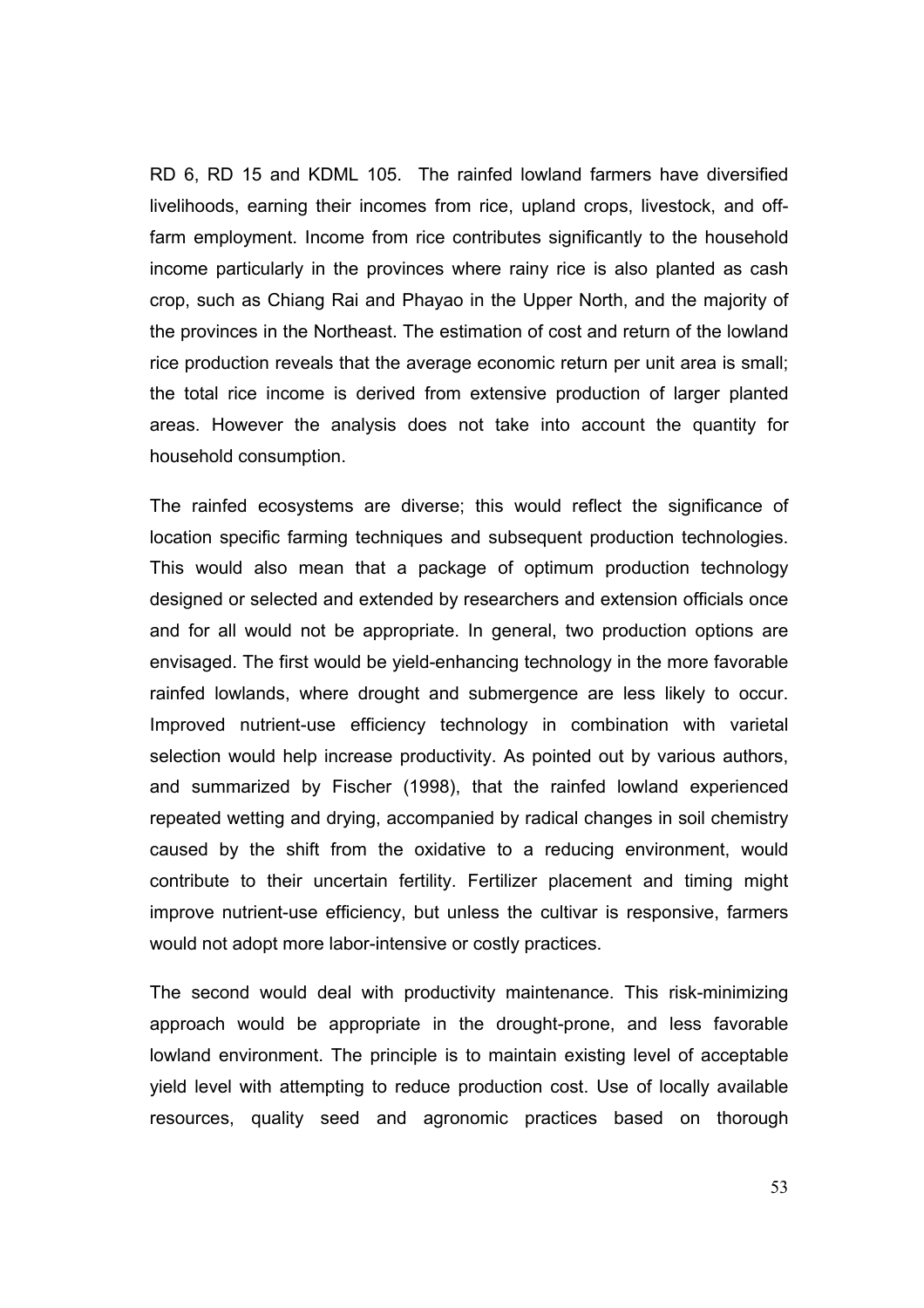understanding of farm agroecosystem are necessary. The well proven IPM technology and bio-fertilizers made from local materials, which show promising results, should be extended through the farmer-field school learning approach. The farmer volunteers trained as soil consultants by the Department of Land Development or locally known as "soil doctor" are important resource persons, whom should be included in the rainfed lowland rice improvement process, as these people would help provide soil analysis services for better decision in fertilizer use, even detailed laboratory analysis has not yet performed. Other services include acquisition of seed material of various green manure legumes. Experimentally, the green manures are very good source of biologically fixed N, but large-scale adoption of green manures in rice farming has not been achieved. The DLD has now launched the nation-wide campaign on the use of green manures and other related soil improvement program.

The rainfed lowland farmers give the highest ranking on grain quality for varietal selection. Any promising high-yielding lines should be tested for grain quality in early generations in rice breeding programs to ensure that new high yielding lines also meet high grain quality standards (Romyen, *et al* 1998). It has been suggested that screening for drought resistant characters should be conducted in areas where soil conditions are representative of the region, and genotypes should be compared within each phenology group (Wonprasaid *et al.*1996). Early maturing cultivars are suitable for drought-prone upper paddy with low soil fertility. This is the case where farmers would select RD 15 for planting in the upper paddy, and KDML 105 in the lower paddy.

The field survey studies on bio-physical and socio-economic circumstances of rainfed lowland rice farmers indicate that the farmers are capable of identifying desirable rice characters suitable for their production environment. Their analysis of rice agroecosystem and their rice preferences provide sufficient information for planning the next stage of on-farm farmer participatory varietal selection. It is also recognized that during the research-farmer dialogue, bringing researchers into closer contact with the local processes of innovation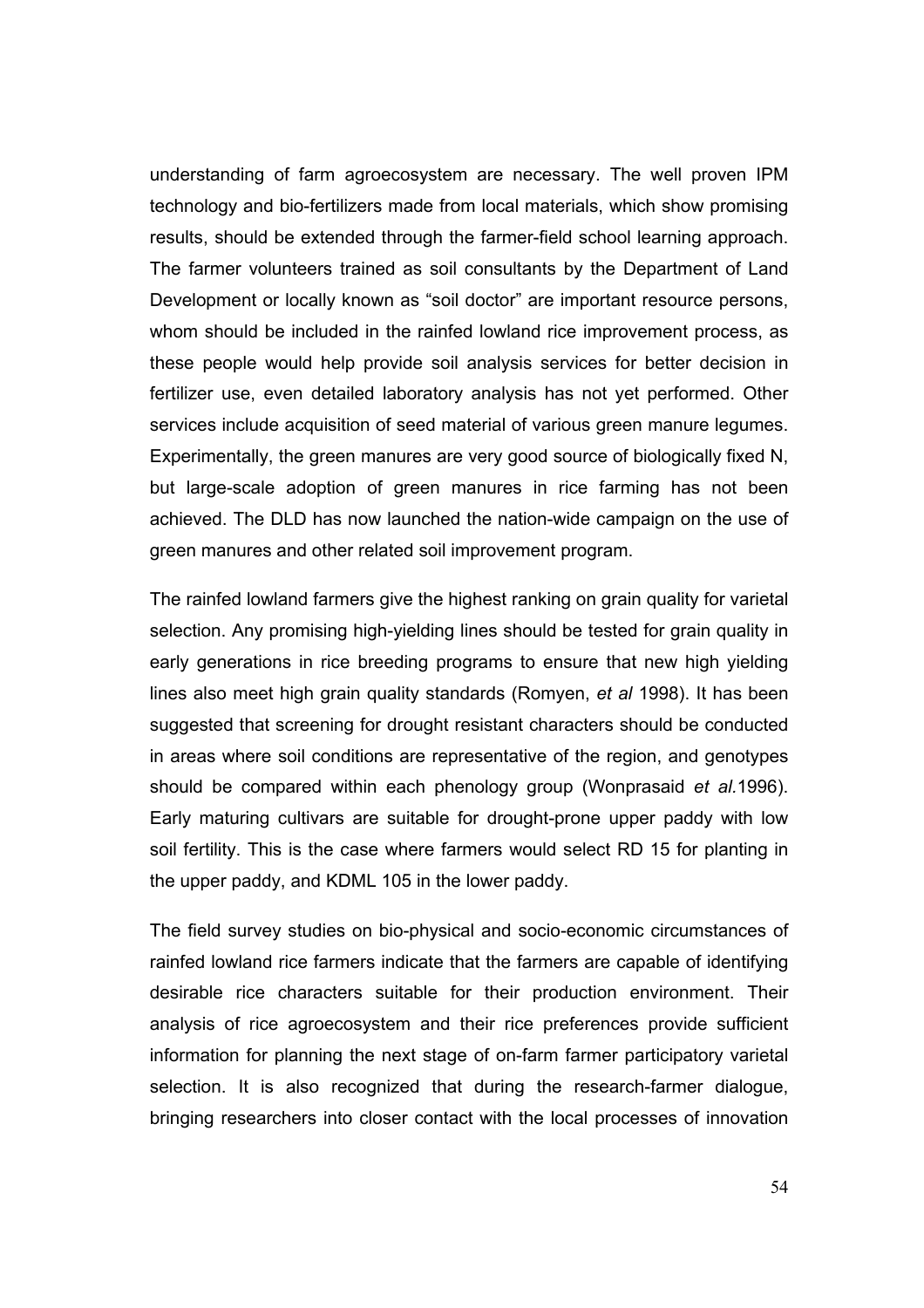and appreciation of local knowledge, formal research in plant breeding would be benefited. This research-driven farmer participatory plant breeding research would also increase the effectiveness of rainfed lowland rice improvement program, with the ultimate goal is to have positive impact on the livelihoods of rainfed lowland rice farmers, through the development of improved lowland rice cultivars and associated production technology.

#### **ANNEX.**

| <b>Province</b>  |       | <b>Land type</b> |           |                   |
|------------------|-------|------------------|-----------|-------------------|
|                  | upper | Upper and        | Lowland-  | Lowland-          |
|                  | paddy | lower            | unflooded | flooded           |
| Nakhonratchasima | 54    | 26               | 20        |                   |
| Chaiyaphum       | 32    | 39               | 29        |                   |
| Khon Kaen        | 47    | 20               | 33        |                   |
| Mahasarakham     | 38    | 20               | 41        |                   |
| Loei             | 31    | 22               | 47        |                   |
| Roi-Et           | 43    | 17               | 40        |                   |
| Surin            | 33    | 32               | 35        | $\qquad \qquad -$ |
| Udontani         | 29    | 34               | 32        | 5                 |
| Sakonnakhon      | 35    | 13               | 55        |                   |
| Yasothon         | 33    | 18               | 44        | 5                 |
| Nongkai          | 21    | 40               | 37        | 3                 |
| Nakhonphanom     | 53    | 24               | 23        |                   |
| Average          | 37.4  | 25.4             | 36.3      | 1.1               |

Table 1 The paddy field land type (% household) classified by the farmers of 12 provinces in Northeast Thailand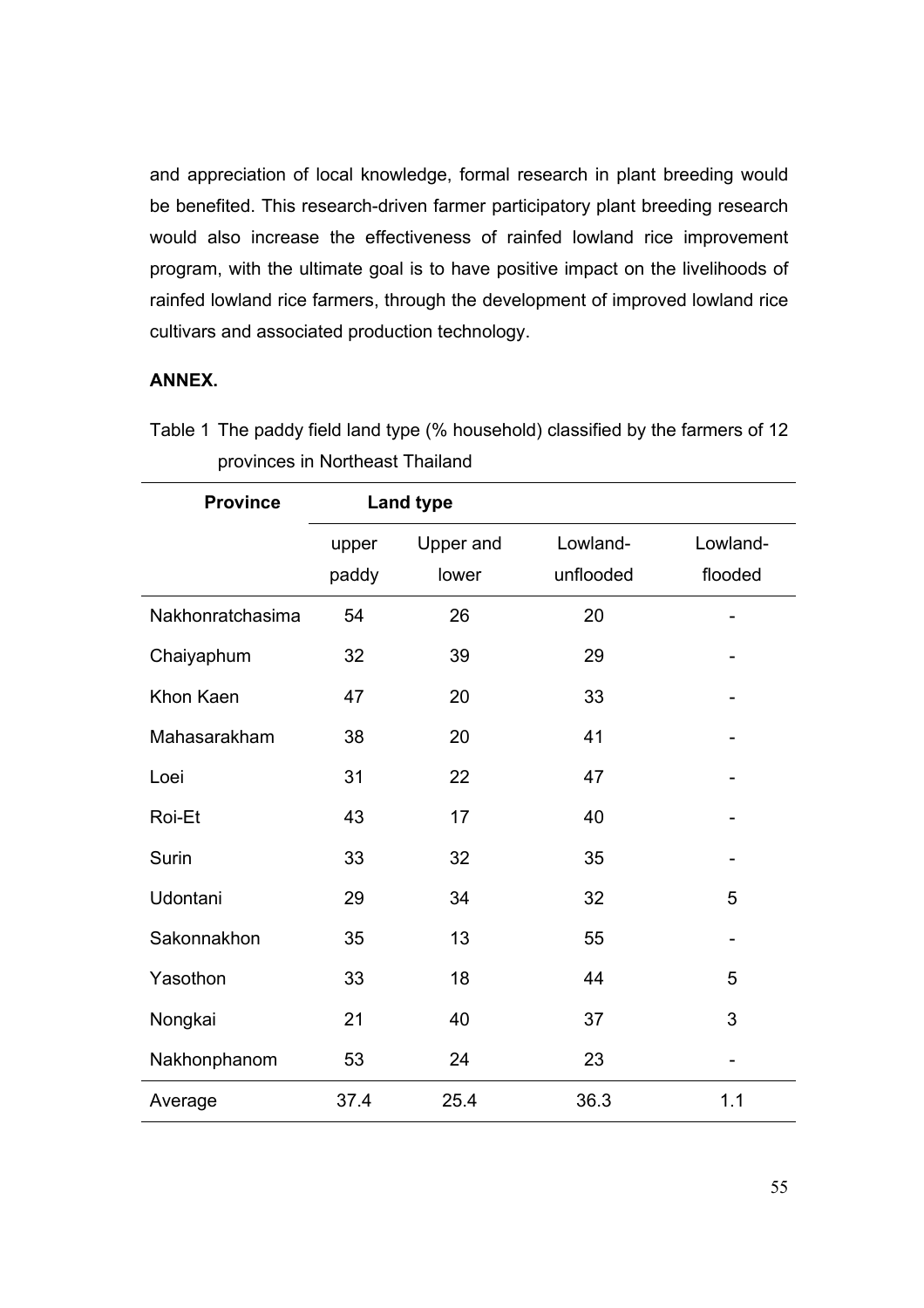| <b>Province</b>  |                        | <b>Drought</b> |         |     | <b>Flooding</b> |         |                   |
|------------------|------------------------|----------------|---------|-----|-----------------|---------|-------------------|
|                  | Occurrence<br>(number) | $1 - 3$        | $4 - 6$ | >6  | $1 - 3$         | $4 - 6$ | >6                |
| Nakhonratchasima |                        | 40             | 46      | 14  | 83              | 17      |                   |
| Chaiyaphum       |                        | 56             | 30      | 14  | 94              | 6       |                   |
| Khon Kaen        |                        | 58             | 33      | 9   | 100             |         |                   |
| Mahasarakham     |                        | 71             | 24      | 5   | 95              | 5       |                   |
| Loei             |                        | 66             | 30      | 4   | 60              | 28      | 12                |
| Roi-Et           |                        | 56             | 32      | 12  | 58              | 32      | 10                |
| Surin            |                        | 70             | 26      | 4   | 75              | 25      | $\qquad \qquad -$ |
| Udontani         |                        | 67             | 18      | 15  | 74              | 13      | 13                |
| Sakonnakhon      |                        | 76             | 18      | 6   | 61              | 21      | 18                |
| Yasothon         |                        | 73             | 19      | 8   | 75              | 19      | 6                 |
| Nongkai          |                        | 58             | 20      | 22  | 44              | 23      | 33                |
| Nakhonphanom     |                        | 81             | 14      | 5   | 42              | 35      | 23                |
| Average          |                        | 64.3           | 25.8    | 9.8 | 71.8            | 18.7    | 9.6               |

Table 4 Frequency of the drought and flooding event (% household) of 10 years round reported by the farmers of 12 provinces in Northeast Thailand.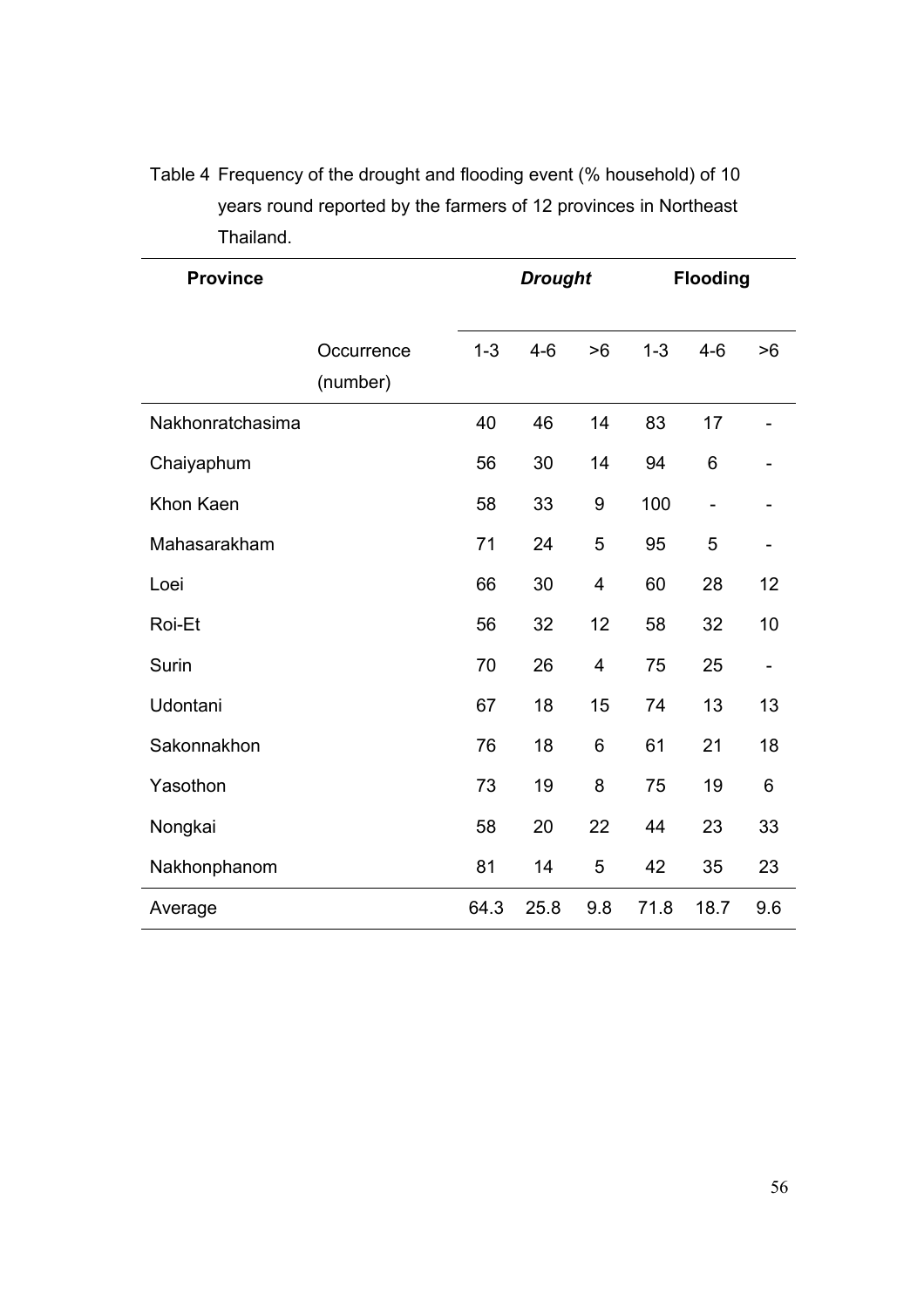| Province         |        |              | <b>Drought</b> |                         |                          |                          |             | Flooding |                              |
|------------------|--------|--------------|----------------|-------------------------|--------------------------|--------------------------|-------------|----------|------------------------------|
|                  | Growth | $\mathsf{P}$ | T              | PI                      | <b>GF</b>                | $\overline{A}$           | $\mathsf T$ | PI       | <b>GF</b>                    |
|                  | stage  |              |                |                         |                          |                          |             |          |                              |
| Nakhonratchasima |        | 11           | 25             | $\overline{\mathbf{4}}$ | $\overline{4}$           | 56                       | -           | 100      | $\overline{\phantom{0}}$     |
| Chaiyaphum       |        | 14           | 29             | 12                      | 3                        | 42                       | 8           | 25       | 22                           |
| Khon Kaen        |        | 19           | 30             | $\sqrt{3}$              | $\overline{\phantom{0}}$ | 48                       | 38          | 62       |                              |
| Mahasarakham     |        | 19           | 34             | $\overline{\mathbf{4}}$ | 3                        | 40                       | 45          | 55       | $\overline{\phantom{0}}$     |
| Loei             |        | 30           | 34             | 18                      | 5                        | 13                       | 75          | 25       |                              |
| Roi-Et           |        | 24           | 44             | 18                      | $6\phantom{1}$           | 8                        | 95          | 5        |                              |
| Surin            |        | 24           | 40             | 3                       | 1                        | 32                       | 60          | 20       | 20                           |
| Udontani         |        | 20           | 54             | 20                      | 5                        | -                        | 92          | 8        |                              |
| Sakonnakhon      |        | 20           | 53             | 20                      | $\overline{7}$           | $\overline{\phantom{a}}$ | 80          | 20       |                              |
| Yasothon         |        | 12           | 55             | 12                      | 5                        | 16                       | 42          | 30       | 28                           |
| Nongkai          |        | 11           | 20             | 25                      | 20                       | 24                       | 76          | 24       | $\qquad \qquad \blacksquare$ |
| Nakhonphanom     |        | 22           | 56             | 17                      | 5                        | $\overline{\phantom{a}}$ | 68          | 26       | 6                            |
| Average          |        | 18.9         | 39.5           | 13.0                    | 5.3                      | 23.3                     | 56.6        | 33.3     | 6.3                          |

# Table 5 The crop growth stage (% houslehold) was subjected to drought and flooding reported by the farmers of 12 provinces in Northeast Thailand.

 $P =$  Planting (caused delay planting)

 $T =$  Tillering

PI = Panicle initiation

GF = Grain filling

 $A = All growth stage$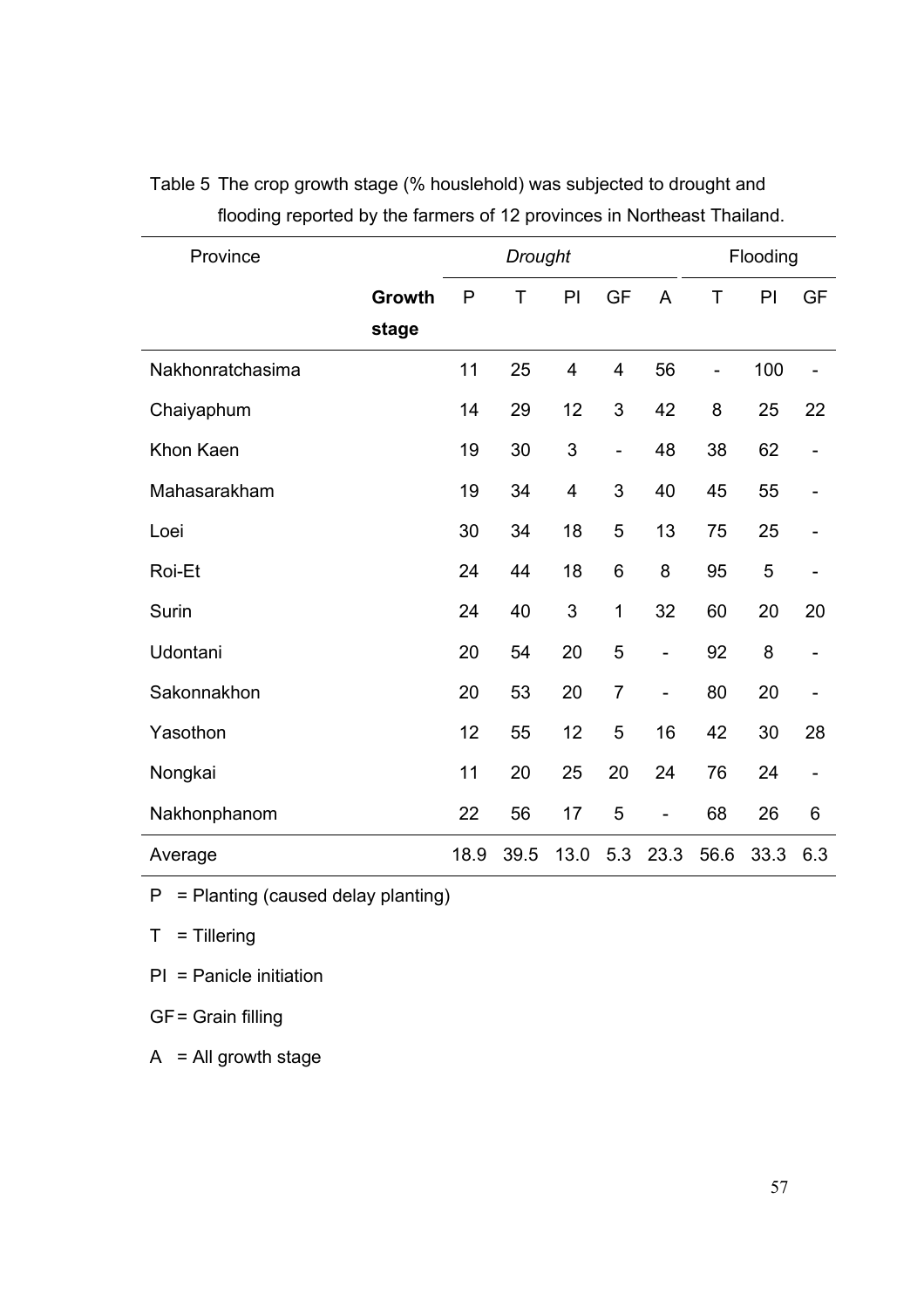| Province         |                 | <b>Cultivars</b>             |                              |                              |                          |                          |                              |
|------------------|-----------------|------------------------------|------------------------------|------------------------------|--------------------------|--------------------------|------------------------------|
|                  | RD <sub>6</sub> | RD <sub>8</sub>              | <b>RD</b>                    | <b>RD</b>                    | <b>KDML</b>              | <b>NSPT</b>              | local                        |
|                  |                 |                              | 10                           | 15                           | 105                      |                          |                              |
| Nakhonratchasima | 36              | 1                            | $\overline{a}$               | 42                           | 21                       |                          | -                            |
| Chaiyaphum       | 57              | $\overline{\phantom{a}}$     | 3                            | 12                           | 18                       | 5                        | 5                            |
| Khon Kaen        | 82              | 3                            | $\overline{a}$               | $\overline{7}$               | 8                        |                          |                              |
| Mahasarakham     | 80              | $\overline{\phantom{0}}$     | $\overline{\phantom{a}}$     | 15                           | $\overline{\phantom{a}}$ | 5                        | $\qquad \qquad \blacksquare$ |
| Loei             | 48              | 17                           | 3                            | 10                           | 4                        | $\overline{\phantom{0}}$ | 18                           |
| Roi-Et           | 77              | $\overline{\phantom{0}}$     | $\qquad \qquad \blacksquare$ | 1                            | 20                       | $\mathbf 1$              | $\mathbf 1$                  |
| Surin            | $\hbox{--}$     | $\qquad \qquad \blacksquare$ | $\overline{\phantom{a}}$     | 35                           | 60                       |                          | 5                            |
| Udontani         | 88              |                              | $\overline{2}$               | $\qquad \qquad \blacksquare$ | 6                        | $\overline{2}$           | $\overline{2}$               |
| Sakonnakhon      | 67              | $\overline{\phantom{0}}$     | 3                            |                              | 23                       | 3                        | 4                            |
| Yasothon         | 43              | 5                            | $\qquad \qquad -$            | 9                            | 37                       | 6                        | $\overline{\phantom{0}}$     |
| Nongkai          | 79              | 9                            | $\overline{4}$               | 3                            | -                        | $\overline{2}$           | 3                            |
| Nakhonphanom     | 39              | 8                            | 5                            | 4                            | 29                       | $\overline{2}$           | 13                           |
| Average          | 58              | 3.6                          | 1.8                          | 11.5                         | 18.8                     | 2.2                      | 4.3                          |

Table 6 Rice cultivars (% household) grown by the farmers of 12 provinces in Northeast Thailand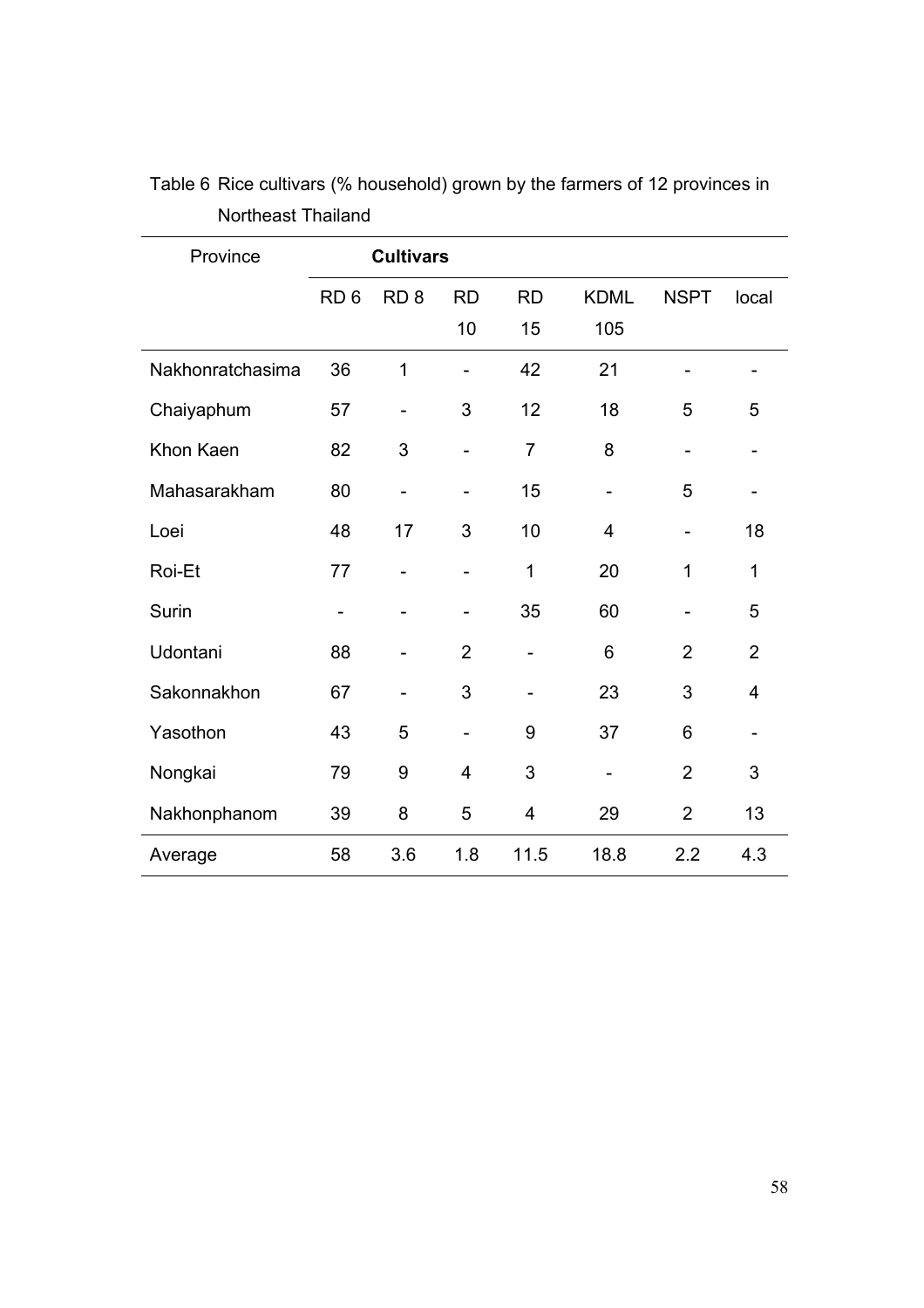| Province         | <b>Preference</b> |           |     |           |                          |                              |      |                          |
|------------------|-------------------|-----------|-----|-----------|--------------------------|------------------------------|------|--------------------------|
|                  | GD                | <b>LP</b> | HT  | <b>HY</b> | <b>DR</b>                | <b>PR</b>                    | GQ   | <b>HP</b>                |
| Nakhonratchasima |                   |           |     |           |                          |                              |      |                          |
| Chaiyaphum       | 5                 |           |     | 28        |                          | $\overline{\phantom{a}}$     | 67   |                          |
| Khon Kaen        | $\overline{7}$    | 6         |     | 43        | 5                        | $\overline{\phantom{a}}$     | 30   | 9                        |
| Mahasarakham     |                   |           |     | 30        | $\overline{\phantom{0}}$ | $\overline{\phantom{0}}$     | 70   | $\overline{\phantom{a}}$ |
| Loei             |                   |           |     | 19        |                          |                              | 59   | 22                       |
| Roi-Et           | 15                | 6         | 14  | 19        |                          |                              | 37   | 9                        |
| Surin            |                   |           |     |           |                          | $\qquad \qquad \blacksquare$ |      |                          |
| Udontani         |                   |           |     | 11        |                          |                              | 89   |                          |
| Sakonnakhon      | 11                |           |     | 12        |                          |                              | 77   |                          |
| Yasothon         |                   |           |     | 5         |                          | $\overline{\phantom{0}}$     | 95   |                          |
| Nongkai          |                   |           |     | 42        |                          |                              | 58   |                          |
| Nakhonphanom     | 15                |           |     | 29        |                          |                              | 56   |                          |
| Average          | 5.3               | 1.2       | 1.4 | 23.8      |                          |                              | 63.8 | 4.0                      |

# Table 7 Preference RD 6 rice cultivars (% household) by the farmers of 12 provinces in Northeast Thailand

Note :

- GD = Growth duration
- $LP = Large$  panicle
- $HT = High$  tillering
- $HY = High yield$
- DR = Drought resistant

PR = Pest resistant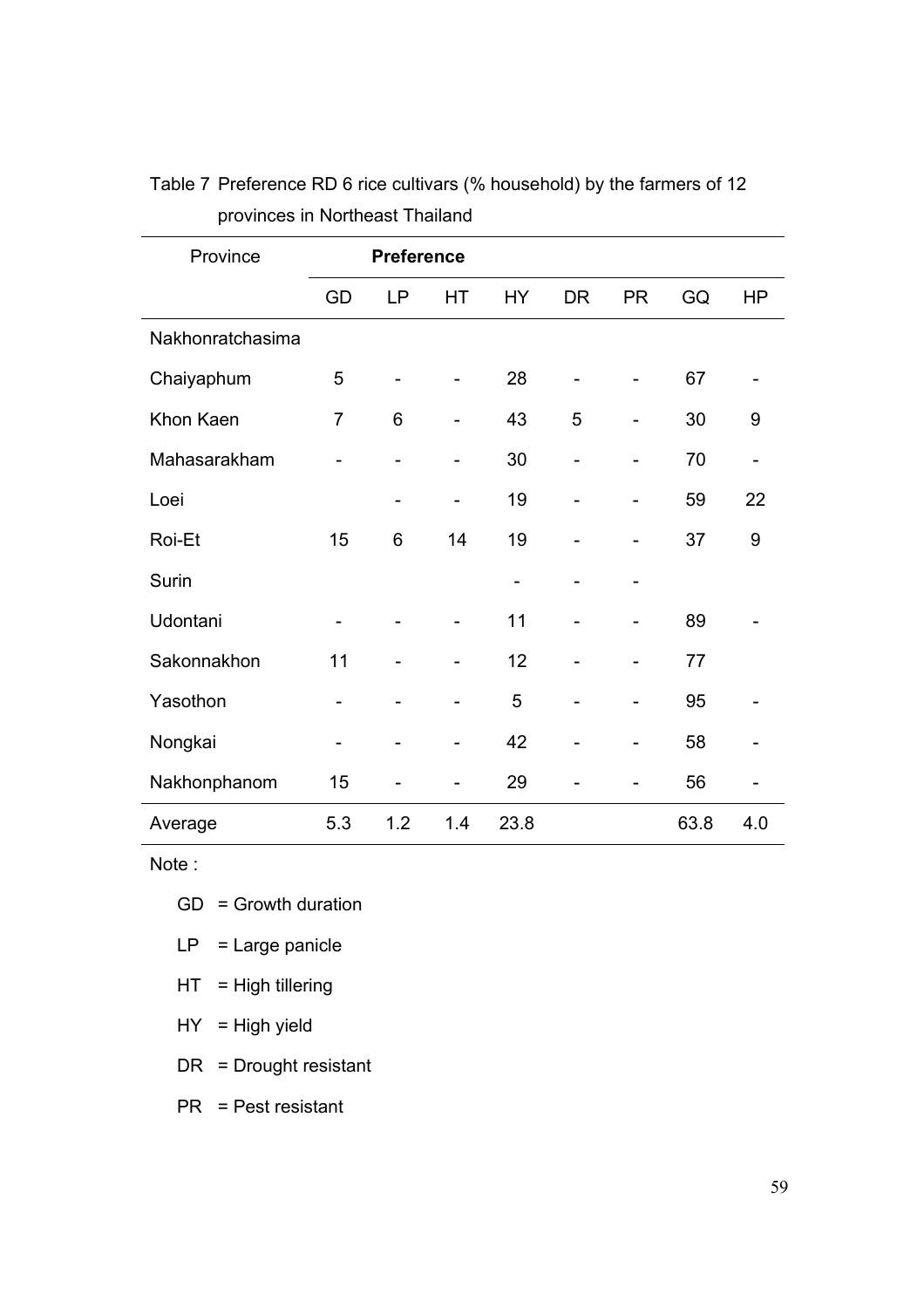- GQ = Good guality
- $HP = High price$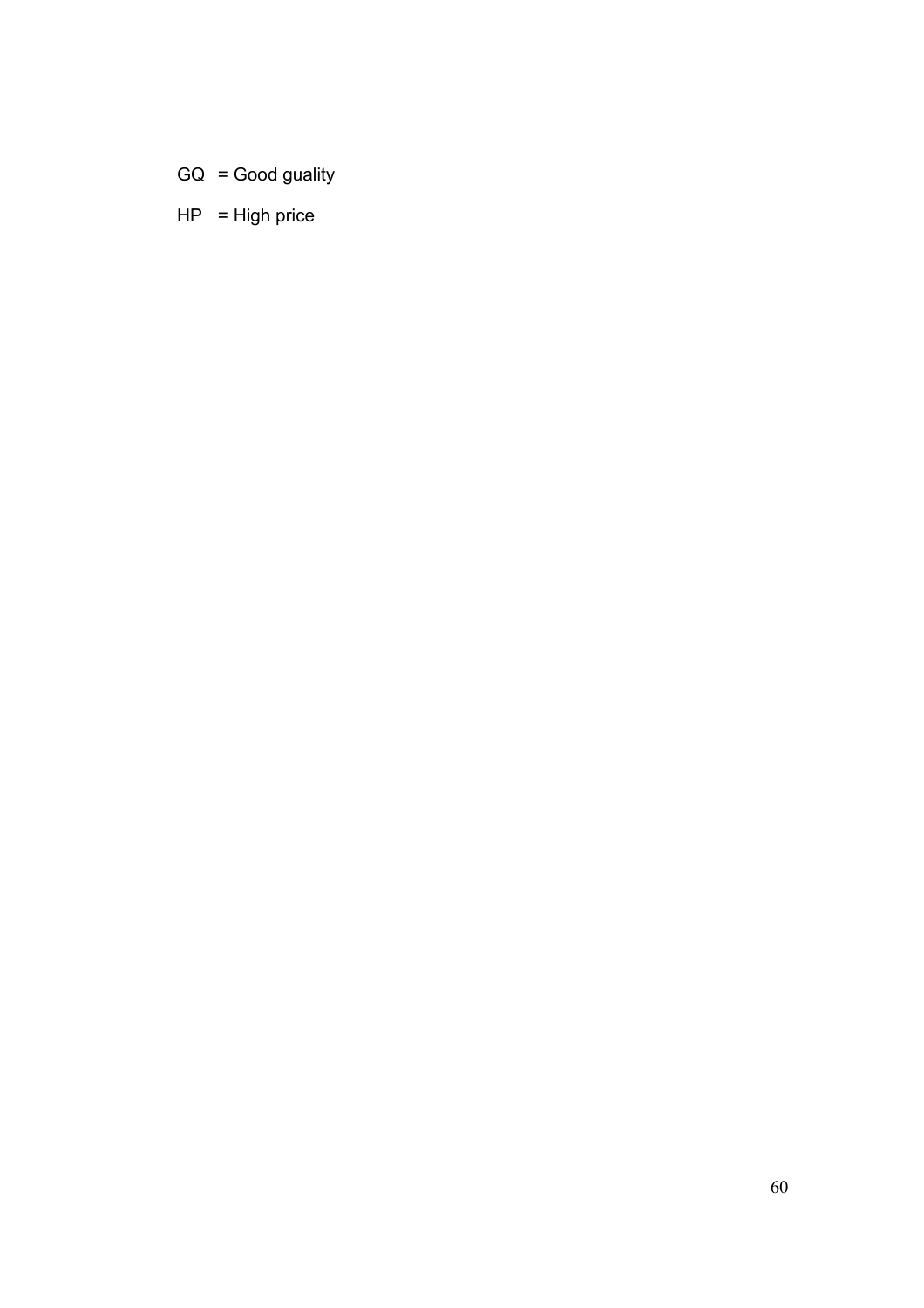| Province         | Non-preference |                 |                          |                 |      |            |  |
|------------------|----------------|-----------------|--------------------------|-----------------|------|------------|--|
|                  | LG             | SD <sub>1</sub> | SI                       | SD <sub>2</sub> | MV   | <b>NUM</b> |  |
| Nakhonratchasima |                |                 |                          |                 |      |            |  |
| Chaiyaphum       | 30             | 56              |                          |                 | 14   |            |  |
| Khon Kaen        | 21             | 24              | 35                       |                 | 20   |            |  |
| Mahasarakham     | 25             | 25              | 50                       |                 |      |            |  |
| Loei             | 75             | 19              | $\overline{\phantom{0}}$ |                 | 6    |            |  |
| Roi-Et           | 13             | 51              | 5                        |                 | 31   |            |  |
| Surin            |                |                 |                          |                 |      |            |  |
| Udontani         | 20             | 50              | 12                       |                 | 18   |            |  |
| Sakonnakhon      | 23             | 20              | 16                       |                 | 32   | 9          |  |
| Yasothon         | 42             | 58              |                          |                 |      |            |  |
| Nongkai          | 13             | 65              |                          |                 | 19   |            |  |
| Nakhonphanom     | 27             | 36              |                          | 17              | 20   |            |  |
| Average          | 28.9           | 40.4            | 21.8                     | 1.7             | 16.0 | 0.9        |  |

Table 8 Non-preference RD 6 rice cultivars (% household) by the farmers of 12 provinces in Northeast Thailand

Note :

 $LG =$  Lodging

SD1 = Susceptible to disease

- SI = Susceptible to insect
- SD2 = Susceptible to drought
- NUM = Non umiform maturity

 $MV = Mutation variety$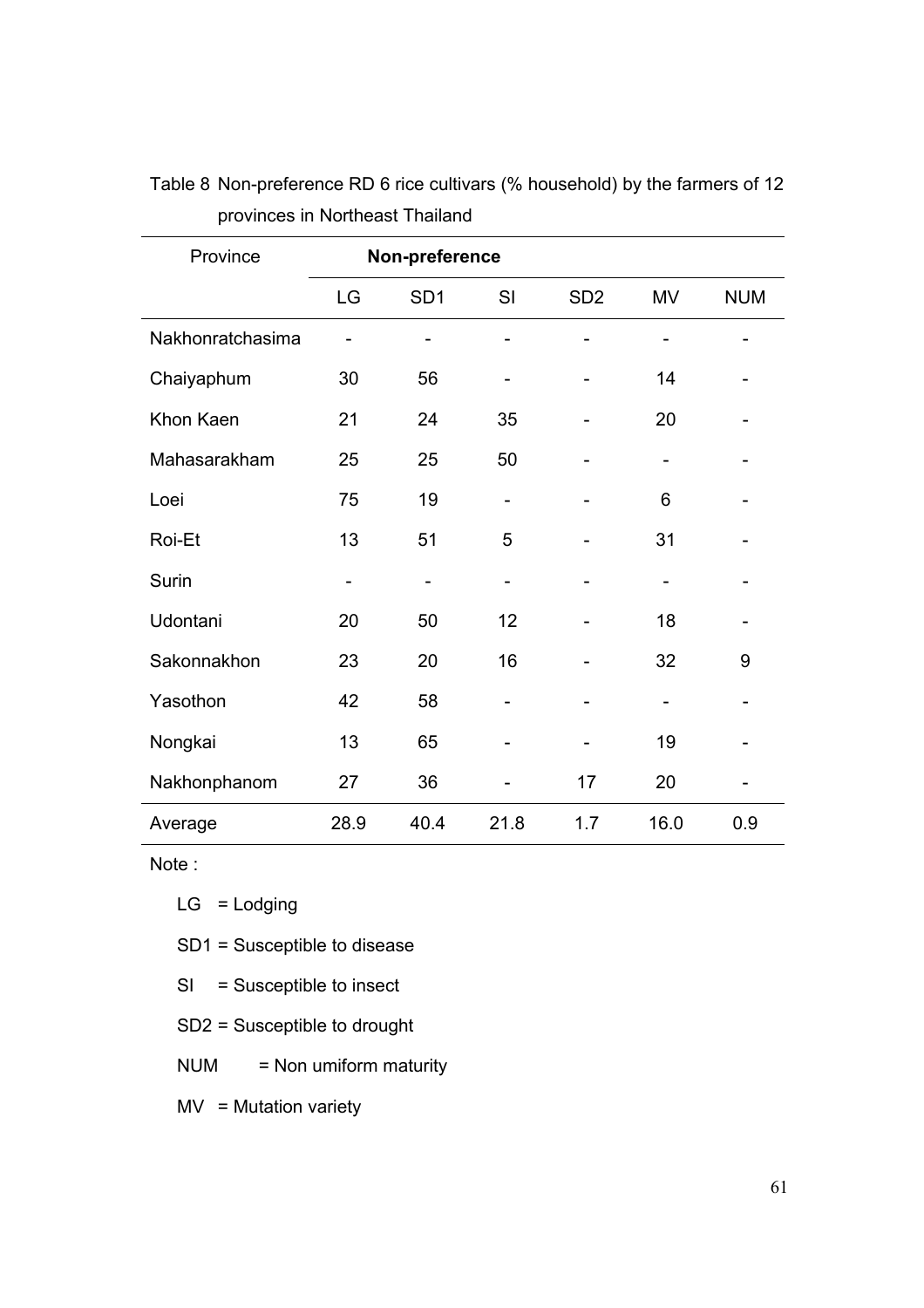| Province         |    | <b>Preference</b> |    |           |           |           |                |           |
|------------------|----|-------------------|----|-----------|-----------|-----------|----------------|-----------|
|                  | GD | <b>LP</b>         | HT | <b>HY</b> | <b>DR</b> | <b>PR</b> | GQ             | <b>HP</b> |
| Nakhonratchasima |    |                   |    |           |           |           |                |           |
| Chaiyaphum       |    |                   |    | 6         |           |           |                | 94        |
| Khon Kaen        |    |                   |    |           | 5         |           | 5              | 90        |
| Mahasarakham     |    |                   |    |           |           |           |                |           |
| Loei             |    |                   |    |           |           |           |                |           |
| Roi-Et           |    |                   |    | 8         |           |           | $\overline{2}$ | 80        |
| Surin            |    |                   |    | 8         |           |           |                | 82        |
| Udontani         |    |                   |    |           |           |           |                |           |
| Sakonnakhon      |    |                   |    |           |           |           | 13             | 87        |
| Yasothon         |    |                   |    | 11        |           |           |                | 89        |
| Nongkai          |    |                   |    |           |           |           |                |           |
| Nakhonphanom     |    |                   |    | 11        |           |           |                | 89        |
| Average          |    |                   |    | 6.2       | 0.71      |           | 2.9            | 87.3      |

Table 9 Preference KDML 105 rice cultivar (% household) by the farmers of 12 provinces in Northeast Thailand.

Note :

- GD = Growth duration
- $LP = Large$  panicle
- $HT = High$  tillering
- $HY = High yield$
- DR = Drought resistant

PR = Pest resistant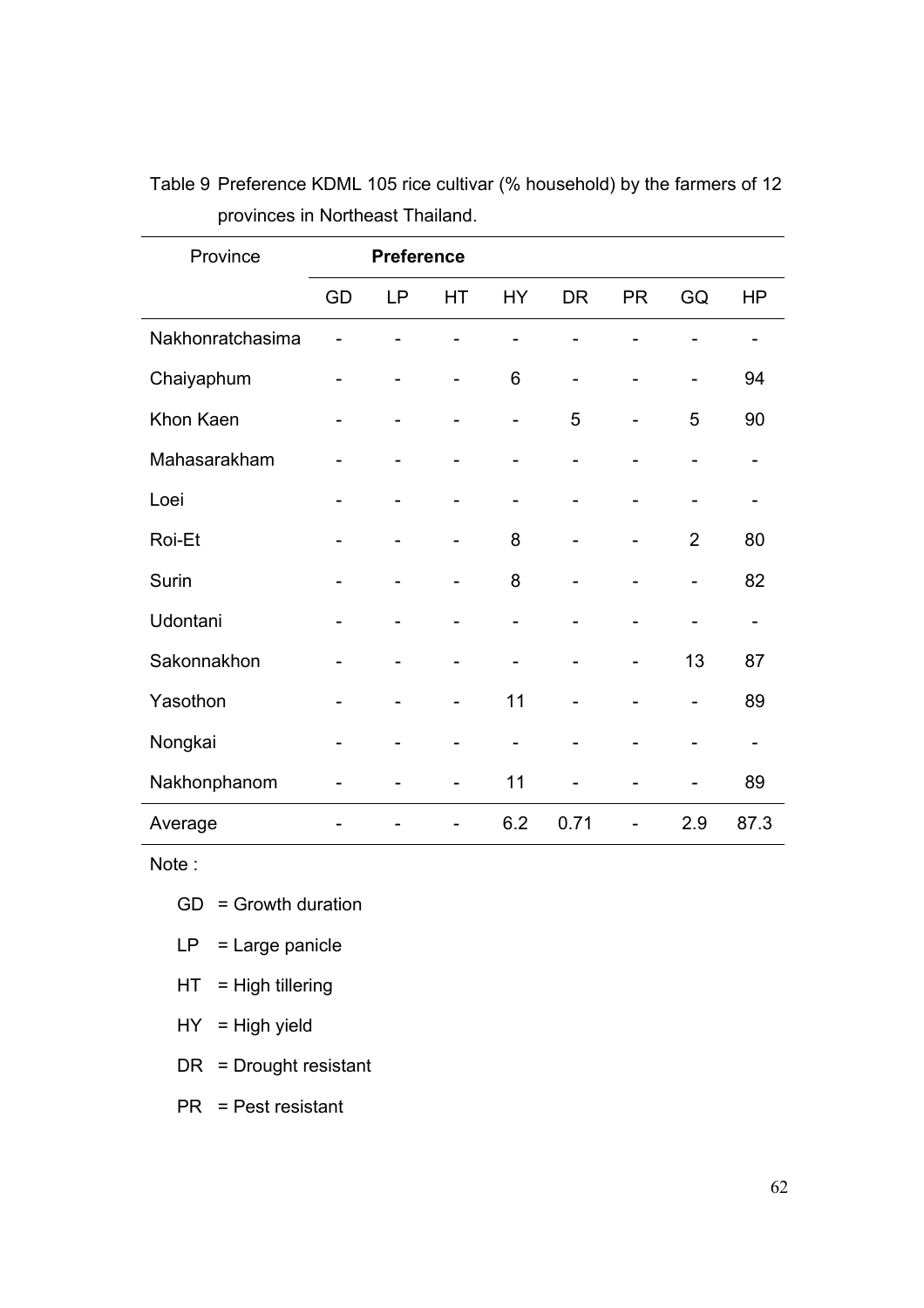- GQ = Good guality
- $HP = High price$
- MA = Market available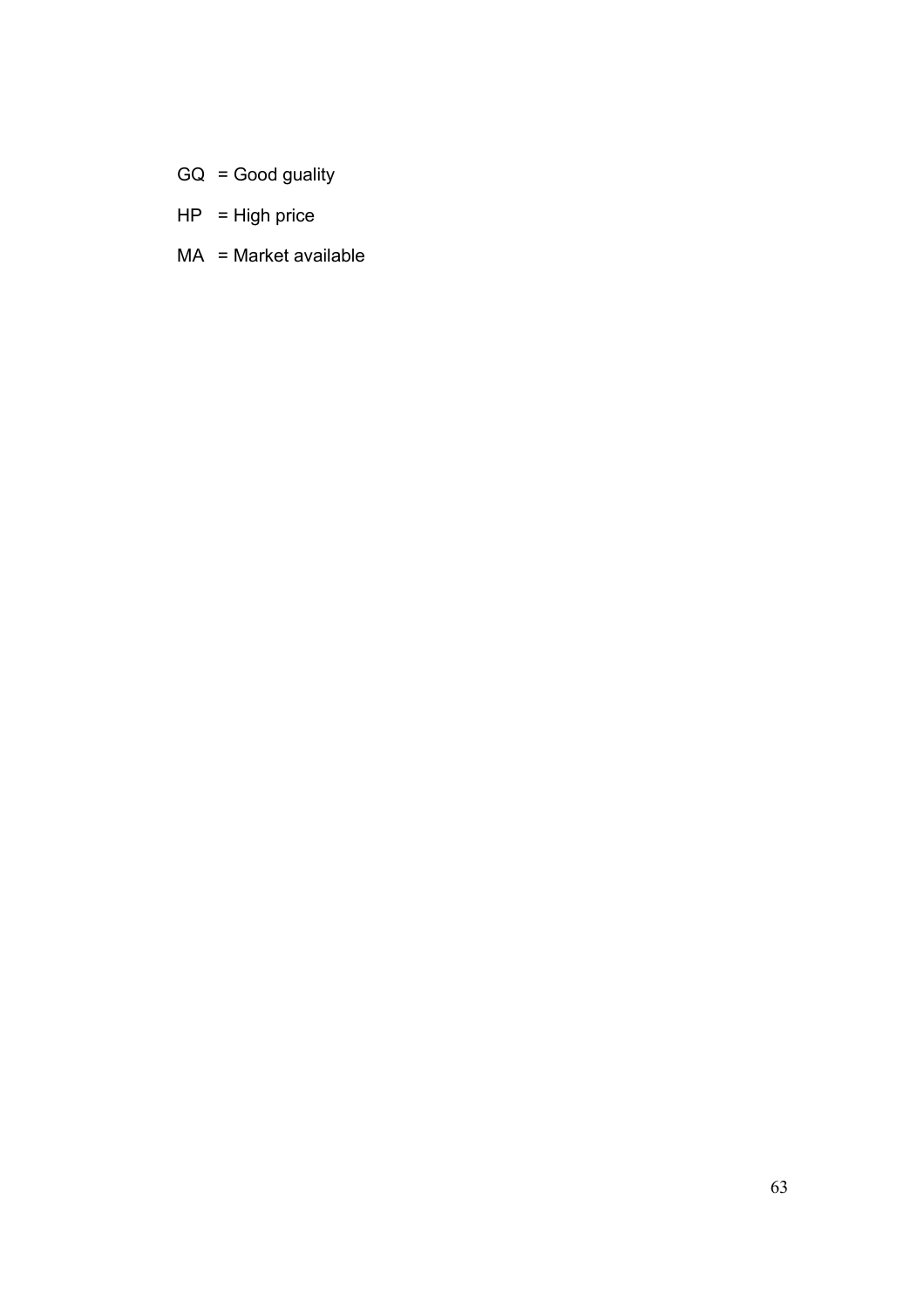| Province         | Non-preference |                 |      |                 |  |
|------------------|----------------|-----------------|------|-----------------|--|
|                  | LG             | SD <sub>1</sub> | SI   | SD <sub>2</sub> |  |
| Nakhonratchasima | -              |                 |      |                 |  |
| Chaiyaphum       | 29             | 22              | 31   | 18              |  |
| Khon Kaen        | 38             | 30              | 29   | 3               |  |
| Mahasarakham     |                |                 |      |                 |  |
| Loei             |                |                 |      |                 |  |
| Roi-Et           | 43             | 32              | 11   | 14              |  |
| Surin            | 47             | 33              | 10   | 10              |  |
| Udontani         |                |                 |      |                 |  |
| Sakonnakhon      | 51             | 29              | 18   | $\overline{2}$  |  |
| Yasothon         | 42             | 28              | 21   | 9               |  |
| Nongkai          | -              |                 |      |                 |  |
| Nakhonphanom     | 54             | 24              | 18   | 4               |  |
| Average          | 43.4           | 28.3            | 19.7 | 8.6             |  |

# Table 10 Non-preference KDML 105 rice cultivar (% household) by the farmers of 12 provinces in Northeast Thailand

Note :

 $LG =$  Lodging

SD1 = Susceptible to disease

- SI = Susceptible to insect
- SD2 = Susceptible to drought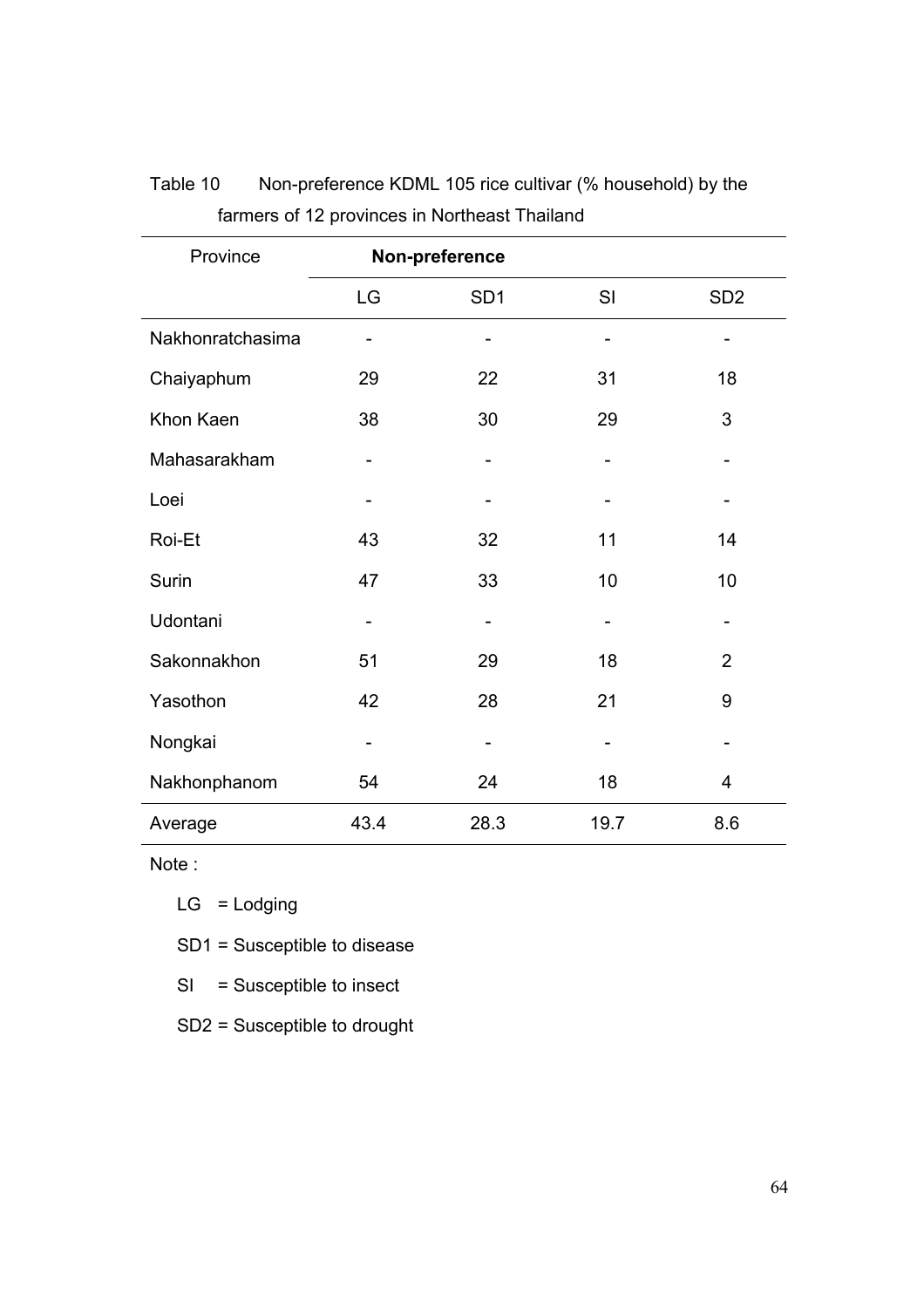| Province     |             |                          |                              | Consumption              |                          |                              |                   | Marketing                    |                |
|--------------|-------------|--------------------------|------------------------------|--------------------------|--------------------------|------------------------------|-------------------|------------------------------|----------------|
|              | <b>Rice</b> | RD6 RD1                  |                              | <b>KDM</b>               | othe                     | <b>RD</b>                    | DR <sub>1</sub>   | <b>KDM</b>                   | othe           |
|              | cultivar    |                          | 5                            | L 105                    | r                        | 6                            | 5                 | L 105                        | $\mathsf{r}$   |
|              | $\mathbf s$ |                          |                              |                          |                          |                              |                   |                              |                |
| Nakhonratcha |             | 63                       | 37                           |                          |                          | 3                            | 55                | 42                           |                |
| sima         |             |                          |                              |                          |                          |                              |                   |                              |                |
| Chaiyaphum   |             | 89                       | $\overline{\phantom{0}}$     | 11                       | $\qquad \qquad -$        | 22                           | 15                | 63                           |                |
| Khon Kaen    |             | 95                       | $\overline{a}$               | $\overline{\phantom{a}}$ | 5                        | 47                           | 30                | 23                           |                |
| Mahasarakha  |             | 98                       |                              |                          | $\overline{2}$           | 90                           | 10                |                              |                |
| m            |             |                          |                              |                          |                          |                              |                   |                              |                |
| Loei         |             | 51                       | $\overline{\phantom{0}}$     |                          | 49                       | 39                           | 15                | 10                           | 36             |
| Roi-Et       |             | 92                       | $\overline{\phantom{a}}$     | 5                        | $\sqrt{3}$               | 8                            | $\overline{7}$    | 85                           |                |
| Surin        |             | $\overline{\phantom{a}}$ | 32                           | 62                       | 6                        | $\qquad \qquad \blacksquare$ | 36                | 63                           | 1              |
| Udontani     |             | 89                       | $\overline{\phantom{0}}$     | 11                       | $\overline{\phantom{0}}$ | 67                           | $\qquad \qquad -$ | 20                           | 13             |
| Sakonnakhon  |             | 81                       | $\overline{a}$               | 13                       | 6                        | 11                           | $\qquad \qquad -$ | 87                           | $\overline{2}$ |
| Yasothon     |             | 78                       | $\qquad \qquad \blacksquare$ | 16                       | 6                        | 16                           | $\qquad \qquad -$ | 84                           |                |
| Nongkai      |             | 79                       | $\overline{\phantom{0}}$     | $\overline{\phantom{0}}$ | 21                       | 69                           | 21                | $\qquad \qquad \blacksquare$ |                |
| Nakhonphano  |             | 60                       | $\overline{a}$               | 16                       | 24                       | $\overline{a}$               | 8                 | 92                           |                |
| m            |             |                          |                              |                          |                          |                              |                   |                              |                |
| Average      |             | 72.                      | 5.8                          | 11.2                     | 10.2                     | 31.                          | 16.4              | 47.4                         | 4.3            |
|              |             | 9                        |                              |                          |                          | 0                            |                   |                              |                |

| Table 11 | Rice cultivar (% household) for home consumption and marketing |
|----------|----------------------------------------------------------------|
|          | of the farmers 12 provinces in Northeast Thailand              |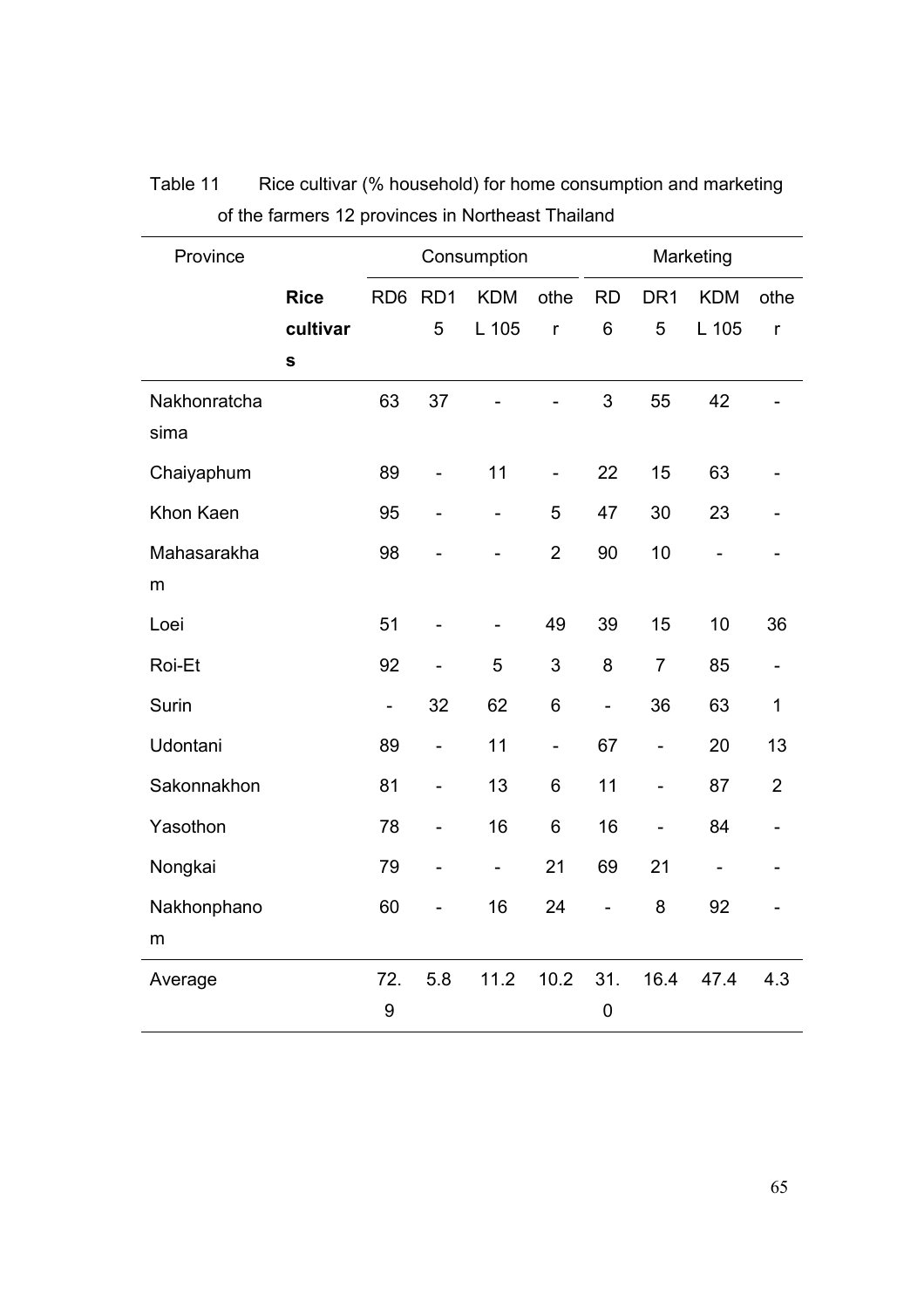| Province         |                | <b>Plowing number</b> |                |                |
|------------------|----------------|-----------------------|----------------|----------------|
|                  | $\mathbf{1}$   | $\overline{2}$        | 3              | 4              |
| Nakhonratchasima | $\overline{4}$ | 83                    | 13             |                |
| Chaiyaphum       | 31             | 67                    | $\overline{2}$ |                |
| Khon Kaen        | 15             | 74                    | 9              | $\overline{2}$ |
| Mahasarakham     | 11             | 89                    |                |                |
| Loei             |                | 99                    | 1              |                |
| Roi-Et           |                | 95                    | 5              |                |
| Surin            |                | 92                    | 8              |                |
| Udontani         | $\overline{2}$ | 98                    |                |                |
| Sakonnakhon      | 11             | 89                    |                |                |
| Yasothon         | $\overline{4}$ | 88                    | 8              |                |
| Nongkai          | 8              | 85                    | $\overline{7}$ |                |
| Nakhonphanom     | 11             | 89                    |                |                |
| Average          | 8.1            | 87.3                  | 4.4            | 0.17           |

| Table 12           | Land preparation (% household) by the farmers of 12 provinces in |
|--------------------|------------------------------------------------------------------|
| Northeast Thailand |                                                                  |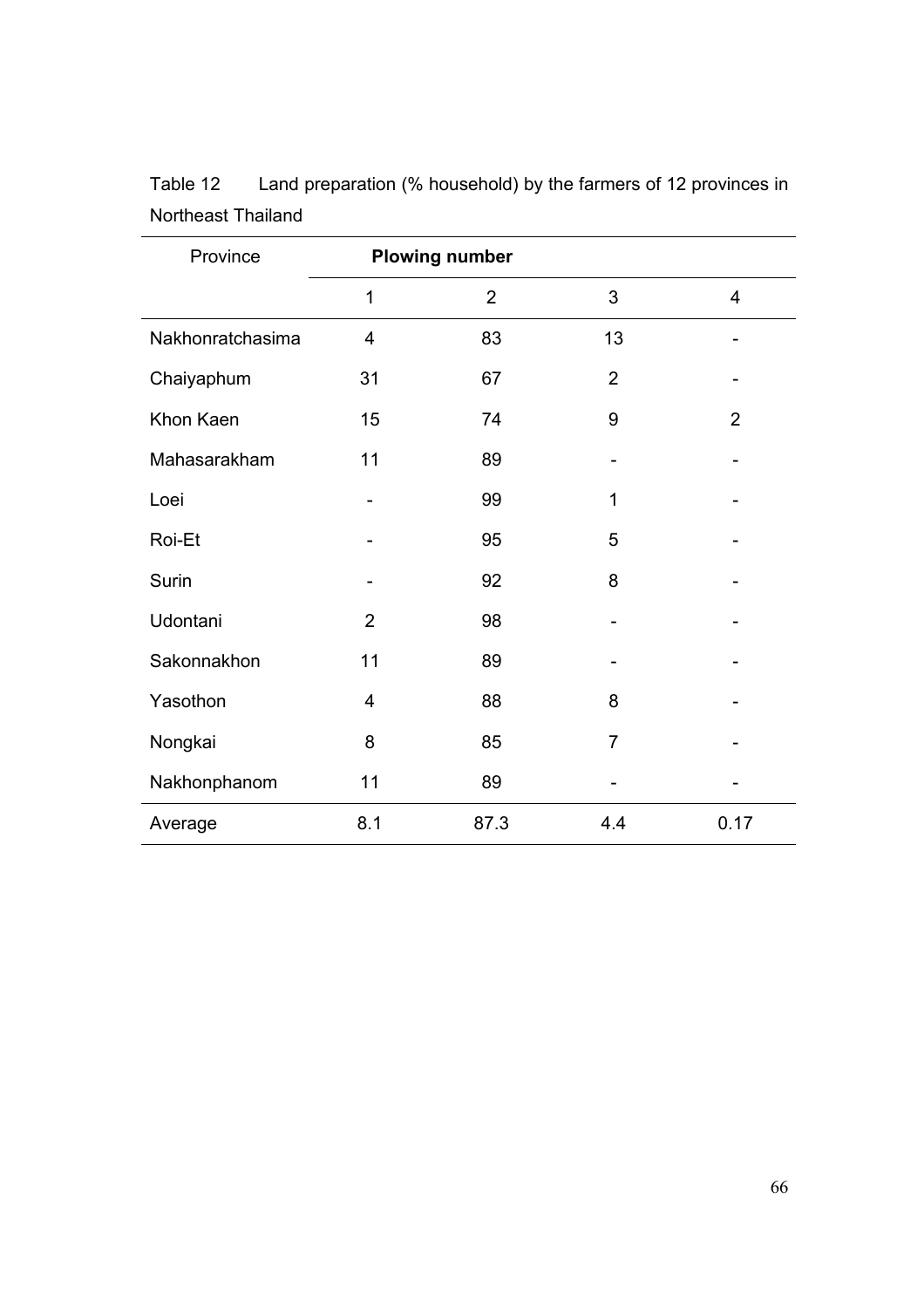| Province         | <b>Broadcasting</b> | Transplanting |
|------------------|---------------------|---------------|
|                  |                     |               |
| Nakhonratchasima | 25                  | 75            |
| Chaiyaphum       | 8                   | 92            |
| Khon Kaen        | 11                  | 89            |
| Mahasarakham     | $\overline{2}$      | 98            |
| Loei             | 3                   | 97            |
| Roi-Et           | 13                  | 87            |
| Surin            | 8                   | 92            |
| Udontani         | 5                   | 95            |
| Sakonnakhon      | 3                   | 97            |
| Yasothon         | 39                  | 61            |
| Nongkai          | 9                   | 91            |
| Nakhonphanom     | $\overline{2}$      | 98            |
| Average          | 10.7                | 89.3          |

Table 13 Planting method (% household) by the farmers of 12 provinces in Northeast Thailand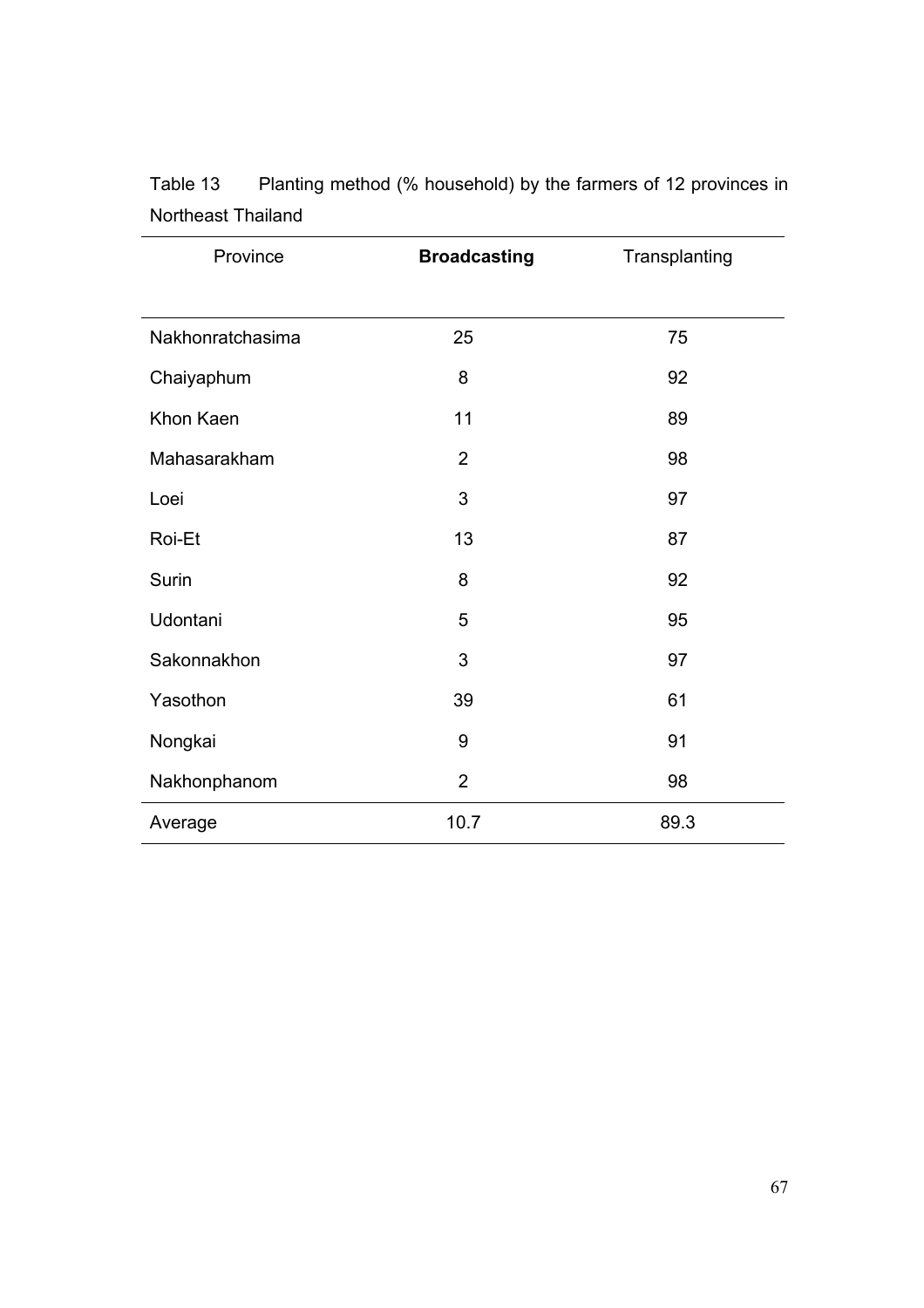| Province         | <b>Fertilizer sources</b> |                 |                     |  |  |  |
|------------------|---------------------------|-----------------|---------------------|--|--|--|
|                  | Chemical                  | Chemical+Manure | Che+Green<br>manure |  |  |  |
| Nakhonratchasima | 67                        | 33              |                     |  |  |  |
| Chaiyaphum       | 90                        | 10              |                     |  |  |  |
| Khon Kaen        | 87                        | 10              | 3                   |  |  |  |
| Mahasarakham     | 47                        | 53              |                     |  |  |  |
| Loei             | 38                        | 62              |                     |  |  |  |
| Roi-Et           | 48                        | 50              | $\overline{2}$      |  |  |  |
| Surin            | 48                        | 48              | 4                   |  |  |  |
| Udontani         | 73                        | 25              | $\overline{2}$      |  |  |  |
| Sakonnakhon      | 28                        | 66              | 6                   |  |  |  |
| Yasothon         | 20                        | 78              | $\overline{2}$      |  |  |  |
| Nongkai          | 89                        | 11              |                     |  |  |  |
| Nakhonphanom     | 43                        | 55              | $\overline{2}$      |  |  |  |
| Average          | 56.5                      | 41.8            | 1.8                 |  |  |  |

Table 14 Fertilizer sources (% household) application to rice by the farmers of 12 provinces in Northeast Thailand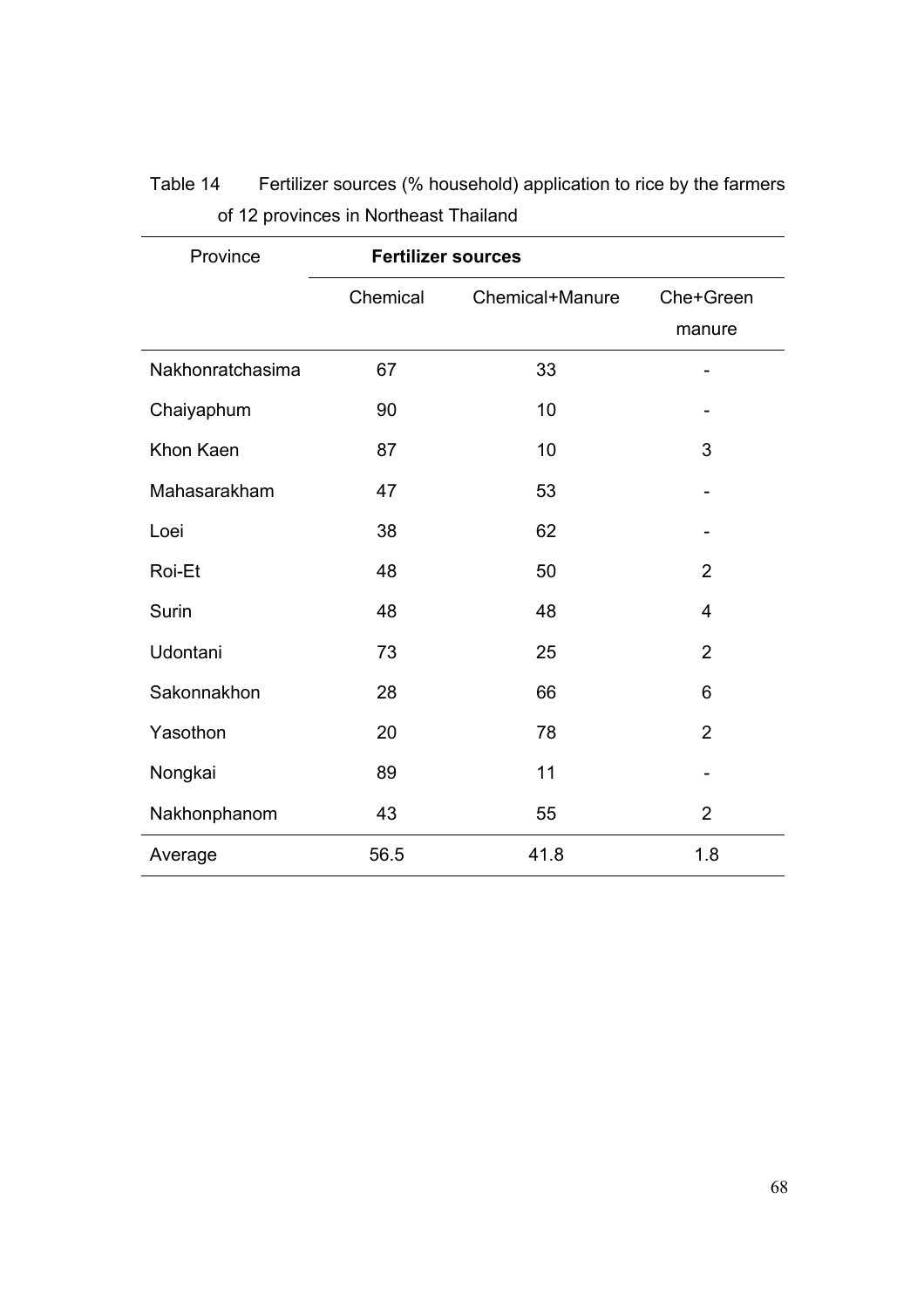| Province         | Time of application (number) |                |                              |
|------------------|------------------------------|----------------|------------------------------|
|                  | $\mathbf{1}$                 | $\overline{2}$ | 3                            |
| Nakhonratchasima |                              | 100            | $\qquad \qquad \blacksquare$ |
| Chaiyaphum       | 42                           | 53             | 6                            |
| Khon Kaen        | 34                           | 66             |                              |
| Mahasarakham     | 23                           | 77             |                              |
| Loei             | 64                           | 36             |                              |
| Roi-Et           | 10                           | 82             | 8                            |
| Surin            | 19                           | 78             | 3                            |
| Udontani         | 57                           | 43             |                              |
| Sakonnakhon      | 28                           | 72             |                              |
| Yasothon         | 12                           | 82             | 6                            |
| Nongkai          | 30                           | 70             |                              |
| Nakhonphanom     | 38                           | 56             | 6                            |
| Average          | 29.7                         | 67.9           | 2.4                          |

Table 15 Time of chemical fertilizer application (% household) to rice by the farmers of 12 provinces in Northeast Thailand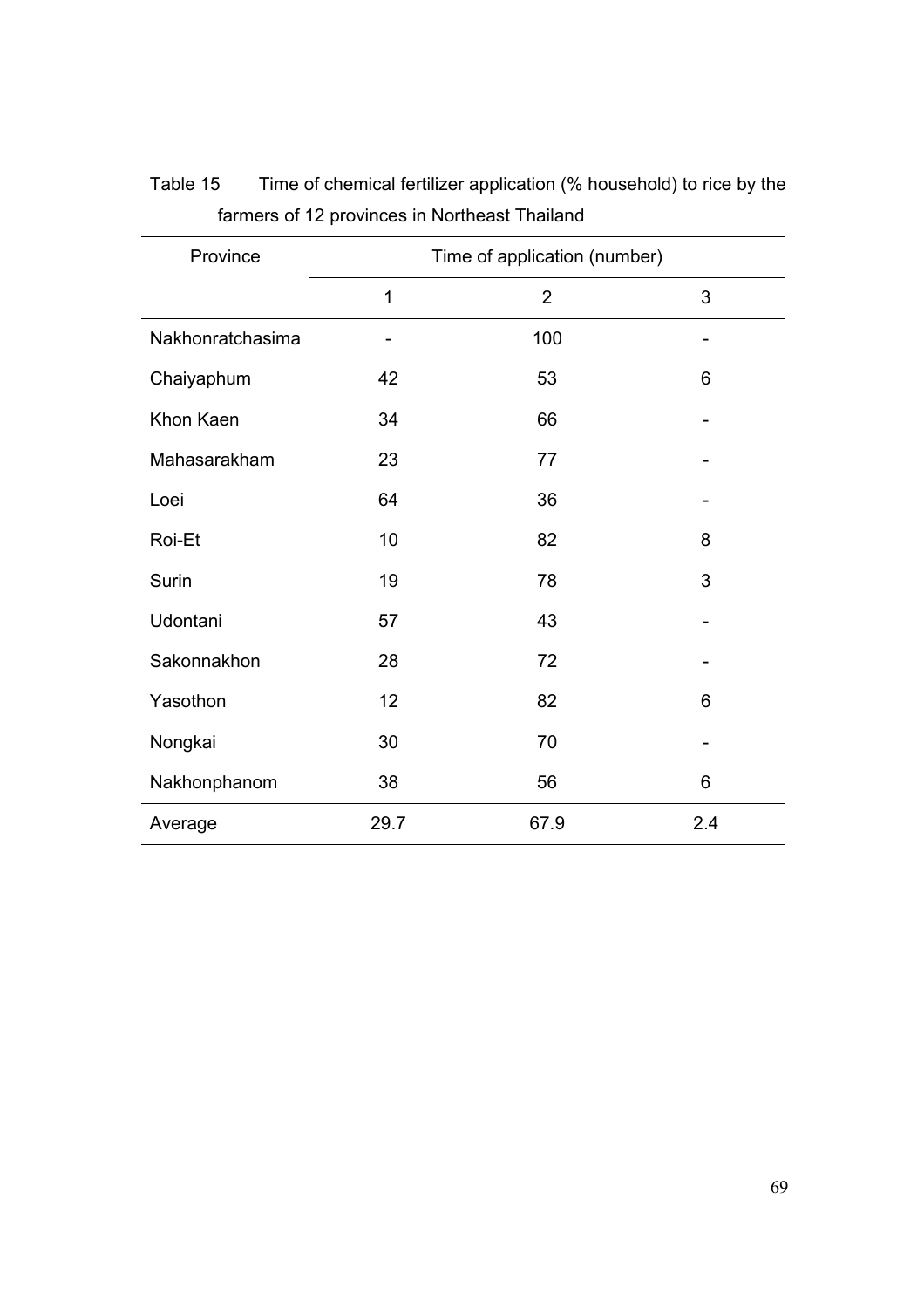| Province         | Fertilizer rate (kg/rai) |           |           |                |  |
|------------------|--------------------------|-----------|-----------|----------------|--|
|                  | $1 - 10$                 | $11 - 20$ | $21 - 30$ | >30            |  |
| Nakhonratchasima | 4                        | 38        | 42        | 16             |  |
| Chaiyaphum       | 10                       | 30        | 43        | 17             |  |
| Khon Kaen        | 26                       | 47        | 16        | 11             |  |
| Mahasarakham     | 5                        | 46        | 36        | 13             |  |
| Loei             | 26                       | 43        | 17        | 14             |  |
| Roi-Et           | 21                       | 28        | 38        | 13             |  |
| Surin            | 13                       | 21        | 27        | 39             |  |
| Udontani         | 38                       | 52        | 8         | $\overline{2}$ |  |
| Sakonnakhon      | 18                       | 50        | 24        | 8              |  |
| Yasothon         | 20                       | 31        | 35        | 14             |  |
| Nongkai          | 39                       | 48        | 9         | 4              |  |
| Nakhonphanom     | 33                       | 43        | 18        | 6              |  |
| Average          | 21.1                     | 39.8      | 26.1      | 13.1           |  |

Table 16 Chemical fertilizer rates (% household) applied to rice at basal by the farmers of 12 provinces in Northeast Thailand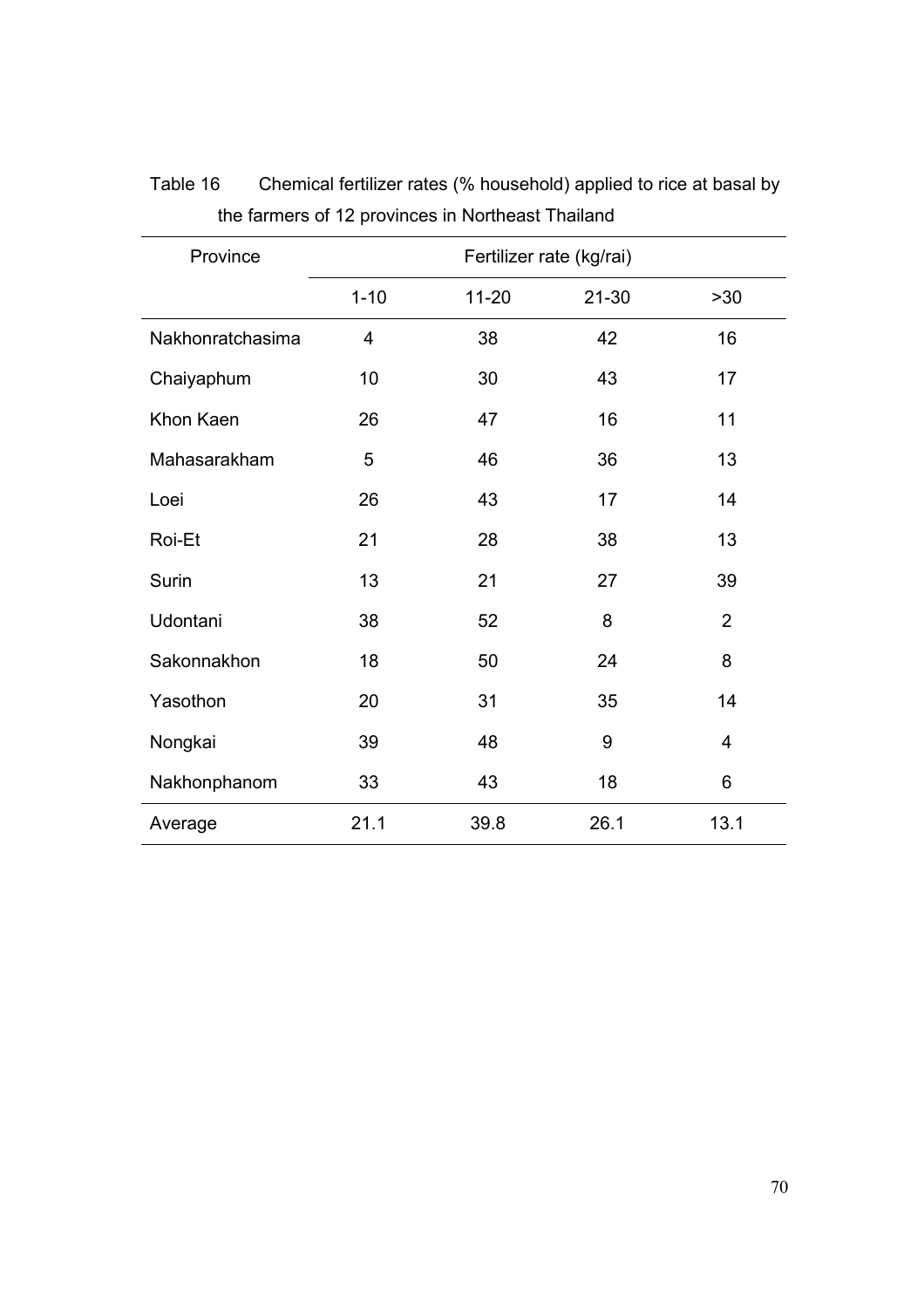| Province         | Fertilizer rate (kg/rai) |           |           |                |
|------------------|--------------------------|-----------|-----------|----------------|
|                  | $1 - 10$                 | $11 - 20$ | $21 - 30$ | $>30$          |
| Nakhonratchasima | 36                       | 33        | 26        | $\overline{4}$ |
| Chaiyaphum       | 45                       | 28        | 17        | 10             |
| Khon Kaen        | 30                       | 42        | 20        | 8              |
| Mahasarakham     | 20                       | 44        | 25        | 11             |
| Loei             | 49                       | 38        | 13        |                |
| Roi-Et           | 19                       | 48        | 33        |                |
| Surin            | 22                       | 33        | 24        | 21             |
| Udontani         | 52                       | 29        | 16        | 3              |
| Sakonnakhon      | 60                       | 28        | 12        |                |
| Yasothon         | 58                       | 36        | 3         | 3              |
| Nongkai          | 65                       | 30        | 5         |                |
| Nakhonphanom     | 67                       | 23        | 9         |                |
| Average          | 43.5                     | 34.3      | 16.9      | 5.0            |

Table 18 Chemical fertilizer rates (% household) applied to rice at panicle initiation growth stage by the farmers of 12 provinces in Northeast Thailand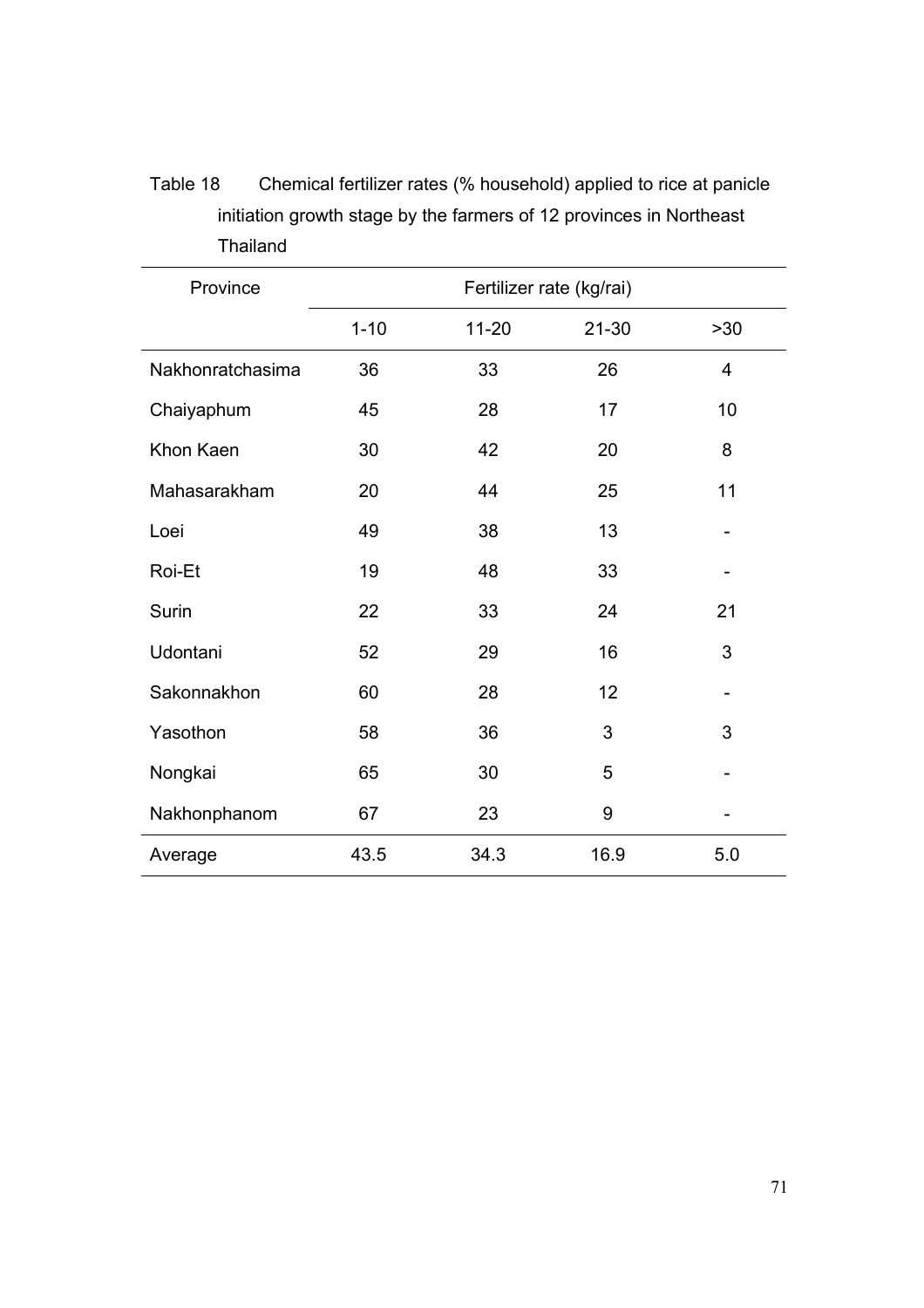| Province         | <b>Fertilizer formular</b> |         |                |               |                              |                |
|------------------|----------------------------|---------|----------------|---------------|------------------------------|----------------|
|                  | $15 - 15 -$<br>15          | 16-16-8 | $16 - 8 - 8$   | $18 - 12 - 6$ | $16 - 20 - 0$                | <b>Others</b>  |
| Nakhonratchasima |                            | 8       | 47             | 24            | 13                           | 8              |
| Chaiyaphum       | 35                         | 6       | $\overline{4}$ |               | 31                           | 24             |
| Khon Kaen        | 6                          | 36      | 34             |               | 10                           | 14             |
| Mahasarakham     | $\overline{4}$             | 62      | 28             |               | 5                            | 1              |
| Loei             | 14                         | 3       |                |               | 52                           | 31             |
| Roi-Et           | 3                          | 91      |                |               | 3                            | $\overline{2}$ |
| Surin            | $\overline{\phantom{a}}$   | 80      | 20             |               | $\qquad \qquad \blacksquare$ |                |
| Udontani         | $\overline{7}$             | 48      | 25             |               | 12                           | 8              |
| Sakonnakhon      | 5                          | 69      | 6              |               | 5                            | 15             |
| Yasothon         | $\overline{7}$             | 75      | 3              |               | $\overline{7}$               | 8              |
| Nongkai          | 21                         | 58      | 1              |               | 16                           | 4              |
| Nakhonphanom     | 3                          | 76      | 4              |               | 9                            | 8              |
| Average          | 8.8                        | 51.0    | 14.3           | 2.0           | 13.6                         | 10.3           |

Table 17 Chemical fertilizer formular (% household) applied to rice at basal by the farmers of 12 provinces in Northeast Thailand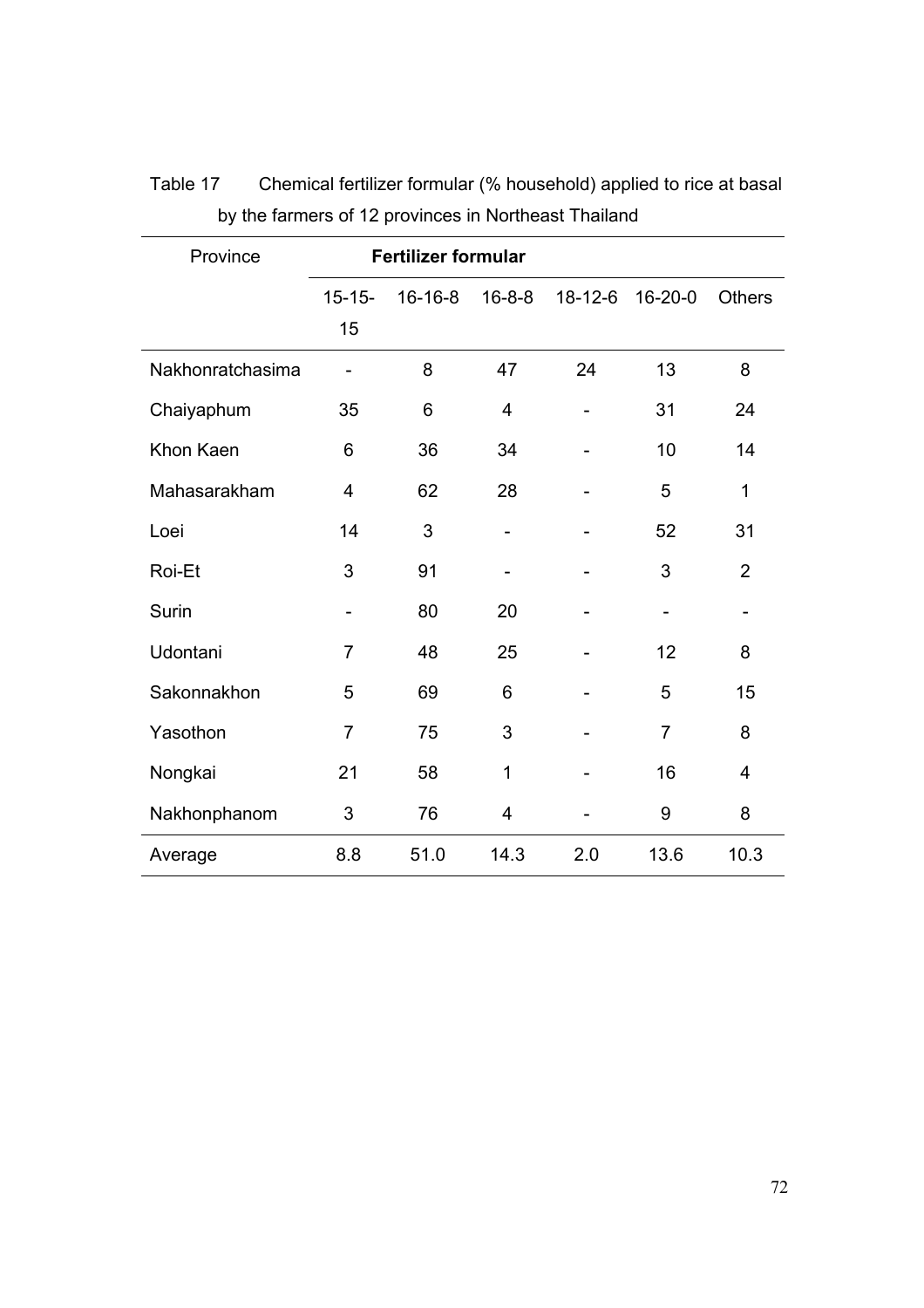| Province         |             | <b>Fertilizer formular</b> |                              |               |                          |               |
|------------------|-------------|----------------------------|------------------------------|---------------|--------------------------|---------------|
|                  | $15 - 15 -$ | $16 - 16 - 8$              | $16 - 8 - 8$                 | $18 - 12 - 6$ | $16 - 20 - 0$            | <b>Others</b> |
|                  | 15          |                            |                              |               |                          |               |
| Nakhonratchasima | 8           | 13                         | 42                           | 19            | 6                        | 12            |
| Chaiyaphum       | 40          | 13                         | 10                           |               | 22                       | 15            |
| Khon Kaen        | 14          | 26                         | 33                           |               | 17                       | 10            |
| Mahasarakham     | 16          | 43                         | 38                           |               |                          | 3             |
| Loei             | 9           |                            | $\overline{\phantom{0}}$     |               | 32                       | 59            |
| Roi-Et           | 8           | 69                         | 12                           |               | 5                        | 6             |
| Surin            | 16          | 65                         | 19                           |               | $\overline{\phantom{a}}$ |               |
| Udontani         | 27          | 50                         | 12                           |               | 8                        | 3             |
| Sakonnakhon      | 13          | 58                         | 4                            |               | $\overline{2}$           | 23            |
| Yasothon         | 27          | 56                         | $\qquad \qquad \blacksquare$ |               | 6                        | 11            |
| Nongkai          | 32          | 35                         | 12                           |               | 9                        | 12            |
| Nakhonphanom     | 21          | 55                         | 5                            |               | 4                        | 15            |
| Average          | 19.3        | 38.6                       | 15.6                         | 1.6           | 9.3                      | 14.1          |

Table 19 Chemical fertilizer formular (% household) applied to rice at panicle initiation by the farmers of 12 provinces in Northeast Thailand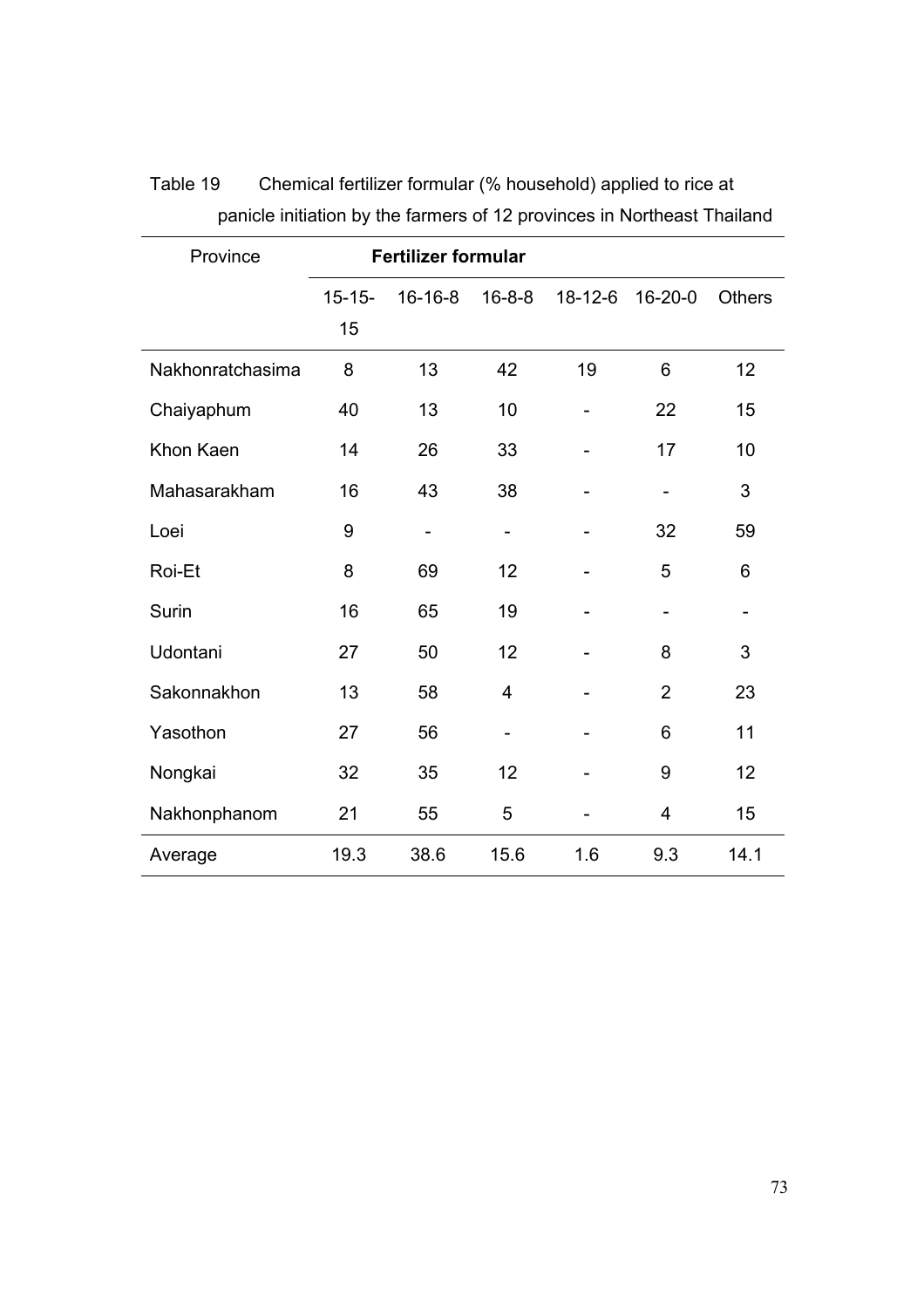| Province         | Weed control   |          | Unweeded       |      |
|------------------|----------------|----------|----------------|------|
|                  | <b>Manueal</b> | Chemical | $M+C$          |      |
| Nakhonratchasima | 39             | 33       |                | 28   |
| Chaiyaphum       | 47             | 14       | 6              | 33   |
| Khon Kaen        | 34             | 23       | 5              | 38   |
| Mahasarakham     | 30             | 11       | 5              | 54   |
| Loei             | 8              | 50       | $\overline{7}$ | 34   |
| Roi-Et           | 30             | 17       | 10             | 43   |
| Surin            | 50             | 22       | 9              | 19   |
| Udontani         | 23             | 20       | 5              | 52   |
| Sakonnakhon      | 69             | 8        | $\overline{4}$ | 20   |
| Yasothon         | 61             | 11       | 11             | 17   |
| Nongkai          | 21             | 26       | 17             | 36   |
| Nakhonphanom     | 71             | 3        |                | 26   |
| Average          | 40.2           | 19.8     | 6.6            | 33.3 |

Table 20 Weed control (% household) by the farmers of 12 provinces in Northeast Thailand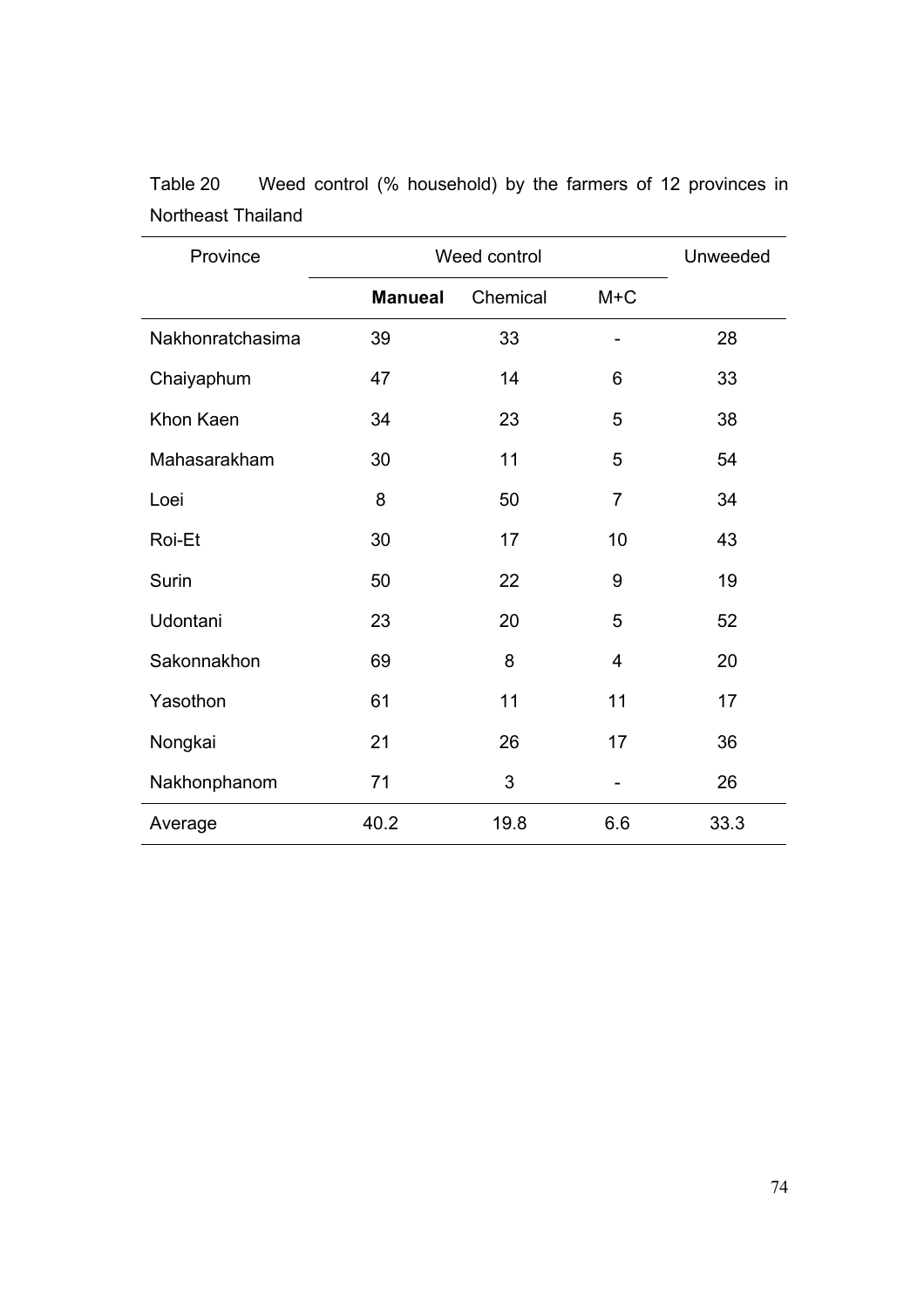| Province         | None | Damage |         | Outbreak frequency |                |
|------------------|------|--------|---------|--------------------|----------------|
|                  |      |        | $1 - 3$ | $4 - 6$            | >6             |
| Nakhonratchasima | 31   | 69     | 32      | 34                 | 34             |
| Chaiyaphum       | 22   | 78     | 46      | 32                 | 22             |
| Khon Kaen        | 44   | 56     | 53      | 20                 | 27             |
| Mahasarakham     | 44   | 56     | 60      | 13                 | 27             |
| Loei             | 69   | 31     | 67      | 29                 | 4              |
| Roi-Et           | 64   | 36     | 45      | 42                 | 13             |
| Surin            | 56   | 44     | 49      | 20                 | 31             |
| Udontani         | 40   | 60     | 55      | 38                 | $\overline{7}$ |
| Sakonnakhon      | 15   | 85     | 75      | 21                 | 4              |
| Yasothon         | 58   | 42     | 64      | 31                 | 5              |
| Nongkai          | 28   | 72     | 40      | 43                 | 17             |
| Nakhonphanom     | 34   | 66     | 27      | 29                 | 44             |
| Average          | 42.1 | 57.9   | 51.1    | 29.3               | 19.6           |

Table 21 Insect damage to rice (% household) of 10 years round reported by the farmers of 12 provinces in Northeast Thailand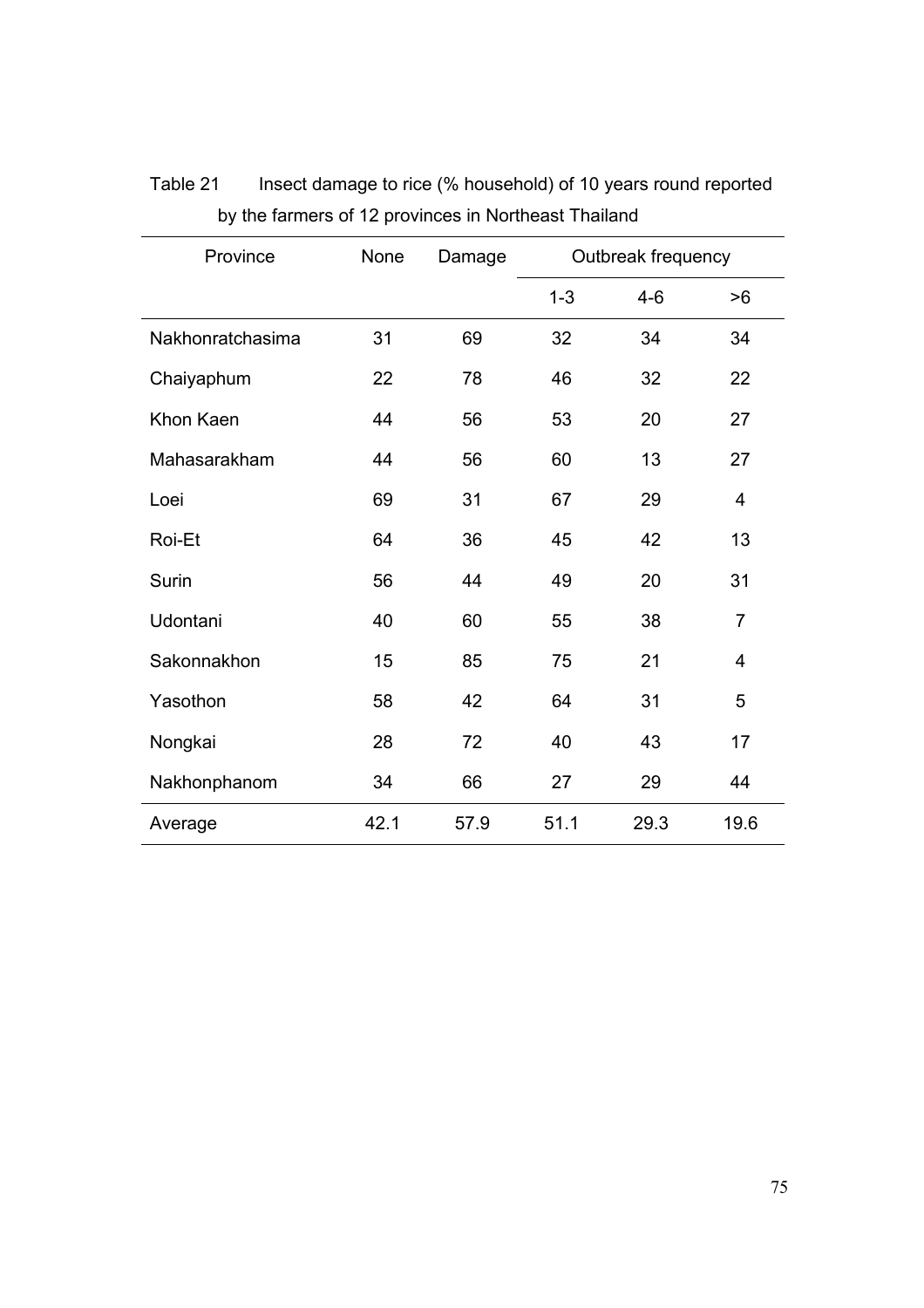| Province         | None | Damage | Outbreak frequency |       |                          |
|------------------|------|--------|--------------------|-------|--------------------------|
|                  |      |        | $1 - 3$            | $4-6$ | >6                       |
| Nakhonratchasima | 62   | 38     | 76                 | 16    | 8                        |
| Chaiyaphum       | 55   | 45     | 71                 | 18    | 11                       |
| Khon Kaen        | 45   | 55     | 55                 | 16    | 16                       |
| Mahasarakham     | 65   | 35     | 57                 | 29    | 14                       |
| Loei             | 73   | 27     | 58                 | 34    | 8                        |
| Roi-Et           | 94   | 6      | 82                 | 18    | $\overline{\phantom{a}}$ |
| Surin            | 72   | 28     | 55                 | 27    | 18                       |
| Udontani         | 70   | 30     | 58                 | 29    | 13                       |
| Sakonnakhon      | 51   | 49     | 61                 | 25    | 14                       |
| Yasothon         | 90   | 10     | 79                 | 16    | 5                        |
| Nongkai          | 50   | 50     | 68                 | 3     | 30                       |
| Nakhonphanom     | 66   | 34     | 72                 | 19    | 9                        |
| Average          | 66.0 | 33.9   | 66.0               | 21.8  | 12.2                     |

# Table 22 Disease damage to rice (% household) of 10 years round reported by the farmers of 12 provinces in Northeast Thailand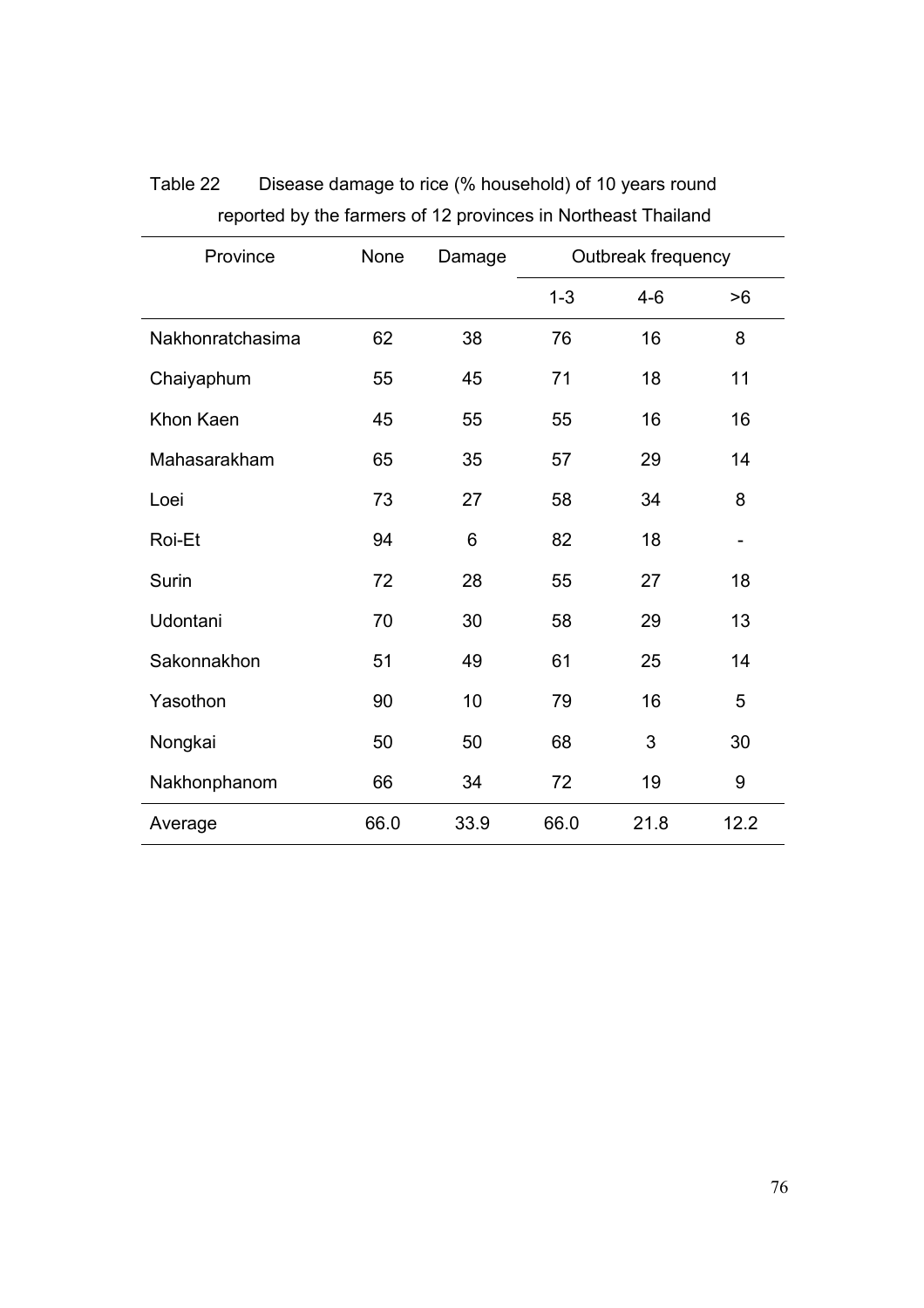| Province         |                      | Insects                  |                       |              | <b>Diseases</b> |
|------------------|----------------------|--------------------------|-----------------------|--------------|-----------------|
|                  | <b>Stem</b><br>borer | thrip                    | Brown plant<br>hopper | <b>Blast</b> | Nect blast      |
| Nakhonratchasima | 51                   | 39                       |                       | 66           | 13              |
| Chaiyaphum       | 32                   | 58                       |                       | 48           | 21              |
| Khon Kaen        | 42                   | 15                       |                       | 50           | 19              |
| Mahasarakham     | 52                   | 43                       |                       | 56           | 28              |
| Loei             | 42                   | 56                       |                       | 51           | 21              |
| Roi-Et           | 54                   | 34                       |                       | 44           | 36              |
| Surin            | 45                   | 27                       | 8                     | 56           | 32              |
| Udontani         | 46                   | 40                       |                       | 43           | 36              |
| Sakonnakhon      | 51                   | 41                       | 8                     | 55           | 31              |
| Yasothon         | 64                   | 12                       | 10                    | 58           | 16              |
| Nongkai          | 54                   | $\overline{\phantom{0}}$ |                       | 81           | 22              |
| Nakhonphanom     | 28                   | 29                       | 14                    | 71           | 18              |
| Average          | 46.8                 | 32.8                     | 3.3                   | 56.6         | 24.4            |

Table 23 Major insect and diseases species damage to rice (% household) reported by the farmers of 12 provinces in Northeast Thailand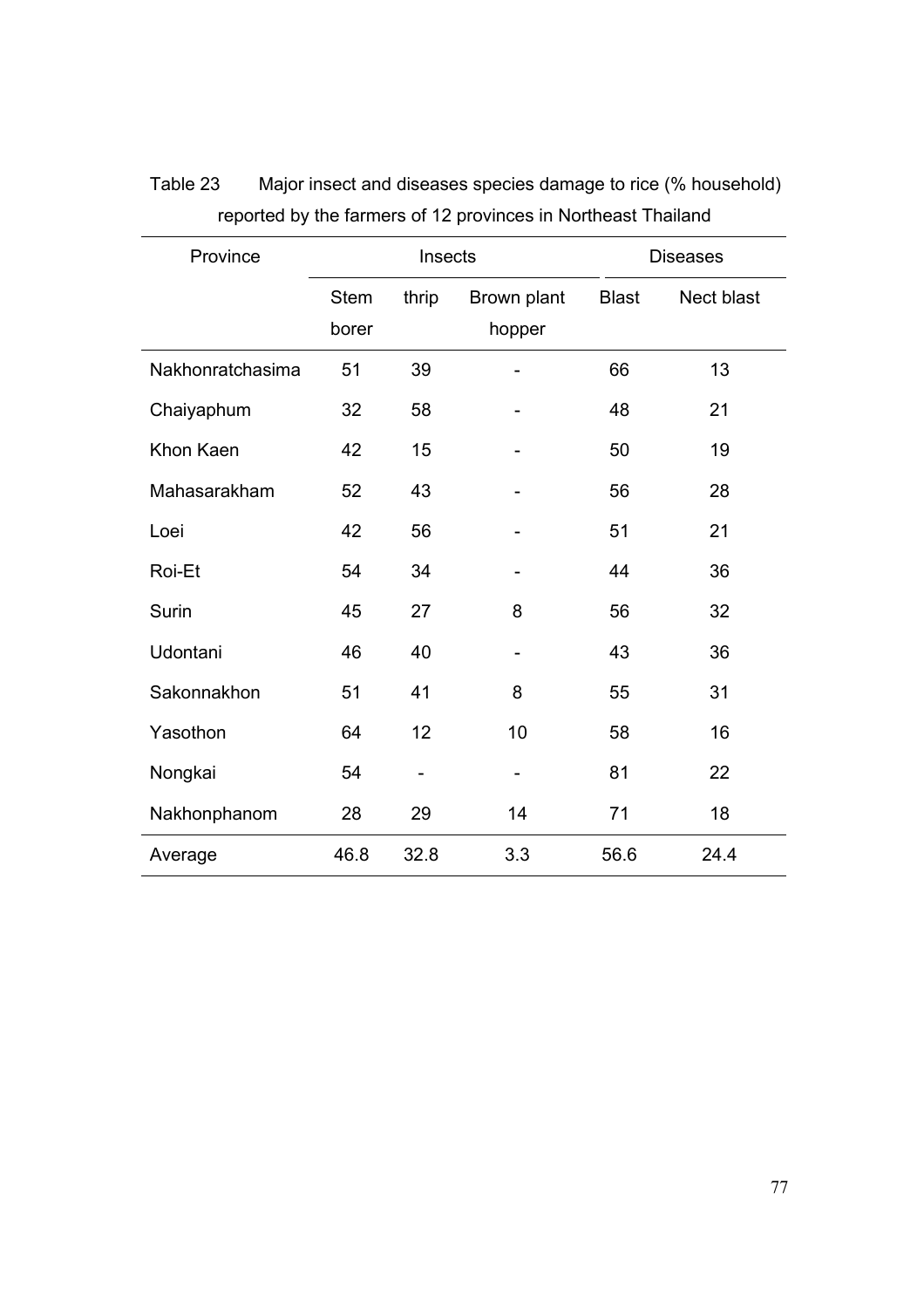| Province         | Rat  | Crab                    | Rat + Crab | Other          |
|------------------|------|-------------------------|------------|----------------|
|                  |      |                         |            |                |
| Nakhonratchasima | 21   | 12                      | 64         | 3              |
| Chaiyaphum       | 29   | 8                       | 49         | 14             |
| Khon Kaen        | 18   | $\overline{2}$          | 67         | 13             |
| Mahasarakham     | 20   | $\overline{\mathbf{4}}$ | 45         | 37             |
| Loei             | 25   | 10                      | 40         | 25             |
| Roi-Et           | 15   | 22                      | 38         | 25             |
| Surin            | 9    | 5                       | 67         | 19             |
| Udontani         | 19   | 6                       | 69         | 6              |
| Sakonnakhon      | 18   | 11                      | 64         | $\overline{7}$ |
| Yasothon         | 14   | 39                      | 38         | 9              |
| Nongkai          | 20   | 7                       | 32         | 41             |
| Nakhonphanom     | 21   | 35                      | 33         | 11             |
| Average          | 19.1 | 13.4                    | 50.5       | 17.5           |

Table 24 Rat and crab damaged to rice (% household) reported by the farmers of 12 provinces in Northeast Thailand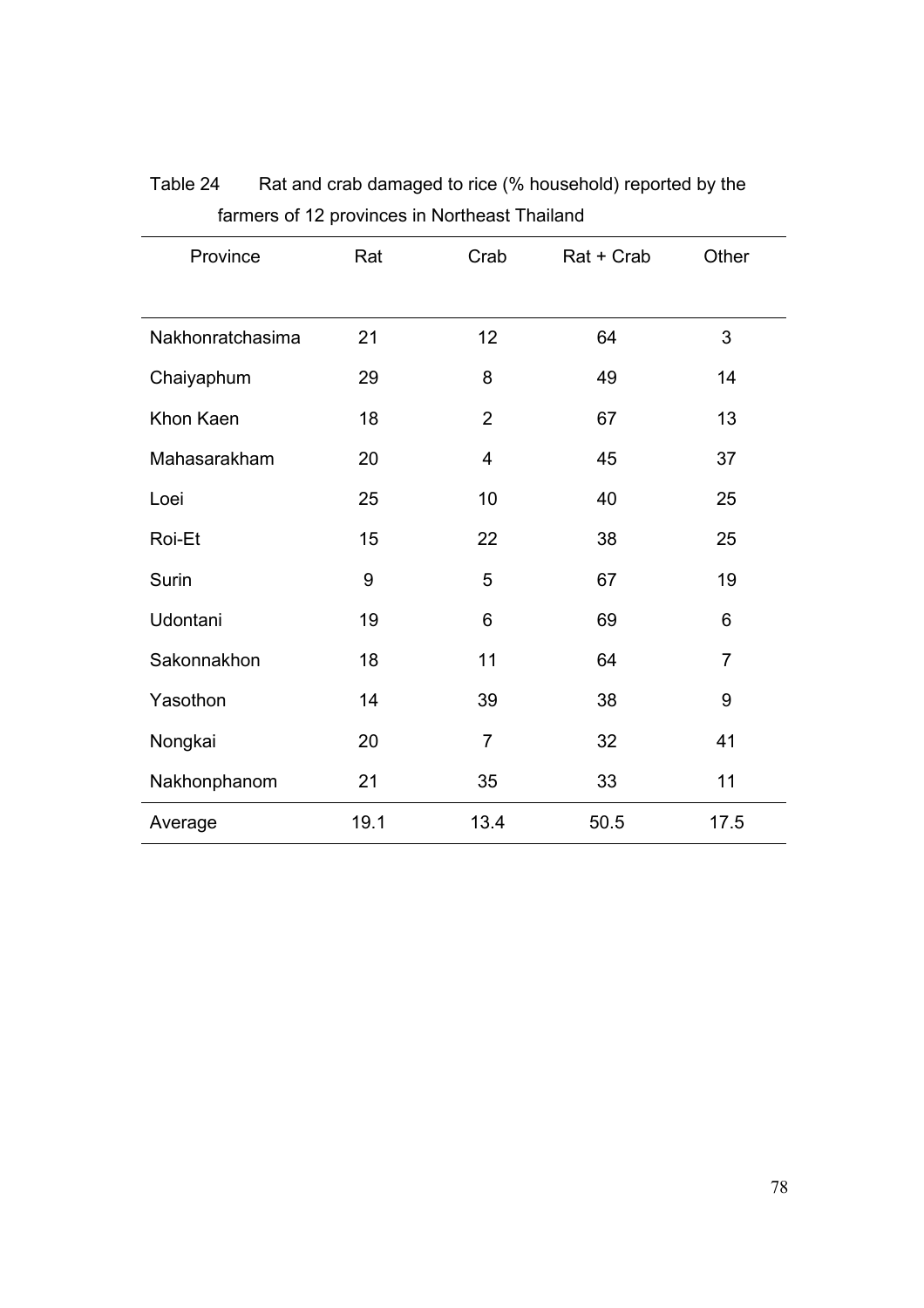| Province         | Manual | Machine        |
|------------------|--------|----------------|
|                  |        |                |
| Nakhonratchasima | 85     | 15             |
| Chaiyaphum       | 98     | $\overline{2}$ |
| Khon Kaen        | 97     | 3              |
| Mahasarakham     | 100    |                |
| Loei             | 66     | 34             |
| Roi-Et           | 93     | $\overline{7}$ |
| Surin            | 92     | 8              |
| Udontani         | 90     | 10             |
| Sakonnakhon      | 96     | 4              |
| Yasothon         | 97     | 3              |
| Nongkai          | 100    |                |
| Nakhonphanom     | 79     | 21             |
| Average          | 91.0   | 8.9            |

#### Table 25 Rice harvesting method (% household) by the farmers of 12 provinces in Northeast Thailand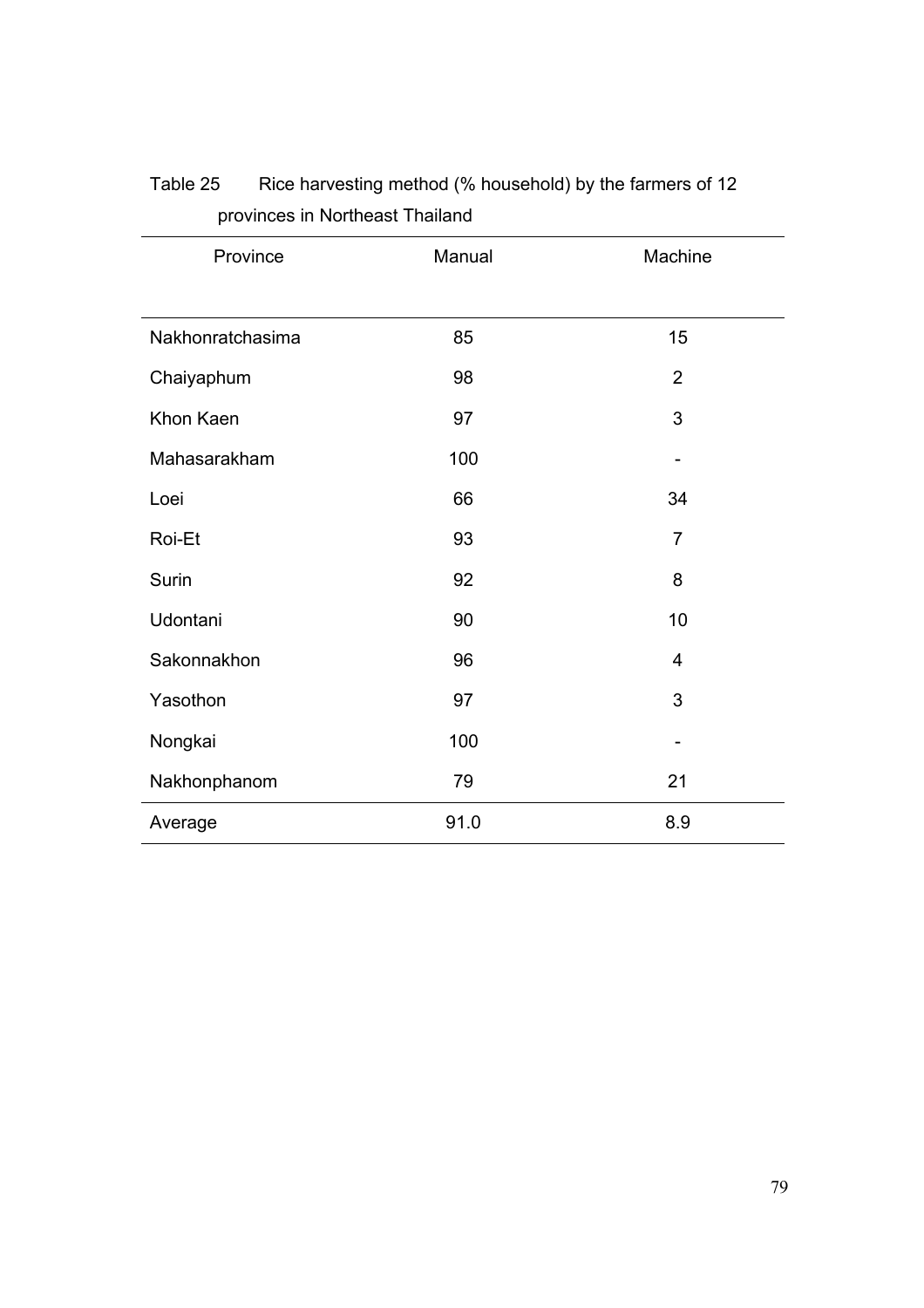| Province         | Average yield (kg/rai) |
|------------------|------------------------|
|                  |                        |
| Nakhonratchasima | 342                    |
| Chaiyaphum       | 384                    |
| Khon Kaen        | 328                    |
| Mahasarakham     | 455                    |
| Loei             | 505                    |
| Roi-Et           | 357                    |
| Surin            | 387                    |
| Udontani         | 344                    |
| Sakonnakhon      | 397                    |
| Yasothon         | 410                    |
| Nongkai          | 297                    |
| Nakhonphanom     | 286                    |
| Average          | 374                    |

# Table 26 Average rice yield obtained by the farmers of 12 provinces in Northeast Thailand in year 2000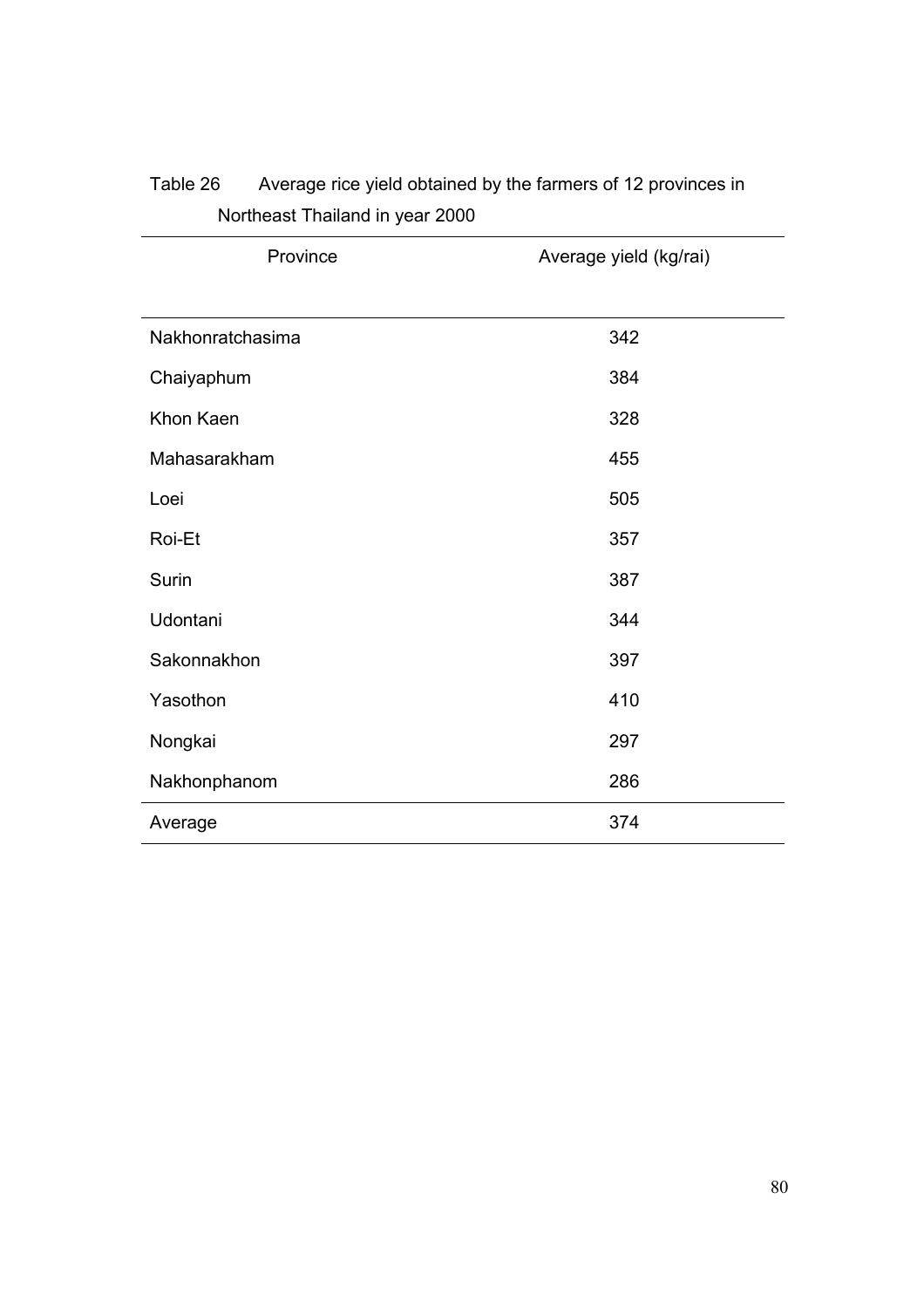| Province         | Selling | None           |
|------------------|---------|----------------|
|                  |         |                |
| Nakhonratchasima | 86      | 14             |
| Chaiyaphum       | 30      | 70             |
| Khon Kaen        | 44      | 56             |
| Mahasarakham     | 44      | 56             |
| Loei             | 47      | 53             |
| Roi-Et           | 42      | 58             |
| Surin            | 98      | $\overline{2}$ |
| Udontani         | 80      | 20             |
| Sakonnakhon      | 65      | 35             |
| Yasothon         | 94      | 6              |
| Nongkai          | 53      | 47             |
| Nakhonphanom     | 89      | 11             |
| Average          | 64.3    | 35.7           |

Table 27 Rice selling year round (% household) reported by the farmers of 12 provinces in Northeast Thailand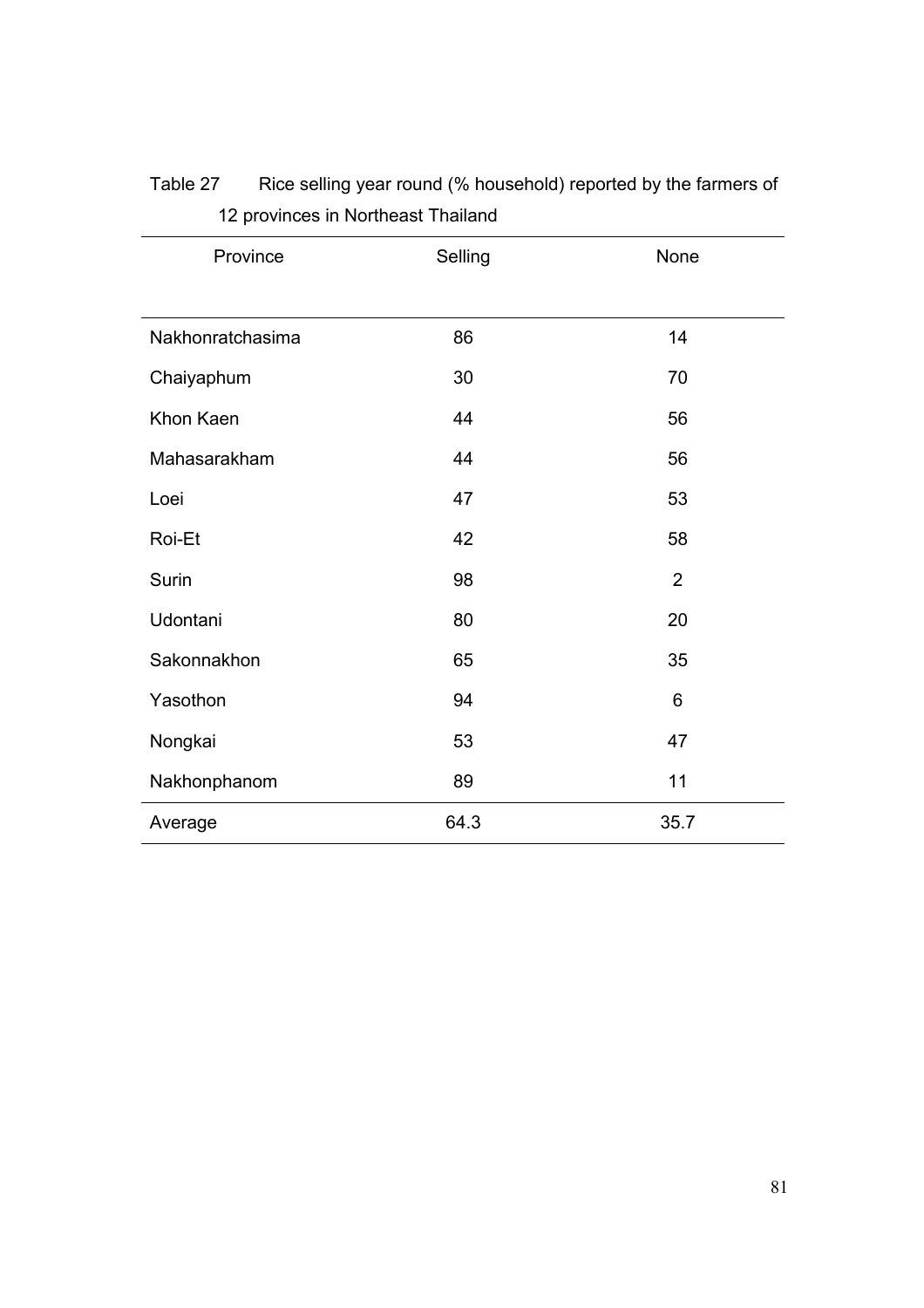| Province         | Minimum<br>Maximum |      | Average |  |  |
|------------------|--------------------|------|---------|--|--|
|                  | Rai/household      |      |         |  |  |
| Nakhonratchasima | 4                  | 81   | 28      |  |  |
| Chaiyaphum       | $\overline{2}$     | 54   | 20      |  |  |
| Khon Kaen        | 3                  | 50   | 13      |  |  |
| Mahasarakham     | 0.8                | 50   | 10      |  |  |
| Loei             | 0.7                | 17   | 5       |  |  |
| Roi-Et           | 3                  | 39   | 12      |  |  |
| Surin            | 3                  | 70   | 23      |  |  |
| Udontani         | 5                  | 77   | 16      |  |  |
| Sakonnakhon      | 1                  | 58   | 13      |  |  |
| Yasothon         | $\overline{2}$     | 55   | 17      |  |  |
| Nongkai          | 3                  | 54   | 22      |  |  |
| Nakhonphanom     | 1                  | 30   | 11      |  |  |
| Average          | 2.4                | 52.9 | 15.8    |  |  |

Table 31 Land holding for rice production of the farmers of 12 provincer in Northeast Thailand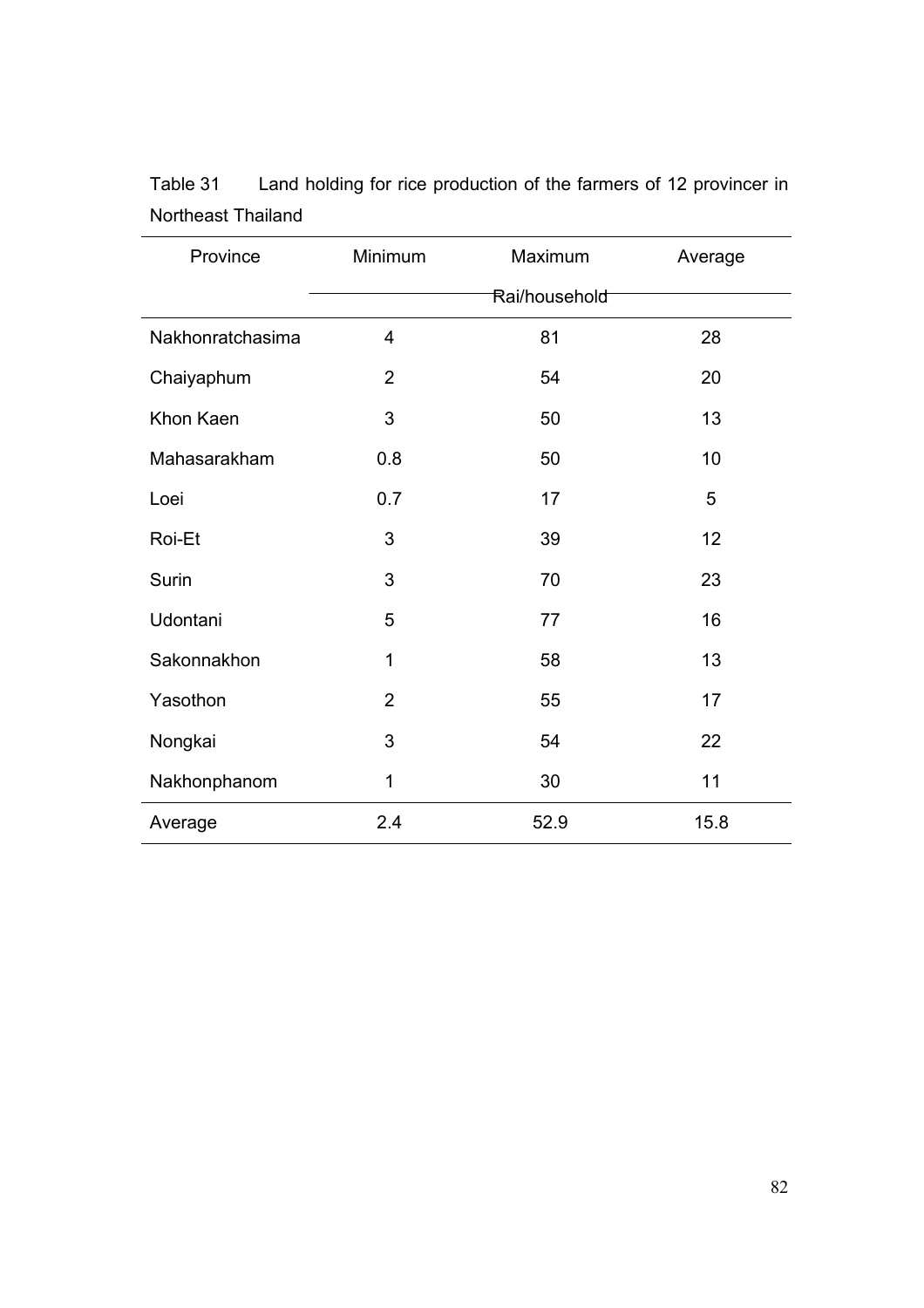| Northeast Thailand |                              |  |  |  |
|--------------------|------------------------------|--|--|--|
| Province           | Cash income (baht/household) |  |  |  |
|                    |                              |  |  |  |
| Nakhonratchasima   | 23,958                       |  |  |  |

Chaiyaphum 15,184

Khon Kaen 10,549

Table 28 Average rice cash income of the farmers of 12 provinces in

| Mahasarakham | 15,953 |
|--------------|--------|
| Loei         | 10,177 |
| Roi-Et       | 10,079 |
| Surin        | 31,925 |
| Udontani     | 22,675 |
| Sakonnakhon  | 14,040 |
| Yasothon     | 33,093 |
| Nongkai      | 11,648 |
| Nakhonphanom | 10,966 |
| Average      | 17,521 |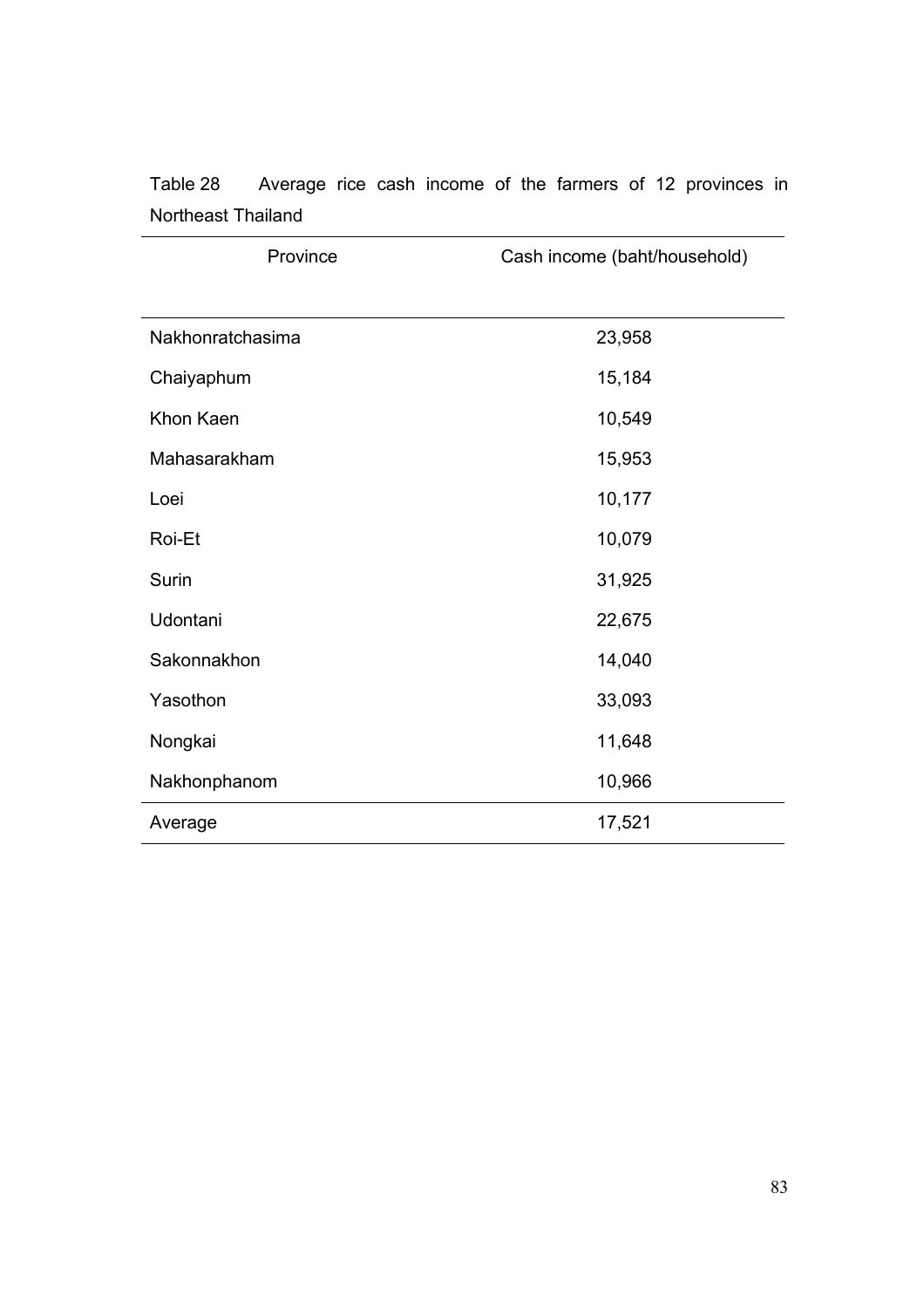| Province         | Variable cost (baht/household) |  |  |
|------------------|--------------------------------|--|--|
|                  |                                |  |  |
| Nakhonratchasima | 18,562                         |  |  |
| Chaiyaphum       | 12,120                         |  |  |
| Khon Kaen        | 10,176                         |  |  |
| Mahasarakham     | 10,161                         |  |  |
| Loei             | 6,011                          |  |  |
| Roi-Et           | 11,886                         |  |  |
| Surin            | 26,576                         |  |  |
| Udontani         | 12,691                         |  |  |
| Sakonnakhon      | 8,767                          |  |  |
| Yasothon         | 15,840                         |  |  |
| Nongkai          | 8,964                          |  |  |
| Nakhonphanom     | 6,478                          |  |  |
| Average          | 12,353                         |  |  |

### Table 29 Average variable cost for rice production of the farmers of 12 provinces in Northeast Thailand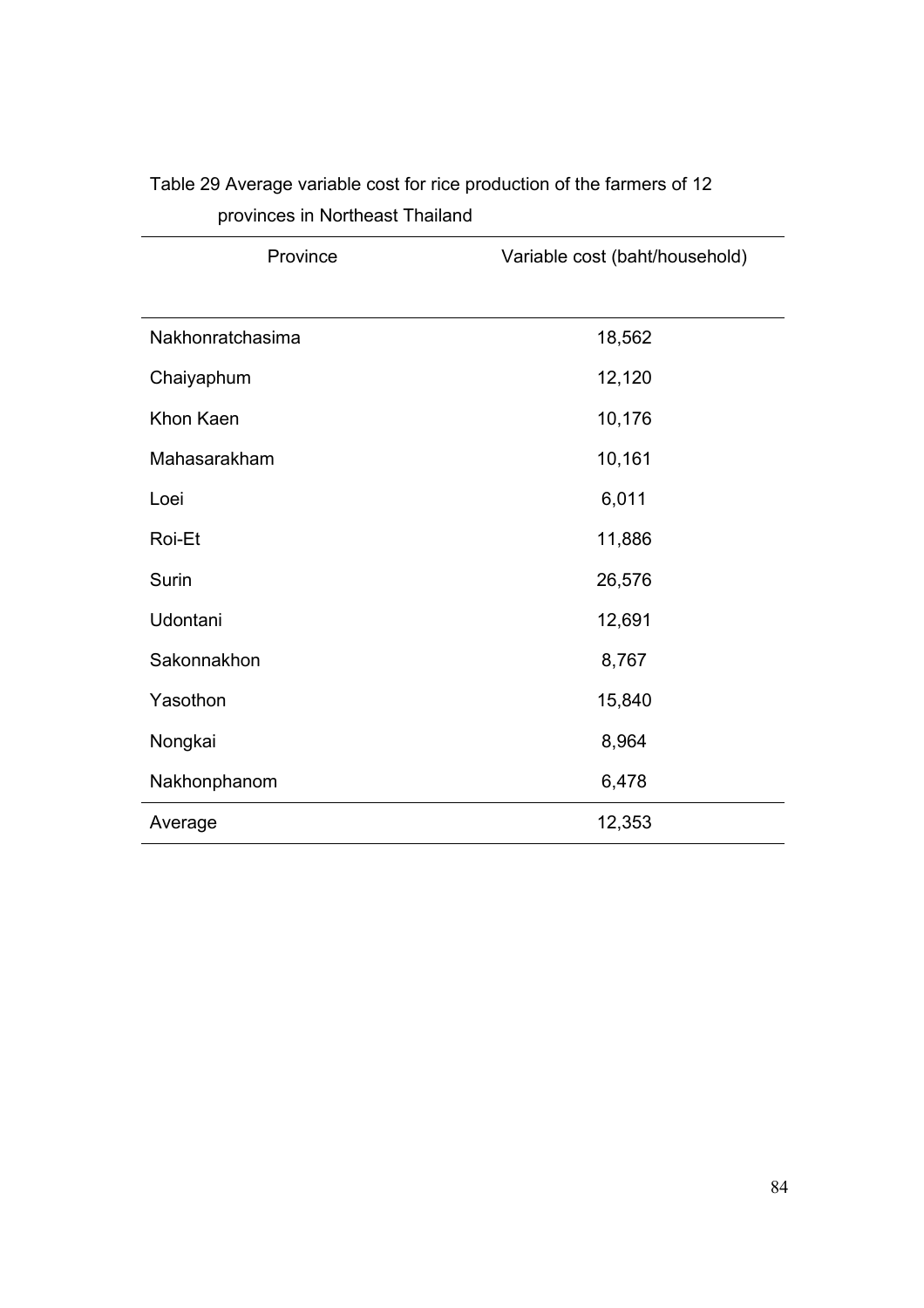| Province         | Seed                 | Fertilizer | Herbicide | Pesticide      |
|------------------|----------------------|------------|-----------|----------------|
|                  | <del>ba</del> ht/rai |            |           |                |
| Nakhonratchasima | 5                    | 241        | 15        | $\overline{7}$ |
| Chaiyaphum       | 13                   | 179        | 17        | 8              |
| Khon Kaen        | 8                    | 192        | 12        | 8              |
| Mahasarakham     | 6                    | 245        | 22        | 6              |
| Loei             | 24                   | 52         | 49        | 11             |
| Roi-Et           | 0.91                 | 282        | 9         | 12             |
| <b>Surin</b>     | 11                   | 339        | 3         | 3              |
| Udontani         | 5                    | 111        | 4         | $\overline{4}$ |
| Sakonnakhon      | 8                    | 190        | 25        | 13             |
| Yasothon         | 7.4                  | 313        | 5         | $\overline{4}$ |
| Nongkai          | $\qquad \qquad$      | 98         | 30        | 9              |
| Nakhonphanom     | 20                   | 201        | 0.62      | 3              |
| Average          | 8.9                  | 203.5      | 15.9      | 7.3            |

| Table 30          |  | Materials cost for rice production of the farmers 12 provinces in |  |  |  |
|-------------------|--|-------------------------------------------------------------------|--|--|--|
| Northeast Thiland |  |                                                                   |  |  |  |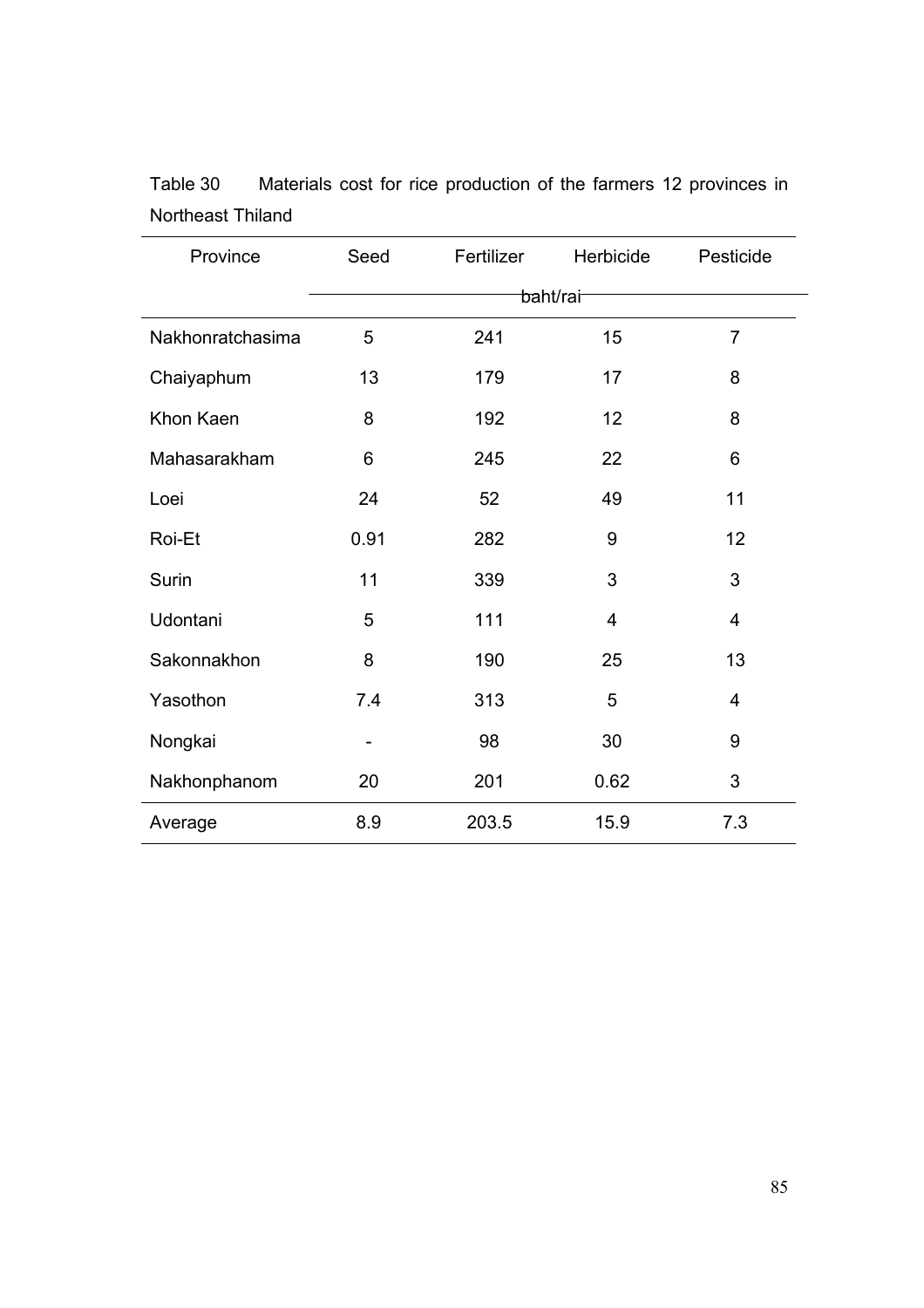|                  | baht/household |        |            |        |
|------------------|----------------|--------|------------|--------|
| Province         | <b>Rice</b>    | Upland | Livestocks | Total  |
|                  |                | crops  |            |        |
| Nakhonratchasima | 23,958         | 11,839 | 8,427      | 44,224 |
| Chaiyaphum       | 15,184         | 9,685  | 15,308     | 40,177 |
| Khon Kaen        | 10,549         | 1,661  | 4,781      | 16,991 |
| Mahasarakham     | 15,953         | 14,032 | 649        | 30,634 |
| Loei             | 10,177         | 5,560  | 2,238      | 17,975 |
| Roi-Et           | 10,079         | 10,415 | 9,840      | 30,334 |
| Surin            | 31,925         | 1,110  | 4,442      | 37,477 |
| Udontani         | 22,675         | 7,880  | 2,468      | 33,023 |
| Sakonnakhon      | 14,040         | 2,296  | 5,627      | 21,963 |
| Yasothon         | 33,093         | 3,189  | 24,620     | 60,902 |
| Nongkai          | 11,648         | 8,780  | 8,267      | 28,695 |
| Nakhonphanom     | 10,966         | 11,868 | 3,274      | 26,108 |
| Average          | 17,521         | 7,360  | 7,495      | 32,375 |

Table 32 Farm cash income of the farmers of 12 provinces in Northeast Thailand in year 2000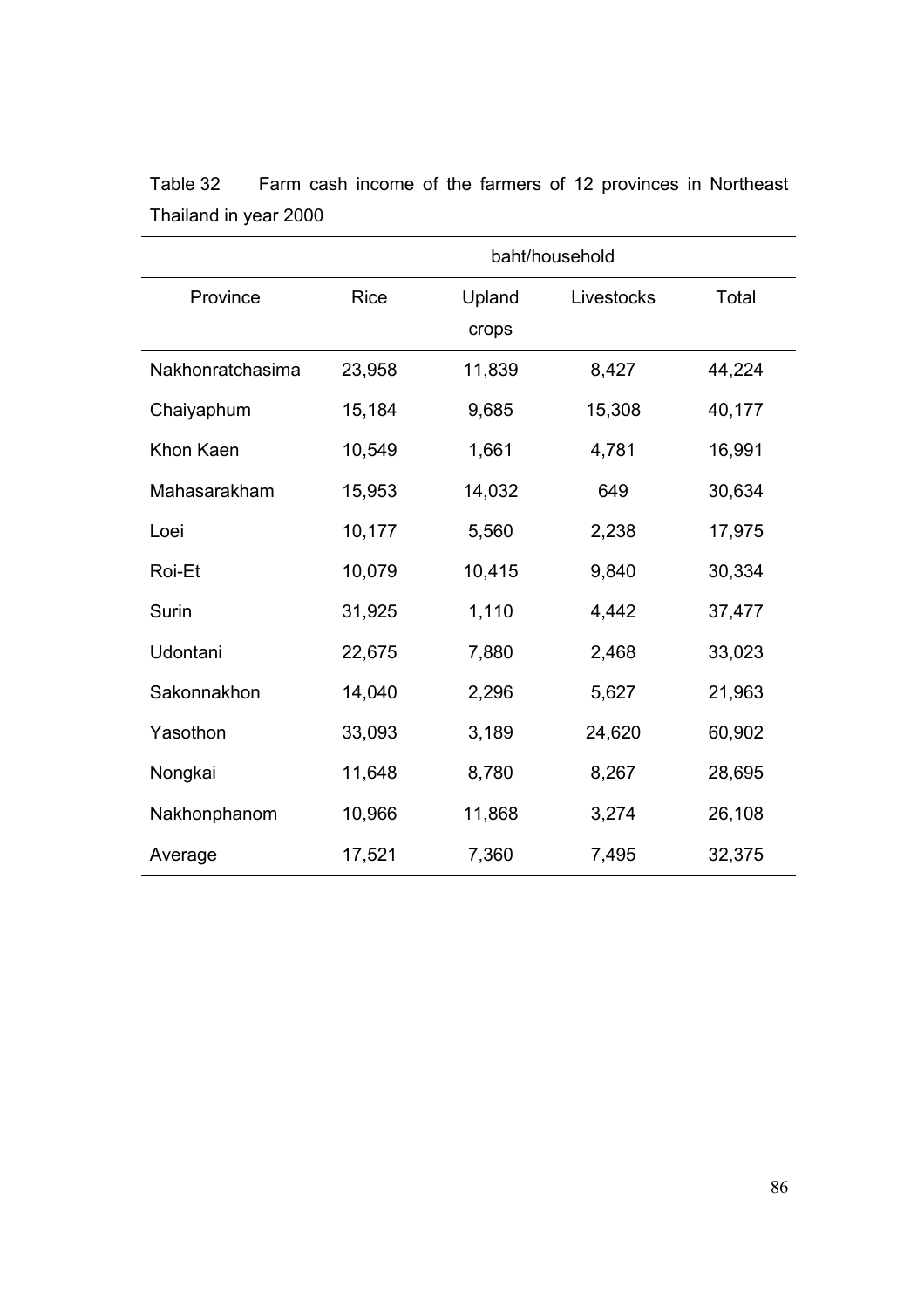| Province         | Farm income<br>Off-farm income |                | Total  |
|------------------|--------------------------------|----------------|--------|
|                  |                                | Baht/household |        |
| Nakhonratchasima | 44,224                         | 40,886         | 85,110 |
| Chaiyaphum       | 40,177                         | 28,443         | 68,620 |
| Khon Kaen        | 16,991                         | 61,172         | 78,163 |
| Mahasarakham     | 30,634                         | 27,966         | 58,600 |
| Loei             | 17,975                         | 28,262         | 46,237 |
| Roi-Et           | 30,334                         | 63,612         | 93,946 |
| Surin            | 37,477                         | 22,361         | 59,838 |
| Udontani         | 33,023                         | 34,071         | 67,094 |
| Sakonnakhon      | 21,963                         | 16,210         | 38,173 |
| Yasothon         | 60,902                         | 17,814         | 78,716 |
| Nongkai          | 28,695                         | 54,191         | 82,886 |
| Nakhonphanom     | 26,108                         | 22,084         | 48,192 |
| Average          | 32,375 (48%)                   | 34,756 (52%)   | 67,131 |

Table 33 Total household income of the farmers of 12 province in Northeast Thailand in year 2000